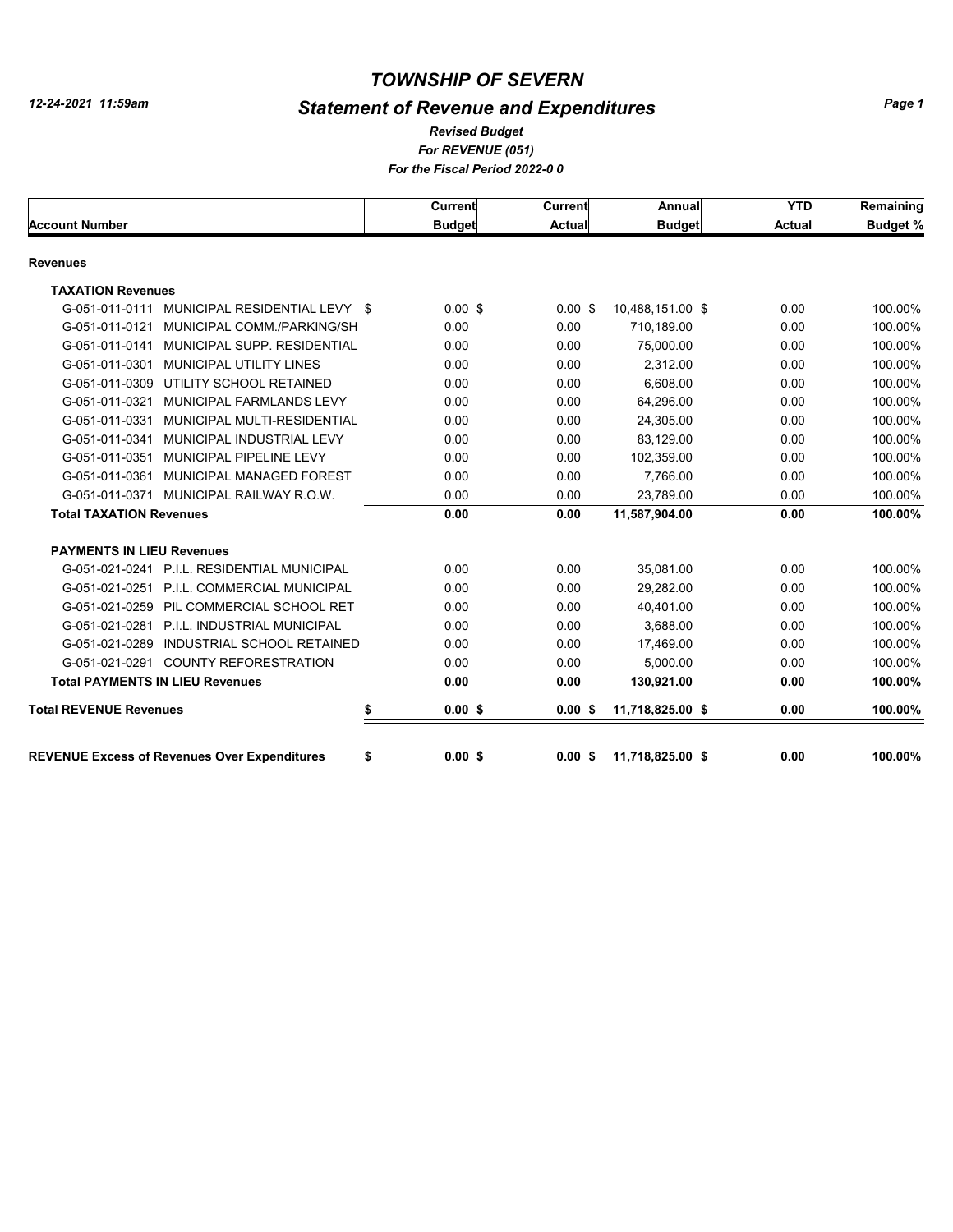# *Statement of Revenue and Expenditures*

#### *For SURPLUS/DEFICIT (052) For the Fiscal Period 2022-0 0 Revised Budget*

|                                                             |    | <b>Current</b>     | Current   | Annual        | <b>YTD</b>    | Remaining       |
|-------------------------------------------------------------|----|--------------------|-----------|---------------|---------------|-----------------|
| <b>Account Number</b>                                       |    | <b>Budget</b>      | Actual    | <b>Budget</b> | <b>Actual</b> | <b>Budget %</b> |
| <b>Revenues</b>                                             |    |                    |           |               |               |                 |
| <b>SURPLUS/DEFICIT Revenues</b>                             |    |                    |           |               |               |                 |
| G-052-052-0052 SURPLUS/DEFICIT                              | \$ | $0.00 \text{ }$ \$ | $0.00$ \$ | 2,500.00 \$   | 0.00          | 100.00%         |
| <b>Total SURPLUS/DEFICIT Revenues</b>                       |    | 0.00               | 0.00      | 2,500.00      | 0.00          | 100.00%         |
| <b>Total SURPLUS/DEFICIT Revenues</b>                       |    | $0.00$ \$          | $0.00$ \$ | $2,500.00$ \$ | 0.00          | 100.00%         |
| <b>SURPLUS/DEFICIT Excess of Revenues Over Expenditu \$</b> |    | 0.00S              | 0.00S     | 2,500.00 \$   | 0.00          | $100.00\%$      |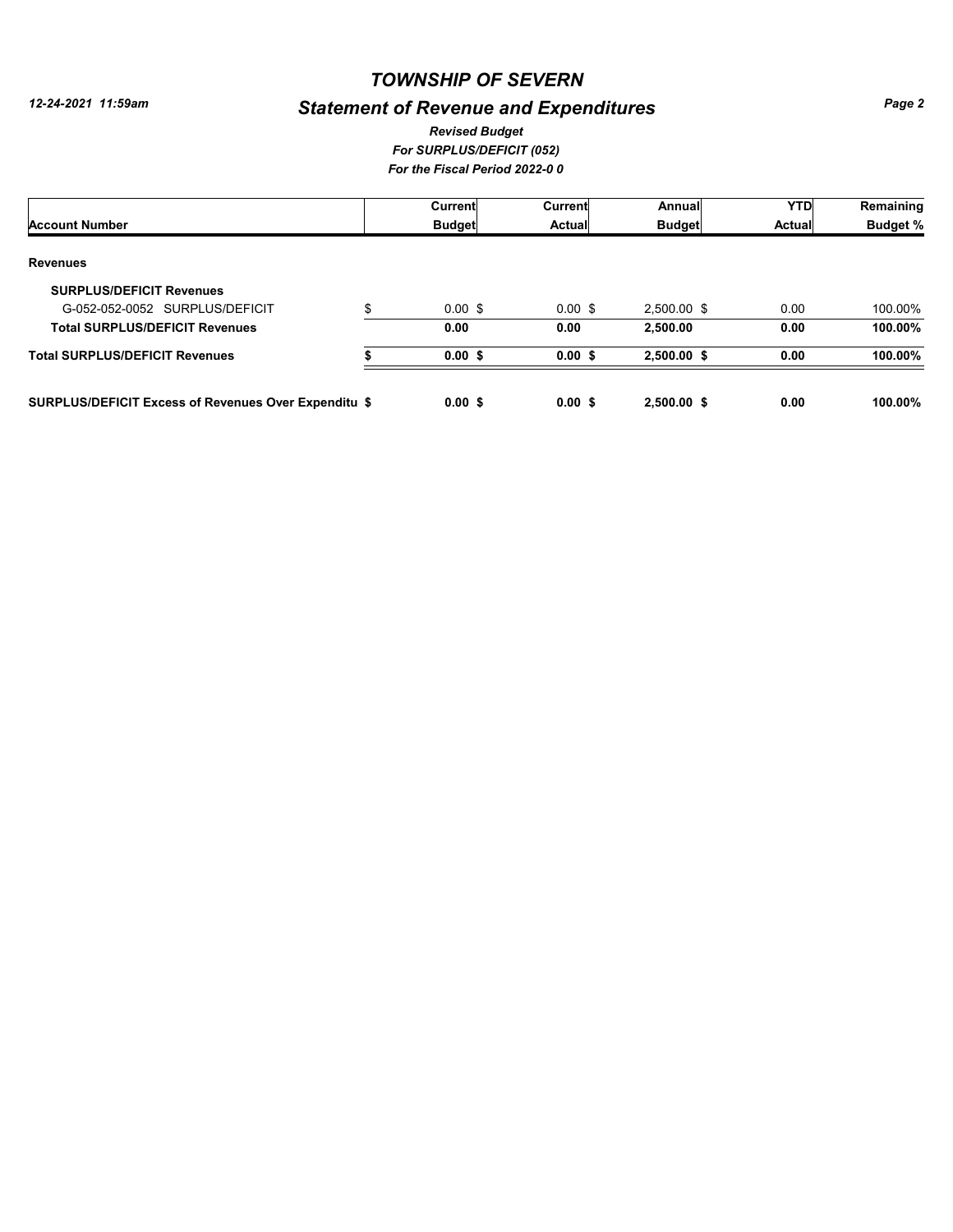# *Statement of Revenue and Expenditures*

#### *For COUNCIL (111) For the Fiscal Period 2022-0 0 Revised Budget*

|                                                     |      | Current       | <b>Current</b> | Annual            | <b>YTD</b>    | Remaining       |
|-----------------------------------------------------|------|---------------|----------------|-------------------|---------------|-----------------|
| <b>Account Number</b>                               |      | <b>Budget</b> | <b>Actual</b>  | <b>Budget</b>     | <b>Actual</b> | <b>Budget %</b> |
| <b>Expenditures</b>                                 |      |               |                |                   |               |                 |
| <b>COUNCIL EXPENSES Expenditures</b>                |      |               |                |                   |               |                 |
| G-111-101-1110 REGULAR SALARIES & WAGES             | - \$ | $0.00$ \$     | $0.00$ \$      | 199,500.00 \$     | 0.00          | 100.00%         |
| G-111-101-1149 PER DIEMS                            |      | 0.00          | 0.00           | 3,000.00          | 0.00          | 100.00%         |
| G-111-101-1151<br>LUMP SUM/HONORARIUM               |      | 0.00          | 0.00           | 6.000.00          | 0.00          | 100.00%         |
| G-111-101-1161 EMPLOYER HEALTH TAX                  |      | 0.00          | 0.00           | 2.600.00          | 0.00          | 100.00%         |
| G-111-101-1162 C.P.P.                               |      | 0.00          | 0.00           | 9,350.00          | 0.00          | 100.00%         |
| G-111-101-1165<br><b>GROUP LIFE INSURANCE</b>       |      | 0.00          | 0.00           | 33.250.00         | 0.00          | 100.00%         |
| G-111-101-3110<br><b>MILEAGE</b>                    |      | 0.00          | 0.00           | 12,000.00         | 0.00          | 100.00%         |
| G-111-101-3120<br><b>CONFERENCE EXPENSES</b>        |      | 0.00          | 0.00           | 9,000.00          | 0.00          | 100.00%         |
| <b>TRAINING COURSE EXPENSES</b><br>G-111-101-3150   |      | 0.00          | 0.00           | 5.000.00          | 0.00          | 100.00%         |
| PROMOTION/PUBLIC RELATION<br>G-111-101-3155         |      | 0.00          | 0.00           | 3,000.00          | 0.00          | 100.00%         |
| G-111-101-3220<br><b>TELEPHONE</b>                  |      | 0.00          | 0.00           | 8,000.00          | 0.00          | 100.00%         |
| G-111-101-5155 CAPITAL EXPENDITURES                 |      | 0.00          | 0.00           | 30.000.00         | 0.00          | 100.00%         |
| INTERNAL DEPT EXPENDITURE<br>G-111-101-7970         |      | 0.00          | 0.00           | (4,461.00)        | 0.00          | 100.00%         |
| <b>Total COUNCIL EXPENSES Expenditures</b>          |      | 0.00          | 0.00           | 316,239.00        | 0.00          | 100.00%         |
| <b>Total COUNCIL Expenditures</b>                   |      | $0.00$ \$     | $0.00$ \$      | 316,239.00 \$     | 0.00          | 100.00%         |
| <b>COUNCIL Excess of Revenues Over Expenditures</b> | \$   | 0.00S         | 0.00S          | $(316.239.00)$ \$ | 0.00          | 100.00%         |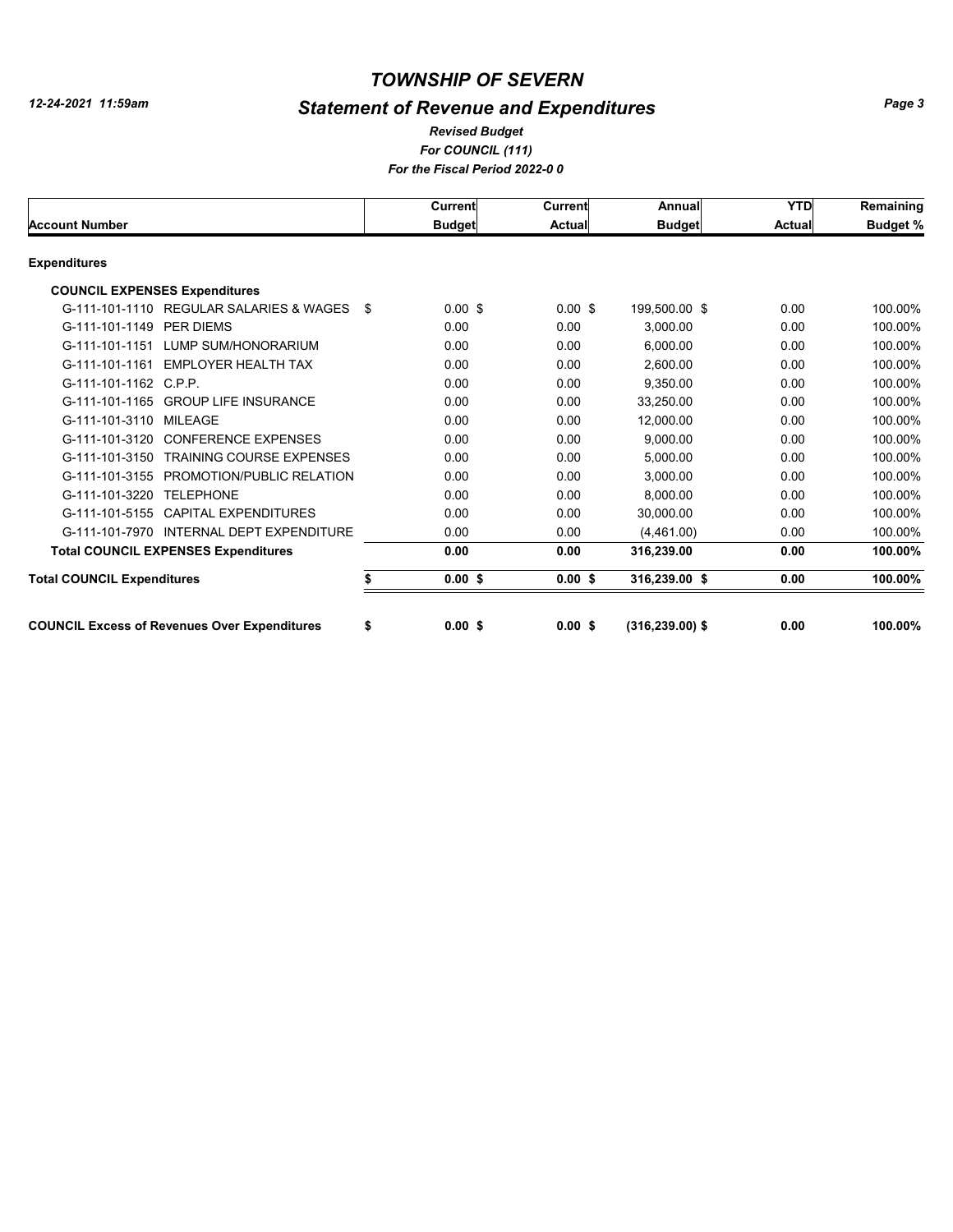$\Gamma$ 

## *TOWNSHIP OF SEVERN*

# *Statement of Revenue and Expenditures*

*For GENERAL ADMIN (121) For the Fiscal Period 2022-0 0 Revised Budget*

|                                                  | <b>Current</b> | Current       | Annual          | YTD           | Remaining       |
|--------------------------------------------------|----------------|---------------|-----------------|---------------|-----------------|
| Account Number                                   | <b>Budget</b>  | <b>Actual</b> | <b>Budget</b>   | <b>Actual</b> | <b>Budget %</b> |
| Revenues                                         |                |               |                 |               |                 |
| <b>FEDERAL GOVERNMENT Revenues</b>               |                |               |                 |               |                 |
| G-121-025-0412 FEDERAL GASOLINE REVENUE \$       | $0.00$ \$      | $0.00$ \$     | 427,425.00 \$   | 0.00          | 100.00%         |
| <b>Total FEDERAL GOVERNMENT Revenues</b>         | 0.00           | 0.00          | 427,425.00      | 0.00          | 100.00%         |
|                                                  |                |               |                 |               |                 |
| <b>ONTARIO UNCONDITIONAL GRANTS Revenues</b>     |                |               |                 |               |                 |
| G-121-031-0422 PROVINCIAL GRANT                  | 0.00           | 0.00          | 1,142,200.00    | 0.00          | 100.00%         |
| <b>Total ONTARIO UNCONDITIONAL GRANTS Revenu</b> | 0.00           | 0.00          | 1,142,200.00    | 0.00          | 100.00%         |
| <b>ONTARIO SPECIFIC GRANTS Revenues</b>          |                |               |                 |               |                 |
| G-121-041-0414 GRANTS                            | 0.00           | 0.00          | 50,000.00       | 0.00          | 100.00%         |
| <b>Total ONTARIO SPECIFIC GRANTS Revenues</b>    | 0.00           | 0.00          | 50,000.00       | 0.00          | 100.00%         |
|                                                  |                |               |                 |               |                 |
| <b>REVENUE Revenues</b><br>G-121-051-0314 P.O.A. | 0.00           | 0.00          | 50,000.00       | 0.00          | 100.00%         |
| G-121-051-0701 TAX CERTIFICATES                  | 0.00           | 0.00          | 10,000.00       | 0.00          | 100.00%         |
| G-121-051-0826 LICENCES                          | 0.00           | 0.00          | 2,500.00        | 0.00          | 100.00%         |
| G-121-051-0851 INTEREST ON CURRENT TAXES         | 0.00           | 0.00          | 360,000.00      | 0.00          | 100.00%         |
| G-121-051-0861 CURRENT ACCOUNT INTEREST          | 0.00           | 0.00          | 250,000.00      | 0.00          | 100.00%         |
| G-121-051-0862 RESERVE ACCOUNT INTEREST          | 0.00           | 0.00          | 100,000.00      | 0.00          | 100.00%         |
| G-121-051-0891 SUNDRY REVENUE                    | 0.00           | 0.00          | 7,500.00        | 0.00          | 100.00%         |
| G-121-051-0898 COMMISSIONING FEES                | 0.00           | 0.00          | 500.00          | 0.00          | 100.00%         |
| G-121-051-0944 CONTRIBUTION FROM RESERVE         | 0.00           | 0.00          | 698,000.00      | 0.00          | 100.00%         |
| <b>Total REVENUE Revenues</b>                    | 0.00           | 0.00          | 1,478,500.00    | 0.00          | 100.00%         |
| Total GENERAL ADMIN Revenues<br>\$               | $0.00$ \$      | $0.00$ \$     | 3,098,125.00 \$ | 0.00          | 100.00%         |
|                                                  |                |               |                 |               |                 |
| <b>Expenditures</b>                              |                |               |                 |               |                 |
| <b>ADMINISTRATION-GENERAL Expenditures</b>       |                |               |                 |               |                 |
| G-121-103-1110 REGULAR SALARIES & WAGES \$       | $0.00$ \$      | $0.00$ \$     | 1,034,500.00 \$ | 0.00          | 100.00%         |
| G-121-103-1120 PART-TIME SALARIES & WAGES        | 0.00           | 0.00          | 18,000.00       | 0.00          | 100.00%         |
| G-121-103-1161 EMPLOYER HEALTH TAX               | 0.00           | 0.00          | 21,000.00       | 0.00          | 100.00%         |
| G-121-103-1162 C.P.P.                            | 0.00           | 0.00          | 38,000.00       | 0.00          | 100.00%         |
| G-121-103-1163 E.I.                              | 0.00           | 0.00          | 13,000.00       | 0.00          | 100.00%         |
| G-121-103-1164 O.M.E.R.S.                        | 0.00           | 0.00          | 115,000.00      | 0.00          | 100.00%         |
| G-121-103-1165 GROUP LIFE INSURANCE              | 0.00           | 0.00          | 114,900.00      | 0.00          | 100.00%         |
| G-121-103-1167 WORKPLACE SAFETY INSURAN          | 0.00           | 0.00          | 30,000.00       | 0.00          | 100.00%         |
| G-121-103-2220 BUILDING & PROPERTY MAINT         | 0.00           | 0.00          | 75,000.00       | 0.00          | 100.00%         |
| G-121-103-2610 OFFICE SUPPLIES                   | 0.00           | 0.00          | 40,000.00       | 0.00          | 100.00%         |
| G-121-103-2670 SUBSCRIPTIONS                     | 0.00           | 0.00          | 2,500.00        | 0.00          | 100.00%         |
| G-121-103-2810 HYDRO                             | 0.00           | 0.00          | 30,000.00       | 0.00          | 100.00%         |
| G-121-103-2830 NATURAL GAS                       | 0.00           | 0.00          | 6,000.00        | 0.00          | 100.00%         |
| G-121-103-2995 MISCELLANEOUS                     | 0.00           | 0.00          | 2,500.00        | 0.00          | 100.00%         |
| G-121-103-2996 SIGN POLICY                       | 0.00           | 0.00          | 78,000.00       | 0.00          | 100.00%         |
| G-121-103-3110 MILEAGE                           | 0.00           | 0.00          | 3,000.00        | 0.00          | 100.00%         |
| G-121-103-3120 CONFERENCE EXPENSES               | 0.00           | 0.00          | 14,000.00       | 0.00          | 100.00%         |
| G-121-103-3140 MEMBERSHIPS                       | 0.00           | 0.00          | 16,500.00       | 0.00          | 100.00%         |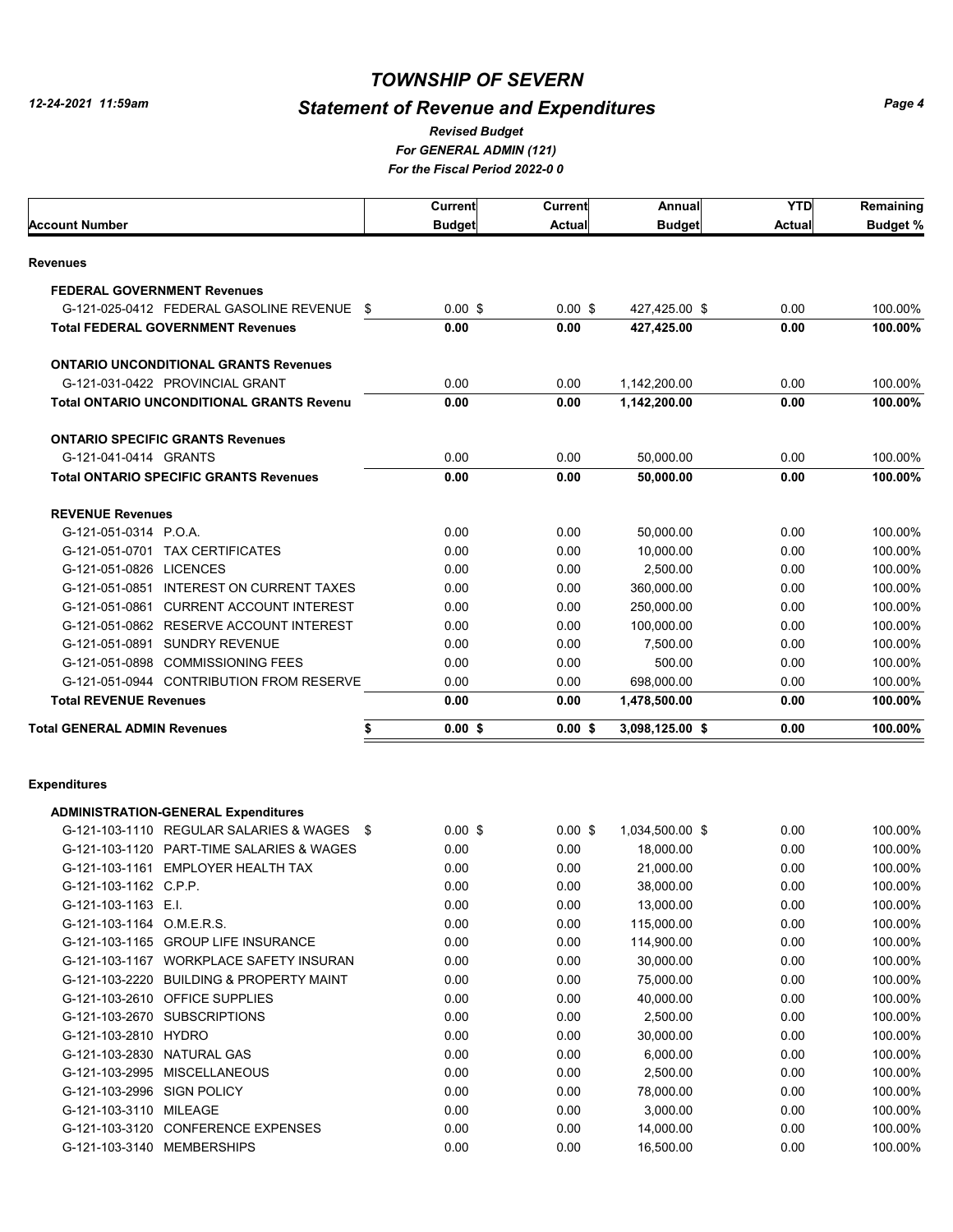*12-24-2021 11:59am*

## *TOWNSHIP OF SEVERN*

# *Statement of Revenue and Expenditures*

*For GENERAL ADMIN (121) For the Fiscal Period 2022-0 0 Revised Budget*

| <b>Account Number</b>                                      | Current<br><b>Budget</b> | Current<br><b>Actual</b> | Annual<br><b>Budget</b> | <b>YTD</b><br><b>Actual</b> | Remaining<br>Budget % |
|------------------------------------------------------------|--------------------------|--------------------------|-------------------------|-----------------------------|-----------------------|
| G-121-103-3150 TRAINING COURSE EXPENSES                    | 0.00                     |                          |                         | 0.00                        | 100.00%               |
| G-121-103-3155 PROMOTION / PUBLIC RELATIO                  | 0.00                     | 0.00<br>0.00             | 20,000.00<br>10,000.00  | 0.00                        | 100.00%               |
| G-121-103-3156 ECONOMIC DEVELOPMENT                        | 0.00                     | 0.00                     | 71,100.00               | 0.00                        | 100.00%               |
| G-121-103-3170 MEETING EXPENSE                             | 0.00                     | 0.00                     | 1,000.00                | 0.00                        | 100.00%               |
| G-121-103-3205 JOINT HEALTH & SAFETY                       | 0.00                     | 0.00                     | 3,500.00                | 0.00                        | 100.00%               |
| G-121-103-3210 POSTAGE                                     | 0.00                     | 0.00                     | 35,000.00               | 0.00                        | 100.00%               |
| G-121-103-3215 COURIER AND DELIVERY CHAR                   | 0.00                     | 0.00                     | 250.00                  | 0.00                        | 100.00%               |
| G-121-103-3220 TELEPHONE                                   | 0.00                     | 0.00                     | 16,000.00               | 0.00                        | 100.00%               |
| G-121-103-3225 MOBILE TELEPHONE                            | 0.00                     | 0.00                     | 2,500.00                | 0.00                        | 100.00%               |
| G-121-103-3230 ADVERTISING                                 | 0.00                     | 0.00                     | 15,000.00               | 0.00                        | 100.00%               |
| G-121-103-3310 AUDITING                                    | 0.00                     | 0.00                     | 28,000.00               | 0.00                        | 100.00%               |
| G-121-103-3320 LEGAL                                       | 0.00                     | 0.00                     | 20,000.00               | 0.00                        | 100.00%               |
| G-121-103-3360 CONSULTANTS                                 | 0.00                     | 0.00                     | 20,000.00               | 0.00                        | 100.00%               |
| G-121-103-3366 SEVERN SOUND RAP                            | 0.00                     | 0.00                     | 104,890.00              | 0.00                        | 100.00%               |
| G-121-103-3392 M.O.E. TESTING                              | 0.00                     | 0.00                     | 500.00                  | 0.00                        | 100.00%               |
| G-121-103-3511 911 CONTRACT ORILLIA                        | 0.00                     | 0.00                     | 12,500.00               | 0.00                        | 100.00%               |
| G-121-103-3551 SOFTWARE MTCE CONT                          | 0.00                     | 0.00                     | 70,000.00               | 0.00                        | 100.00%               |
| G-121-103-3584 SERVER LEASE                                | 0.00                     | 0.00                     | 6,000.00                | 0.00                        | 100.00%               |
| G-121-103-3587 PHOTOCOPIER MTNCE CONTRA                    | 0.00                     | 0.00                     | 7,000.00                | 0.00                        | 100.00%               |
| G-121-103-3910 INSURANCE PREMIUMS                          | 0.00                     | 0.00                     | 105,000.00              | 0.00                        | 100.00%               |
| G-121-103-4810 CASH OVERAGE/SHORTAGE                       | 0.00                     | 0.00                     | 200.00                  | 0.00                        | 100.00%               |
| G-121-103-4910 TAXES WRITTEN OFF                           | 0.00                     | 0.00                     | 200.00                  | 0.00                        | 100.00%               |
| G-121-103-4920 INTEREST WRITTEN OFF                        | 0.00                     | 0.00                     | 200.00                  | 0.00                        | 100.00%               |
| G-121-103-4930 A/R WRITTEN OFF                             | 0.00                     | 0.00                     | 500.00                  | 0.00                        | 100.00%               |
| G-121-103-4950 BANK CHARGES                                | 0.00                     | 0.00                     | 20,000.00               | 0.00                        | 100.00%               |
| G-121-103-4990 CONTINGENCY                                 | 0.00                     | 0.00                     | 50,000.00               | 0.00                        | 100.00%               |
| G-121-103-5155 CAPITAL EXPENDITURES                        | 0.00                     | 0.00                     | 670,000.00              | 0.00                        | 100.00%               |
| G-121-103-5410 TRANSFER TO RESERVE FUND                    | 0.00                     | 0.00                     | 852,425.00              | 0.00                        | 100.00%               |
| G-121-103-5412 TRFR TO RESERVE FUND-INTER                  | 0.00                     | 0.00                     | 100,000.00              | 0.00                        | 100.00%               |
| G-121-103-5414 TRANSFER TO CAPITAL RESER                   | 0.00                     | 0.00                     | 1,142,200.00            | 0.00                        | 100.00%               |
| G-121-103-5515 TRANSFER TO CAPITAL FUND                    | 0.00                     | 0.00                     | 1,300,000.00            | 0.00                        | 100.00%               |
| G-121-103-5521 TRANSFER TO PHOTOCOPIER R                   | 0.00                     | 0.00                     | 7,500.00                | 0.00                        | 100.00%               |
| G-121-103-6130 GRANT/DONATION                              | 0.00                     | 0.00                     | 26,828.00               | 0.00                        | 100.00%               |
| G-121-103-7970 INTERNAL DEPT EXPENDITURE                   | 0.00                     | 0.00                     | (83, 431.00)            | 0.00                        | 100.00%               |
| G-121-103-W111 W/O RES. GENERAL EXPENSE                    | 0.00                     | 0.00                     | 25,000.00               | 0.00                        | 100.00%               |
| G-121-103-W115 W/O RES. COUNTY EXPENSE                     | 0.00                     | 0.00                     | 6,000.00                | 0.00                        | 100.00%               |
| G-121-103-W251 W/O P.I.L. COMM - MUNICIPAL                 | 0.00                     | 0.00                     | 7,000.00                | 0.00                        | 100.00%               |
| <b>Total ADMINISTRATION-GENERAL Expenditures</b>           | 0.00                     | 0.00                     | 6,324,762.00            | 0.00                        | 100.00%               |
| <b>Total GENERAL ADMIN Expenditures</b><br>\$              | $0.00$ \$                | $0.00$ \$                | 6,324,762.00 \$         | 0.00                        | 100.00%               |
|                                                            |                          |                          |                         |                             |                       |
| <b>GENERAL ADMIN Excess of Revenues Over Expenditur \$</b> | $0.00$ \$                | $0.00$ \$                | $(3,226,637.00)$ \$     | 0.00                        | 100.00%               |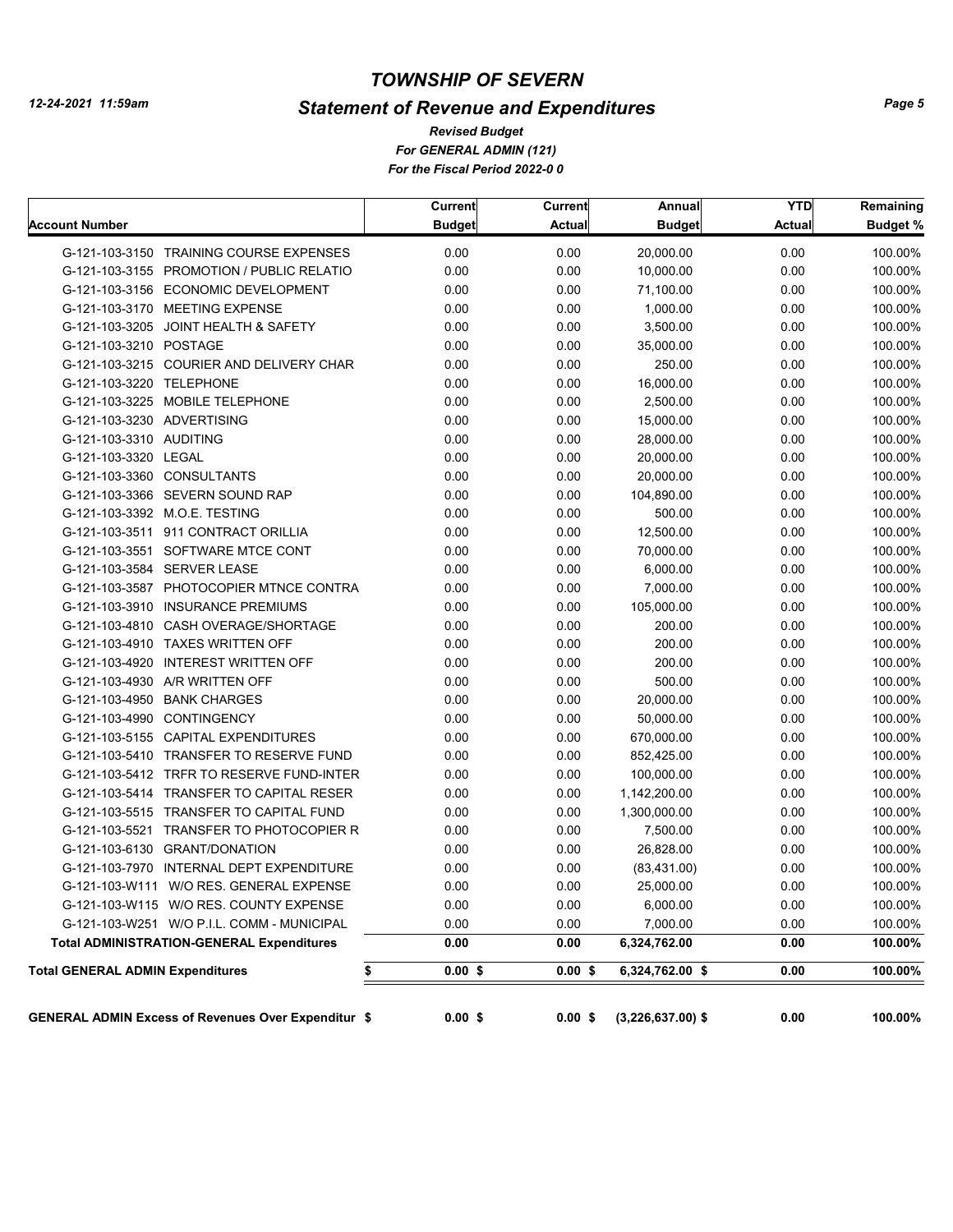# *Statement of Revenue and Expenditures*

#### *For BIA - COLDWATER (131) For the Fiscal Period 2022-0 0 Revised Budget*

|                                                      |      | Current            | <b>Current</b> | Annual        | <b>YTD</b>    | Remaining       |
|------------------------------------------------------|------|--------------------|----------------|---------------|---------------|-----------------|
| <b>Account Number</b>                                |      | <b>Budget</b>      | <b>Actual</b>  | <b>Budget</b> | <b>Actual</b> | <b>Budget %</b> |
| <b>Revenues</b>                                      |      |                    |                |               |               |                 |
| <b>REVENUE Revenues</b>                              |      |                    |                |               |               |                 |
| G-131-051-0199<br><b>BIA COLDWATER TAXATION</b>      | \$   | $0.00 \text{ }$ \$ | $0.00$ \$      | 30,000.00 \$  | 0.00          | 100.00%         |
| G-131-051-0999 SURPLUS B/F                           |      | 0.00               | 0.00           | 1.403.00      | 0.00          | 100.00%         |
| <b>Total REVENUE Revenues</b>                        |      | 0.00               | 0.00           | 31,403.00     | 0.00          | 100.00%         |
| <b>Total BIA - COLDWATER Revenues</b>                |      | $0.00$ \$          | $0.00$ \$      | 31,403.00 \$  | 0.00          | 100.00%         |
| <b>Expenditures</b>                                  |      |                    |                |               |               |                 |
| <b>ADMINISTRATION-GENERAL Expenditures</b>           |      |                    |                |               |               |                 |
| G-131-103-3156 PROMOTION/SPECIAL EVENTS              | - \$ | $0.00$ \$          | $0.00$ \$      | 10.000.00 \$  | 0.00          | 100.00%         |
| G-131-103-3230 ADVERTISING                           |      | 0.00               | 0.00           | 11.640.00     | 0.00          | 100.00%         |
| G-131-103-3310 AUDITING                              |      | 0.00               | 0.00           | 1.000.00      | 0.00          | 100.00%         |
| G-131-103-3810 BEAUTIFICATION                        |      | 0.00               | 0.00           | 7.513.00      | 0.00          | 100.00%         |
| G-131-103-3910 INSURANCE PREMIUMS                    |      | 0.00               | 0.00           | 1.250.00      | 0.00          | 100.00%         |
| <b>Total ADMINISTRATION-GENERAL Expenditures</b>     |      | 0.00               | 0.00           | 31,403.00     | 0.00          | 100.00%         |
| <b>Total BIA - COLDWATER Expenditures</b>            | S    | 0.00S              | 0.00S          | 31,403.00 \$  | 0.00          | 100.00%         |
| BIA - COLDWATER Excess of Revenues Over Expenditu \$ |      | 0.00S              | $0.00$ \$      | $0.00$ \$     | 0.00          | $0.00\%$        |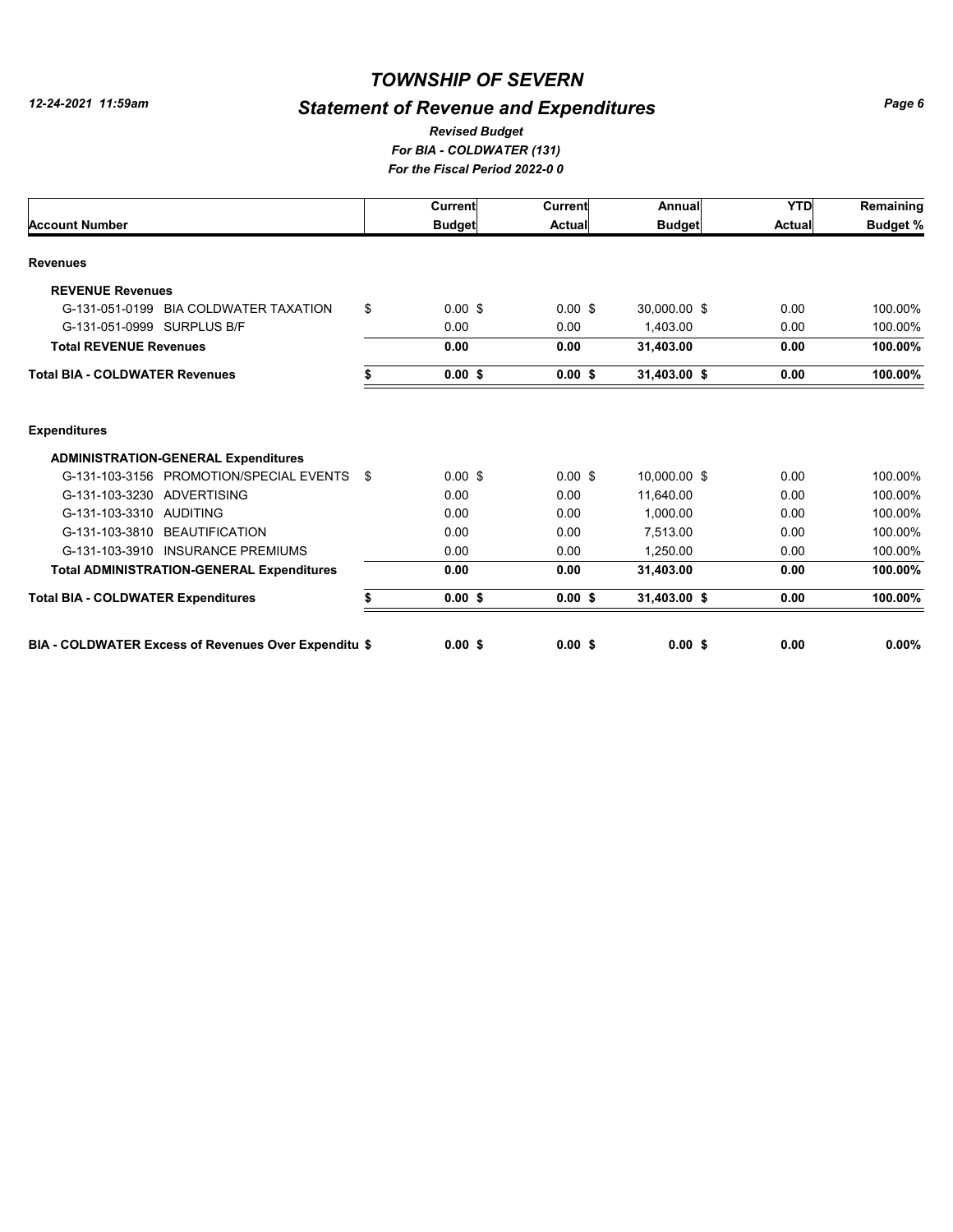# *Statement of Revenue and Expenditures*

#### *For ELECTIONS (161) For the Fiscal Period 2022-0 0 Revised Budget*

|                                                             | Current       | Current       | Annual           | <b>YTD</b>    | Remaining       |
|-------------------------------------------------------------|---------------|---------------|------------------|---------------|-----------------|
| <b>Account Number</b>                                       | <b>Budget</b> | <b>Actual</b> | <b>Budget</b>    | <b>Actual</b> | <b>Budget %</b> |
| <b>Revenues</b>                                             |               |               |                  |               |                 |
| <b>REVENUE Revenues</b>                                     |               |               |                  |               |                 |
| G-161-051-0944 CONTRIBUTION FROM RESERVE \$                 | $0.00$ \$     | $0.00$ \$     | 108.560.00 \$    | 0.00          | 100.00%         |
| <b>Total REVENUE Revenues</b>                               | 0.00          | 0.00          | 108,560.00       | 0.00          | 100.00%         |
| <b>Total ELECTIONS Revenues</b>                             | 0.00S         | 0.00S         | 108,560.00 \$    | 0.00          | 100.00%         |
| <b>Expenditures</b>                                         |               |               |                  |               |                 |
| <b>ADMINISTRATION-GENERAL Expenditures</b>                  |               |               |                  |               |                 |
| G-161-103-1120 PART-TIME SALARIES & WAGES \$                | $0.00$ \$     | $0.00$ \$     | 33,760.00 \$     | 0.00          | 100.00%         |
| G-161-103-2610<br><b>OFFICE SUPPLIES</b>                    | 0.00          | 0.00          | 5.500.00         | 0.00          | 100.00%         |
| G-161-103-3210 POSTAGE                                      | 0.00          | 0.00          | 14,500.00        | 0.00          | 100.00%         |
| G-161-103-3230 ADVERTISING                                  | 0.00          | 0.00          | 3,000.00         | 0.00          | 100.00%         |
| G-161-103-3585 SUBCONTRACTORS                               | 0.00          | 0.00          | 51,800.00        | 0.00          | 100.00%         |
| G-161-103-5518 TRANSFER TO ELECTION RESE                    | 0.00          | 0.00          | 30,000.00        | 0.00          | 100.00%         |
| <b>Total ADMINISTRATION-GENERAL Expenditures</b>            | 0.00          | 0.00          | 138,560.00       | 0.00          | 100.00%         |
| <b>Total ELECTIONS Expenditures</b><br>S                    | 0.00S         | 0.00S         | 138,560.00 \$    | 0.00          | 100.00%         |
| \$<br><b>ELECTIONS Excess of Revenues Over Expenditures</b> | 0.00S         | $0.00$ \$     | $(30.000.00)$ \$ | 0.00          | 100.00%         |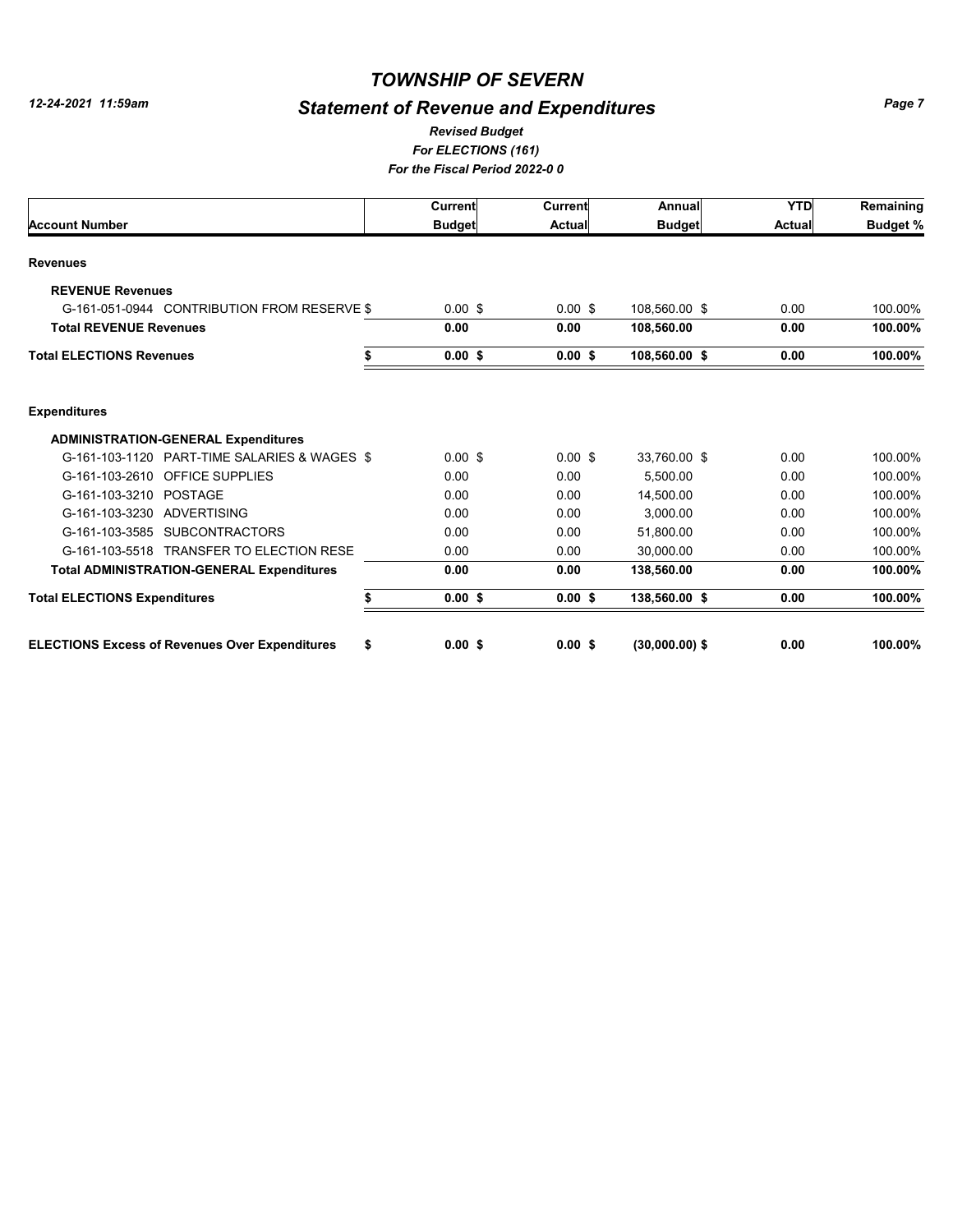# *Statement of Revenue and Expenditures*

#### *For FIRE DEPARTMENT (211) For the Fiscal Period 2022-0 0 Revised Budget*

|                                              | Current         | Current       | Annual        | <b>YTD</b>    | Remaining       |
|----------------------------------------------|-----------------|---------------|---------------|---------------|-----------------|
| Account Number                               | <b>Budget</b>   | <b>Actual</b> | <b>Budget</b> | <b>Actual</b> | <b>Budget %</b> |
| Revenues                                     |                 |               |               |               |                 |
| <b>REVENUE Revenues</b>                      |                 |               |               |               |                 |
| G-211-051-0622<br>FIRE DEPT CALLS            | \$<br>$0.00$ \$ | $0.00$ \$     | 50,000.00 \$  | 0.00          | 100.00%         |
| <b>BURNING PERMIT FEE</b><br>G-211-051-0623  | 0.00            | 0.00          | 10,000.00     | 0.00          | 100.00%         |
| G-211-051-0624 FIRE INSPECTIONS              | 0.00            | 0.00          | 1,000.00      | 0.00          | 100.00%         |
| <b>MVC REVENUE</b><br>G-211-051-0625         | 0.00            | 0.00          | 10.000.00     | 0.00          | 100.00%         |
| <b>FIRE TICKETS</b><br>G-211-051-0828        | 0.00            | 0.00          | 3,000.00      | 0.00          | 100.00%         |
| G-211-051-0834<br><b>HALL RENTAL</b>         | 0.00            | 0.00          | 10,000.00     | 0.00          | 100.00%         |
| SALE OF PROPERTY & EQUIPME<br>G-211-051-0880 | 0.00            | 0.00          | 18,000.00     | 0.00          | 100.00%         |
| G-211-051-0891<br><b>SUNDRY REVENUE</b>      | 0.00            | 0.00          | 3,000.00      | 0.00          | 100.00%         |
| CONTR. FROM RESERVE FUND<br>G-211-051-0941   | 0.00            | 0.00          | 274,500.00    | 0.00          | 100.00%         |
| G-211-051-0944 CONTRIBUTION FROM RESERVE     | 0.00            | 0.00          | 22,500.00     | 0.00          | 100.00%         |
| <b>Total REVENUE Revenues</b>                | 0.00            | 0.00          | 402,000.00    | 0.00          | 100.00%         |
| <b>Total FIRE DEPARTMENT Revenues</b>        | 0.00S           | $0.00$ \$     | 402,000.00 \$ | 0.00          | 100.00%         |
|                                              |                 |               |               |               |                 |

#### **Expenditures**

| <b>FIRE PROTECTION Expenditures</b> |                                           |                 |           |               |      |         |
|-------------------------------------|-------------------------------------------|-----------------|-----------|---------------|------|---------|
|                                     | G-211-421-1110 REGULAR SALARIES & WAGES   | \$<br>$0.00$ \$ | $0.00$ \$ | 338,500.00 \$ | 0.00 | 100.00% |
| G-211-421-1151                      | <b>HONORARIUM</b>                         | 0.00            | 0.00      | 355,260.00    | 0.00 | 100.00% |
|                                     | G-211-421-1152 HONORARIUM - TRAINING WAG  | 0.00            | 0.00      | 20,000.00     | 0.00 | 100.00% |
|                                     | G-211-421-1153 HONORARIUM - VACATION PAY  | 0.00            | 0.00      | 21,316.00     | 0.00 | 100.00% |
|                                     | G-211-421-1161 EMPLOYER HEALTH TAX        | 0.00            | 0.00      | 6,600.00      | 0.00 | 100.00% |
| G-211-421-1162 C.P.P.               |                                           | 0.00            | 0.00      | 12,600.00     | 0.00 | 100.00% |
| G-211-421-1163 E.I.                 |                                           | 0.00            | 0.00      | 4,250.00      | 0.00 | 100.00% |
| G-211-421-1164 O.M.E.R.S.           |                                           | 0.00            | 0.00      | 36,750.00     | 0.00 | 100.00% |
|                                     | G-211-421-1165 GROUP LIFE INSURANCE       | 0.00            | 0.00      | 39,500.00     | 0.00 | 100.00% |
|                                     | G-211-421-1167 WORKPLACE SAFETY INSURAN   | 0.00            | 0.00      | 24,000.00     | 0.00 | 100.00% |
|                                     | G-211-421-1170 GST RECOVERY-CNCL/FIRE     | 0.00            | 0.00      | (7,500.00)    | 0.00 | 100.00% |
| G-211-421-2130 EQUIPMENT            |                                           | 0.00            | 0.00      | 21,000.00     | 0.00 | 100.00% |
|                                     | G-211-421-2311 FUEL - GASOLINE            | 0.00            | 0.00      | 700.00        | 0.00 | 100.00% |
| G-211-421-2340 LICENSES             |                                           | 0.00            | 0.00      | 25,000.00     | 0.00 | 100.00% |
|                                     | G-211-421-2410 AIR AND OXYGEN SUPPLIES    | 0.00            | 0.00      | 4,000.00      | 0.00 | 100.00% |
|                                     | G-211-421-2610 OFFICE SUPPLIES            | 0.00            | 0.00      | 1,000.00      | 0.00 | 100.00% |
|                                     | G-211-421-2613 F P EDUCATION MATERIALS    | 0.00            | 0.00      | 2,500.00      | 0.00 | 100.00% |
|                                     | G-211-421-2614 PUB EDUCATION/TRAINING ETC | 0.00            | 0.00      | 1,750.00      | 0.00 | 100.00% |
|                                     | G-211-421-2670 SUBSCRIPTIONS              | 0.00            | 0.00      | 2,700.00      | 0.00 | 100.00% |
| G-211-421-2910 UNIFORMS             |                                           | 0.00            | 0.00      | 4,000.00      | 0.00 | 100.00% |
| G-211-421-2911                      | <b>HEPATITIS</b>                          | 0.00            | 0.00      | 100.00        | 0.00 | 100.00% |
| G-211-421-2985                      | <b>MATERIALS</b>                          | 0.00            | 0.00      | 5,500.00      | 0.00 | 100.00% |
| G-211-421-2995                      | <b>MISCELLANEOUS</b>                      | 0.00            | 0.00      | 1,600.00      | 0.00 | 100.00% |
| G-211-421-3110                      | MILEAGE                                   | 0.00            | 0.00      | 1,750.00      | 0.00 | 100.00% |
|                                     | G-211-421-3120 CONFERENCE EXPENSES        | 0.00            | 0.00      | 4,000.00      | 0.00 | 100.00% |
|                                     | G-211-421-3140 MEMBERSHIPS                | 0.00            | 0.00      | 3,600.00      | 0.00 | 100.00% |
|                                     | G-211-421-3150 TRAINING COURSE EXPENSES   | 0.00            | 0.00      | 22,000.00     | 0.00 | 100.00% |
| G-211-421-3160 MEALS                |                                           | 0.00            | 0.00      | 1,000.00      | 0.00 | 100.00% |
|                                     | G-211-421-3215 COURIER AND DELIVERY CHAR  | 0.00            | 0.00      | 1,000.00      | 0.00 | 100.00% |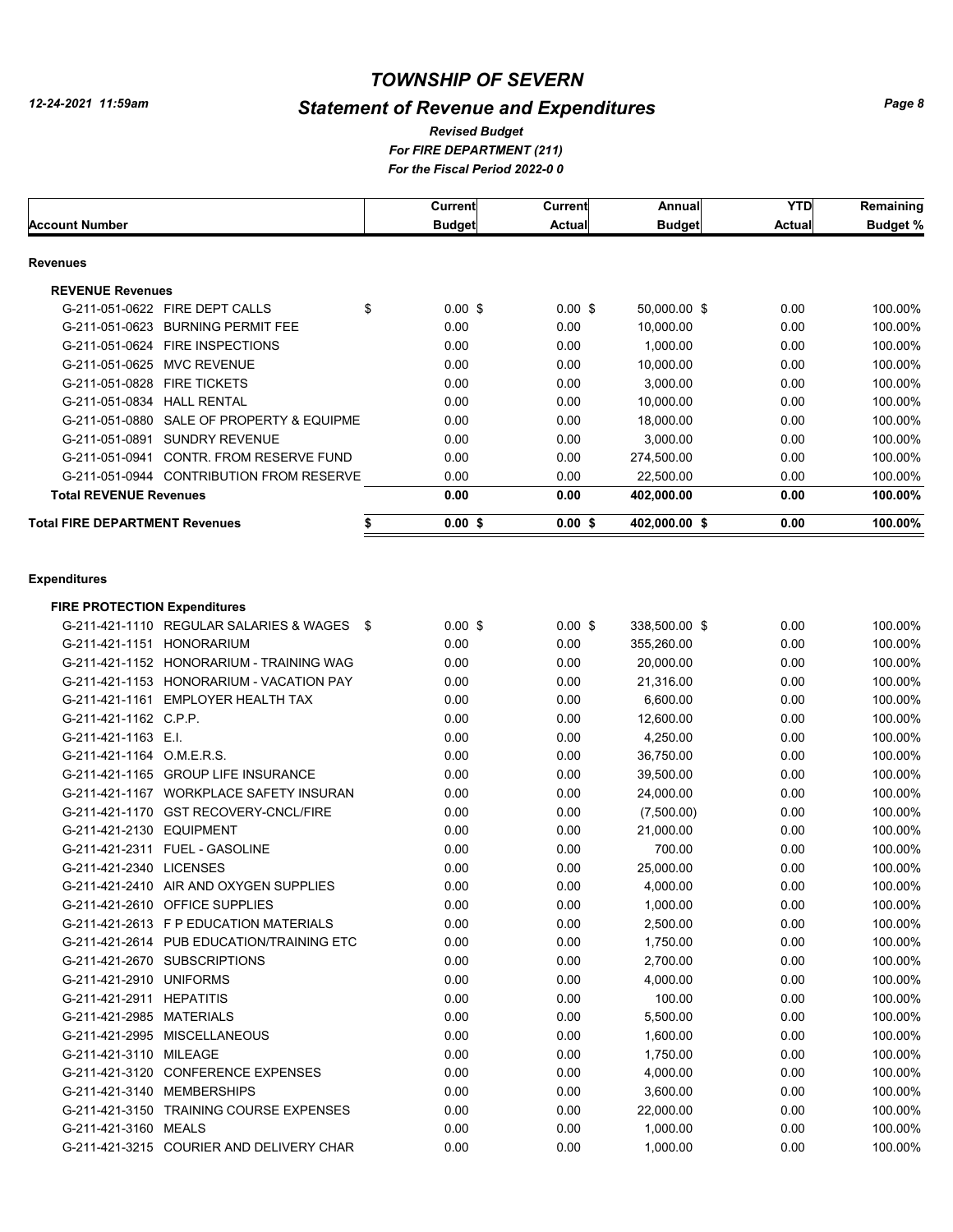# *Statement of Revenue and Expenditures*

*For FIRE DEPARTMENT (211) For the Fiscal Period 2022-0 0 Revised Budget*

|                                                     | Current       | Current       | Annual        | <b>YTD</b>    | Remaining       |
|-----------------------------------------------------|---------------|---------------|---------------|---------------|-----------------|
| Account Number                                      | <b>Budget</b> | <b>Actual</b> | <b>Budget</b> | <b>Actual</b> | <b>Budget %</b> |
| G-211-421-3220 TELEPHONE                            | 0.00          | 0.00          | 2,400.00      | 0.00          | 100.00%         |
| G-211-421-3230 ADVERTISING                          | 0.00          | 0.00          | 1,000.00      | 0.00          | 100.00%         |
| G-211-421-3250 RADIO EQUIPMENT MTCE.                | 0.00          | 0.00          | 1,500.00      | 0.00          | 100.00%         |
| G-211-421-3420 EQUIPMENT REPAIR & MAINTEN           | 0.00          | 0.00          | 19,500.00     | 0.00          | 100.00%         |
| G-211-421-3425 FORESTRY - MNR/FIRE PUMPS            | 0.00          | 0.00          | 2,000.00      | 0.00          | 100.00%         |
| G-211-421-3915 FIREFIGHTER LIFE INSURANCE           | 0.00          | 0.00          | 4,000.00      | 0.00          | 100.00%         |
| G-211-421-3920 FIRE CALLS                           | 0.00          | 0.00          | 7,500.00      | 0.00          | 100.00%         |
| G-211-421-3925 FIRE DISPATCH FEE                    | 0.00          | 0.00          | 32,000.00     | 0.00          | 100.00%         |
| G-211-421-5155 CAPITAL EXPENDITURES                 | 0.00          | 0.00          | 407,500.00    | 0.00          | 100.00%         |
| G-211-421-5416 TRANSFER TO VEHICLE / EQUIP          | 0.00          | 0.00          | 57,500.00     | 0.00          | 100.00%         |
| <b>Total FIRE PROTECTION Expenditures</b>           | 0.00          | 0.00          | 1,489,376.00  | 0.00          | 100.00%         |
| FIRE HALL #1 - SOUTH SPARROW LAKE Expendit          |               |               |               |               |                 |
| G-211-441-2220 BUILDING & PROPERTY MAINT            | 0.00          | 0.00          | 7,500.00      | 0.00          | 100.00%         |
| G-211-441-2810 HYDRO                                | 0.00          | 0.00          | 3,500.00      | 0.00          | 100.00%         |
| G-211-441-2835 PROPANE                              | 0.00          | 0.00          | 10,000.00     | 0.00          | 100.00%         |
| G-211-441-3220 TELEPHONE                            | 0.00          | 0.00          | 1,300.00      | 0.00          | 100.00%         |
| G-211-441-3910 INSURANCE PREMIUMS                   | 0.00          | 0.00          | 2,500.00      | 0.00          | 100.00%         |
| Total FIRE HALL #1 - SOUTH SPARROW LAKE Ex          | 0.00          | 0.00          | 24,800.00     | 0.00          | 100.00%         |
|                                                     |               |               |               |               |                 |
| FIRE HALL #2 - BURNSIDE LINE Expenditures           |               |               |               |               |                 |
| G-211-442-2220 BUILDING & PROPERTY MAINT            | 0.00          | 0.00          | 7,500.00      | 0.00          | 100.00%         |
| G-211-442-2810 HYDRO                                | 0.00          | 0.00          | 3,500.00      | 0.00          | 100.00%         |
| G-211-442-2835 PROPANE                              | 0.00          | 0.00          | 7,500.00      | 0.00          | 100.00%         |
| G-211-442-3220 TELEPHONE                            | 0.00          | 0.00          | 2,300.00      | 0.00          | 100.00%         |
| G-211-442-3910 INSURANCE PREMIUMS                   | 0.00          | 0.00          | 2,500.00      | 0.00          | 100.00%         |
| Total FIRE HALL #2 - BURNSIDE LINE Expenditure      | 0.00          | 0.00          | 23,300.00     | 0.00          | 100.00%         |
| FIRE HALL #3 - COLDWATER Expenditures               |               |               |               |               |                 |
| G-211-443-2220 BUILDING & PROPERTY MAINT            | 0.00          | 0.00          | 8,000.00      | 0.00          | 100.00%         |
| G-211-443-2810 HYDRO                                | 0.00          | 0.00          | 5,000.00      | 0.00          | 100.00%         |
| G-211-443-2830 NATURAL GAS                          | 0.00          | 0.00          | 4,000.00      | 0.00          | 100.00%         |
| G-211-443-2840 SEWER & WATER                        | 0.00          | 0.00          | 1,800.00      | 0.00          | 100.00%         |
| G-211-443-3220 TELEPHONE                            | 0.00          | 0.00          | 1,200.00      | 0.00          | 100.00%         |
| G-211-443-3910 INSURANCE PREMIUMS                   | 0.00          | 0.00          | 2,500.00      | 0.00          | 100.00%         |
| Total FIRE HALL #3 - COLDWATER Expenditures         | 0.00          | 0.00          | 22,500.00     | 0.00          | 100.00%         |
| FIRE HALL #4 - MATCHEDASH Expenditures              |               |               |               |               |                 |
| G-211-444-2220 BUILDING & PROPERTY MAINT            | 0.00          | 0.00          | 4,000.00      | 0.00          | 100.00%         |
| G-211-444-2810 HYDRO                                | 0.00          | 0.00          | 2,500.00      | 0.00          | 100.00%         |
| G-211-444-2835 PROPANE                              | 0.00          | 0.00          | 3,000.00      | 0.00          | 100.00%         |
| G-211-444-3220 TELEPHONE                            | 0.00          | 0.00          | 1,800.00      | 0.00          | 100.00%         |
| G-211-444-3910 INSURANCE PREMIUMS                   | 0.00          | 0.00          | 2,500.00      | 0.00          | 100.00%         |
| <b>Total FIRE HALL #4 - MATCHEDASH Expenditures</b> | 0.00          | 0.00          | 13,800.00     | 0.00          | 100.00%         |
|                                                     |               |               |               |               |                 |
| CAR #1 - 2016 FORD 4X4 TRUCK Expenditures           |               |               |               |               |                 |
| G-211-F01-2311 FUEL - GASOLINE                      | 0.00          | 0.00          | 6,000.00      | 0.00          | 100.00%         |
| G-211-F01-3420 EQUIPMENT REPAIR & MAINTEN           | 0.00          | 0.00          | 3,000.00      | 0.00          | 100.00%         |
| G-211-F01-3910 INSURANCE PREMIUMS                   | 0.00          | 0.00          | 1,400.00      | 0.00          | 100.00%         |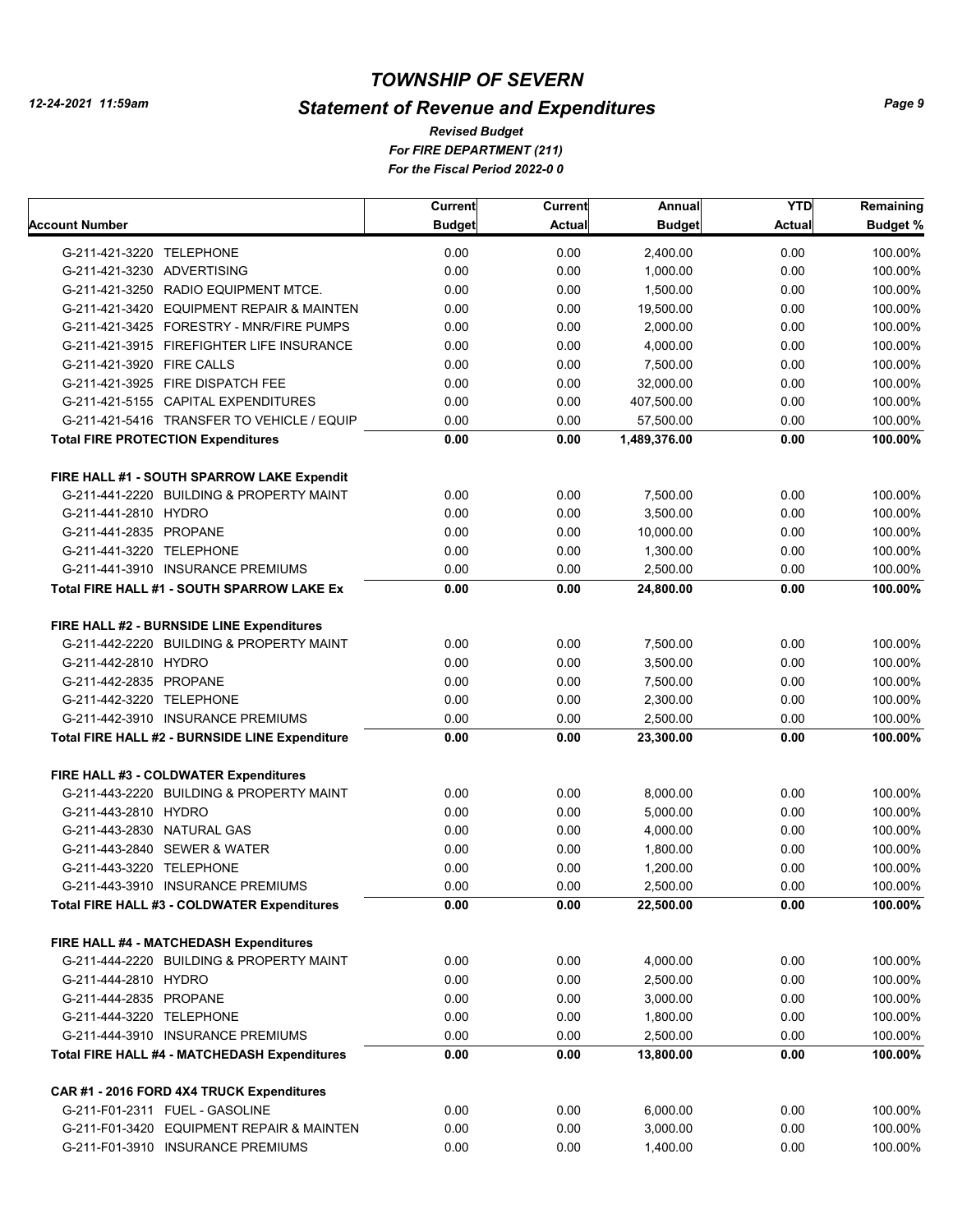# *Statement of Revenue and Expenditures*

*For FIRE DEPARTMENT (211) For the Fiscal Period 2022-0 0 Revised Budget*

| Account Number                                       | Current<br><b>Budget</b> | Current<br>Actual | Annual<br><b>Budget</b> | <b>YTD</b><br><b>Actual</b> | Remaining<br><b>Budget %</b> |
|------------------------------------------------------|--------------------------|-------------------|-------------------------|-----------------------------|------------------------------|
| Total CAR #1 - 2016 FORD 4X4 TRUCK Expenditur        | 0.00                     | 0.00              | 10,400.00               | 0.00                        | 100.00%                      |
| CAR #2 - 2015 FORD 4X4 TRUCK Expenditures            |                          |                   |                         |                             |                              |
| G-211-F02-2311 FUEL - GASOLINE                       | 0.00                     | 0.00              | 5,000.00                | 0.00                        | 100.00%                      |
| G-211-F02-3420 EQUIPMENT REPAIR & MAINTEN            | 0.00                     | 0.00              | 2,500.00                | 0.00                        | 100.00%                      |
| G-211-F02-3910 INSURANCE PREMIUMS                    | 0.00                     | 0.00              | 1,400.00                | 0.00                        | 100.00%                      |
| Total CAR #2 - 2015 FORD 4X4 TRUCK Expenditur        | 0.00                     | 0.00              | 8,900.00                | 0.00                        | 100.00%                      |
| POLARIS SIDE-BY-SIDE 2012 Expenditures               |                          |                   |                         |                             |                              |
| G-211-F03-2311 FUEL - GASOLINE                       | 0.00                     | 0.00              | 100.00                  | 0.00                        | 100.00%                      |
| G-211-F03-3420 EQUIPMENT REPAIR & MAINTEN            | 0.00                     | 0.00              | 1,000.00                | 0.00                        | 100.00%                      |
| G-211-F03-3910 INSURANCE PREMIUMS                    | 0.00                     | 0.00              | 900.00                  | 0.00                        | 100.00%                      |
| Total POLARIS SIDE-BY-SIDE 2012 Expenditures         | 0.00                     | 0.00              | 2,000.00                | 0.00                        | 100.00%                      |
| <b>SUPPORT UNIT TRAILER - 2011 Expenditures</b>      |                          |                   |                         |                             |                              |
| G-211-F04-3420 EQUIPMENT REPAIR & MAINTEN            | 0.00                     | 0.00              | 1,000.00                | 0.00                        | 100.00%                      |
| <b>Total SUPPORT UNIT TRAILER - 2011 Expenditure</b> | 0.00                     | 0.00              | 1,000.00                | 0.00                        | 100.00%                      |
| PUMP #1 - 2011 Expenditures                          |                          |                   |                         |                             |                              |
| G-211-F11-2310 FUEL - DIESEL                         | 0.00                     | 0.00              | 1.750.00                | 0.00                        | 100.00%                      |
| G-211-F11-3420 EQUIPMENT REPAIR & MAINTEN            | 0.00                     | 0.00              | 7,500.00                | 0.00                        | 100.00%                      |
| G-211-F11-3910 INSURANCE PREMIUMS                    | 0.00                     | 0.00              | 1,400.00                | 0.00                        | 100.00%                      |
| Total PUMP #1 - 2011 Expenditures                    | 0.00                     | 0.00              | 10,650.00               | 0.00                        | 100.00%                      |
| TANKER #1 - 2014 Expenditures                        |                          |                   |                         |                             |                              |
| G-211-F12-2310 FUEL - DIESEL                         | 0.00                     | 0.00              | 1,750.00                | 0.00                        | 100.00%                      |
| G-211-F12-3420 EQUIPMENT REPAIR & MAINTEN            | 0.00                     | 0.00              | 6,500.00                | 0.00                        | 100.00%                      |
| G-211-F12-3910 INSURANCE PREMIUMS                    | 0.00                     | 0.00              | 1,400.00                | 0.00                        | 100.00%                      |
| Total TANKER #1 - 2014 Expenditures                  | 0.00                     | 0.00              | 9,650.00                | 0.00                        | 100.00%                      |
| RESCUE #1 - 2016 Expenditures                        |                          |                   |                         |                             |                              |
| G-211-F13-2310 FUEL - DIESEL                         | 0.00                     | 0.00              | 1,500.00                | 0.00                        | 100.00%                      |
| G-211-F13-3420 EQUIPMENT REPAIR & MAINTEN            | 0.00                     | 0.00              | 4,500.00                | 0.00                        | 100.00%                      |
| G-211-F13-3910 INSURANCE PREMIUMS                    | 0.00                     | 0.00              | 1,400.00                | 0.00                        | 100.00%                      |
| Total RESCUE #1 - 2016 Expenditures                  | 0.00                     | 0.00              | 7,400.00                | 0.00                        | 100.00%                      |
| PUMP #2 - 2007 Expenditures                          |                          |                   |                         |                             |                              |
| G-211-F21-2310 FUEL - DIESEL                         | 0.00                     | 0.00              | 2,100.00                | 0.00                        | 100.00%                      |
| G-211-F21-3420 EQUIPMENT REPAIR & MAINTEN            | 0.00                     | 0.00              | 7,500.00                | 0.00                        | 100.00%                      |
| G-211-F21-3910 INSURANCE PREMIUMS                    | 0.00                     | 0.00              | 1,400.00                | 0.00                        | 100.00%                      |
| Total PUMP #2 - 2007 Expenditures                    | 0.00                     | 0.00              | 11,000.00               | 0.00                        | 100.00%                      |
| TANKER #2 - 2021 Expenditures                        |                          |                   |                         |                             |                              |
| G-211-F22-2310 FUEL - DIESEL                         | 0.00                     | 0.00              | 1,600.00                | 0.00                        | 100.00%                      |
| G-211-F22-3420 EQUIPMENT REPAIR & MAINTEN            | 0.00                     | 0.00              | 2,500.00                | 0.00                        | 100.00%                      |
| G-211-F22-3910 INSURANCE PREMIUMS                    | 0.00                     | 0.00              | 1,400.00                | 0.00                        | 100.00%                      |
| Total TANKER #2 - 2021 Expenditures                  | 0.00                     | 0.00              | 5,500.00                | 0.00                        | 100.00%                      |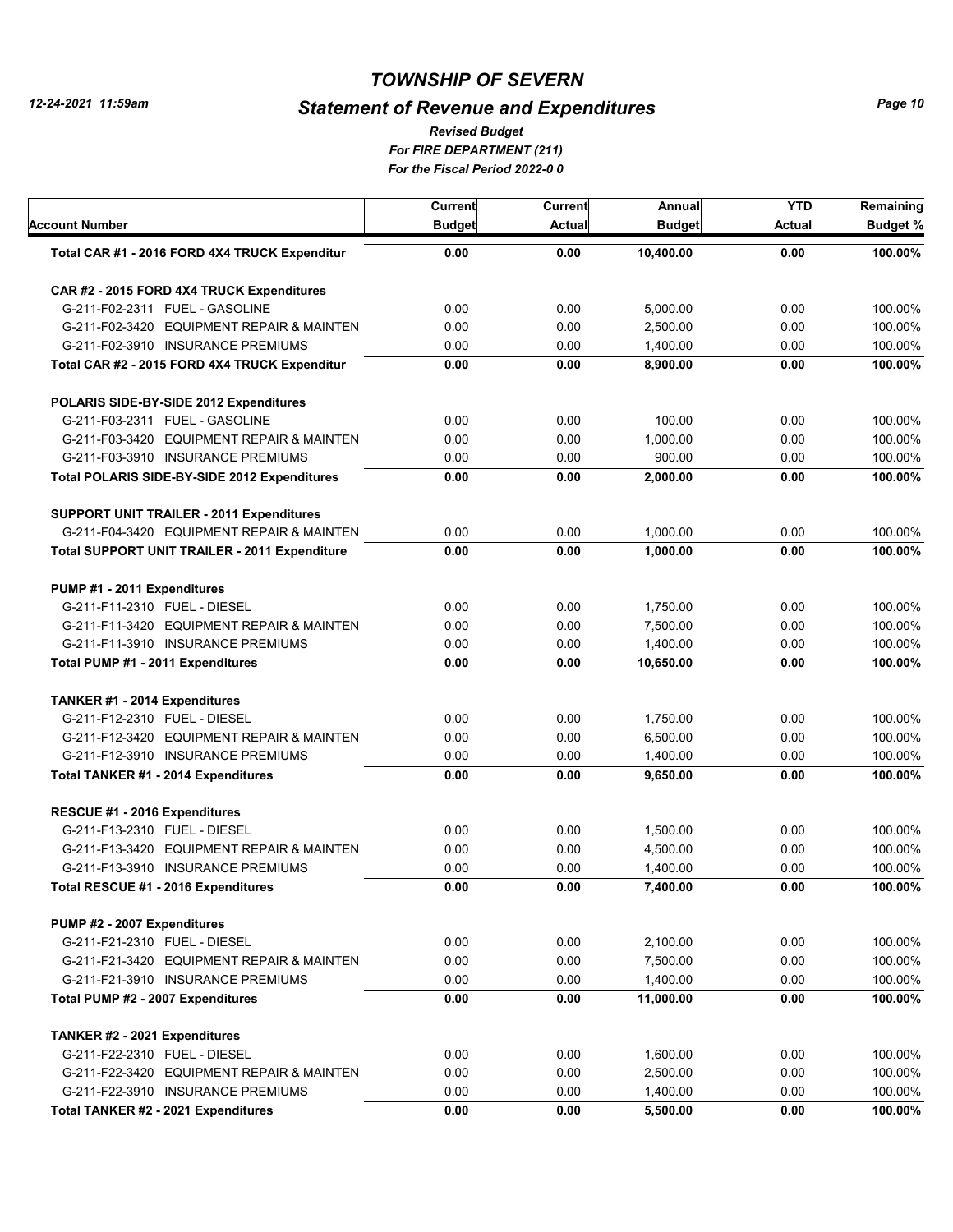# *Statement of Revenue and Expenditures*

*For FIRE DEPARTMENT (211) For the Fiscal Period 2022-0 0 Revised Budget*

|                                                     | Current       | Current       | Annual              | <b>YTD</b>    | Remaining       |
|-----------------------------------------------------|---------------|---------------|---------------------|---------------|-----------------|
| Account Number                                      | <b>Budget</b> | <b>Actual</b> | <b>Budget</b>       | <b>Actual</b> | <b>Budget %</b> |
|                                                     |               |               |                     |               |                 |
| <b>RESCUE #2 Expenditures</b>                       |               |               |                     |               |                 |
| G-211-F23-2310 FUEL - DIESEL                        | 0.00          | 0.00          | 1,000.00            | 0.00          | 100.00%         |
| G-211-F23-3420 EQUIPMENT REPAIR & MAINTEN           | 0.00          | 0.00          | 1.000.00            | 0.00          | 100.00%         |
| G-211-F23-3910 INSURANCE PREMIUMS                   | 0.00          | 0.00          | 1,400.00            | 0.00          | 100.00%         |
| <b>Total RESCUE #2 Expenditures</b>                 | 0.00          | 0.00          | 3,400.00            | 0.00          | 100.00%         |
| PUMP #3 -2018 Expenditures                          |               |               |                     |               |                 |
| G-211-F31-2310 FUEL - DIESEL                        | 0.00          | 0.00          | 1,750.00            | 0.00          | 100.00%         |
| G-211-F31-3420 EQUIPMENT REPAIR & MAINTEN           | 0.00          | 0.00          | 7,500.00            | 0.00          | 100.00%         |
| G-211-F31-3910 INSURANCE PREMIUMS                   | 0.00          | 0.00          | 1,400.00            | 0.00          | 100.00%         |
| Total PUMP #3 -2018 Expenditures                    | 0.00          | 0.00          | 10,650.00           | 0.00          | 100.00%         |
| RESCUE #3 - 2008 Expenditures                       |               |               |                     |               |                 |
| G-211-F33-2310 FUEL - DIESEL                        | 0.00          | 0.00          | 1,200.00            | 0.00          | 100.00%         |
| G-211-F33-3420 EQUIPMENT REPAIR & MAINTEN           | 0.00          | 0.00          | 5.000.00            | 0.00          | 100.00%         |
| G-211-F33-3910 INSURANCE PREMIUMS                   | 0.00          | 0.00          | 1,400.00            | 0.00          | 100.00%         |
| Total RESCUE #3 - 2008 Expenditures                 | 0.00          | 0.00          | 7.600.00            | 0.00          | 100.00%         |
| PUMP #4 - 2015 Expenditures                         |               |               |                     |               |                 |
| G-211-F41-2310 FUEL - DIESEL                        | 0.00          | 0.00          | 1,750.00            | 0.00          | 100.00%         |
| G-211-F41-3420 EQUIPMENT REPAIR & MAINTEN           | 0.00          | 0.00          | 7,500.00            | 0.00          | 100.00%         |
| G-211-F41-3910 INSURANCE PREMIUMS                   | 0.00          | 0.00          | 1,400.00            | 0.00          | 100.00%         |
| Total PUMP #4 - 2015 Expenditures                   | 0.00          | 0.00          | 10,650.00           | 0.00          | 100.00%         |
| TANKER #3 - 2017 Expenditures                       |               |               |                     |               |                 |
| G-211-F42-2310 FUEL - DIESEL                        | 0.00          | 0.00          | 2,000.00            | 0.00          | 100.00%         |
| G-211-F42-3420 EQUIPMENT REPAIR & MAINTEN           | 0.00          | 0.00          | 5,000.00            | 0.00          | 100.00%         |
| G-211-F42-3910 INSURANCE PREMIUMS                   | 0.00          | 0.00          | 1,400.00            | 0.00          | 100.00%         |
| Total TANKER #3 - 2017 Expenditures                 | 0.00          | 0.00          | 8,400.00            | 0.00          | 100.00%         |
| <b>Total FIRE DEPARTMENT Expenditures</b><br>\$     | $0.00$ \$     | 0.00S         | 1,680,976.00 \$     | 0.00          | 100.00%         |
|                                                     |               |               |                     |               |                 |
| FIRE DEPARTMENT Excess of Revenues Over Expendit \$ | 0.00S         | $0.00$ \$     | $(1,278,976.00)$ \$ | 0.00          | 100.00%         |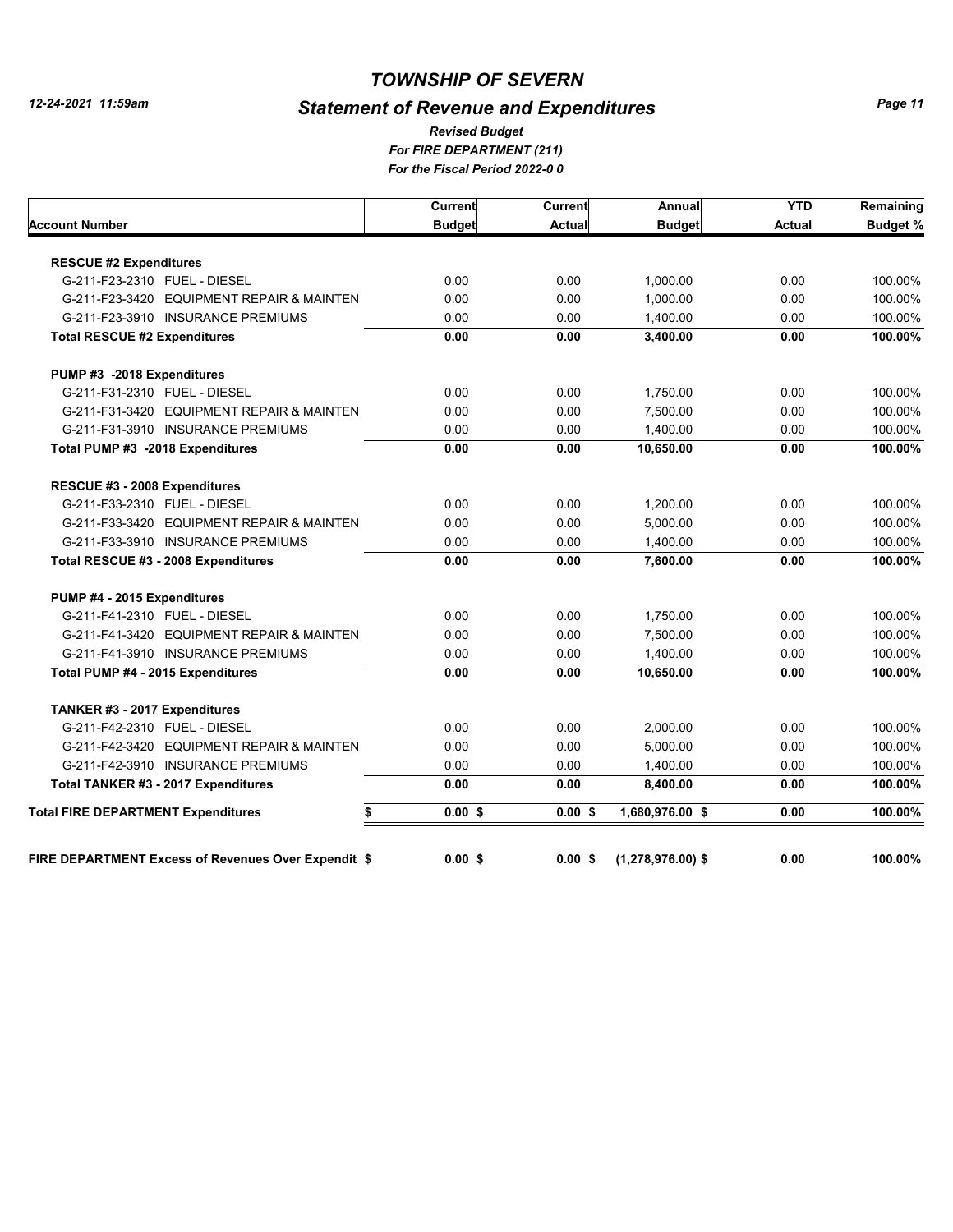# *Statement of Revenue and Expenditures*

*For EMERGENCY PLANNING (221) For the Fiscal Period 2022-0 0 Revised Budget*

| <b>Account Number</b>                                    |    | Current            | Current   | Annual           | <b>YTD</b> | Remaining       |
|----------------------------------------------------------|----|--------------------|-----------|------------------|------------|-----------------|
|                                                          |    | <b>Budget</b>      | Actual    | <b>Budget</b>    | Actual     | <b>Budget %</b> |
| <b>Expenditures</b>                                      |    |                    |           |                  |            |                 |
| <b>ADMINISTRATION-GENERAL Expenditures</b>               |    |                    |           |                  |            |                 |
| G-221-103-2995 MISCELLANEOUS                             | \$ | $0.00 \text{ }$ \$ | $0.00$ \$ | $3.000.00$ \$    | 0.00       | 100.00%         |
| <b>TRAINING COURSE EXPENSES</b><br>G-221-103-3150        |    | 0.00               | 0.00      | 5.500.00         | 0.00       | 100.00%         |
| G-221-103-3170 MEETING EXPENSE                           |    | 0.00               | 0.00      | 4.500.00         | 0.00       | 100.00%         |
| G-221-103-3220<br><b>TELEPHONE</b>                       |    | 0.00               | 0.00      | 1.000.00         | 0.00       | 100.00%         |
| <b>Total ADMINISTRATION-GENERAL Expenditures</b>         |    | 0.00               | 0.00      | 14.000.00        | 0.00       | 100.00%         |
| <b>Total EMERGENCY PLANNING Expenditures</b>             |    | 0.00S              | 0.00S     | 14.000.00 \$     | 0.00       | 100.00%         |
| <b>EMERGENCY PLANNING Excess of Revenues Over Exp \$</b> |    | 0.00S              | 0.00 S    | $(14,000.00)$ \$ | 0.00       | 100.00%         |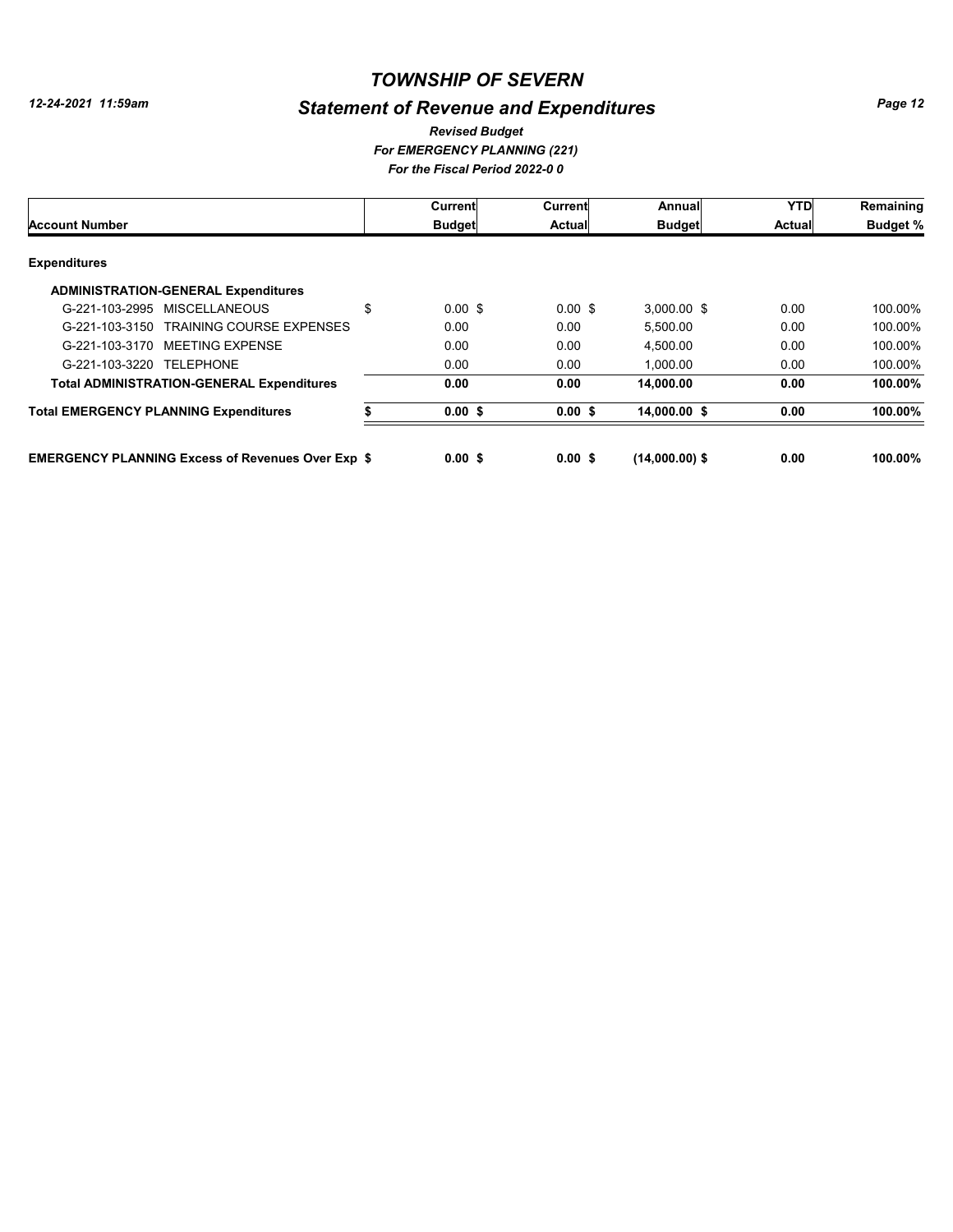# *Statement of Revenue and Expenditures*

#### *For POLICING (233) For the Fiscal Period 2022-0 0 Revised Budget*

|                                                      |    | Current            | <b>Current</b> | Annual          | <b>YTD</b>    | Remaining       |
|------------------------------------------------------|----|--------------------|----------------|-----------------|---------------|-----------------|
| <b>Account Number</b>                                |    | <b>Budget</b>      | <b>Actual</b>  | <b>Budget</b>   | <b>Actual</b> | <b>Budget %</b> |
| <b>Revenues</b>                                      |    |                    |                |                 |               |                 |
| <b>REVENUE Revenues</b>                              |    |                    |                |                 |               |                 |
| G-233-051-0193 POLICING LEVY                         | \$ | $0.00 \text{ }$ \$ | $0.00$ \$      | 2,229,432.00 \$ | 0.00          | 100.00%         |
| G-233-051-0999 SURPLUS B/F                           |    | 0.00               | 0.00           | 40,000.00       | 0.00          | 100.00%         |
| <b>Total REVENUE Revenues</b>                        |    | 0.00               | 0.00           | 2,269,432.00    | 0.00          | 100.00%         |
| <b>Total POLICING Revenues</b>                       |    | $0.00$ \$          | $0.00$ \$      | 2,269,432.00 \$ | 0.00          | 100.00%         |
| <b>Expenditures</b>                                  |    |                    |                |                 |               |                 |
| <b>ADMINISTRATION-GENERAL Expenditures</b>           |    |                    |                |                 |               |                 |
| G-233-103-3380 PROVINCIAL POLICING COSTS             | \$ | $0.00$ \$          | $0.00$ \$      | 2,219,232.00 \$ | 0.00          | 100.00%         |
| G-233-103-3385 POLICE SERVICES BOARD COS             |    | 0.00               | 0.00           | 20,000.00       | 0.00          | 100.00%         |
| G-233-103-4910 TAXES WRITTEN OFF                     |    | 0.00               | 0.00           | 10,000.00       | 0.00          | 100.00%         |
| <b>Total ADMINISTRATION-GENERAL Expenditures</b>     |    | 0.00               | 0.00           | 2,249,232.00    | 0.00          | 100.00%         |
| <b>Total POLICING Expenditures</b>                   | \$ | $0.00$ \$          | $0.00$ \$      | 2,249,232.00 \$ | 0.00          | 100.00%         |
| <b>POLICING Excess of Revenues Over Expenditures</b> | \$ | 0.00S              | $0.00$ \$      | 20,200.00 \$    | 0.00          | 100.00%         |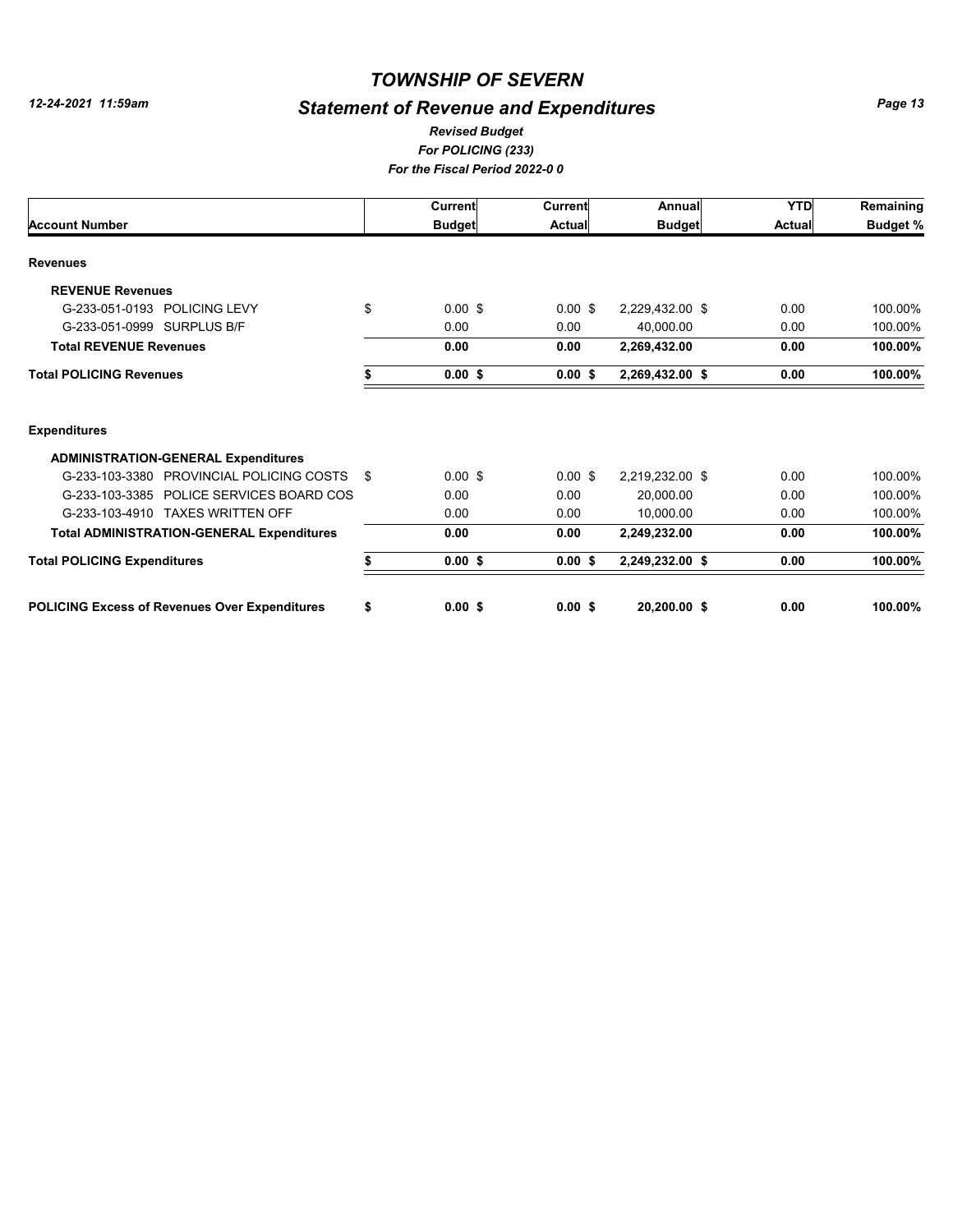# *Statement of Revenue and Expenditures*

#### *For WESTSHORE POLICING OFFICE (235) For the Fiscal Period 2022-0 0 Revised Budget*

|                                                          |    | Current       | Current            | Annual            | <b>YTD</b>    | Remaining       |
|----------------------------------------------------------|----|---------------|--------------------|-------------------|---------------|-----------------|
| <b>Account Number</b>                                    |    | <b>Budget</b> | Actual             | <b>Budget</b>     | <b>Actual</b> | <b>Budget %</b> |
| <b>Expenditures</b>                                      |    |               |                    |                   |               |                 |
| <b>ADMINISTRATION-GENERAL Expenditures</b>               |    |               |                    |                   |               |                 |
| G-235-103-2220 BUILDING & PROPERTY MAINT                 | \$ | $0.00$ \$     | $0.00 \text{ }$ \$ | $1.000.00$ \$     | 0.00          | 100.00%         |
| G-235-103-2810 HYDRO                                     |    | 0.00          | 0.00               | 3,800.00          | 0.00          | 100.00%         |
| G-235-103-3220 TELEPHONE                                 |    | 0.00          | 0.00               | 1,800.00          | 0.00          | 100.00%         |
| G-235-103-3552 HARDWARE MTCE, CONTR                      |    | 0.00          | 0.00               | 1.600.00          | 0.00          | 100.00%         |
| G-235-103-3660 BUILDING SPACE RENTAL                     |    | 0.00          | 0.00               | 12.000.00         | 0.00          | 100.00%         |
| <b>Total ADMINISTRATION-GENERAL Expenditures</b>         |    | 0.00          | 0.00               | 20,200.00         | 0.00          | 100.00%         |
| <b>Total WESTSHORE POLICING OFFICE Expenditures</b>      |    | $0.00$ \$     | 0.00S              | 20,200.00 \$      | 0.00          | 100.00%         |
| <b>WESTSHORE POLICING OFFICE Excess of Revenues O \$</b> |    | 0.00S         | 0.00 S             | $(20, 200.00)$ \$ | 0.00          | 100.00%         |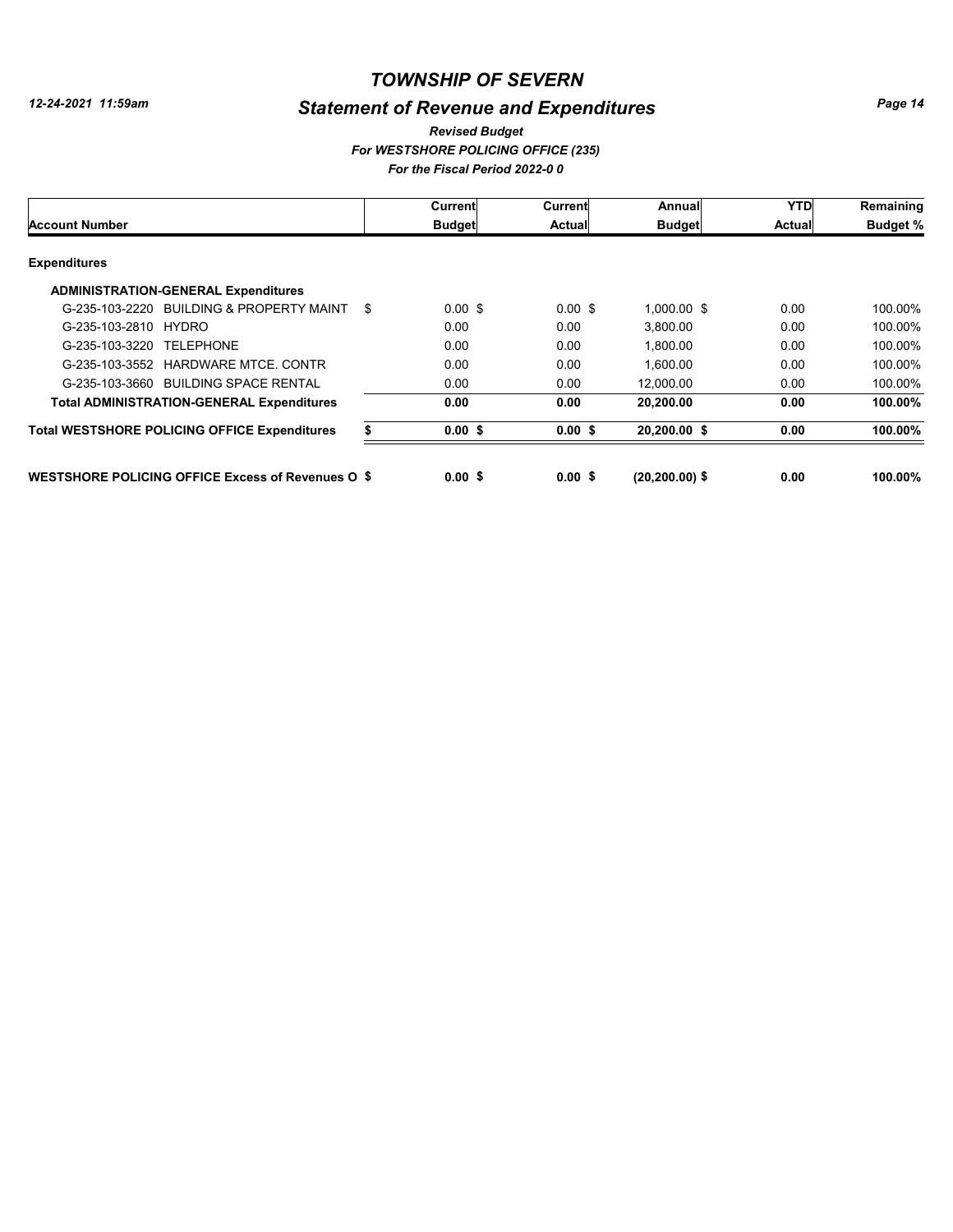# *Statement of Revenue and Expenditures*

*For BUILDING DEPARTMENT (241) For the Fiscal Period 2022-0 0 Revised Budget*

| <b>Budget %</b><br><b>Budget</b><br><b>Actual</b><br><b>Budget</b><br>Actual<br><b>Revenues</b><br><b>REVENUE Revenues</b><br>\$<br>$0.00$ \$<br>G-241-051-0626 PLUMBING INSPECTION FEES<br>$0.00$ \$<br>13,500.00 \$<br>0.00<br>100.00%<br>0.00<br>0.00<br>G-241-051-0711 COMPLIANCE LETTERS<br>0.00<br>2,300.00<br>100.00%<br>G-241-051-0821 BUILDING PERMIT<br>0.00<br>0.00<br>422,500.00<br>0.00<br>100.00%<br>G-241-051-0823 SEWAGE PERMITS<br>0.00<br>0.00<br>45,000.00<br>0.00<br>100.00%<br>G-241-051-0824 GRADING FEES<br>0.00<br>0.00<br>0.00<br>100.00%<br>12,000.00<br>G-241-051-0941 CONTR, FROM RESERVE FUND<br>0.00<br>0.00<br>60,000.00<br>0.00<br>100.00%<br><b>Total REVENUE Revenues</b><br>100.00%<br>0.00<br>0.00<br>555,300.00<br>0.00<br>\$<br>$0.00$ \$<br>$0.00$ \$<br>100.00%<br><b>Total BUILDING DEPARTMENT Revenues</b><br>555,300.00 \$<br>0.00<br><b>Expenditures</b><br><b>ADMINISTRATION-GENERAL Expenditures</b><br>$0.00$ \$<br>$0.00$ \$<br>0.00<br>G-241-103-1110 REGULAR SALARIES & WAGES \$<br>382,000.00 \$<br>100.00%<br>G-241-103-1155 NON TAXABLE - MEALS / UNIFO<br>0.00<br>0.00<br>500.00<br>0.00<br>100.00%<br>G-241-103-1161 EMPLOYER HEALTH TAX<br>0.00<br>0.00<br>0.00<br>7,450.00<br>100.00%<br>G-241-103-1162 C.P.P.<br>0.00<br>0.00<br>0.00<br>15,850.00<br>100.00%<br>G-241-103-1163 E.I.<br>0.00<br>0.00<br>0.00<br>5,250.00<br>100.00%<br>G-241-103-1164 O.M.E.R.S.<br>0.00<br>0.00<br>0.00<br>40,050.00<br>100.00%<br>G-241-103-1165 GROUP LIFE INSURANCE<br>0.00<br>0.00<br>0.00<br>46,400.00<br>100.00%<br>G-241-103-1167 WORKPLACE SAFETY INSURAN<br>0.00<br>0.00<br>0.00<br>12,250.00<br>100.00%<br>G-241-103-2610 OFFICE SUPPLIES<br>0.00<br>0.00<br>0.00<br>1,500.00<br>100.00%<br>G-241-103-2670 SUBSCRIPTIONS<br>0.00<br>500.00<br>0.00<br>0.00<br>100.00%<br>G-241-103-2910 UNIFORMS<br>0.00<br>0.00<br>0.00<br>2,400.00<br>100.00%<br>G-241-103-2995 MISCELLANEOUS<br>0.00<br>0.00<br>0.00<br>500.00<br>100.00%<br>G-241-103-3110 MILEAGE<br>0.00<br>0.00<br>0.00<br>3,000.00<br>100.00%<br>G-241-103-3120 CONFERENCE EXPENSES<br>0.00<br>0.00<br>0.00<br>4,800.00<br>100.00%<br>G-241-103-3140 MEMBERSHIPS<br>0.00<br>0.00<br>0.00<br>2,200.00<br>100.00%<br>G-241-103-3150 TRAINING COURSE EXPENSES<br>0.00<br>0.00<br>0.00<br>6,000.00<br>100.00%<br>G-241-103-3215 COURIER AND DELIVERY CHAR<br>0.00<br>0.00<br>0.00<br>250.00<br>100.00%<br>G-241-103-3220 TELEPHONE<br>0.00<br>0.00<br>0.00<br>600.00<br>100.00%<br>G-241-103-3225 MOBILE TELEPHONE<br>0.00<br>0.00<br>3,000.00<br>0.00<br>100.00%<br>0.00<br>G-241-103-3230 ADVERTISING<br>0.00<br>0.00<br>1,500.00<br>100.00%<br>G-241-103-3320 LEGAL<br>0.00<br>0.00<br>0.00<br>5,000.00<br>100.00%<br>G-241-103-3360 CONSULTANTS<br>0.00<br>0.00<br>0.00<br>2,000.00<br>100.00%<br>0.00<br>G-241-103-3551 SOFTWARE MTCE CONT<br>0.00<br>0.00<br>7,000.00<br>100.00%<br>0.00<br>G-241-103-5120 EQUIPMENT PURCHASES<br>0.00<br>0.00<br>5,000.00<br>100.00%<br>0.00<br>G-241-103-5519 TRANSFER TO BUILDING VEHIC<br>0.00<br>0.00<br>11,000.00<br>100.00%<br>0.00<br>G-241-103-7970 INTERNAL DEPT EXPENDITURE<br>0.00<br>0.00<br>53,860.00<br>100.00%<br>100.00%<br><b>Total ADMINISTRATION-GENERAL Expenditures</b><br>0.00<br>0.00<br>619,860.00<br>0.00<br>2015 TOYOTA PRIUS Expenditures<br>G-241-B01-2311 FUEL - GASOLINE<br>0.00<br>0.00<br>1,400.00<br>0.00<br>100.00%<br>0.00<br>0.00<br>G-241-B01-2340 LICENSES<br>0.00<br>150.00<br>100.00%<br>0.00<br>G-241-B01-3420 EQUIPMENT REPAIR & MAINTEN<br>0.00<br>0.00<br>3,000.00<br>100.00%<br>G-241-B01-3910 INSURANCE PREMIUMS |                |  | <b>Current</b> | <b>Current</b> | Annual | <b>YTD</b> | Remaining |
|----------------------------------------------------------------------------------------------------------------------------------------------------------------------------------------------------------------------------------------------------------------------------------------------------------------------------------------------------------------------------------------------------------------------------------------------------------------------------------------------------------------------------------------------------------------------------------------------------------------------------------------------------------------------------------------------------------------------------------------------------------------------------------------------------------------------------------------------------------------------------------------------------------------------------------------------------------------------------------------------------------------------------------------------------------------------------------------------------------------------------------------------------------------------------------------------------------------------------------------------------------------------------------------------------------------------------------------------------------------------------------------------------------------------------------------------------------------------------------------------------------------------------------------------------------------------------------------------------------------------------------------------------------------------------------------------------------------------------------------------------------------------------------------------------------------------------------------------------------------------------------------------------------------------------------------------------------------------------------------------------------------------------------------------------------------------------------------------------------------------------------------------------------------------------------------------------------------------------------------------------------------------------------------------------------------------------------------------------------------------------------------------------------------------------------------------------------------------------------------------------------------------------------------------------------------------------------------------------------------------------------------------------------------------------------------------------------------------------------------------------------------------------------------------------------------------------------------------------------------------------------------------------------------------------------------------------------------------------------------------------------------------------------------------------------------------------------------------------------------------------------------------------------------------------------------------------------------------------------------------------------------------------------------------------------------------------------------------------------------------------------------------------------------------------------------------------------------------------------------------------------------------------------------------------------------------------------------------------------------|----------------|--|----------------|----------------|--------|------------|-----------|
|                                                                                                                                                                                                                                                                                                                                                                                                                                                                                                                                                                                                                                                                                                                                                                                                                                                                                                                                                                                                                                                                                                                                                                                                                                                                                                                                                                                                                                                                                                                                                                                                                                                                                                                                                                                                                                                                                                                                                                                                                                                                                                                                                                                                                                                                                                                                                                                                                                                                                                                                                                                                                                                                                                                                                                                                                                                                                                                                                                                                                                                                                                                                                                                                                                                                                                                                                                                                                                                                                                                                                                                                                | Account Number |  |                |                |        |            |           |
|                                                                                                                                                                                                                                                                                                                                                                                                                                                                                                                                                                                                                                                                                                                                                                                                                                                                                                                                                                                                                                                                                                                                                                                                                                                                                                                                                                                                                                                                                                                                                                                                                                                                                                                                                                                                                                                                                                                                                                                                                                                                                                                                                                                                                                                                                                                                                                                                                                                                                                                                                                                                                                                                                                                                                                                                                                                                                                                                                                                                                                                                                                                                                                                                                                                                                                                                                                                                                                                                                                                                                                                                                |                |  |                |                |        |            |           |
|                                                                                                                                                                                                                                                                                                                                                                                                                                                                                                                                                                                                                                                                                                                                                                                                                                                                                                                                                                                                                                                                                                                                                                                                                                                                                                                                                                                                                                                                                                                                                                                                                                                                                                                                                                                                                                                                                                                                                                                                                                                                                                                                                                                                                                                                                                                                                                                                                                                                                                                                                                                                                                                                                                                                                                                                                                                                                                                                                                                                                                                                                                                                                                                                                                                                                                                                                                                                                                                                                                                                                                                                                |                |  |                |                |        |            |           |
|                                                                                                                                                                                                                                                                                                                                                                                                                                                                                                                                                                                                                                                                                                                                                                                                                                                                                                                                                                                                                                                                                                                                                                                                                                                                                                                                                                                                                                                                                                                                                                                                                                                                                                                                                                                                                                                                                                                                                                                                                                                                                                                                                                                                                                                                                                                                                                                                                                                                                                                                                                                                                                                                                                                                                                                                                                                                                                                                                                                                                                                                                                                                                                                                                                                                                                                                                                                                                                                                                                                                                                                                                |                |  |                |                |        |            |           |
|                                                                                                                                                                                                                                                                                                                                                                                                                                                                                                                                                                                                                                                                                                                                                                                                                                                                                                                                                                                                                                                                                                                                                                                                                                                                                                                                                                                                                                                                                                                                                                                                                                                                                                                                                                                                                                                                                                                                                                                                                                                                                                                                                                                                                                                                                                                                                                                                                                                                                                                                                                                                                                                                                                                                                                                                                                                                                                                                                                                                                                                                                                                                                                                                                                                                                                                                                                                                                                                                                                                                                                                                                |                |  |                |                |        |            |           |
|                                                                                                                                                                                                                                                                                                                                                                                                                                                                                                                                                                                                                                                                                                                                                                                                                                                                                                                                                                                                                                                                                                                                                                                                                                                                                                                                                                                                                                                                                                                                                                                                                                                                                                                                                                                                                                                                                                                                                                                                                                                                                                                                                                                                                                                                                                                                                                                                                                                                                                                                                                                                                                                                                                                                                                                                                                                                                                                                                                                                                                                                                                                                                                                                                                                                                                                                                                                                                                                                                                                                                                                                                |                |  |                |                |        |            |           |
|                                                                                                                                                                                                                                                                                                                                                                                                                                                                                                                                                                                                                                                                                                                                                                                                                                                                                                                                                                                                                                                                                                                                                                                                                                                                                                                                                                                                                                                                                                                                                                                                                                                                                                                                                                                                                                                                                                                                                                                                                                                                                                                                                                                                                                                                                                                                                                                                                                                                                                                                                                                                                                                                                                                                                                                                                                                                                                                                                                                                                                                                                                                                                                                                                                                                                                                                                                                                                                                                                                                                                                                                                |                |  |                |                |        |            |           |
|                                                                                                                                                                                                                                                                                                                                                                                                                                                                                                                                                                                                                                                                                                                                                                                                                                                                                                                                                                                                                                                                                                                                                                                                                                                                                                                                                                                                                                                                                                                                                                                                                                                                                                                                                                                                                                                                                                                                                                                                                                                                                                                                                                                                                                                                                                                                                                                                                                                                                                                                                                                                                                                                                                                                                                                                                                                                                                                                                                                                                                                                                                                                                                                                                                                                                                                                                                                                                                                                                                                                                                                                                |                |  |                |                |        |            |           |
|                                                                                                                                                                                                                                                                                                                                                                                                                                                                                                                                                                                                                                                                                                                                                                                                                                                                                                                                                                                                                                                                                                                                                                                                                                                                                                                                                                                                                                                                                                                                                                                                                                                                                                                                                                                                                                                                                                                                                                                                                                                                                                                                                                                                                                                                                                                                                                                                                                                                                                                                                                                                                                                                                                                                                                                                                                                                                                                                                                                                                                                                                                                                                                                                                                                                                                                                                                                                                                                                                                                                                                                                                |                |  |                |                |        |            |           |
|                                                                                                                                                                                                                                                                                                                                                                                                                                                                                                                                                                                                                                                                                                                                                                                                                                                                                                                                                                                                                                                                                                                                                                                                                                                                                                                                                                                                                                                                                                                                                                                                                                                                                                                                                                                                                                                                                                                                                                                                                                                                                                                                                                                                                                                                                                                                                                                                                                                                                                                                                                                                                                                                                                                                                                                                                                                                                                                                                                                                                                                                                                                                                                                                                                                                                                                                                                                                                                                                                                                                                                                                                |                |  |                |                |        |            |           |
|                                                                                                                                                                                                                                                                                                                                                                                                                                                                                                                                                                                                                                                                                                                                                                                                                                                                                                                                                                                                                                                                                                                                                                                                                                                                                                                                                                                                                                                                                                                                                                                                                                                                                                                                                                                                                                                                                                                                                                                                                                                                                                                                                                                                                                                                                                                                                                                                                                                                                                                                                                                                                                                                                                                                                                                                                                                                                                                                                                                                                                                                                                                                                                                                                                                                                                                                                                                                                                                                                                                                                                                                                |                |  |                |                |        |            |           |
|                                                                                                                                                                                                                                                                                                                                                                                                                                                                                                                                                                                                                                                                                                                                                                                                                                                                                                                                                                                                                                                                                                                                                                                                                                                                                                                                                                                                                                                                                                                                                                                                                                                                                                                                                                                                                                                                                                                                                                                                                                                                                                                                                                                                                                                                                                                                                                                                                                                                                                                                                                                                                                                                                                                                                                                                                                                                                                                                                                                                                                                                                                                                                                                                                                                                                                                                                                                                                                                                                                                                                                                                                |                |  |                |                |        |            |           |
|                                                                                                                                                                                                                                                                                                                                                                                                                                                                                                                                                                                                                                                                                                                                                                                                                                                                                                                                                                                                                                                                                                                                                                                                                                                                                                                                                                                                                                                                                                                                                                                                                                                                                                                                                                                                                                                                                                                                                                                                                                                                                                                                                                                                                                                                                                                                                                                                                                                                                                                                                                                                                                                                                                                                                                                                                                                                                                                                                                                                                                                                                                                                                                                                                                                                                                                                                                                                                                                                                                                                                                                                                |                |  |                |                |        |            |           |
|                                                                                                                                                                                                                                                                                                                                                                                                                                                                                                                                                                                                                                                                                                                                                                                                                                                                                                                                                                                                                                                                                                                                                                                                                                                                                                                                                                                                                                                                                                                                                                                                                                                                                                                                                                                                                                                                                                                                                                                                                                                                                                                                                                                                                                                                                                                                                                                                                                                                                                                                                                                                                                                                                                                                                                                                                                                                                                                                                                                                                                                                                                                                                                                                                                                                                                                                                                                                                                                                                                                                                                                                                |                |  |                |                |        |            |           |
|                                                                                                                                                                                                                                                                                                                                                                                                                                                                                                                                                                                                                                                                                                                                                                                                                                                                                                                                                                                                                                                                                                                                                                                                                                                                                                                                                                                                                                                                                                                                                                                                                                                                                                                                                                                                                                                                                                                                                                                                                                                                                                                                                                                                                                                                                                                                                                                                                                                                                                                                                                                                                                                                                                                                                                                                                                                                                                                                                                                                                                                                                                                                                                                                                                                                                                                                                                                                                                                                                                                                                                                                                |                |  |                |                |        |            |           |
|                                                                                                                                                                                                                                                                                                                                                                                                                                                                                                                                                                                                                                                                                                                                                                                                                                                                                                                                                                                                                                                                                                                                                                                                                                                                                                                                                                                                                                                                                                                                                                                                                                                                                                                                                                                                                                                                                                                                                                                                                                                                                                                                                                                                                                                                                                                                                                                                                                                                                                                                                                                                                                                                                                                                                                                                                                                                                                                                                                                                                                                                                                                                                                                                                                                                                                                                                                                                                                                                                                                                                                                                                |                |  |                |                |        |            |           |
|                                                                                                                                                                                                                                                                                                                                                                                                                                                                                                                                                                                                                                                                                                                                                                                                                                                                                                                                                                                                                                                                                                                                                                                                                                                                                                                                                                                                                                                                                                                                                                                                                                                                                                                                                                                                                                                                                                                                                                                                                                                                                                                                                                                                                                                                                                                                                                                                                                                                                                                                                                                                                                                                                                                                                                                                                                                                                                                                                                                                                                                                                                                                                                                                                                                                                                                                                                                                                                                                                                                                                                                                                |                |  |                |                |        |            |           |
|                                                                                                                                                                                                                                                                                                                                                                                                                                                                                                                                                                                                                                                                                                                                                                                                                                                                                                                                                                                                                                                                                                                                                                                                                                                                                                                                                                                                                                                                                                                                                                                                                                                                                                                                                                                                                                                                                                                                                                                                                                                                                                                                                                                                                                                                                                                                                                                                                                                                                                                                                                                                                                                                                                                                                                                                                                                                                                                                                                                                                                                                                                                                                                                                                                                                                                                                                                                                                                                                                                                                                                                                                |                |  |                |                |        |            |           |
|                                                                                                                                                                                                                                                                                                                                                                                                                                                                                                                                                                                                                                                                                                                                                                                                                                                                                                                                                                                                                                                                                                                                                                                                                                                                                                                                                                                                                                                                                                                                                                                                                                                                                                                                                                                                                                                                                                                                                                                                                                                                                                                                                                                                                                                                                                                                                                                                                                                                                                                                                                                                                                                                                                                                                                                                                                                                                                                                                                                                                                                                                                                                                                                                                                                                                                                                                                                                                                                                                                                                                                                                                |                |  |                |                |        |            |           |
|                                                                                                                                                                                                                                                                                                                                                                                                                                                                                                                                                                                                                                                                                                                                                                                                                                                                                                                                                                                                                                                                                                                                                                                                                                                                                                                                                                                                                                                                                                                                                                                                                                                                                                                                                                                                                                                                                                                                                                                                                                                                                                                                                                                                                                                                                                                                                                                                                                                                                                                                                                                                                                                                                                                                                                                                                                                                                                                                                                                                                                                                                                                                                                                                                                                                                                                                                                                                                                                                                                                                                                                                                |                |  |                |                |        |            |           |
|                                                                                                                                                                                                                                                                                                                                                                                                                                                                                                                                                                                                                                                                                                                                                                                                                                                                                                                                                                                                                                                                                                                                                                                                                                                                                                                                                                                                                                                                                                                                                                                                                                                                                                                                                                                                                                                                                                                                                                                                                                                                                                                                                                                                                                                                                                                                                                                                                                                                                                                                                                                                                                                                                                                                                                                                                                                                                                                                                                                                                                                                                                                                                                                                                                                                                                                                                                                                                                                                                                                                                                                                                |                |  |                |                |        |            |           |
|                                                                                                                                                                                                                                                                                                                                                                                                                                                                                                                                                                                                                                                                                                                                                                                                                                                                                                                                                                                                                                                                                                                                                                                                                                                                                                                                                                                                                                                                                                                                                                                                                                                                                                                                                                                                                                                                                                                                                                                                                                                                                                                                                                                                                                                                                                                                                                                                                                                                                                                                                                                                                                                                                                                                                                                                                                                                                                                                                                                                                                                                                                                                                                                                                                                                                                                                                                                                                                                                                                                                                                                                                |                |  |                |                |        |            |           |
|                                                                                                                                                                                                                                                                                                                                                                                                                                                                                                                                                                                                                                                                                                                                                                                                                                                                                                                                                                                                                                                                                                                                                                                                                                                                                                                                                                                                                                                                                                                                                                                                                                                                                                                                                                                                                                                                                                                                                                                                                                                                                                                                                                                                                                                                                                                                                                                                                                                                                                                                                                                                                                                                                                                                                                                                                                                                                                                                                                                                                                                                                                                                                                                                                                                                                                                                                                                                                                                                                                                                                                                                                |                |  |                |                |        |            |           |
|                                                                                                                                                                                                                                                                                                                                                                                                                                                                                                                                                                                                                                                                                                                                                                                                                                                                                                                                                                                                                                                                                                                                                                                                                                                                                                                                                                                                                                                                                                                                                                                                                                                                                                                                                                                                                                                                                                                                                                                                                                                                                                                                                                                                                                                                                                                                                                                                                                                                                                                                                                                                                                                                                                                                                                                                                                                                                                                                                                                                                                                                                                                                                                                                                                                                                                                                                                                                                                                                                                                                                                                                                |                |  |                |                |        |            |           |
|                                                                                                                                                                                                                                                                                                                                                                                                                                                                                                                                                                                                                                                                                                                                                                                                                                                                                                                                                                                                                                                                                                                                                                                                                                                                                                                                                                                                                                                                                                                                                                                                                                                                                                                                                                                                                                                                                                                                                                                                                                                                                                                                                                                                                                                                                                                                                                                                                                                                                                                                                                                                                                                                                                                                                                                                                                                                                                                                                                                                                                                                                                                                                                                                                                                                                                                                                                                                                                                                                                                                                                                                                |                |  |                |                |        |            |           |
|                                                                                                                                                                                                                                                                                                                                                                                                                                                                                                                                                                                                                                                                                                                                                                                                                                                                                                                                                                                                                                                                                                                                                                                                                                                                                                                                                                                                                                                                                                                                                                                                                                                                                                                                                                                                                                                                                                                                                                                                                                                                                                                                                                                                                                                                                                                                                                                                                                                                                                                                                                                                                                                                                                                                                                                                                                                                                                                                                                                                                                                                                                                                                                                                                                                                                                                                                                                                                                                                                                                                                                                                                |                |  |                |                |        |            |           |
|                                                                                                                                                                                                                                                                                                                                                                                                                                                                                                                                                                                                                                                                                                                                                                                                                                                                                                                                                                                                                                                                                                                                                                                                                                                                                                                                                                                                                                                                                                                                                                                                                                                                                                                                                                                                                                                                                                                                                                                                                                                                                                                                                                                                                                                                                                                                                                                                                                                                                                                                                                                                                                                                                                                                                                                                                                                                                                                                                                                                                                                                                                                                                                                                                                                                                                                                                                                                                                                                                                                                                                                                                |                |  |                |                |        |            |           |
|                                                                                                                                                                                                                                                                                                                                                                                                                                                                                                                                                                                                                                                                                                                                                                                                                                                                                                                                                                                                                                                                                                                                                                                                                                                                                                                                                                                                                                                                                                                                                                                                                                                                                                                                                                                                                                                                                                                                                                                                                                                                                                                                                                                                                                                                                                                                                                                                                                                                                                                                                                                                                                                                                                                                                                                                                                                                                                                                                                                                                                                                                                                                                                                                                                                                                                                                                                                                                                                                                                                                                                                                                |                |  |                |                |        |            |           |
|                                                                                                                                                                                                                                                                                                                                                                                                                                                                                                                                                                                                                                                                                                                                                                                                                                                                                                                                                                                                                                                                                                                                                                                                                                                                                                                                                                                                                                                                                                                                                                                                                                                                                                                                                                                                                                                                                                                                                                                                                                                                                                                                                                                                                                                                                                                                                                                                                                                                                                                                                                                                                                                                                                                                                                                                                                                                                                                                                                                                                                                                                                                                                                                                                                                                                                                                                                                                                                                                                                                                                                                                                |                |  |                |                |        |            |           |
|                                                                                                                                                                                                                                                                                                                                                                                                                                                                                                                                                                                                                                                                                                                                                                                                                                                                                                                                                                                                                                                                                                                                                                                                                                                                                                                                                                                                                                                                                                                                                                                                                                                                                                                                                                                                                                                                                                                                                                                                                                                                                                                                                                                                                                                                                                                                                                                                                                                                                                                                                                                                                                                                                                                                                                                                                                                                                                                                                                                                                                                                                                                                                                                                                                                                                                                                                                                                                                                                                                                                                                                                                |                |  |                |                |        |            |           |
|                                                                                                                                                                                                                                                                                                                                                                                                                                                                                                                                                                                                                                                                                                                                                                                                                                                                                                                                                                                                                                                                                                                                                                                                                                                                                                                                                                                                                                                                                                                                                                                                                                                                                                                                                                                                                                                                                                                                                                                                                                                                                                                                                                                                                                                                                                                                                                                                                                                                                                                                                                                                                                                                                                                                                                                                                                                                                                                                                                                                                                                                                                                                                                                                                                                                                                                                                                                                                                                                                                                                                                                                                |                |  |                |                |        |            |           |
|                                                                                                                                                                                                                                                                                                                                                                                                                                                                                                                                                                                                                                                                                                                                                                                                                                                                                                                                                                                                                                                                                                                                                                                                                                                                                                                                                                                                                                                                                                                                                                                                                                                                                                                                                                                                                                                                                                                                                                                                                                                                                                                                                                                                                                                                                                                                                                                                                                                                                                                                                                                                                                                                                                                                                                                                                                                                                                                                                                                                                                                                                                                                                                                                                                                                                                                                                                                                                                                                                                                                                                                                                |                |  |                |                |        |            |           |
|                                                                                                                                                                                                                                                                                                                                                                                                                                                                                                                                                                                                                                                                                                                                                                                                                                                                                                                                                                                                                                                                                                                                                                                                                                                                                                                                                                                                                                                                                                                                                                                                                                                                                                                                                                                                                                                                                                                                                                                                                                                                                                                                                                                                                                                                                                                                                                                                                                                                                                                                                                                                                                                                                                                                                                                                                                                                                                                                                                                                                                                                                                                                                                                                                                                                                                                                                                                                                                                                                                                                                                                                                |                |  |                |                |        |            |           |
|                                                                                                                                                                                                                                                                                                                                                                                                                                                                                                                                                                                                                                                                                                                                                                                                                                                                                                                                                                                                                                                                                                                                                                                                                                                                                                                                                                                                                                                                                                                                                                                                                                                                                                                                                                                                                                                                                                                                                                                                                                                                                                                                                                                                                                                                                                                                                                                                                                                                                                                                                                                                                                                                                                                                                                                                                                                                                                                                                                                                                                                                                                                                                                                                                                                                                                                                                                                                                                                                                                                                                                                                                |                |  |                |                |        |            |           |
|                                                                                                                                                                                                                                                                                                                                                                                                                                                                                                                                                                                                                                                                                                                                                                                                                                                                                                                                                                                                                                                                                                                                                                                                                                                                                                                                                                                                                                                                                                                                                                                                                                                                                                                                                                                                                                                                                                                                                                                                                                                                                                                                                                                                                                                                                                                                                                                                                                                                                                                                                                                                                                                                                                                                                                                                                                                                                                                                                                                                                                                                                                                                                                                                                                                                                                                                                                                                                                                                                                                                                                                                                |                |  |                |                |        |            |           |
|                                                                                                                                                                                                                                                                                                                                                                                                                                                                                                                                                                                                                                                                                                                                                                                                                                                                                                                                                                                                                                                                                                                                                                                                                                                                                                                                                                                                                                                                                                                                                                                                                                                                                                                                                                                                                                                                                                                                                                                                                                                                                                                                                                                                                                                                                                                                                                                                                                                                                                                                                                                                                                                                                                                                                                                                                                                                                                                                                                                                                                                                                                                                                                                                                                                                                                                                                                                                                                                                                                                                                                                                                |                |  |                |                |        |            |           |
|                                                                                                                                                                                                                                                                                                                                                                                                                                                                                                                                                                                                                                                                                                                                                                                                                                                                                                                                                                                                                                                                                                                                                                                                                                                                                                                                                                                                                                                                                                                                                                                                                                                                                                                                                                                                                                                                                                                                                                                                                                                                                                                                                                                                                                                                                                                                                                                                                                                                                                                                                                                                                                                                                                                                                                                                                                                                                                                                                                                                                                                                                                                                                                                                                                                                                                                                                                                                                                                                                                                                                                                                                |                |  |                |                |        |            |           |
|                                                                                                                                                                                                                                                                                                                                                                                                                                                                                                                                                                                                                                                                                                                                                                                                                                                                                                                                                                                                                                                                                                                                                                                                                                                                                                                                                                                                                                                                                                                                                                                                                                                                                                                                                                                                                                                                                                                                                                                                                                                                                                                                                                                                                                                                                                                                                                                                                                                                                                                                                                                                                                                                                                                                                                                                                                                                                                                                                                                                                                                                                                                                                                                                                                                                                                                                                                                                                                                                                                                                                                                                                |                |  |                |                |        |            |           |
|                                                                                                                                                                                                                                                                                                                                                                                                                                                                                                                                                                                                                                                                                                                                                                                                                                                                                                                                                                                                                                                                                                                                                                                                                                                                                                                                                                                                                                                                                                                                                                                                                                                                                                                                                                                                                                                                                                                                                                                                                                                                                                                                                                                                                                                                                                                                                                                                                                                                                                                                                                                                                                                                                                                                                                                                                                                                                                                                                                                                                                                                                                                                                                                                                                                                                                                                                                                                                                                                                                                                                                                                                |                |  |                |                |        |            |           |
|                                                                                                                                                                                                                                                                                                                                                                                                                                                                                                                                                                                                                                                                                                                                                                                                                                                                                                                                                                                                                                                                                                                                                                                                                                                                                                                                                                                                                                                                                                                                                                                                                                                                                                                                                                                                                                                                                                                                                                                                                                                                                                                                                                                                                                                                                                                                                                                                                                                                                                                                                                                                                                                                                                                                                                                                                                                                                                                                                                                                                                                                                                                                                                                                                                                                                                                                                                                                                                                                                                                                                                                                                |                |  |                |                |        |            |           |
|                                                                                                                                                                                                                                                                                                                                                                                                                                                                                                                                                                                                                                                                                                                                                                                                                                                                                                                                                                                                                                                                                                                                                                                                                                                                                                                                                                                                                                                                                                                                                                                                                                                                                                                                                                                                                                                                                                                                                                                                                                                                                                                                                                                                                                                                                                                                                                                                                                                                                                                                                                                                                                                                                                                                                                                                                                                                                                                                                                                                                                                                                                                                                                                                                                                                                                                                                                                                                                                                                                                                                                                                                |                |  |                |                |        |            |           |
|                                                                                                                                                                                                                                                                                                                                                                                                                                                                                                                                                                                                                                                                                                                                                                                                                                                                                                                                                                                                                                                                                                                                                                                                                                                                                                                                                                                                                                                                                                                                                                                                                                                                                                                                                                                                                                                                                                                                                                                                                                                                                                                                                                                                                                                                                                                                                                                                                                                                                                                                                                                                                                                                                                                                                                                                                                                                                                                                                                                                                                                                                                                                                                                                                                                                                                                                                                                                                                                                                                                                                                                                                |                |  |                |                |        |            |           |
|                                                                                                                                                                                                                                                                                                                                                                                                                                                                                                                                                                                                                                                                                                                                                                                                                                                                                                                                                                                                                                                                                                                                                                                                                                                                                                                                                                                                                                                                                                                                                                                                                                                                                                                                                                                                                                                                                                                                                                                                                                                                                                                                                                                                                                                                                                                                                                                                                                                                                                                                                                                                                                                                                                                                                                                                                                                                                                                                                                                                                                                                                                                                                                                                                                                                                                                                                                                                                                                                                                                                                                                                                |                |  |                |                |        |            |           |
|                                                                                                                                                                                                                                                                                                                                                                                                                                                                                                                                                                                                                                                                                                                                                                                                                                                                                                                                                                                                                                                                                                                                                                                                                                                                                                                                                                                                                                                                                                                                                                                                                                                                                                                                                                                                                                                                                                                                                                                                                                                                                                                                                                                                                                                                                                                                                                                                                                                                                                                                                                                                                                                                                                                                                                                                                                                                                                                                                                                                                                                                                                                                                                                                                                                                                                                                                                                                                                                                                                                                                                                                                |                |  |                |                |        |            |           |
|                                                                                                                                                                                                                                                                                                                                                                                                                                                                                                                                                                                                                                                                                                                                                                                                                                                                                                                                                                                                                                                                                                                                                                                                                                                                                                                                                                                                                                                                                                                                                                                                                                                                                                                                                                                                                                                                                                                                                                                                                                                                                                                                                                                                                                                                                                                                                                                                                                                                                                                                                                                                                                                                                                                                                                                                                                                                                                                                                                                                                                                                                                                                                                                                                                                                                                                                                                                                                                                                                                                                                                                                                |                |  |                |                |        |            |           |
|                                                                                                                                                                                                                                                                                                                                                                                                                                                                                                                                                                                                                                                                                                                                                                                                                                                                                                                                                                                                                                                                                                                                                                                                                                                                                                                                                                                                                                                                                                                                                                                                                                                                                                                                                                                                                                                                                                                                                                                                                                                                                                                                                                                                                                                                                                                                                                                                                                                                                                                                                                                                                                                                                                                                                                                                                                                                                                                                                                                                                                                                                                                                                                                                                                                                                                                                                                                                                                                                                                                                                                                                                |                |  |                |                |        |            |           |
|                                                                                                                                                                                                                                                                                                                                                                                                                                                                                                                                                                                                                                                                                                                                                                                                                                                                                                                                                                                                                                                                                                                                                                                                                                                                                                                                                                                                                                                                                                                                                                                                                                                                                                                                                                                                                                                                                                                                                                                                                                                                                                                                                                                                                                                                                                                                                                                                                                                                                                                                                                                                                                                                                                                                                                                                                                                                                                                                                                                                                                                                                                                                                                                                                                                                                                                                                                                                                                                                                                                                                                                                                |                |  |                |                |        |            |           |
|                                                                                                                                                                                                                                                                                                                                                                                                                                                                                                                                                                                                                                                                                                                                                                                                                                                                                                                                                                                                                                                                                                                                                                                                                                                                                                                                                                                                                                                                                                                                                                                                                                                                                                                                                                                                                                                                                                                                                                                                                                                                                                                                                                                                                                                                                                                                                                                                                                                                                                                                                                                                                                                                                                                                                                                                                                                                                                                                                                                                                                                                                                                                                                                                                                                                                                                                                                                                                                                                                                                                                                                                                |                |  | 0.00           | 0.00           | 550.00 | 0.00       | 100.00%   |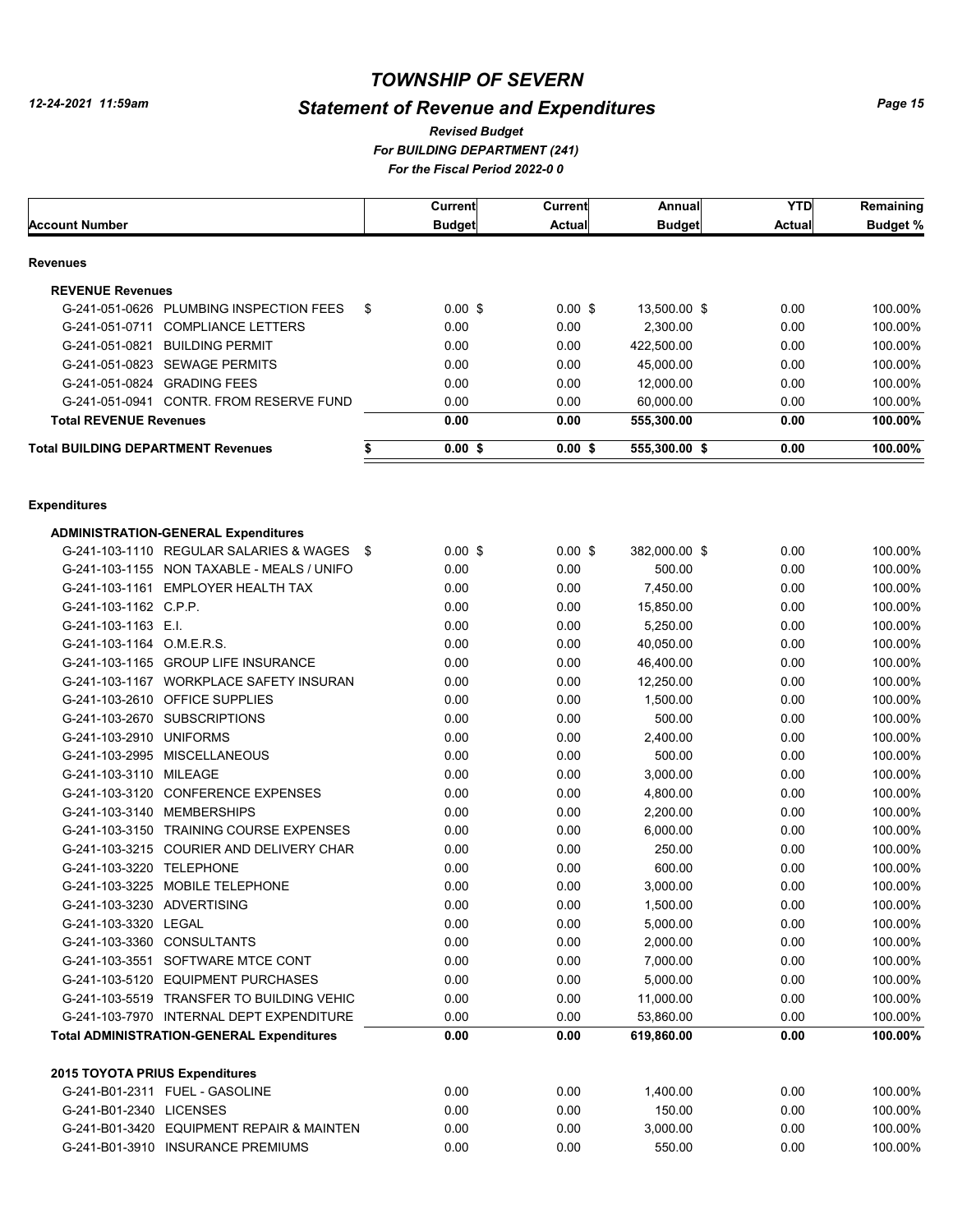# *Statement of Revenue and Expenditures*

*For BUILDING DEPARTMENT (241) For the Fiscal Period 2022-0 0 Revised Budget*

|                                                           | Current       | Current       | Annual            | <b>YTD</b>    | Remaining       |
|-----------------------------------------------------------|---------------|---------------|-------------------|---------------|-----------------|
| <b>Account Number</b>                                     | <b>Budget</b> | <b>Actual</b> | <b>Budget</b>     | <b>Actual</b> | <b>Budget %</b> |
| <b>Total 2015 TOYOTA PRIUS Expenditures</b>               | 0.00          | 0.00          | 5,100.00          | 0.00          | 100.00%         |
| 2014 NISSAN SENTRA BLUE Expenditures                      |               |               |                   |               |                 |
| G-241-B02-2311 FUEL - GASOLINE                            | 0.00          | 0.00          | 1.900.00          | 0.00          | 100.00%         |
| G-241-B02-2340 LICENSES                                   | 0.00          | 0.00          | 150.00            | 0.00          | 100.00%         |
| G-241-B02-3420 EQUIPMENT REPAIR & MAINTEN                 | 0.00          | 0.00          | 3.000.00          | 0.00          | 100.00%         |
| INSURANCE PREMIUMS<br>G-241-B02-3910                      | 0.00          | 0.00          | 550.00            | 0.00          | 100.00%         |
| <b>Total 2014 NISSAN SENTRA BLUE Expenditures</b>         | 0.00          | 0.00          | 5,600.00          | 0.00          | 100.00%         |
| <b>Total BUILDING DEPARTMENT Expenditures</b>             | 0.00S         | 0.00S         | 630,560.00 \$     | 0.00          | 100.00%         |
| <b>BUILDING DEPARTMENT Excess of Revenues Over Exp \$</b> | 0.00 S        | 0.00 S        | $(75, 260.00)$ \$ | 0.00          | 100.00%         |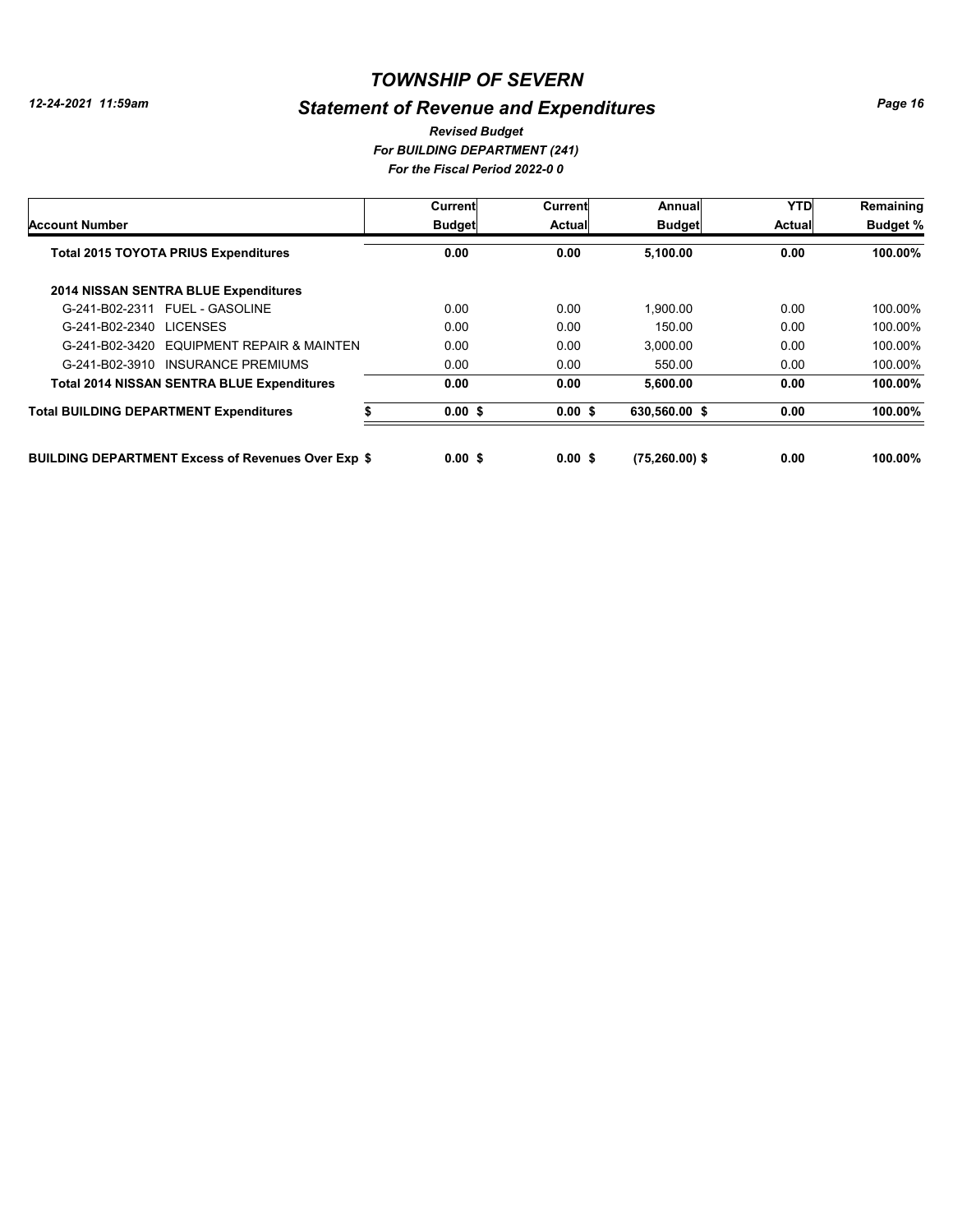# *Statement of Revenue and Expenditures*

*For BYLAW ENFORCEMENT (242) For the Fiscal Period 2022-0 0 Revised Budget*

|                                                          | Current       | <b>Current</b> | <b>Annual</b>     | <b>YTD</b>    | Remaining       |
|----------------------------------------------------------|---------------|----------------|-------------------|---------------|-----------------|
| <b>Account Number</b>                                    | <b>Budget</b> | <b>Actual</b>  | <b>Budget</b>     | <b>Actual</b> | <b>Budget %</b> |
| <b>Revenues</b>                                          |               |                |                   |               |                 |
| <b>REVENUE Revenues</b>                                  |               |                |                   |               |                 |
| \$<br>G-242-051-0827 PARKING TICKETS                     | $0.00$ \$     | $0.00$ \$      | 250.00 \$         | 0.00          | 100.00%         |
| G-242-051-0842 BY-LAW INFRACTION                         | 0.00          | 0.00           | 250.00            | 0.00          | 100.00%         |
| <b>Total REVENUE Revenues</b>                            | 0.00          | 0.00           | 500.00            | 0.00          | 100.00%         |
| <b>Total BYLAW ENFORCEMENT Revenues</b><br>\$            | $0.00$ \$     | $0.00$ \$      | 500.00 \$         | 0.00          | 100.00%         |
|                                                          |               |                |                   |               |                 |
| <b>Expenditures</b>                                      |               |                |                   |               |                 |
| <b>ADMINISTRATION-GENERAL Expenditures</b>               |               |                |                   |               |                 |
| G-242-103-1110 REGULAR SALARIES & WAGES \$               | $0.00$ \$     | $0.00$ \$      | 62,300.00 \$      | 0.00          | 100.00%         |
| G-242-103-1120 PART-TIME SALARIES & WAGES                | 0.00          | 0.00           | 20,000.00         | 0.00          | 100.00%         |
| G-242-103-1161 EMPLOYER HEALTH TAX                       | 0.00          | 0.00           | 1,250.00          | 0.00          | 100.00%         |
| G-242-103-1162 C.P.P.                                    | 0.00          | 0.00           | 3,400.00          | 0.00          | 100.00%         |
| G-242-103-1163 E.I.                                      | 0.00          | 0.00           | 1,150.00          | 0.00          | 100.00%         |
| G-242-103-1164 O.M.E.R.S.                                | 0.00          | 0.00           | 5,750.00          | 0.00          | 100.00%         |
| G-242-103-1165 GROUP LIFE INSURANCE                      | 0.00          | 0.00           | 8,550.00          | 0.00          | 100.00%         |
| G-242-103-1167 WORKPLACE SAFETY INSURAN                  | 0.00          | 0.00           | 2,100.00          | 0.00          | 100.00%         |
| G-242-103-2610 OFFICE SUPPLIES                           | 0.00          | 0.00           | 1,000.00          | 0.00          | 100.00%         |
| G-242-103-2670 SUBSCRIPTIONS                             | 0.00          | 0.00           | 200.00            | 0.00          | 100.00%         |
| G-242-103-2910 UNIFORMS                                  | 0.00          | 0.00           | 750.00            | 0.00          | 100.00%         |
| G-242-103-2995 MISCELLANEOUS                             | 0.00          | 0.00           | 750.00            | 0.00          | 100.00%         |
| G-242-103-3140 MEMBERSHIPS                               | 0.00          | 0.00           | 600.00            | 0.00          | 100.00%         |
| G-242-103-3150 TRAINING COURSE EXPENSES                  | 0.00          | 0.00           | 2,000.00          | 0.00          | 100.00%         |
| G-242-103-3215 COURIER AND DELIVERY CHAR                 | 0.00          | 0.00           | 100.00            | 0.00          | 100.00%         |
| G-242-103-3220 TELEPHONE                                 | 0.00          | 0.00           | 150.00            | 0.00          | 100.00%         |
| G-242-103-3230 ADVERTISING                               | 0.00          | 0.00           | 200.00            | 0.00          | 100.00%         |
| G-242-103-3320 LEGAL                                     | 0.00          | 0.00           | 5,000.00          | 0.00          | 100.00%         |
| G-242-103-3394 PROPERTY CLEANUP                          | 0.00          | 0.00           | 10,000.00         | 0.00          | 100.00%         |
| G-242-103-5517 TRANSFER TO BYLAW VEHICLE                 | 0.00          | 0.00           | 4,000.00          | 0.00          | 100.00%         |
| G-242-103-7970 INTERNAL DEPT EXPENDITURE                 | 0.00          | 0.00           | 21,461.00         | 0.00          | 100.00%         |
| <b>Total ADMINISTRATION-GENERAL Expenditures</b>         | 0.00          | 0.00           | 150,711.00        | 0.00          | 100.00%         |
| 2021 CHEVY COLORADO Expenditures                         |               |                |                   |               |                 |
| G-242-BL1-2311 FUEL - GASOLINE                           | 0.00          | 0.00           | 2,500.00          | 0.00          | 100.00%         |
| G-242-BL1-2340 LICENSES                                  | 0.00          | 0.00           | 150.00            | 0.00          | 100.00%         |
| G-242-BL1-3420 EQUIPMENT REPAIR & MAINTEN                | 0.00          | 0.00           | 1,500.00          | 0.00          | 100.00%         |
| G-242-BL1-3910 INSURANCE PREMIUMS                        | 0.00          | 0.00           | 650.00            | 0.00          | 100.00%         |
| Total 2021 CHEVY COLORADO Expenditures                   | 0.00          | 0.00           | 4,800.00          | 0.00          | 100.00%         |
| <b>Total BYLAW ENFORCEMENT Expenditures</b>              | $0.00$ \$     | $0.00$ \$      | 155,511.00 \$     | 0.00          | 100.00%         |
|                                                          |               |                |                   |               |                 |
| <b>BYLAW ENFORCEMENT Excess of Revenues Over Expe \$</b> | $0.00$ \$     | $0.00$ \$      | $(155,011.00)$ \$ | 0.00          | 100.00%         |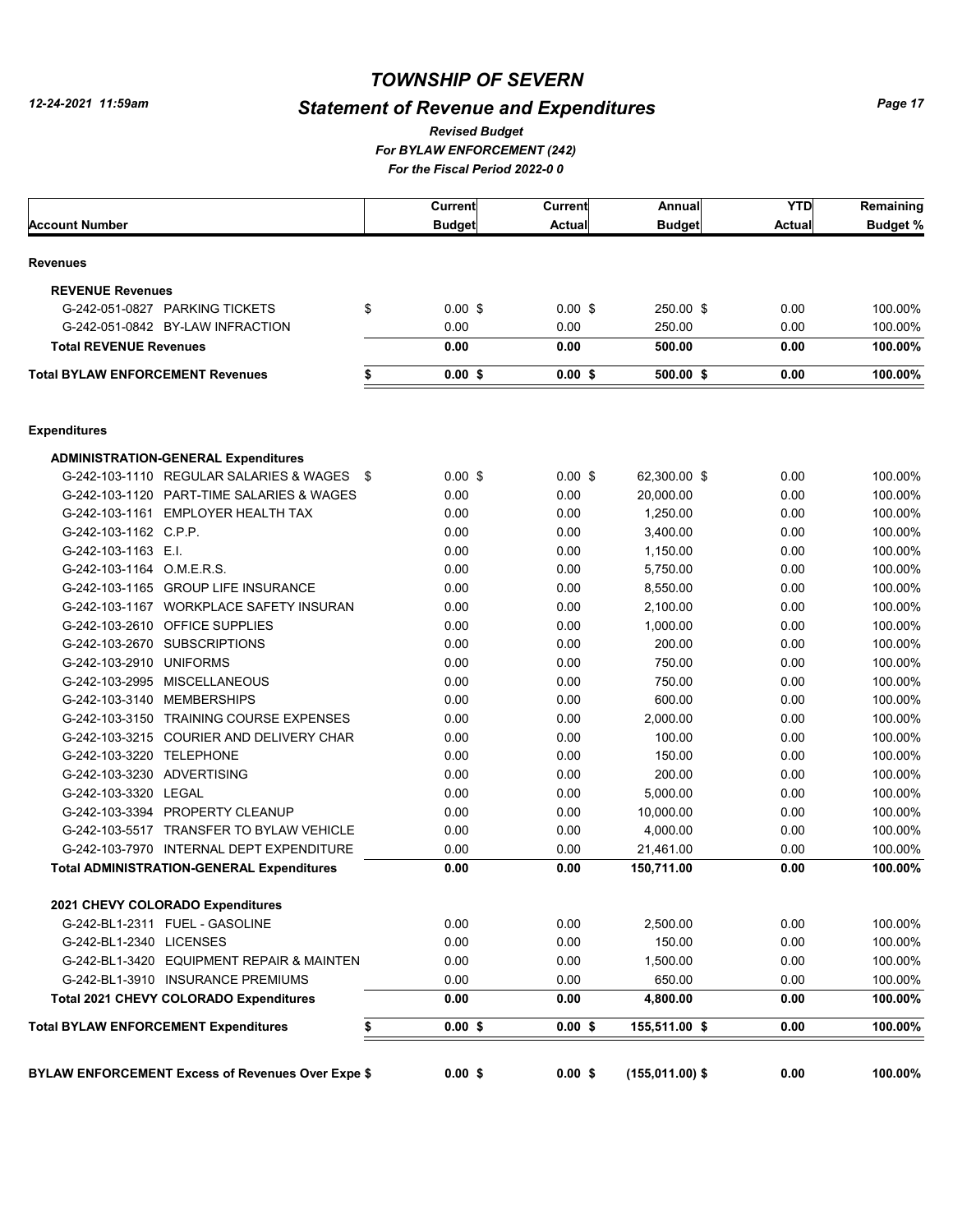# *Statement of Revenue and Expenditures*

*For ANIMAL CONTROL (243) For the Fiscal Period 2022-0 0 Revised Budget*

|                                                                                          | Current       | Current           | Annual                | <b>YTD</b>    | Remaining       |
|------------------------------------------------------------------------------------------|---------------|-------------------|-----------------------|---------------|-----------------|
| <b>Account Number</b>                                                                    | <b>Budget</b> | Actual            | <b>Budget</b>         | <b>Actual</b> | <b>Budget %</b> |
| <b>Revenues</b>                                                                          |               |                   |                       |               |                 |
| <b>REVENUE Revenues</b>                                                                  |               |                   |                       |               |                 |
| G-243-051-0441 MINISTRY OF AGR. & FOOD GRA \$                                            | $0.00$ \$     | $0.00$ \$         | 10,000.00 \$          | 0.00          | 100.00%         |
| G-243-051-0826 LICENCES                                                                  | 0.00          | 0.00              | 5.000.00              | 0.00          | 100.00%         |
| G-243-051-0891 SUNDRY REVENUE                                                            | 0.00          | 0.00              | 300.00                | 0.00          | 100.00%         |
| <b>Total REVENUE Revenues</b>                                                            | 0.00          | 0.00              | 15,300.00             | 0.00          | 100.00%         |
| <b>Total ANIMAL CONTROL Revenues</b>                                                     | 0.00S         | 0.00S             | 15,300.00 \$          | 0.00          | 100.00%         |
| <b>Expenditures</b>                                                                      |               |                   |                       |               |                 |
|                                                                                          |               |                   |                       |               |                 |
| <b>ADMINISTRATION-GENERAL Expenditures</b><br>G-243-103-1125 COMMITTEE/BOARD REMUNERA \$ | $0.00$ \$     |                   |                       | 0.00          | 100.00%         |
| G-243-103-2995 MISCELLANEOUS                                                             | 0.00          | $0.00$ \$<br>0.00 | 1.200.00 \$<br>100.00 | 0.00          | 100.00%         |
| G-243-103-3570 ONTARIO HUMANE SOCIETY                                                    | 0.00          | 0.00              | 10.500.00             | 0.00          | 100.00%         |
| G-243-103-3585 SUBCONTRACTORS                                                            | 0.00          | 0.00              | 20.000.00             | 0.00          | 100.00%         |
| G-243-103-6140 ANIMAL LOSS BY WOLVES                                                     | 0.00          | 0.00              | 10,000.00             | 0.00          | 100.00%         |
| <b>Total ADMINISTRATION-GENERAL Expenditures</b>                                         | 0.00          | 0.00              | 41,800.00             | 0.00          | 100.00%         |
|                                                                                          |               |                   |                       |               |                 |
| <b>Total ANIMAL CONTROL Expenditures</b>                                                 | 0.00S         | 0.00S             | 41,800.00 \$          | 0.00          | 100.00%         |
| <b>ANIMAL CONTROL Excess of Revenues Over Expenditu \$</b>                               | 0.00S         | 0.00S             | $(26.500.00)$ \$      | 0.00          | 100.00%         |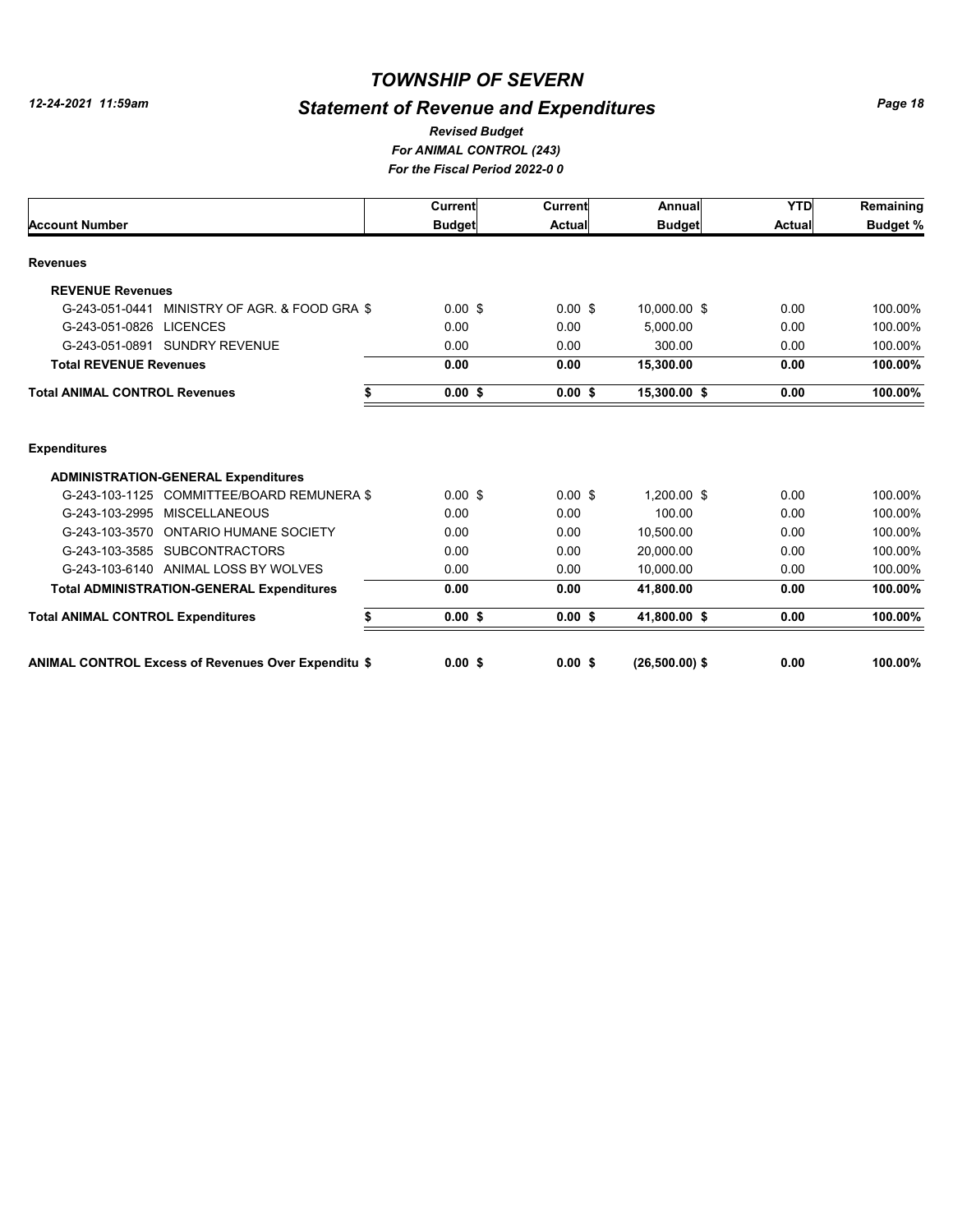# *Statement of Revenue and Expenditures*

*For SEPTIC INSPECTOR (244) For the Fiscal Period 2022-0 0 Revised Budget*

|                                                             |     | Current       | <b>Current</b> | Annual           | <b>YTD</b>    | Remaining |
|-------------------------------------------------------------|-----|---------------|----------------|------------------|---------------|-----------|
| <b>Account Number</b>                                       |     | <b>Budget</b> | <b>Actual</b>  | <b>Budget</b>    | <b>Actual</b> | Budget %  |
| <b>Revenues</b>                                             |     |               |                |                  |               |           |
| <b>REVENUE Revenues</b>                                     |     |               |                |                  |               |           |
| G-244-051-0825 SEPTIC INSPECTION REVENUE                    | \$  | $0.00$ \$     | $0.00$ \$      | 75,000.00 \$     | 0.00          | 100.00%   |
| <b>Total REVENUE Revenues</b>                               |     | 0.00          | 0.00           | 75,000.00        | 0.00          | 100.00%   |
| <b>Total SEPTIC INSPECTOR Revenues</b>                      | \$  | $0.00$ \$     | 0.00S          | 75,000.00 \$     | 0.00          | 100.00%   |
| <b>Expenditures</b>                                         |     |               |                |                  |               |           |
| <b>ADMINISTRATION-GENERAL Expenditures</b>                  |     |               |                |                  |               |           |
| G-244-103-1110 REGULAR SALARIES & WAGES                     | -\$ | $0.00$ \$     | $0.00$ \$      | 76,700.00 \$     | 0.00          | 100.00%   |
| G-244-103-1161 EMPLOYER HEALTH TAX                          |     | 0.00          | 0.00           | 1,500.00         | 0.00          | 100.00%   |
| G-244-103-1162 C.P.P.                                       |     | 0.00          | 0.00           | 3,800.00         | 0.00          | 100.00%   |
| G-244-103-1163 E.I.                                         |     | 0.00          | 0.00           | 1,250.00         | 0.00          | 100.00%   |
| G-244-103-1164 O.M.E.R.S.                                   |     | 0.00          | 0.00           | 7,500.00         | 0.00          | 100.00%   |
| G-244-103-1165 GROUP LIFE INSURANCE                         |     | 0.00          | 0.00           | 9,900.00         | 0.00          | 100.00%   |
| G-244-103-1167 WORKPLACE SAFETY INSURAN                     |     | 0.00          | 0.00           | 2.550.00         | 0.00          | 100.00%   |
| G-244-103-2610 MISC OFFICE SUPPLIES                         |     | 0.00          | 0.00           | 1,000.00         | 0.00          | 100.00%   |
| G-244-103-2670 SUBSCRIPTIONS                                |     | 0.00          | 0.00           | 200.00           | 0.00          | 100.00%   |
| G-244-103-2910 UNIFORMS                                     |     | 0.00          | 0.00           | 800.00           | 0.00          | 100.00%   |
| G-244-103-2995 MISCELLANEOUS                                |     | 0.00          | 0.00           | 750.00           | 0.00          | 100.00%   |
| G-244-103-3120 CONFERENCE EXPENSES                          |     | 0.00          | 0.00           | 1,600.00         | 0.00          | 100.00%   |
| G-244-103-3140 MEMBERSHIPS                                  |     | 0.00          | 0.00           | 750.00           | 0.00          | 100.00%   |
| G-244-103-3150 TRAINING COURSE EXPENSES                     |     | 0.00          | 0.00           | 2,000.00         | 0.00          | 100.00%   |
| G-244-103-3215 COURIER AND DELIVERY CHAR                    |     | 0.00          | 0.00           | 100.00           | 0.00          | 100.00%   |
| G-244-103-3220 TELEPHONE                                    |     | 0.00          | 0.00           | 150.00           | 0.00          | 100.00%   |
| G-244-103-3230 ADVERTISING                                  |     | 0.00          | 0.00           | 500.00           | 0.00          | 100.00%   |
| G-244-103-3320 LEGAL                                        |     | 0.00          | 0.00           | 5,000.00         | 0.00          | 100.00%   |
| G-244-103-5517 TRANSFER TO BYLAW VEHICLE                    |     | 0.00          | 0.00           | 4,000.00         | 0.00          | 100.00%   |
| <b>Total ADMINISTRATION-GENERAL Expenditures</b>            |     | 0.00          | 0.00           | 120,050.00       | 0.00          | 100.00%   |
| 2020 WHITE CHEVY TRAX (SEPTIC INSPECTOR) E                  |     |               |                |                  |               |           |
| G-244-B03-2311 FUEL - GASOLINE                              |     | 0.00          | 0.00           | 900.00           | 0.00          | 100.00%   |
| G-244-B03-2340 LICENSES                                     |     | 0.00          | 0.00           | 75.00            | 0.00          | 100.00%   |
| G-244-B03-3420 EQUIPMENT REPAIR & MAINTEN                   |     | 0.00          | 0.00           | 1,250.00         | 0.00          | 100.00%   |
| G-244-B03-3910 INSURANCE PREMIUMS                           |     | 0.00          | 0.00           | 275.00           | 0.00          | 100.00%   |
| Total 2020 WHITE CHEVY TRAX (SEPTIC INSPECT                 |     | 0.00          | 0.00           | 2,500.00         | 0.00          | 100.00%   |
| <b>Total SEPTIC INSPECTOR Expenditures</b>                  | \$  | $0.00$ \$     | $0.00$ \$      | 122,550.00 \$    | 0.00          | 100.00%   |
| <b>SEPTIC INSPECTOR Excess of Revenues Over Expendit \$</b> |     | $0.00$ \$     | $0.00$ \$      | $(47,550.00)$ \$ | 0.00          | 100.00%   |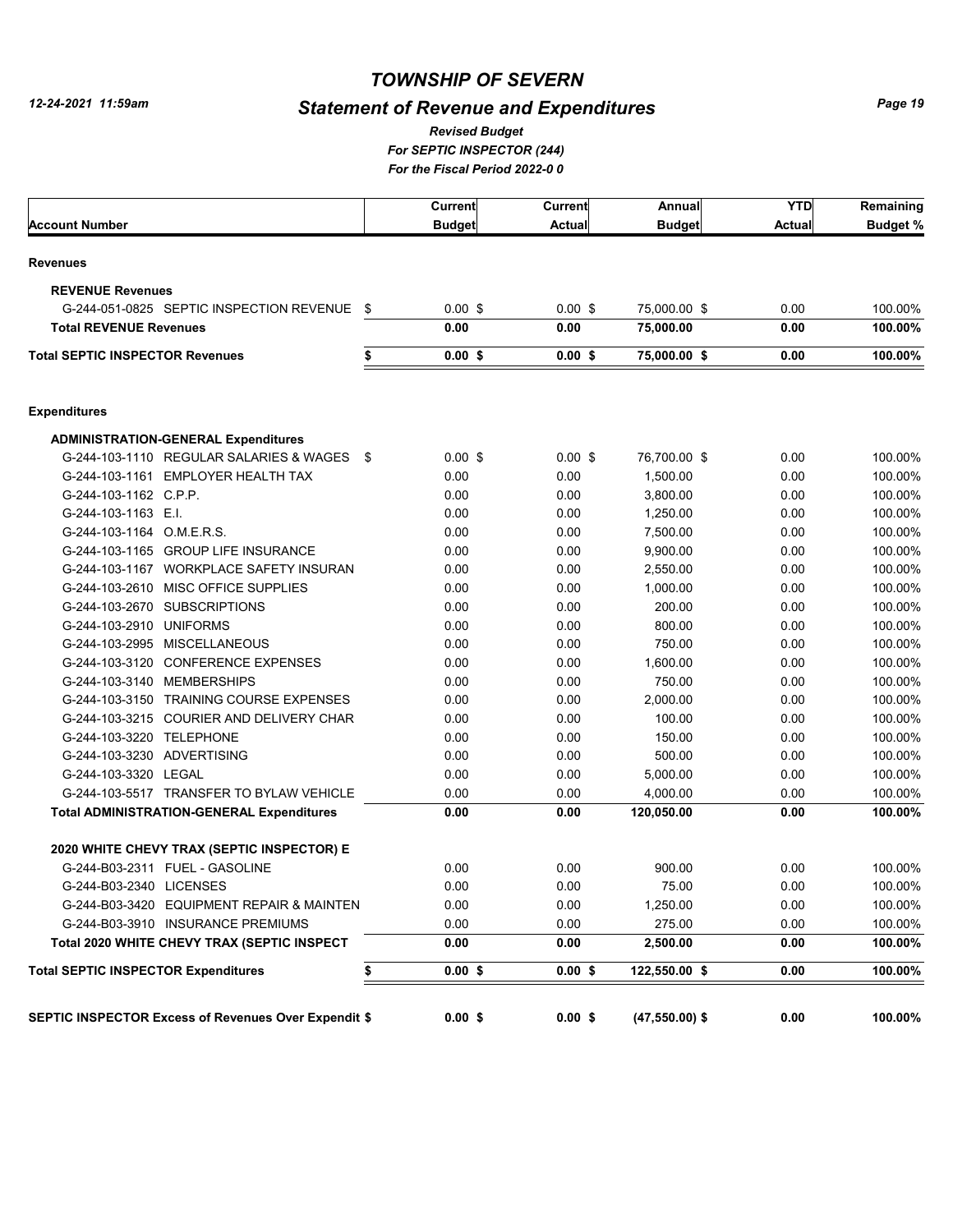# *Statement of Revenue and Expenditures*

*For ROADS (312) For the Fiscal Period 2022-0 0 Revised Budget*

|                                                  | Current       | <b>Current</b> | Annual        | <b>YTD</b> | Remaining       |
|--------------------------------------------------|---------------|----------------|---------------|------------|-----------------|
| <b>Account Number</b>                            | <b>Budget</b> | Actual         | <b>Budget</b> | Actual     | <b>Budget %</b> |
| <b>Revenues</b>                                  |               |                |               |            |                 |
| <b>ONTARIO SPECIFIC GRANTS Revenues</b>          |               |                |               |            |                 |
| G-312-041-0422 PROVINCIAL GRANT<br>\$            | $0.00$ \$     | $0.00$ \$      | 820,539.00 \$ | 0.00       | 100.00%         |
| <b>Total ONTARIO SPECIFIC GRANTS Revenues</b>    | 0.00          | 0.00           | 820,539.00    | 0.00       | 100.00%         |
| <b>REVENUE Revenues</b>                          |               |                |               |            |                 |
| G-312-051-0451 MIN. OF NAT. RES. GRANT           | 0.00          | 0.00           | 570,000.00    | 0.00       | 100.00%         |
| G-312-051-0799 USER FEES                         | 0.00          | 0.00           | 8.000.00      | 0.00       | 100.00%         |
| G-312-051-0865 ROAD OCCUPANCY PERMIT FEE         | 0.00          | 0.00           | 13.000.00     | 0.00       | 100.00%         |
| G-312-051-0866 ROAD OCCP PERMIT PAVEMEN          | 0.00          | 0.00           | 1,000.00      | 0.00       | 100.00%         |
| G-312-051-0880 SALE OF PROPERTY & EQUIPME        | 0.00          | 0.00           | 122,000.00    | 0.00       | 100.00%         |
| G-312-051-0891 SUNDRY REVENUE                    | 0.00          | 0.00           | 2,000.00      | 0.00       | 100.00%         |
| G-312-051-0941 CONTR. FROM RESERVE FUND          | 0.00          | 0.00           | 2,291,800.00  | 0.00       | 100.00%         |
| G-312-051-0944 CONTRIBUTION FROM RESERVE         | 0.00          | 0.00           | 4,554,212.00  | 0.00       | 100.00%         |
| <b>Total REVENUE Revenues</b>                    | 0.00          | 0.00           | 7.562.012.00  | 0.00       | 100.00%         |
| A BRIDGES & CULVERTS Revenues                    |               |                |               |            |                 |
| G-312-311-0882 CULVERT SALES                     | 0.00          | 0.00           | 2.500.00      | 0.00       | 100.00%         |
| <b>Total A BRIDGES &amp; CULVERTS Revenues</b>   | 0.00          | 0.00           | 2,500.00      | 0.00       | 100.00%         |
|                                                  |               |                |               |            |                 |
| <b>DOZER Revenues</b>                            |               |                |               |            |                 |
| G-312-R01-0971 TOWNSHIP EQUIPMENT RENTA          | 0.00          | 0.00           | 1,000.00      | 0.00       | 100.00%         |
| <b>Total DOZER Revenues</b>                      | 0.00          | 0.00           | 1,000.00      | 0.00       | 100.00%         |
| 2020 WESTERN STAR DUMP TRUCK Revenues            |               |                |               |            |                 |
| G-312-R02-0971 TOWNSHIP EQUIPMENT RENTA          | 0.00          | 0.00           | 55,000.00     | 0.00       | 100.00%         |
| <b>Total 2020 WESTERN STAR DUMP TRUCK Revenu</b> | 0.00          | 0.00           | 55,000.00     | 0.00       | 100.00%         |
| <b>WALKER MOWER Revenues</b>                     |               |                |               |            |                 |
| G-312-R03-0971 TOWNSHIP EQUIPMENT RENTA          | 0.00          | 0.00           | 10,000.00     | 0.00       | 100.00%         |
| <b>Total WALKER MOWER Revenues</b>               | 0.00          | 0.00           | 10.000.00     | 0.00       | 100.00%         |
| 2018 TRACKLESS MT7 TRACTOR Revenues              |               |                |               |            |                 |
| G-312-R04-0971 TOWNSHIP EQUIPMENT RENTA          | 0.00          | 0.00           | 5.000.00      | 0.00       | 100.00%         |
| <b>Total 2018 TRACKLESS MT7 TRACTOR Revenues</b> | 0.00          | 0.00           | 5,000.00      | 0.00       | 100.00%         |
| <b>2012 WESTERN STAR DUMP TRUCK Revenues</b>     |               |                |               |            |                 |
| G-312-R05-0971 TOWNSHIP EQUIPMENT RENTA          | 0.00          | 0.00           | 55,000.00     | 0.00       | 100.00%         |
| <b>Total 2012 WESTERN STAR DUMP TRUCK Revenu</b> | 0.00          | 0.00           | 55,000.00     | 0.00       | 100.00%         |
|                                                  |               |                |               |            |                 |
| 2017 CHEVROLET PICK UP 1/2 TON Revenues          |               |                |               |            |                 |
| G-312-R06-0971 TOWNSHIP EQUIPMENT RENTA          | 0.00          | 0.00           | 20,000.00     | 0.00       | 100.00%         |
| Total 2017 CHEVROLET PICK UP 1/2 TON Revenue     | 0.00          | 0.00           | 20,000.00     | 0.00       | 100.00%         |
| 2015 CEHVROLET PICK UP 1/2 TON Revenues          |               |                |               |            |                 |
| G-312-R07-0971 TOWNSHIP EQUIPMENT RENTA          | 0.00          | 0.00           | 20,000.00     | 0.00       | 100.00%         |
| Total 2015 CEHVROLET PICK UP 1/2 TON Revenue     | 0.00          | 0.00           | 20,000.00     | 0.00       | 100.00%         |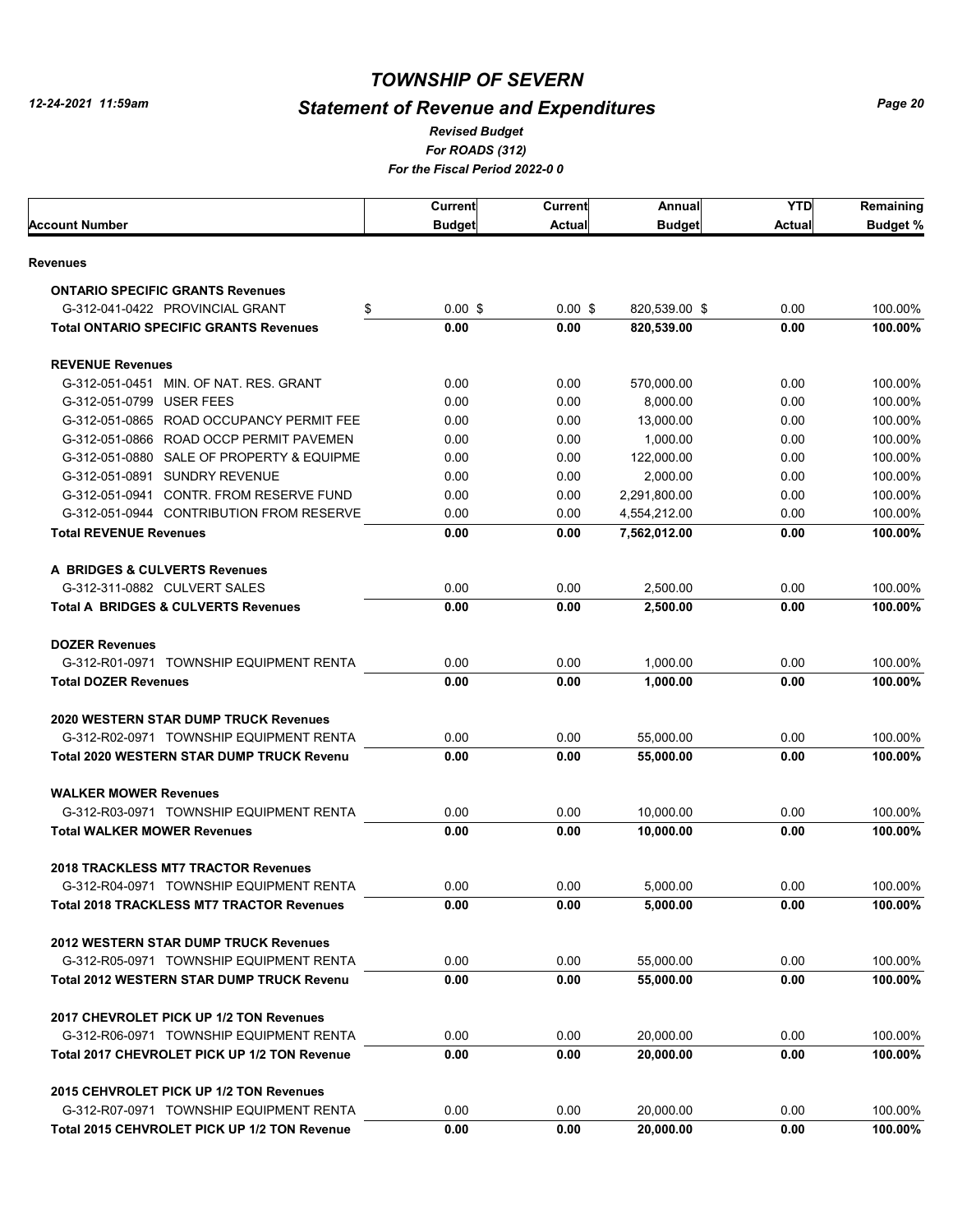# *Statement of Revenue and Expenditures*

*For ROADS (312) For the Fiscal Period 2022-0 0 Revised Budget*

|                                                  | Current       | <b>Current</b> | Annual        | <b>YTD</b>    | Remaining       |
|--------------------------------------------------|---------------|----------------|---------------|---------------|-----------------|
| Account Number                                   | <b>Budget</b> | <b>Actual</b>  | <b>Budget</b> | <b>Actual</b> | <b>Budget %</b> |
|                                                  |               |                |               |               |                 |
| <b>2012 WESTERN STAR DUMP TRUCK Revenues</b>     |               |                |               |               |                 |
| G-312-R08-0971 TOWNSHIP EQUIPMENT RENTA          | 0.00          | 0.00           | 55.000.00     | 0.00          | 100.00%         |
| <b>Total 2012 WESTERN STAR DUMP TRUCK Revenu</b> | 0.00          | 0.00           | 55,000.00     | 0.00          | 100.00%         |
| <b>2012 CAT BACKHOE LOADER Revenues</b>          |               |                |               |               |                 |
| G-312-R09-0971 TOWNSHIP EQUIPMENT RENTA          | 0.00          | 0.00           | 15,000.00     | 0.00          | 100.00%         |
| <b>Total 2012 CAT BACKHOE LOADER Revenues</b>    | 0.00          | 0.00           | 15,000.00     | 0.00          | 100.00%         |
| <b>2021 CHEV SILVERADO TRUCK Revenues</b>        |               |                |               |               |                 |
| G-312-R10-0971 TOWNSHIP EQUIPMENT RENTA          | 0.00          | 0.00           | 14,000.00     | 0.00          | 100.00%         |
| <b>Total 2021 CHEV SILVERADO TRUCK Revenues</b>  | 0.00          | 0.00           | 14,000.00     | 0.00          | 100.00%         |
| <b>2013 CAT GRADER Revenues</b>                  |               |                |               |               |                 |
| G-312-R11-0971 TOWNSHIP EQUIPMENT RENTA          | 0.00          | 0.00           | 45.000.00     | 0.00          | 100.00%         |
| <b>Total 2013 CAT GRADER Revenues</b>            | 0.00          | 0.00           | 45,000.00     | 0.00          | 100.00%         |
| 2011 GMC TRUCK (TONY) Revenues                   |               |                |               |               |                 |
| G-312-R12-0971 TOWNSHIP EQUIPMENT RENTA          | 0.00          | 0.00           | 10,000.00     | 0.00          | 100.00%         |
| <b>Total 2011 GMC TRUCK (TONY) Revenues</b>      | 0.00          | 0.00           | 10,000.00     | 0.00          | 100.00%         |
| <b>2015 WESTERN STAR TRUCK Revenues</b>          |               |                |               |               |                 |
| G-312-R13-0971 TOWNSHIP EQUIPMENT RENTA          | 0.00          | 0.00           | 55,000.00     | 0.00          | 100.00%         |
| <b>Total 2015 WESTERN STAR TRUCK Revenues</b>    | 0.00          | 0.00           | 55,000.00     | 0.00          | 100.00%         |
| <b>2014 JOHN DEERE TRACTOR Revenues</b>          |               |                |               |               |                 |
| G-312-R14-0971 TOWNSHIP EQUIPMENT RENTA          | 0.00          | 0.00           | 14,000.00     | 0.00          | 100.00%         |
| <b>Total 2014 JOHN DEERE TRACTOR Revenues</b>    | 0.00          | 0.00           | 14,000.00     | 0.00          | 100.00%         |
| 2014 TRACKLESS TRACTOR (JOE JOHNSON) Re          |               |                |               |               |                 |
| G-312-R16-0971 TOWNSHIP EQUIPMENT RENTA          | 0.00          | 0.00           | 14,000.00     | 0.00          | 100.00%         |
| Total 2014 TRACKLESS TRACTOR (JOE JOHNSO         | 0.00          | 0.00           | 14,000.00     | 0.00          | 100.00%         |
| <b>2016 STERLING DUMPER SANDER Revenues</b>      |               |                |               |               |                 |
| G-312-R17-0971 TOWNSHIP EQUIPMENT RENTA          | 0.00          | 0.00           | 55.000.00     | 0.00          | 100.00%         |
| Total 2016 STERLING DUMPER SANDER Revenue        | 0.00          | 0.00           | 55,000.00     | 0.00          | 100.00%         |
| <b>2004 GRADER Revenues</b>                      |               |                |               |               |                 |
| G-312-R18-0971 TOWNSHIP EQUIPMENT RENTA          | 0.00          | 0.00           | 25,000.00     | 0.00          | 100.00%         |
| <b>Total 2004 GRADER Revenues</b>                | 0.00          | 0.00           | 25,000.00     | 0.00          | 100.00%         |
| 2021 CAT WHEEL LOADER Revenues                   |               |                |               |               |                 |
| G-312-R19-0971 TOWNSHIP EQUIPMENT RENTA          | 0.00          | 0.00           | 7,000.00      | 0.00          | 100.00%         |
| <b>Total 2021 CAT WHEEL LOADER Revenues</b>      | 0.00          | 0.00           | 7,000.00      | 0.00          | 100.00%         |
| 2016 CHEV 1/2 TON TRUCK Revenues                 |               |                |               |               |                 |
| G-312-R20-0971 TOWNSHIP EQUIPMENT RENTA          | 0.00          | 0.00           | 12,000.00     | 0.00          | 100.00%         |
| Total 2016 CHEV 1/2 TON TRUCK Revenues           | 0.00          | 0.00           | 12,000.00     | 0.00          | 100.00%         |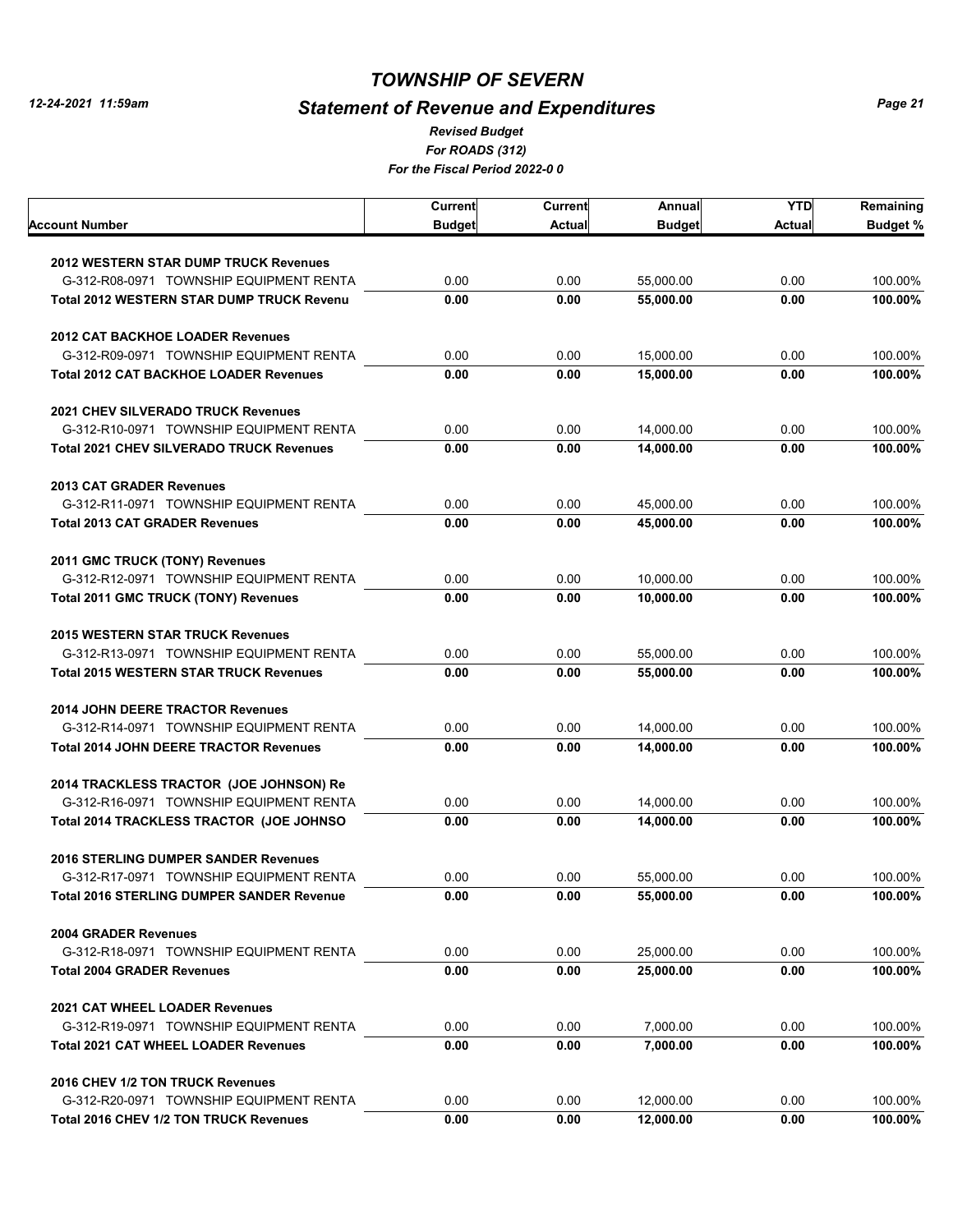# *Statement of Revenue and Expenditures*

*For ROADS (312) For the Fiscal Period 2022-0 0 Revised Budget*

|                                                   | Current         | Current       | Annual          | <b>YTD</b>    | Remaining       |
|---------------------------------------------------|-----------------|---------------|-----------------|---------------|-----------------|
| Account Number                                    | <b>Budget</b>   | <b>Actual</b> | <b>Budget</b>   | <b>Actual</b> | <b>Budget %</b> |
|                                                   |                 |               |                 |               |                 |
| 2018 CHEV SILVERADO PICK UP Revenues              |                 |               |                 |               |                 |
| G-312-R21-0971 TOWNSHIP EQUIPMENT RENTA           | 0.00            | 0.00          | 25,000.00       | 0.00          | 100.00%         |
| <b>Total 2018 CHEV SILVERADO PICK UP Revenues</b> | 0.00            | 0.00          | 25,000.00       | 0.00          | 100.00%         |
| <b>2018 WESTERN STAR DUMP TRUCK Revenues</b>      |                 |               |                 |               |                 |
| G-312-R22-0971 TOWNSHIP EQUIPMENT RENTA           | 0.00            | 0.00          | 55,000.00       | 0.00          | 100.00%         |
| <b>Total 2018 WESTERN STAR DUMP TRUCK Revenu</b>  | 0.00            | 0.00          | 55.000.00       | 0.00          | 100.00%         |
| <b>2021 FREIGHTLINER TRUCK Revenues</b>           |                 |               |                 |               |                 |
| G-312-R23-0971 TOWNSHIP EQUIPMENT RENTA           | 0.00            | 0.00          | 55,000.00       | 0.00          | 100.00%         |
| <b>Total 2021 FREIGHTLINER TRUCK Revenues</b>     | 0.00            | 0.00          | 55,000.00       | 0.00          | 100.00%         |
| <b>2009 CAT EXCAVATOR Revenues</b>                |                 |               |                 |               |                 |
| G-312-R24-0971 TOWNSHIP EQUIPMENT RENTA           | 0.00            | 0.00          | 28,000.00       | 0.00          | 100.00%         |
| <b>Total 2009 CAT EXCAVATOR Revenues</b>          | 0.00            | 0.00          | 28,000.00       | 0.00          | 100.00%         |
|                                                   |                 |               |                 |               |                 |
| <b>2010 WESTERN STAR DUMP TRUCK Revenues</b>      |                 |               |                 |               |                 |
| G-312-R25-0971 TOWNSHIP EQUIPMENT RENTA           | 0.00            | 0.00          | 55,000.00       | 0.00          | 100.00%         |
| <b>Total 2010 WESTERN STAR DUMP TRUCK Revenu</b>  | 0.00            | 0.00          | 55,000.00       | 0.00          | 100.00%         |
| <b>2017 WESTERN STAR TRUCK Revenues</b>           |                 |               |                 |               |                 |
| G-312-R26-0971 TOWNSHIP EQUIPMENT RENTA           | 0.00            | 0.00          | 55,000.00       | 0.00          | 100.00%         |
| <b>Total 2017 WESTERN STAR TRUCK Revenues</b>     | 0.00            | 0.00          | 55,000.00       | 0.00          | 100.00%         |
| <b>2009 CAT BACKHOE TOROMONT Revenues</b>         |                 |               |                 |               |                 |
| G-312-R27-0971 TOWNSHIP EQUIPMENT RENTA           | 0.00            | 0.00          | 20,000.00       | 0.00          | 100.00%         |
| <b>Total 2009 CAT BACKHOE TOROMONT Revenues</b>   | 0.00            | 0.00          | 20,000.00       | 0.00          | 100.00%         |
|                                                   |                 |               |                 |               |                 |
| <b>2019 WESTERN STAR TRUCK Revenues</b>           |                 |               |                 |               |                 |
| G-312-R28-0971 TOWNSHIP EQUIPMENT RENTA           | 0.00            | 0.00          | 55,000.00       | 0.00          | 100.00%         |
| <b>Total 2019 WESTERN STAR TRUCK Revenues</b>     | 0.00            | 0.00          | 55,000.00       | 0.00          | 100.00%         |
| <b>2021 CHEV TRUCK Revenues</b>                   |                 |               |                 |               |                 |
| G-312-R29-0971 TOWNSHIP EQUIPMENT RENTA           | 0.00            | 0.00          | 25,000.00       | 0.00          | 100.00%         |
| Total 2021 CHEV  TRUCK Revenues                   | 0.00            | 0.00          | 25,000.00       | 0.00          | 100.00%         |
| Total ROADS Revenues                              | \$<br>$0.00$ \$ | $0.00$ \$     | 9,245,051.00 \$ | 0.00          | 100.00%         |
|                                                   |                 |               |                 |               |                 |
| <b>Expenditures</b>                               |                 |               |                 |               |                 |
| <b>ADMINISTRATION-GENERAL Expenditures</b>        |                 |               |                 |               |                 |
| G-312-103-5610 CONTR. TO RESERVE                  | \$<br>$0.00$ \$ | $0.00$ \$     | 335,380.00 \$   | 0.00          | 100.00%         |
| <b>Total ADMINISTRATION-GENERAL Expenditures</b>  | 0.00            | 0.00          | 335,380.00      | 0.00          | 100.00%         |
| <b>STREETLIGHTS Expenditures</b>                  |                 |               |                 |               |                 |
| G-312-310-2221 LOCATE SERVICES                    | 0.00            | 0.00          | 20,000.00       | 0.00          | 100.00%         |
| G-312-310-2810 HYDRO                              | 0.00            | 0.00          | 43,000.00       | 0.00          | 100.00%         |
| G-312-310-3430 MAINTENANCE                        | 0.00            | 0.00          | 25,000.00       | 0.00          | 100.00%         |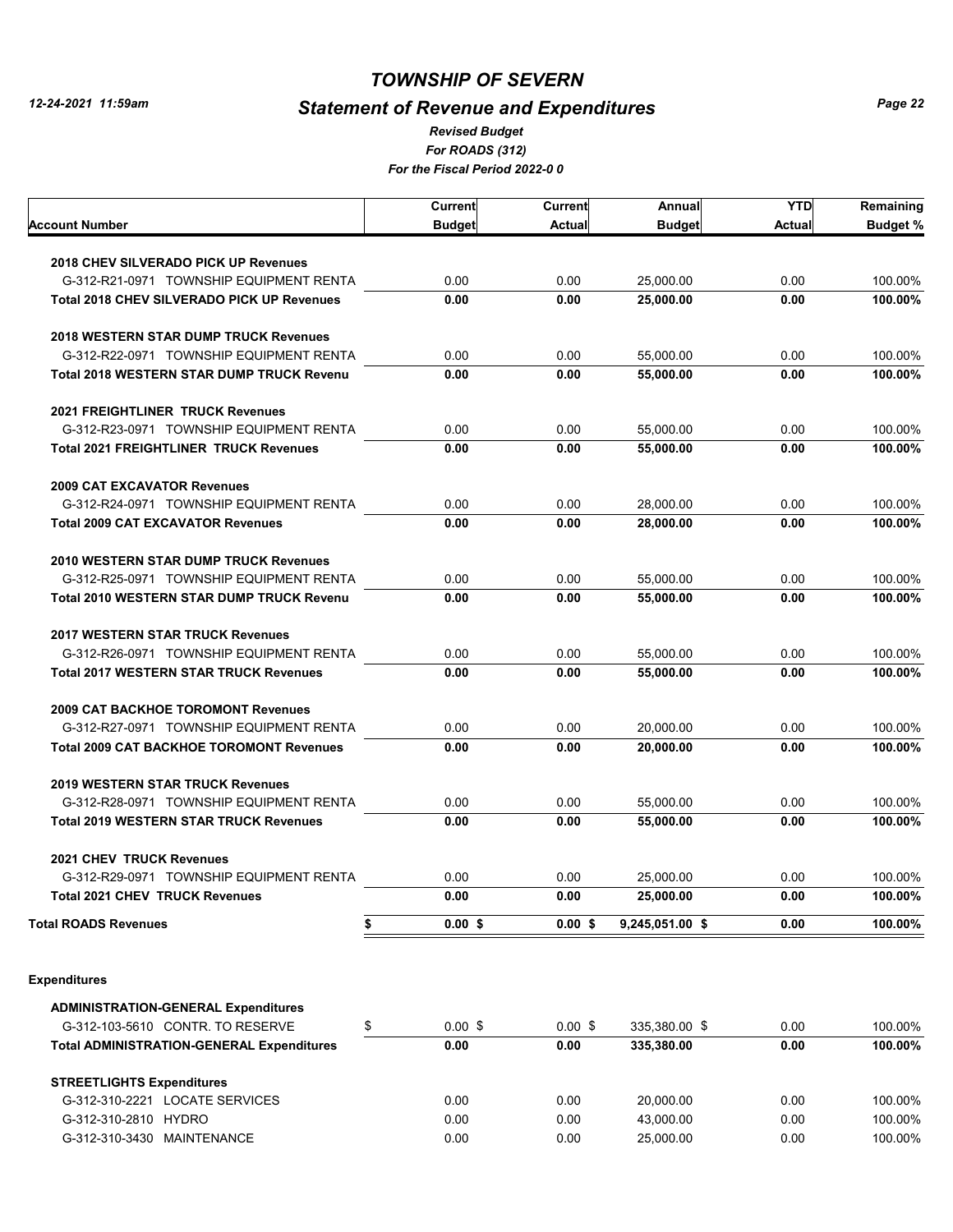# *Statement of Revenue and Expenditures*

*For ROADS (312) For the Fiscal Period 2022-0 0 Revised Budget*

| <b>Budget</b> |                      |                              |                                              |                 |
|---------------|----------------------|------------------------------|----------------------------------------------|-----------------|
|               | <b>Actual</b>        | <b>Budget</b>                | <b>Actual</b>                                | <b>Budget %</b> |
| 0.00          | 0.00                 | 88,000.00                    | 0.00                                         | 100.00%         |
|               |                      |                              |                                              |                 |
| 0.00          | 0.00                 | 7,000.00                     | 0.00                                         | 100.00%         |
| 0.00          | 0.00                 | 100.00                       | 0.00                                         | 100.00%         |
| 0.00          | 0.00                 | 400.00                       | 0.00                                         | 100.00%         |
| 0.00          | 0.00                 | 160.00                       | 0.00                                         | 100.00%         |
| 0.00          | 0.00                 | 680.00                       | 0.00                                         | 100.00%         |
| 0.00          | 0.00                 | 1,000.00                     | 0.00                                         | 100.00%         |
| 0.00          | 0.00                 | 260.00                       | 0.00                                         | 100.00%         |
| 0.00          | 0.00                 | 100,000.00                   | 0.00                                         | 100.00%         |
| 0.00          | 0.00                 | 4,000.00                     | 0.00                                         | 100.00%         |
| 0.00          | 0.00                 | 113,600.00                   | 0.00                                         | 100.00%         |
|               |                      |                              |                                              |                 |
| 0.00          | 0.00                 | 11,000.00                    | 0.00                                         | 100.00%         |
| 0.00          | 0.00                 | 300.00                       | 0.00                                         | 100.00%         |
| 0.00          | 0.00                 | 700.00                       | 0.00                                         | 100.00%         |
| 0.00          | 0.00                 | 300.00                       | 0.00                                         | 100.00%         |
| 0.00          | 0.00                 | 1,400.00                     | 0.00                                         | 100.00%         |
| 0.00          | 0.00                 | 2,000.00                     | 0.00                                         | 100.00%         |
| 0.00          | 0.00                 | 500.00                       | 0.00                                         | 100.00%         |
| 0.00          | 0.00                 | 10,000.00                    | 0.00                                         | 100.00%         |
| 0.00          | 0.00                 | 15,100.00                    | 0.00                                         | 100.00%         |
| 0.00          | 0.00                 | 17,000.00                    | 0.00                                         | 100.00%         |
| 0.00          | 0.00                 | 58,300.00                    | 0.00                                         | 100.00%         |
|               |                      |                              |                                              |                 |
| 0.00          | 0.00                 | 43,000.00                    | 0.00                                         | 100.00%         |
| 0.00          | 0.00                 | 4,000.00                     | 0.00                                         | 100.00%         |
| 0.00          | 0.00                 | 4,500.00                     | 0.00                                         | 100.00%         |
| 0.00          | 0.00                 | 700.00                       | 0.00                                         | 100.00%         |
| 0.00          | 0.00                 | 1,800.00                     | 0.00                                         | 100.00%         |
| 0.00          |                      | 640.00                       | 0.00                                         | 100.00%         |
| 0.00          | 0.00                 | 3,645.00                     | 0.00                                         | 100.00%         |
| 0.00          | 0.00                 | 5,100.00                     | 0.00                                         | 100.00%         |
| 0.00          | 0.00                 | 1,040.00                     | 0.00                                         | 100.00%         |
| 0.00          | 0.00                 | 1,100.00                     | 0.00                                         | 100.00%         |
| 0.00          | 0.00                 | 300.00                       | 0.00                                         | 100.00%         |
| 0.00          | 0.00                 | 1,000.00                     | 0.00                                         | 100.00%         |
| 0.00          | 0.00                 | 1,000.00                     | 0.00                                         | 100.00%         |
|               |                      |                              | 0.00                                         | 100.00%         |
| 0.00          | 0.00                 |                              | 0.00                                         | 100.00%         |
|               |                      |                              |                                              | 100.00%         |
|               |                      |                              |                                              | 100.00%         |
| 0.00          | 0.00                 | 158,925.00                   | 0.00                                         | 100.00%         |
|               |                      |                              |                                              |                 |
| 0.00          | 0.00                 | 79,000.00                    | 0.00                                         | 100.00%         |
|               | 0.00<br>0.00<br>0.00 | 0.00<br>0.00<br>0.00<br>0.00 | 1,000.00<br>59,800.00<br>300.00<br>30,000.00 | 0.00<br>0.00    |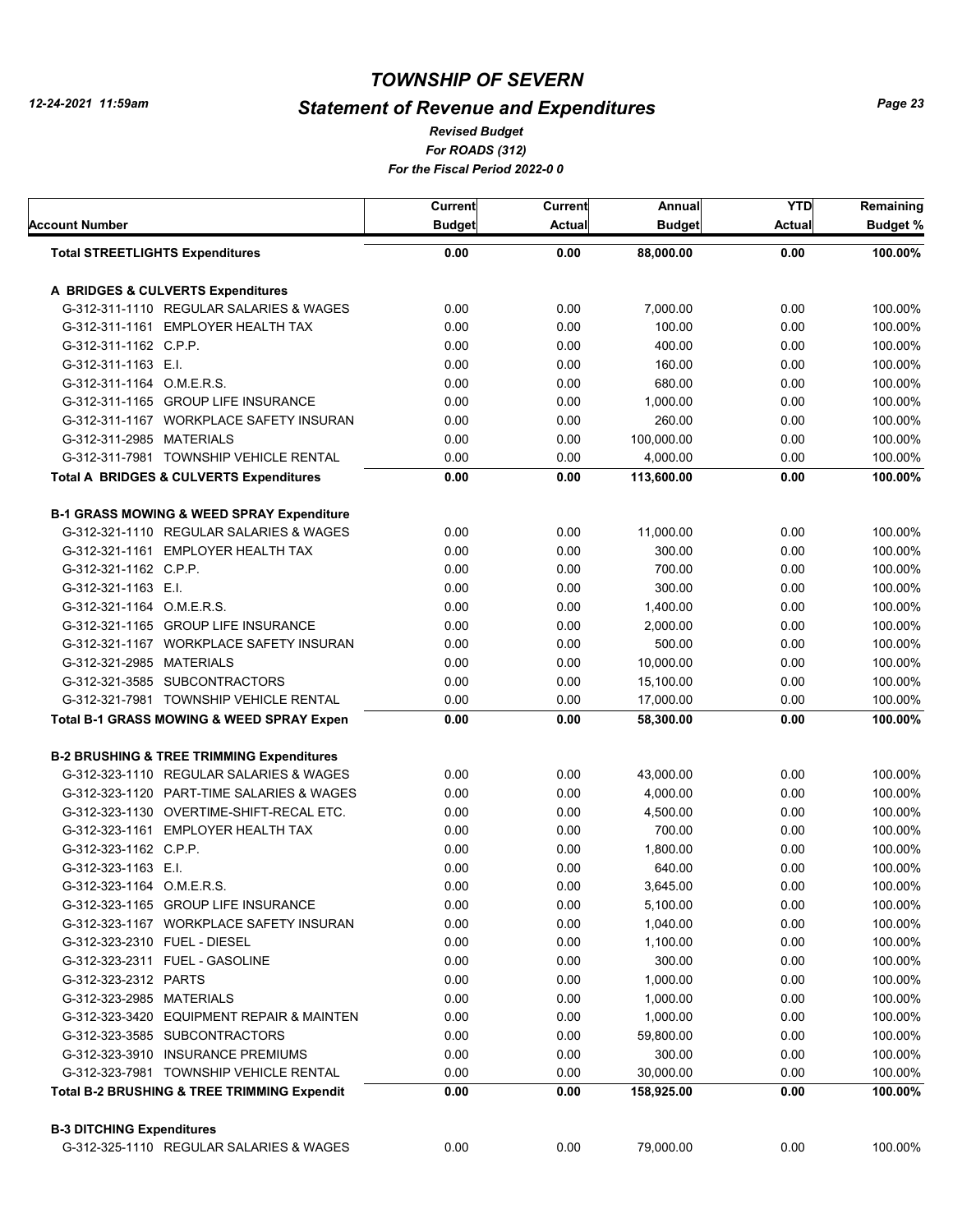# *Statement of Revenue and Expenditures*

*For ROADS (312) For the Fiscal Period 2022-0 0 Revised Budget*

|                                        |                                                          | Current       | Current       | Annual        | <b>YTD</b>    | Remaining |
|----------------------------------------|----------------------------------------------------------|---------------|---------------|---------------|---------------|-----------|
| <b>Account Number</b>                  |                                                          | <b>Budget</b> | <b>Actual</b> | <b>Budget</b> | <b>Actual</b> | Budget %  |
|                                        | G-312-325-1130 OVERTIME-SHIFT-RECAL ETC.                 | 0.00          | 0.00          | 750.00        | 0.00          | 100.00%   |
|                                        | G-312-325-1161 EMPLOYER HEALTH TAX                       | 0.00          | 0.00          | 1,500.00      | 0.00          | 100.00%   |
| G-312-325-1162 C.P.P.                  |                                                          | 0.00          | 0.00          | 4,000.00      | 0.00          | 100.00%   |
| G-312-325-1163 E.I.                    |                                                          | 0.00          | 0.00          | 1,600.00      | 0.00          | 100.00%   |
| G-312-325-1164 O.M.E.R.S.              |                                                          | 0.00          | 0.00          | 7,700.00      | 0.00          | 100.00%   |
|                                        | G-312-325-1165 GROUP LIFE INSURANCE                      | 0.00          | 0.00          | 11,100.00     | 0.00          | 100.00%   |
|                                        | G-312-325-1167 WORKPLACE SAFETY INSURAN                  | 0.00          | 0.00          | 2,600.00      | 0.00          | 100.00%   |
| G-312-325-2140 AGGREGATE               |                                                          | 0.00          | 0.00          | 5,000.00      | 0.00          | 100.00%   |
|                                        | G-312-325-2145 TOP SOIL & SOD                            | 0.00          | 0.00          | 19,000.00     | 0.00          | 100.00%   |
| G-312-325-2985 MATERIALS               |                                                          | 0.00          | 0.00          | 4,000.00      | 0.00          | 100.00%   |
|                                        | G-312-325-3585 SUBCONTRACTORS                            | 0.00          | 0.00          | 50,000.00     | 0.00          | 100.00%   |
|                                        | G-312-325-7981 TOWNSHIP VEHICLE RENTAL                   | 0.00          | 0.00          | 94,000.00     | 0.00          | 100.00%   |
| <b>Total B-3 DITCHING Expenditures</b> |                                                          | 0.00          | 0.00          | 280,250.00    | 0.00          | 100.00%   |
|                                        |                                                          |               |               |               |               |           |
|                                        | <b>B-4 BASINS CURBS GUTTER SEWERS Expenditur</b>         |               |               |               |               |           |
|                                        | G-312-327-1110 REGULAR SALARIES & WAGES                  | 0.00          | 0.00          | 4,000.00      | 0.00          | 100.00%   |
|                                        | G-312-327-1161 EMPLOYER HEALTH TAX                       | 0.00          | 0.00          | 100.00        | 0.00          | 100.00%   |
| G-312-327-1162 C.P.P.                  |                                                          | 0.00          | 0.00          | 200.00        | 0.00          | 100.00%   |
| G-312-327-1163 E.I.                    |                                                          | 0.00          | 0.00          | 100.00        | 0.00          | 100.00%   |
| G-312-327-1164 O.M.E.R.S.              |                                                          | 0.00          | 0.00          | 300.00        | 0.00          | 100.00%   |
|                                        | G-312-327-1165 GROUP LIFE INSURANCE                      | 0.00          | 0.00          | 500.00        | 0.00          | 100.00%   |
|                                        | G-312-327-1167 WORKPLACE SAFETY INSURAN                  | 0.00          | 0.00          | 100.00        | 0.00          | 100.00%   |
| G-312-327-2985 MATERIALS               |                                                          | 0.00          | 0.00          | 10,000.00     | 0.00          | 100.00%   |
|                                        | G-312-327-3585 SUBCONTRACTORS                            | 0.00          | 0.00          | 14,000.00     | 0.00          | 100.00%   |
|                                        | G-312-327-7981 TOWNSHIP VEHICLE RENTAL                   | 0.00          | 0.00          | 4,000.00      | 0.00          | 100.00%   |
|                                        | <b>Total B-4 BASINS CURBS GUTTER SEWERS Expe</b>         | 0.00          | 0.00          | 33,300.00     | 0.00          | 100.00%   |
|                                        | <b>B-5 DEBRIS &amp; LITTER PICKUP Expenditures</b>       |               |               |               |               |           |
|                                        | G-312-329-1110 REGULAR SALARIES & WAGES                  | 0.00          | 0.00          | 4,000.00      | 0.00          | 100.00%   |
|                                        | G-312-329-1130 OVERTIME-SHIFT-RECAL ETC.                 | 0.00          | 0.00          | 2,250.00      | 0.00          | 100.00%   |
|                                        | G-312-329-1161 EMPLOYER HEALTH TAX                       | 0.00          | 0.00          | 100.00        | 0.00          | 100.00%   |
| G-312-329-1162 C.P.P.                  |                                                          | 0.00          | 0.00          | 200.00        | 0.00          | 100.00%   |
| G-312-329-1163 E.I.                    |                                                          | 0.00          | 0.00          | 80.00         | 0.00          | 100.00%   |
| G-312-329-1164 O.M.E.R.S.              |                                                          | 0.00          | 0.00          | 340.00        | 0.00          | 100.00%   |
|                                        | G-312-329-1165 GROUP LIFE INSURANCE                      | 0.00          | 0.00          | 500.00        | 0.00          | 100.00%   |
|                                        | G-312-329-1167 WORKPLACE SAFETY INSURAN                  | 0.00          | 0.00          | 130.00        | 0.00          | 100.00%   |
| G-312-329-2985 MATERIALS               |                                                          | 0.00          | 0.00          | 4,800.00      | 0.00          | 100.00%   |
|                                        |                                                          |               |               |               | 0.00          |           |
|                                        | G-312-329-7981 TOWNSHIP VEHICLE RENTAL                   | 0.00          | 0.00          | 4,000.00      |               | 100.00%   |
|                                        | <b>Total B-5 DEBRIS &amp; LITTER PICKUP Expenditures</b> | 0.00          | 0.00          | 16,400.00     | 0.00          | 100.00%   |
|                                        | <b>C-1 PATCHING &amp; SPRAY PATCHING Expenditures</b>    |               |               |               |               |           |
|                                        | G-312-331-1110 REGULAR SALARIES & WAGES                  | 0.00          | 0.00          | 93,000.00     | 0.00          | 100.00%   |
|                                        | G-312-331-1120 PART-TIME SALARIES & WAGES                | 0.00          | 0.00          | 8,000.00      | 0.00          | 100.00%   |
|                                        | G-312-331-1161 EMPLOYER HEALTH TAX                       | 0.00          | 0.00          | 1,800.00      | 0.00          | 100.00%   |
| G-312-331-1162 C.P.P.                  |                                                          | 0.00          | 0.00          | 4,700.00      | 0.00          | 100.00%   |
| G-312-331-1163 E.I.                    |                                                          | 0.00          | 0.00          | 1,920.00      | 0.00          | 100.00%   |
| G-312-331-1164 O.M.E.R.S.              |                                                          | 0.00          | 0.00          | 9,085.00      | 0.00          | 100.00%   |
|                                        | G-312-331-1165 GROUP LIFE INSURANCE                      | 0.00          | 0.00          | 13,100.00     | 0.00          | 100.00%   |
|                                        | G-312-331-1167 WORKPLACE SAFETY INSURAN                  | 0.00          | 0.00          | 3,120.00      | 0.00          | 100.00%   |
|                                        |                                                          |               |               |               |               |           |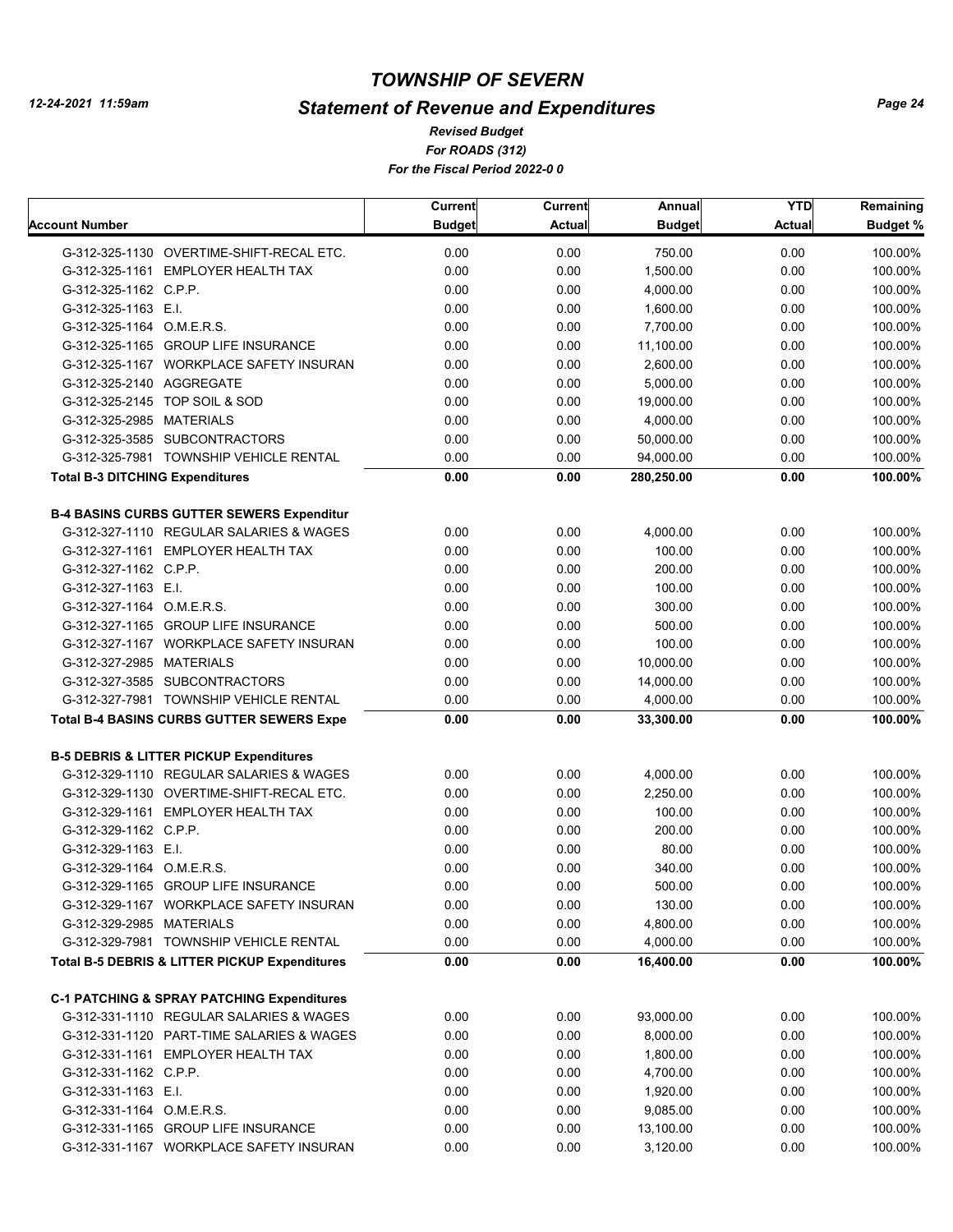# *Statement of Revenue and Expenditures*

*For ROADS (312) For the Fiscal Period 2022-0 0 Revised Budget*

|                                                        | Current       | Current       | Annual        | <b>YTD</b>    | Remaining       |
|--------------------------------------------------------|---------------|---------------|---------------|---------------|-----------------|
| Account Number                                         | <b>Budget</b> | <b>Actual</b> | <b>Budget</b> | <b>Actual</b> | <b>Budget %</b> |
| G-312-331-2160 ASPHALT - COLD MIX                      | 0.00          | 0.00          | 60,000.00     | 0.00          | 100.00%         |
| G-312-331-2985 MATERIALS                               | 0.00          | 0.00          | 57,000.00     | 0.00          | 100.00%         |
| G-312-331-7981 TOWNSHIP VEHICLE RENTAL                 | 0.00          | 0.00          | 51,000.00     | 0.00          | 100.00%         |
| <b>Total C-1 PATCHING &amp; SPRAY PATCHING Expendi</b> | 0.00          | 0.00          | 302,725.00    | 0.00          | 100.00%         |
| C-2 SWEEPING, FLUSHING, CLEAN & LINE PAINTI            |               |               |               |               |                 |
| G-312-333-1110 REGULAR SALARIES & WAGES                | 0.00          | 0.00          | 19,000.00     | 0.00          | 100.00%         |
| G-312-333-1161 EMPLOYER HEALTH TAX                     | 0.00          | 0.00          | 300.00        | 0.00          | 100.00%         |
| G-312-333-1162 C.P.P.                                  | 0.00          | 0.00          | 800.00        | 0.00          | 100.00%         |
| G-312-333-1163 E.I.                                    | 0.00          | 0.00          | 240.00        | 0.00          | 100.00%         |
| G-312-333-1164 O.M.E.R.S.                              | 0.00          | 0.00          | 1,945.00      | 0.00          | 100.00%         |
| G-312-333-1165 GROUP LIFE INSURANCE                    | 0.00          | 0.00          | 2,600.00      | 0.00          | 100.00%         |
| G-312-333-1167 WORKPLACE SAFETY INSURAN                | 0.00          | 0.00          | 390.00        | 0.00          | 100.00%         |
| G-312-333-3585 SUBCONTRACTORS                          | 0.00          | 0.00          | 139,000.00    | 0.00          | 100.00%         |
| G-312-333-7981 TOWNSHIP VEHICLE RENTAL                 | 0.00          | 0.00          | 26,000.00     | 0.00          | 100.00%         |
| Total C-2 SWEEPING, FLUSHING, CLEAN & LINE P           | 0.00          | 0.00          | 190,275.00    | 0.00          | 100.00%         |
|                                                        |               |               |               |               |                 |
| <b>C-3 SHOULDER MAINTENANCE Expenditures</b>           |               |               |               |               |                 |
| G-312-335-1110 REGULAR SALARIES & WAGES                | 0.00          | 0.00          | 28,000.00     | 0.00          | 100.00%         |
| G-312-335-1161 EMPLOYER HEALTH TAX                     | 0.00          | 0.00          | 600.00        | 0.00          | 100.00%         |
| G-312-335-1162 C.P.P.                                  | 0.00          | 0.00          | 1,500.00      | 0.00          | 100.00%         |
| G-312-335-1163 E.I.                                    | 0.00          | 0.00          | 640.00        | 0.00          | 100.00%         |
| G-312-335-1164 O.M.E.R.S.                              | 0.00          | 0.00          | 2,720.00      | 0.00          | 100.00%         |
| G-312-335-1165 GROUP LIFE INSURANCE                    | 0.00          | 0.00          | 4,000.00      | 0.00          | 100.00%         |
| G-312-335-1167 WORKPLACE SAFETY INSURAN                | 0.00          | 0.00          | 1,040.00      | 0.00          | 100.00%         |
| G-312-335-2140 AGGREGATE                               | 0.00          | 0.00          | 10,000.00     | 0.00          | 100.00%         |
| G-312-335-7981 TOWNSHIP VEHICLE RENTAL                 | 0.00          | 0.00          | 42,500.00     | 0.00          | 100.00%         |
| <b>Total C-3 SHOULDER MAINTENANCE Expenditure</b>      | 0.00          | 0.00          | 91,000.00     | 0.00          | 100.00%         |
| <b>D-2 GRADING &amp; SCARIFYING Expenditures</b>       |               |               |               |               |                 |
| G-312-343-1110 REGULAR SALARIES & WAGES                | 0.00          | 0.00          | 32,000.00     | 0.00          | 100.00%         |
| G-312-343-1161 EMPLOYER HEALTH TAX                     | 0.00          | 0.00          | 600.00        | 0.00          | 100.00%         |
| G-312-343-1162 C.P.P.                                  | 0.00          | 0.00          | 1,700.00      | 0.00          | 100.00%         |
| G-312-343-1163 E.I.                                    | 0.00          | 0.00          | 700.00        | 0.00          | 100.00%         |
| G-312-343-1164 O.M.E.R.S.                              | 0.00          | 0.00          | 3,100.00      | 0.00          | 100.00%         |
| G-312-343-1165 GROUP LIFE INSURANCE                    | 0.00          | 0.00          | 4,500.00      | 0.00          | 100.00%         |
| G-312-343-1167 WORKPLACE SAFETY INSURAN                | 0.00          | 0.00          | 1,200.00      | 0.00          | 100.00%         |
| G-312-343-2420 CALCIUM CHLORIDE LIQUID                 | 0.00          | 0.00          | 49,000.00     | 0.00          | 100.00%         |
| G-312-343-7981 TOWNSHIP VEHICLE RENTAL                 | 0.00          | 0.00          | 56,000.00     | 0.00          | 100.00%         |
| <b>Total D-2 GRADING &amp; SCARIFYING Expenditures</b> | 0.00          | 0.00          | 148,800.00    | 0.00          | 100.00%         |
| <b>PIT OPERATIONS Expenditures</b>                     |               |               |               |               |                 |
| G-312-346-1110 REGULAR SALARIES & WAGES                | 0.00          | 0.00          | 1,000.00      | 0.00          | 100.00%         |
| G-312-346-2140 AGGREGATE                               | 0.00          | 0.00          | (68, 645.00)  | 0.00          | 100.00%         |
| G-312-346-2340 LICENSES                                | 0.00          | 0.00          | 5,375.00      | 0.00          | 100.00%         |
| G-312-346-2985 MATERIALS                               | 0.00          | 0.00          | 54,070.00     | 0.00          | 100.00%         |
| G-312-346-2995 MISCELLANEOUS                           | 0.00          | 0.00          | 5,000.00      | 0.00          | 100.00%         |
| G-312-346-3585 SUBCONTRACTORS                          | 0.00          | 0.00          | 3,200.00      | 0.00          | 100.00%         |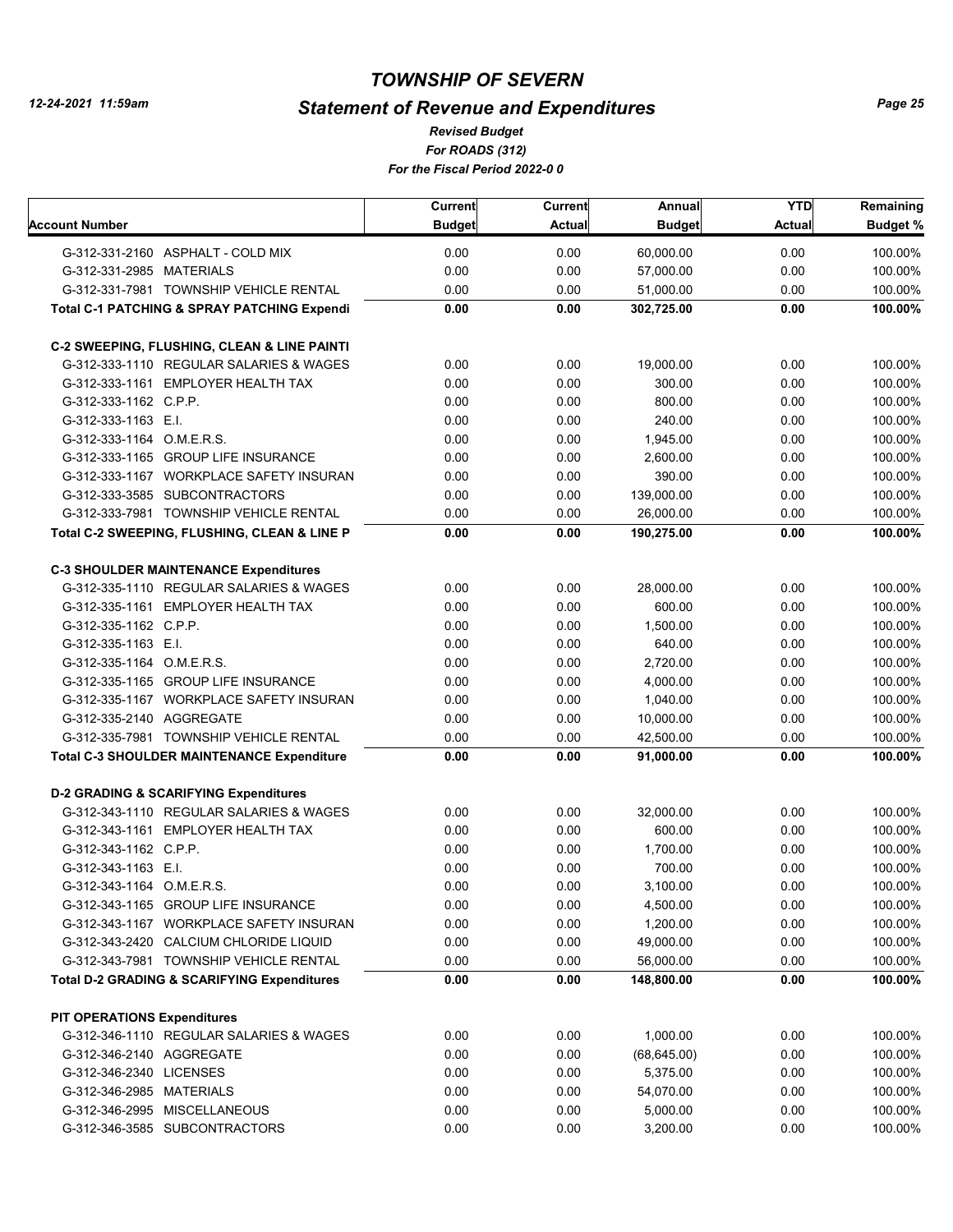# *Statement of Revenue and Expenditures*

*For ROADS (312) For the Fiscal Period 2022-0 0 Revised Budget*

| Account Number                       |                                                  | Current<br><b>Budget</b> | <b>Current</b><br><b>Actual</b> | Annual<br><b>Budget</b> | <b>YTD</b><br><b>Actual</b> | Remaining<br><b>Budget %</b> |
|--------------------------------------|--------------------------------------------------|--------------------------|---------------------------------|-------------------------|-----------------------------|------------------------------|
|                                      | <b>Total PIT OPERATIONS Expenditures</b>         | 0.00                     | 0.00                            | 0.00                    | 0.00                        | $0.00\%$                     |
|                                      | <b>D-5 GRAVEL RESURFACING Expenditures</b>       |                          |                                 |                         |                             |                              |
|                                      | G-312-349-1110 REGULAR SALARIES & WAGES          | 0.00                     | 0.00                            | 28.000.00               | 0.00                        | 100.00%                      |
|                                      | G-312-349-1161 EMPLOYER HEALTH TAX               | 0.00                     | 0.00                            | 600.00                  | 0.00                        | 100.00%                      |
| G-312-349-1162 C.P.P.                |                                                  | 0.00                     | 0.00                            | 1,500.00                | 0.00                        | 100.00%                      |
| G-312-349-1163 E.I.                  |                                                  | 0.00                     | 0.00                            | 640.00                  | 0.00                        | 100.00%                      |
| G-312-349-1164 O.M.E.R.S.            |                                                  | 0.00                     | 0.00                            | 2,720.00                | 0.00                        | 100.00%                      |
|                                      | G-312-349-1165 GROUP LIFE INSURANCE              | 0.00                     | 0.00                            | 4,000.00                | 0.00                        | 100.00%                      |
|                                      | G-312-349-1167 WORKPLACE SAFETY INSURAN          | 0.00                     | 0.00                            | 1.040.00                | 0.00                        | 100.00%                      |
| G-312-349-2140 AGGREGATE             |                                                  | 0.00                     | 0.00                            | 30,000.00               | 0.00                        | 100.00%                      |
| G-312-349-2985 MATERIALS             |                                                  | 0.00                     | 0.00                            | 6,000.00                | 0.00                        | 100.00%                      |
|                                      | G-312-349-3585 SUBCONTRACTORS                    | 0.00                     | 0.00                            | 20,400.00               | 0.00                        | 100.00%                      |
|                                      | G-312-349-7981 TOWNSHIP VEHICLE RENTAL           | 0.00                     | 0.00                            | 43,000.00               | 0.00                        | 100.00%                      |
|                                      | <b>Total D-5 GRAVEL RESURFACING Expenditures</b> | 0.00                     | 0.00                            | 137,900.00              | 0.00                        | 100.00%                      |
|                                      | <b>E-1 WINTER MAINTENANCE Expenditures</b>       |                          |                                 |                         |                             |                              |
|                                      | G-312-351-1110 REGULAR SALARIES & WAGES          | 0.00                     | 0.00                            | 188,000.00              | 0.00                        | 100.00%                      |
|                                      | G-312-351-1120 PART-TIME SALARIES & WAGES        | 0.00                     | 0.00                            | 56.000.00               | 0.00                        | 100.00%                      |
|                                      | G-312-351-1130 OVERTIME-SHIFT-RECAL ETC.         | 0.00                     | 0.00                            | 57,800.00               | 0.00                        | 100.00%                      |
|                                      | G-312-351-1161 EMPLOYER HEALTH TAX               | 0.00                     | 0.00                            | 3,500.00                | 0.00                        | 100.00%                      |
| G-312-351-1162 C.P.P.                |                                                  | 0.00                     | 0.00                            | 14,000.00               | 0.00                        | 100.00%                      |
| G-312-351-1163 E.I.                  |                                                  | 0.00                     | 0.00                            | 3,520.00                | 0.00                        | 100.00%                      |
| G-312-351-1164 O.M.E.R.S.            |                                                  | 0.00                     | 0.00                            | 23,260.00               | 0.00                        | 100.00%                      |
|                                      | G-312-351-1165 GROUP LIFE INSURANCE              | 0.00                     | 0.00                            | 28,300.00               | 0.00                        | 100.00%                      |
|                                      | G-312-351-1167 WORKPLACE SAFETY INSURAN          | 0.00                     | 0.00                            | 11,730.00               | 0.00                        | 100.00%                      |
| G-312-351-2440 SALT                  |                                                  | 0.00                     | 0.00                            | 28,800.00               | 0.00                        | 100.00%                      |
| G-312-351-2985 MATERIALS             |                                                  | 0.00                     | 0.00                            | 72,000.00               | 0.00                        | 100.00%                      |
|                                      | G-312-351-3585 SUBCONTRACTORS                    | 0.00                     | 0.00                            | 29,070.00               | 0.00                        | 100.00%                      |
|                                      | G-312-351-3910 INSURANCE PREMIUMS                | 0.00                     | 0.00                            | 750.00                  | 0.00                        | 100.00%                      |
|                                      | G-312-351-7981 TOWNSHIP VEHICLE RENTAL           | 0.00                     | 0.00                            | 315,000.00              | 0.00                        | 100.00%                      |
|                                      | <b>Total E-1 WINTER MAINTENANCE Expenditures</b> | 0.00                     | 0.00                            | 831,730.00              | 0.00                        | 100.00%                      |
| <b>PATROLLING Expenditures</b>       |                                                  |                          |                                 |                         |                             |                              |
|                                      | G-312-357-1110 REGULAR SALARIES & WAGES          | 0.00                     | 0.00                            | 70,000.00               | 0.00                        | 100.00%                      |
|                                      | G-312-357-1120 PART-TIME SALARIES & WAGES        | 0.00                     | 0.00                            | 50,000.00               | 0.00                        | 100.00%                      |
|                                      | G-312-357-1130 OVERTIME-SHIFT-RECAL ETC.         | 0.00                     | 0.00                            | 5,250.00                | 0.00                        | 100.00%                      |
|                                      | G-312-357-1161 EMPLOYER HEALTH TAX               | 0.00                     | 0.00                            | 1,100.00                | 0.00                        | 100.00%                      |
| G-312-357-1162 C.P.P.                |                                                  | 0.00                     | 0.00                            | 2,800.00                | 0.00                        | 100.00%                      |
| G-312-357-1163 E.I.                  |                                                  | 0.00                     | 0.00                            | 480.00                  | 0.00                        | 100.00%                      |
| G-312-357-1164 O.M.E.R.S.            |                                                  | 0.00                     | 0.00                            | 7,590.00                | 0.00                        | 100.00%                      |
|                                      | G-312-357-1165 GROUP LIFE INSURANCE              | 0.00                     | 0.00                            | 9,600.00                | 0.00                        | 100.00%                      |
|                                      | G-312-357-1167 WORKPLACE SAFETY INSURAN          | 0.00                     | 0.00                            | 780.00                  | 0.00                        | 100.00%                      |
|                                      | G-312-357-7981 TOWNSHIP VEHICLE RENTAL           | 0.00                     | 0.00                            | 43,000.00               | 0.00                        | 100.00%                      |
| <b>Total PATROLLING Expenditures</b> |                                                  | 0.00                     | 0.00                            | 190,600.00              | 0.00                        | 100.00%                      |
|                                      | <b>F SIGNS &amp; GUIDERAILS ETC Expenditures</b> |                          |                                 |                         |                             |                              |
|                                      | G-312-361-1110 REGULAR SALARIES & WAGES          | 0.00                     | 0.00                            | 28,000.00               | 0.00                        | 100.00%                      |
|                                      | G-312-361-1120 PART-TIME SALARIES & WAGES        | 0.00                     | 0.00                            | 1,000.00                | 0.00                        | 100.00%                      |
|                                      |                                                  |                          |                                 |                         |                             |                              |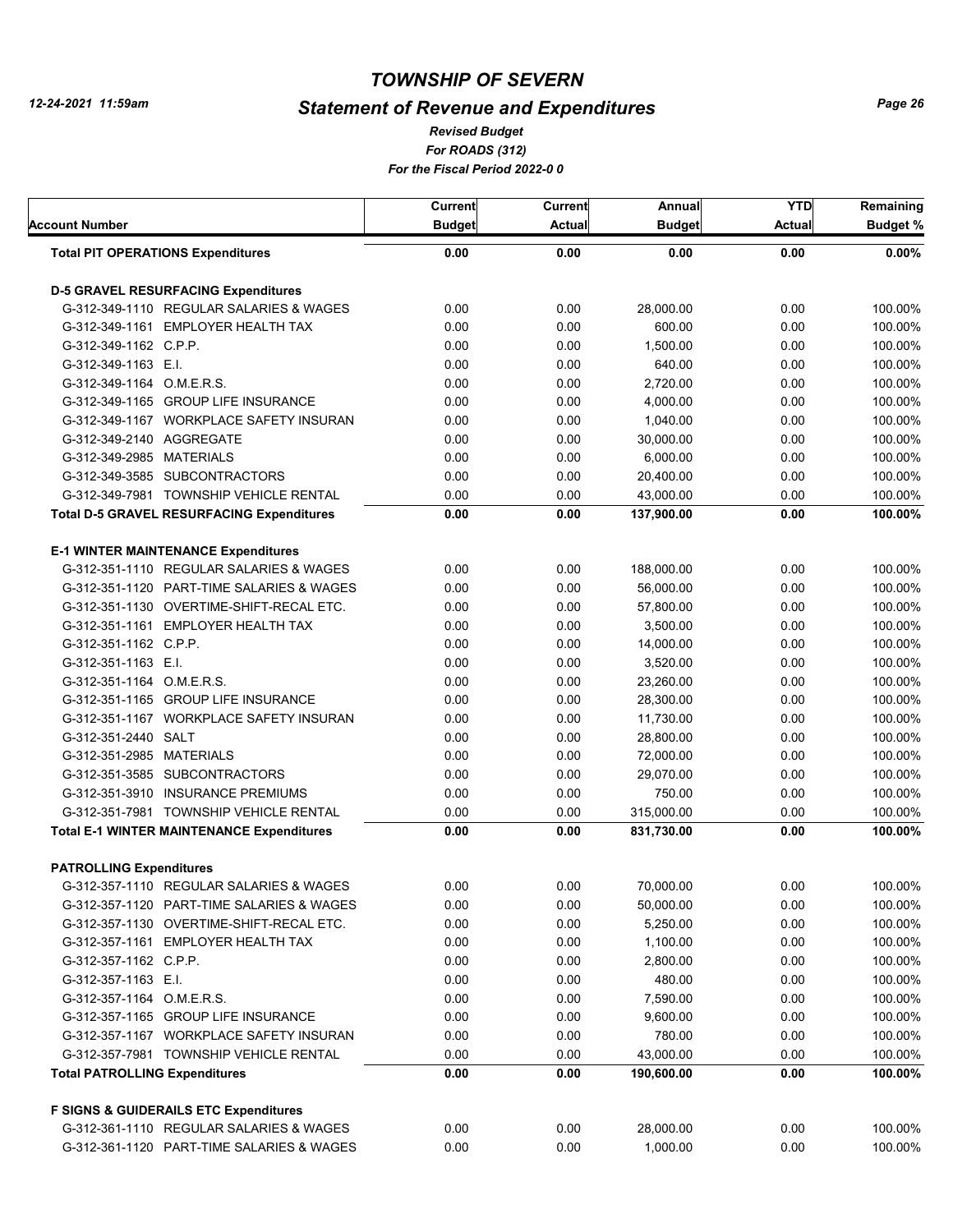# *Statement of Revenue and Expenditures*

*For ROADS (312) For the Fiscal Period 2022-0 0 Revised Budget*

|                                                        | Current       | <b>Current</b> | Annual              | <b>YTD</b> | Remaining       |
|--------------------------------------------------------|---------------|----------------|---------------------|------------|-----------------|
| Account Number                                         | <b>Budget</b> | <b>Actual</b>  | <b>Budget</b>       | Actual     | <b>Budget %</b> |
| G-312-361-1130 OVERTIME-SHIFT-RECAL ETC.               | 0.00          | 0.00           | 1.500.00            | 0.00       | 100.00%         |
| G-312-361-1161 EMPLOYER HEALTH TAX                     | 0.00          | 0.00           | 600.00              | 0.00       | 100.00%         |
| G-312-361-1162 C.P.P.                                  | 0.00          | 0.00           | 1,500.00            | 0.00       | 100.00%         |
| G-312-361-1163 E.I.                                    | 0.00          | 0.00           | 640.00              | 0.00       | 100.00%         |
| G-312-361-1164 O.M.E.R.S.                              | 0.00          | 0.00           | 2,720.00            | 0.00       | 100.00%         |
| G-312-361-1165 GROUP LIFE INSURANCE                    | 0.00          | 0.00           | 4,000.00            | 0.00       | 100.00%         |
| G-312-361-1167 WORKPLACE SAFETY INSURAN                | 0.00          | 0.00           | 1.040.00            | 0.00       | 100.00%         |
| G-312-361-2312 PARTS                                   | 0.00          | 0.00           | 15,000.00           | 0.00       | 100.00%         |
| G-312-361-2985 MATERIALS                               | 0.00          | 0.00           | 25,000.00           | 0.00       | 100.00%         |
| G-312-361-3590 RAILWAY CROSSING - CNR                  | 0.00          | 0.00           | 26.000.00           | 0.00       | 100.00%         |
| G-312-361-3595 RAILWAY CROSSING - CPR                  | 0.00          | 0.00           | 18,000.00           | 0.00       | 100.00%         |
| G-312-361-7981 TOWNSHIP VEHICLE RENTAL                 | 0.00          | 0.00           | 10,000.00           | 0.00       | 100.00%         |
| <b>Total F SIGNS &amp; GUIDERAILS ETC Expenditures</b> | 0.00          | 0.00           | 135,000.00          | 0.00       | 100.00%         |
|                                                        |               |                |                     |            |                 |
| <b>PARKING LOTS Expenditures</b>                       |               |                |                     |            |                 |
| G-312-362-3661 RENTAL CHARGES                          | 0.00          | 0.00           | 400.00              | 0.00       | 100.00%         |
| <b>Total PARKING LOTS Expenditures</b>                 | 0.00          | 0.00           | 400.00              | 0.00       | 100.00%         |
| <b>SIDEWALK MAITENANCE Expenditures</b>                |               |                |                     |            |                 |
| G-312-363-1110 REGULAR SALARIES & WAGES                | 0.00          | 0.00           | 7.000.00            | 0.00       | 100.00%         |
| G-312-363-1161 EMPLOYER HEALTH TAX                     | 0.00          | 0.00           | 100.00              | 0.00       | 100.00%         |
| G-312-363-1162 C.P.P.                                  | 0.00          | 0.00           | 400.00              | 0.00       | 100.00%         |
| G-312-363-1163 E.I.                                    | 0.00          | 0.00           | 160.00              | 0.00       | 100.00%         |
| G-312-363-1164 O.M.E.R.S.                              | 0.00          | 0.00           | 680.00              | 0.00       | 100.00%         |
| G-312-363-1165 GROUP LIFE INSURANCE                    | 0.00          | 0.00           | 1,000.00            | 0.00       | 100.00%         |
| G-312-363-1167 WORKPLACE SAFETY INSURAN                | 0.00          | 0.00           | 260.00              | 0.00       | 100.00%         |
| G-312-363-2985 MATERIALS                               | 0.00          | 0.00           | 5,000.00            | 0.00       | 100.00%         |
| G-312-363-7981 TOWNSHIP VEHICLE RENTAL                 | 0.00          | 0.00           | 1,000.00            | 0.00       | 100.00%         |
| <b>Total SIDEWALK MAITENANCE Expenditures</b>          | 0.00          | 0.00           | 15,600.00           | 0.00       | 100.00%         |
| <b>PURBROOK DRAIN Expenditures</b>                     |               |                |                     |            |                 |
| G-312-374-2985 MATERIALS                               | 0.00          | 0.00           | 7,000.00            | 0.00       | 100.00%         |
| <b>Total PURBROOK DRAIN Expenditures</b>               | 0.00          | 0.00           | 7,000.00            | 0.00       | 100.00%         |
| <b>SMALL PIPES Expenditures</b>                        |               |                |                     |            |                 |
| G-312-377-1110 REGULAR SALARIES & WAGES                | 0.00          | 0.00           | 37,000.00           | 0.00       | 100.00%         |
| G-312-377-1161 EMPLOYER HEALTH TAX                     | 0.00          | 0.00           | 700.00              | 0.00       | 100.00%         |
| G-312-377-1162 C.P.P.                                  | 0.00          | 0.00           | 1,700.00            | 0.00       | 100.00%         |
| G-312-377-1163 E.I.                                    | 0.00          | 0.00           | 480.00              | 0.00       | 100.00%         |
| G-312-377-1164 O.M.E.R.S.                              | 0.00          | 0.00           | 3,890.00            | 0.00       | 100.00%         |
| G-312-377-1165 GROUP LIFE INSURANCE                    | 0.00          | 0.00           | 5,200.00            | 0.00       | 100.00%         |
|                                                        |               |                |                     |            |                 |
| G-312-377-1167 WORKPLACE SAFETY INSURAN                | 0.00          | 0.00           | 780.00<br>45,000.00 | 0.00       | 100.00%         |
| G-312-377-2115 CULVERTS<br>G-312-377-2140 AGGREGATE    | 0.00          | 0.00           |                     | 0.00       | 100.00%         |
|                                                        | 0.00          | 0.00           | 18,000.00           | 0.00       | 100.00%         |
| G-312-377-2985 MATERIALS                               | 0.00          | 0.00           | 24,000.00           | 0.00       | 100.00%         |
| G-312-377-7981 TOWNSHIP VEHICLE RENTAL                 | 0.00          | 0.00           | 34,000.00           | 0.00       | 100.00%         |
| <b>Total SMALL PIPES Expenditures</b>                  | 0.00          | 0.00           | 170,750.00          | 0.00       | 100.00%         |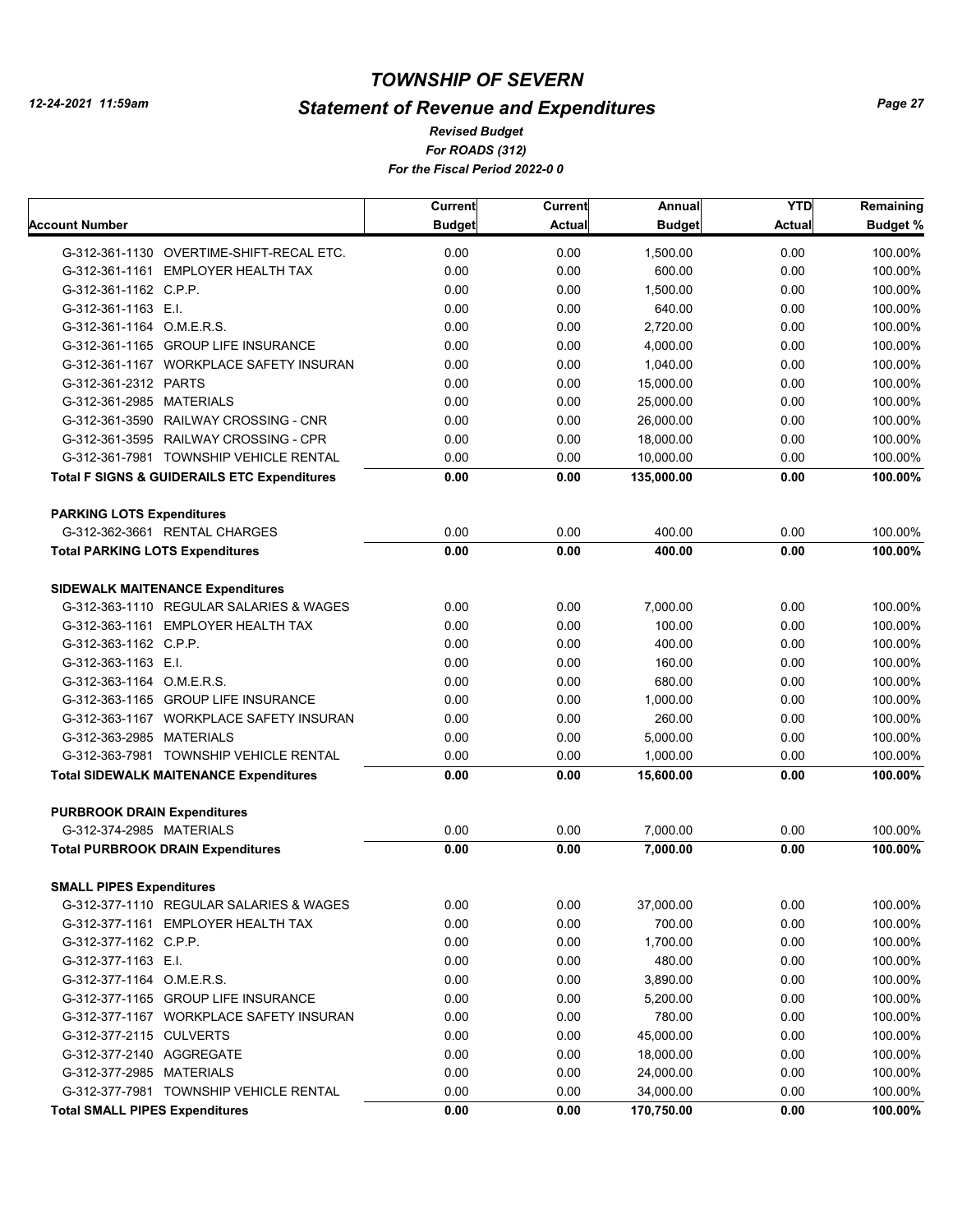# *Statement of Revenue and Expenditures*

*For ROADS (312) For the Fiscal Period 2022-0 0 Revised Budget*

|                                    |                                                                                      | Current       | Current       | Annual        | <b>YTD</b>    | Remaining       |
|------------------------------------|--------------------------------------------------------------------------------------|---------------|---------------|---------------|---------------|-----------------|
| <b>Account Number</b>              |                                                                                      | <b>Budget</b> | <b>Actual</b> | <b>Budget</b> | <b>Actual</b> | <b>Budget %</b> |
|                                    |                                                                                      |               |               |               |               |                 |
| <b>ROADS OVERHEAD Expenditures</b> |                                                                                      |               |               | 224,000.00    |               |                 |
|                                    | G-312-391-1110 REGULAR SALARIES & WAGES<br>G-312-391-1120 PART-TIME SALARIES & WAGES | 0.00<br>0.00  | 0.00          |               | 0.00<br>0.00  | 100.00%         |
|                                    |                                                                                      |               | 0.00          | 5,000.00      |               | 100.00%         |
|                                    | G-312-391-1140 LOST TIME: SICK VACN ETC                                              | 0.00          | 0.00          | 130,700.00    | 0.00          | 100.00%         |
| G-312-391-1141 ON CALL             |                                                                                      | 0.00          | 0.00          | 13,860.00     | 0.00          | 100.00%         |
|                                    | G-312-391-1142 SHIFT PREMIUM                                                         | 0.00          | 0.00          | 2,400.00      | 0.00          | 100.00%         |
|                                    | G-312-391-1155 NON TAXABLE - MEALS / UNIFO                                           | 0.00          | 0.00          | 4,000.00      | 0.00          | 100.00%         |
|                                    | G-312-391-1161 EMPLOYER HEALTH TAX                                                   | 0.00          | 0.00          | 6,300.00      | 0.00          | 100.00%         |
| G-312-391-1162 C.P.P.              |                                                                                      | 0.00          | 0.00          | 17,400.00     | 0.00          | 100.00%         |
| G-312-391-1163 E.I.                |                                                                                      | 0.00          | 0.00          | 5,960.00      | 0.00          | 100.00%         |
| G-312-391-1164 O.M.E.R.S.          |                                                                                      | 0.00          | 0.00          | 31,490.00     | 0.00          | 100.00%         |
|                                    | G-312-391-1165 GROUP LIFE INSURANCE                                                  | 0.00          | 0.00          | 33,700.00     | 0.00          | 100.00%         |
|                                    | G-312-391-1167 WORKPLACE SAFETY INSURAN                                              | 0.00          | 0.00          | 12,290.00     | 0.00          | 100.00%         |
|                                    | G-312-391-2610 OFFICE SUPPLIES                                                       | 0.00          | 0.00          | 1,000.00      | 0.00          | 100.00%         |
|                                    | G-312-391-2900 SAFETY EQUIPMENT                                                      | 0.00          | 0.00          | 5,000.00      | 0.00          | 100.00%         |
| G-312-391-2910 UNIFORMS            |                                                                                      | 0.00          | 0.00          | 6,000.00      | 0.00          | 100.00%         |
|                                    | G-312-391-2995 MISCELLANEOUS                                                         | 0.00          | 0.00          | 2,600.00      | 0.00          | 100.00%         |
| G-312-391-3110 MILEAGE             |                                                                                      | 0.00          | 0.00          | 2,400.00      | 0.00          | 100.00%         |
|                                    | G-312-391-3120 CONFERENCE EXPENSES                                                   | 0.00          | 0.00          | 2,000.00      | 0.00          | 100.00%         |
|                                    | G-312-391-3140 MEMBERSHIPS                                                           | 0.00          | 0.00          | 2,175.00      | 0.00          | 100.00%         |
|                                    | G-312-391-3150 TRAINING COURSE EXPENSES                                              | 0.00          | 0.00          | 12,000.00     | 0.00          | 100.00%         |
|                                    | G-312-391-3205 JOINT HEALTH & SAFETY                                                 | 0.00          | 0.00          | 1,000.00      | 0.00          | 100.00%         |
|                                    | G-312-391-3215 COURIER AND DELIVERY CHAR                                             | 0.00          | 0.00          | 300.00        | 0.00          | 100.00%         |
| G-312-391-3220 TELEPHONE           |                                                                                      | 0.00          | 0.00          | 4,900.00      | 0.00          | 100.00%         |
| G-312-391-3230 ADVERTISING         |                                                                                      | 0.00          | 0.00          | 1,000.00      | 0.00          | 100.00%         |
| G-312-391-3320 LEGAL               |                                                                                      | 0.00          | 0.00          | 10,000.00     | 0.00          | 100.00%         |
|                                    | G-312-391-3420 EQUIPMENT REPAIR & MAINTEN                                            | 0.00          | 0.00          | 3,200.00      | 0.00          | 100.00%         |
|                                    | G-312-391-3910 INSURANCE PREMIUMS                                                    | 0.00          | 0.00          | 100,150.00    | 0.00          | 100.00%         |
|                                    | G-312-391-5155 CAPITAL EXPENDITURES                                                  | 0.00          | 0.00          | 919,723.00    | 0.00          | 100.00%         |
|                                    | G-312-391-5528 TRANSFER ROAD REHABILITATI                                            | 0.00          | 0.00          | 420,000.00    | 0.00          | 100.00%         |
|                                    | G-312-391-7981 TOWNSHIP VEHICLE RENTAL                                               | 0.00          | 0.00          | 4,000.00      | 0.00          | 100.00%         |
|                                    | <b>Total ROADS OVERHEAD Expenditures</b>                                             | 0.00          | 0.00          | 1,984,548.00  | 0.00          | 100.00%         |
|                                    |                                                                                      |               |               |               |               |                 |
|                                    | <b>BUILDING MAINTENANCE Expenditures</b>                                             |               |               |               |               |                 |
|                                    | G-312-392-1110 REGULAR SALARIES & WAGES                                              | 0.00          | 0.00          | 21,000.00     | 0.00          | 100.00%         |
|                                    | G-312-392-1120 PART-TIME SALARIES & WAGES                                            | 0.00          | 0.00          | 11,000.00     | 0.00          | 100.00%         |
|                                    | G-312-392-1161 EMPLOYER HEALTH TAX                                                   | 0.00          | 0.00          | 400.00        | 0.00          | 100.00%         |
| G-312-392-1162 C.P.P.              |                                                                                      | 0.00          | 0.00          | 1,100.00      | 0.00          | 100.00%         |
| G-312-392-1163 E.I.                |                                                                                      | 0.00          | 0.00          | 480.00        | 0.00          | 100.00%         |
| G-312-392-1164 O.M.E.R.S.          |                                                                                      | 0.00          | 0.00          | 2,040.00      | 0.00          | 100.00%         |
|                                    | G-312-392-1165 GROUP LIFE INSURANCE                                                  | 0.00          | 0.00          | 3,000.00      | 0.00          | 100.00%         |
|                                    | G-312-392-1167 WORKPLACE SAFETY INSURAN                                              | 0.00          | 0.00          | 780.00        | 0.00          | 100.00%         |
|                                    | G-312-392-2131 SHOP SUPPLIES                                                         | 0.00          | 0.00          | 15,000.00     | 0.00          | 100.00%         |
|                                    | G-312-392-2220 BUILDING & PROPERTY MAINT                                             | 0.00          | 0.00          | 21,000.00     | 0.00          | 100.00%         |
| G-312-392-2810 HYDRO               |                                                                                      | 0.00          | 0.00          | 19,000.00     | 0.00          | 100.00%         |
| G-312-392-2830 NATURAL GAS         |                                                                                      | 0.00          | 0.00          | 18,000.00     | 0.00          | 100.00%         |
| G-312-392-2835 PROPANE             |                                                                                      | 0.00          | 0.00          | 20,000.00     | 0.00          | 100.00%         |
| G-312-392-2985 MATERIALS           |                                                                                      | 0.00          | 0.00          | 7,000.00      | 0.00          | 100.00%         |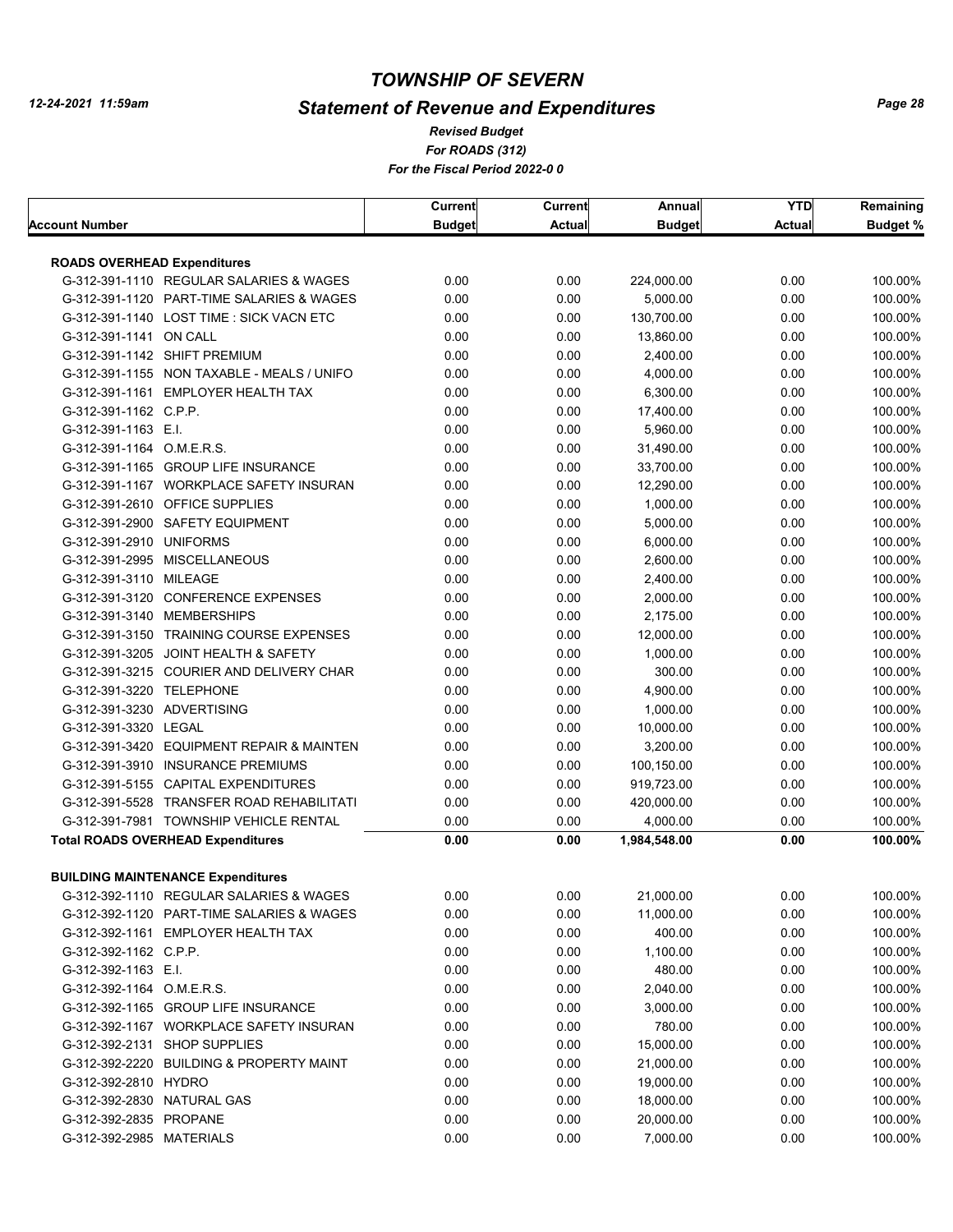# *Statement of Revenue and Expenditures*

*For ROADS (312) For the Fiscal Period 2022-0 0 Revised Budget*

|                                              |                                                 | <b>Current</b> | <b>Current</b> | Annual        | <b>YTD</b> | Remaining       |
|----------------------------------------------|-------------------------------------------------|----------------|----------------|---------------|------------|-----------------|
| Account Number                               |                                                 | <b>Budget</b>  | <b>Actual</b>  | <b>Budget</b> | Actual     | <b>Budget %</b> |
|                                              | G-312-392-3910 INSURANCE PREMIUMS               | 0.00           | 0.00           | 11,800.00     | 0.00       | 100.00%         |
|                                              | G-312-392-7981 TOWNSHIP VEHICLE RENTAL          | 0.00           | 0.00           | 4,000.00      | 0.00       | 100.00%         |
|                                              | <b>Total BUILDING MAINTENANCE Expenditures</b>  | 0.00           | 0.00           | 155,600.00    | 0.00       | 100.00%         |
|                                              | <b>COMMUNICATIONS SYSTEM Expenditures</b>       |                |                |               |            |                 |
| G-312-393-2340 LICENSES                      |                                                 | 0.00           | 0.00           | 5,250.00      | 0.00       | 100.00%         |
|                                              | G-312-393-3420 EQUIPMENT REPAIR & MAINTEN       | 0.00           | 0.00           | 2,500.00      | 0.00       | 100.00%         |
|                                              | G-312-393-3910 INSURANCE PREMIUMS               | 0.00           | 0.00           | 100.00        | 0.00       | 100.00%         |
|                                              | <b>Total COMMUNICATIONS SYSTEM Expenditures</b> | 0.00           | 0.00           | 7,850.00      | 0.00       | 100.00%         |
|                                              | <b>WESTSHORE WTP - PLC PROCESSOR Expenditur</b> |                |                |               |            |                 |
|                                              | G-312-P02-1110 REGULAR SALARIES & WAGES         | 0.00           | 0.00           | 110,000.00    | 0.00       | 100.00%         |
|                                              | G-312-P02-1130 OVERTIME-SHIFT-RECAL ETC.        | 0.00           | 0.00           | 3,000.00      | 0.00       | 100.00%         |
|                                              | G-312-P02-1161 EMPLOYER HEALTH TAX              | 0.00           | 0.00           | 2,000.00      | 0.00       | 100.00%         |
| G-312-P02-1162 C.P.P.                        |                                                 | 0.00           | 0.00           | 5,200.00      | 0.00       | 100.00%         |
| G-312-P02-1163 E.I.                          |                                                 | 0.00           | 0.00           | 1,760.00      | 0.00       | 100.00%         |
| G-312-P02-1164 O.M.E.R.S.                    |                                                 | 0.00           | 0.00           | 11,180.00     | 0.00       | 100.00%         |
|                                              | G-312-P02-1165 GROUP LIFE INSURANCE             | 0.00           | 0.00           | 15,400.00     | 0.00       | 100.00%         |
|                                              | G-312-P02-1167 WORKPLACE SAFETY INSURAN         | 0.00           | 0.00           | 2,860.00      | 0.00       | 100.00%         |
| G-312-P02-2985 MATERIALS                     |                                                 | 0.00           | 0.00           | 7,268,600.00  | 0.00       | 100.00%         |
|                                              | G-312-P02-3360 CONSULTANTS                      | 0.00           | 0.00           | 377,000.00    | 0.00       | 100.00%         |
|                                              | G-312-P02-7981 TOWNSHIP VEHICLE RENTAL          | 0.00           | 0.00           | 68,000.00     | 0.00       | 100.00%         |
|                                              |                                                 | 0.00           | 0.00           |               | 0.00       | 100.00%         |
|                                              | <b>Total WESTSHORE WTP - PLC PROCESSOR Expe</b> |                |                | 7,865,000.00  |            |                 |
| <b>DOZER Expenditures</b>                    |                                                 |                |                |               |            |                 |
|                                              | G-312-R01-1110 REGULAR SALARIES & WAGES         | 0.00           | 0.00           | 1,200.00      | 0.00       | 100.00%         |
|                                              | G-312-R01-1161 EMPLOYER HEALTH TAX              | 0.00           | 0.00           | 20.00         | 0.00       | 100.00%         |
| G-312-R01-1162 C.P.P.                        |                                                 | 0.00           | 0.00           | 50.00         | 0.00       | 100.00%         |
| G-312-R01-1163 E.I.                          |                                                 | 0.00           | 0.00           | 25.00         | 0.00       | 100.00%         |
| G-312-R01-1164 O.M.E.R.S.                    |                                                 | 0.00           | 0.00           | 105.00        | 0.00       | 100.00%         |
|                                              | G-312-R01-1165 GROUP LIFE INSURANCE             | 0.00           | 0.00           | 150.00        | 0.00       | 100.00%         |
|                                              | G-312-R01-1167 WORKPLACE SAFETY INSURAN         | 0.00           | 0.00           | 40.00         | 0.00       | 100.00%         |
| G-312-R01-2310 FUEL - DIESEL                 |                                                 | 0.00           | 0.00           | 2,220.00      | 0.00       | 100.00%         |
| G-312-R01-2312 PARTS                         |                                                 | 0.00           | 0.00           | 2,000.00      | 0.00       | 100.00%         |
|                                              | G-312-R01-3420 EQUIPMENT REPAIR & MAINTEN       | 0.00           | 0.00           | 2,000.00      | 0.00       | 100.00%         |
| <b>Total DOZER Expenditures</b>              |                                                 | 0.00           | 0.00           | 7,810.00      | 0.00       | 100.00%         |
|                                              | 2020 WESTERN STAR DUMP TRUCK Expenditures       |                |                |               |            |                 |
|                                              | G-312-R02-1110 REGULAR SALARIES & WAGES         | 0.00           | 0.00           | 2,200.00      | 0.00       | 100.00%         |
|                                              | G-312-R02-1161 EMPLOYER HEALTH TAX              | 0.00           | 0.00           | 40.00         | 0.00       | 100.00%         |
|                                              |                                                 |                |                |               | 0.00       |                 |
| G-312-R02-1162 C.P.P.<br>G-312-R02-1163 E.I. |                                                 | 0.00           | 0.00           | 90.00         | 0.00       | 100.00%         |
|                                              |                                                 | 0.00           | 0.00           | 49.00         |            | 100.00%         |
| G-312-R02-1164 O.M.E.R.S.                    |                                                 | 0.00           | 0.00           | 209.00        | 0.00       | 100.00%         |
|                                              | G-312-R02-1165 GROUP LIFE INSURANCE             | 0.00           | 0.00           | 310.00        | 0.00       | 100.00%         |
|                                              | G-312-R02-1167 WORKPLACE SAFETY INSURAN         | 0.00           | 0.00           | 80.00         | 0.00       | 100.00%         |
| G-312-R02-2310 FUEL - DIESEL                 |                                                 | 0.00           | 0.00           | 10,000.00     | 0.00       | 100.00%         |
| G-312-R02-2312 PARTS                         |                                                 | 0.00           | 0.00           | 6,000.00      | 0.00       | 100.00%         |
| G-312-R02-2320 LUBRICANTS                    |                                                 | 0.00           | 0.00           | 500.00        | 0.00       | 100.00%         |
| G-312-R02-2340 LICENSES                      |                                                 | 0.00           | 0.00           | 1,400.00      | 0.00       | 100.00%         |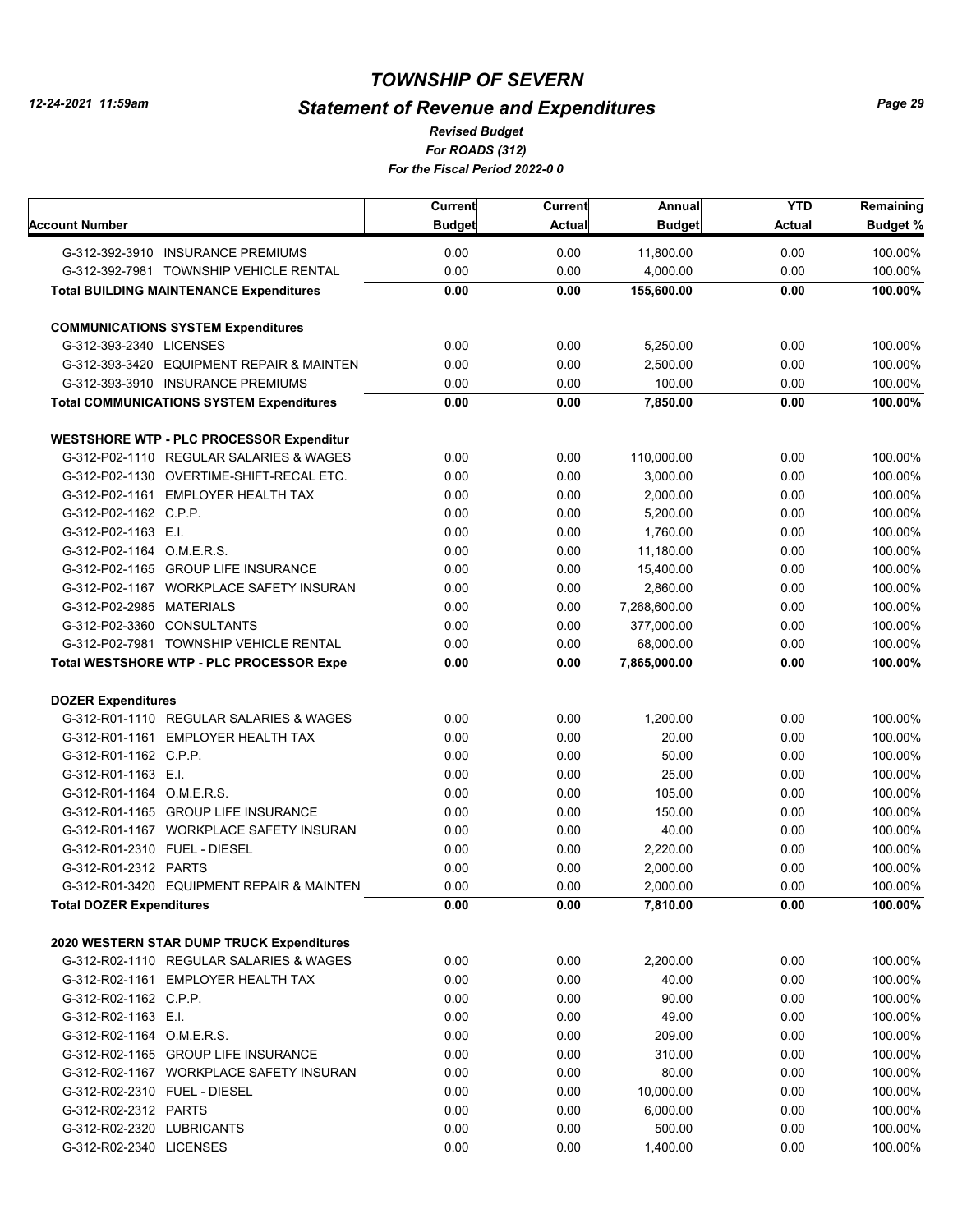# *Statement of Revenue and Expenditures*

*For ROADS (312) For the Fiscal Period 2022-0 0 Revised Budget*

|                                  |                                                    | Current       | <b>Current</b> | Annual        | <b>YTD</b>    | Remaining       |
|----------------------------------|----------------------------------------------------|---------------|----------------|---------------|---------------|-----------------|
| Account Number                   |                                                    | <b>Budget</b> | <b>Actual</b>  | <b>Budget</b> | <b>Actual</b> | <b>Budget %</b> |
|                                  | G-312-R02-3420 EQUIPMENT REPAIR & MAINTEN          | 0.00          | 0.00           | 8,000.00      | 0.00          | 100.00%         |
|                                  | G-312-R02-3910 INSURANCE PREMIUMS                  | 0.00          | 0.00           | 1,000.00      | 0.00          | 100.00%         |
|                                  | <b>Total 2020 WESTERN STAR DUMP TRUCK Expend</b>   | 0.00          | 0.00           | 29,878.00     | 0.00          | 100.00%         |
| <b>WALKER MOWER Expenditures</b> |                                                    |               |                |               |               |                 |
|                                  | G-312-R03-1110 REGULAR SALARIES & WAGES            | 0.00          | 0.00           | 1,200.00      | 0.00          | 100.00%         |
|                                  | G-312-R03-1161 EMPLOYER HEALTH TAX                 | 0.00          | 0.00           | 10.00         | 0.00          | 100.00%         |
| G-312-R03-1162 C.P.P.            |                                                    | 0.00          | 0.00           | 20.00         | 0.00          | 100.00%         |
| G-312-R03-1163 E.I.              |                                                    | 0.00          | 0.00           | 25.00         | 0.00          | 100.00%         |
| G-312-R03-1164 O.M.E.R.S.        |                                                    | 0.00          | 0.00           | 105.00        | 0.00          | 100.00%         |
|                                  | G-312-R03-1165 GROUP LIFE INSURANCE                | 0.00          | 0.00           | 150.00        | 0.00          | 100.00%         |
|                                  | G-312-R03-1167 WORKPLACE SAFETY INSURAN            | 0.00          | 0.00           | 40.00         | 0.00          | 100.00%         |
|                                  | G-312-R03-2311 FUEL - GASOLINE                     | 0.00          | 0.00           | 1,000.00      | 0.00          | 100.00%         |
| G-312-R03-2312 PARTS             |                                                    | 0.00          | 0.00           | 500.00        | 0.00          | 100.00%         |
|                                  | G-312-R03-3420 EQUIPMENT REPAIR & MAINTEN          | 0.00          | 0.00           | 600.00        | 0.00          | 100.00%         |
|                                  | G-312-R03-3910 INSURANCE PREMIUMS                  | 0.00          | 0.00           | 300.00        | 0.00          | 100.00%         |
|                                  | <b>Total WALKER MOWER Expenditures</b>             | 0.00          | 0.00           | 3,950.00      | 0.00          | 100.00%         |
|                                  | 2018 TRACKLESS MT7 TRACTOR Expenditures            |               |                |               |               |                 |
|                                  | G-312-R04-1110 REGULAR SALARIES & WAGES            | 0.00          | 0.00           | 3,300.00      | 0.00          | 100.00%         |
|                                  | G-312-R04-1161 EMPLOYER HEALTH TAX                 | 0.00          | 0.00           | 60.00         | 0.00          | 100.00%         |
| G-312-R04-1162 C.P.P.            |                                                    | 0.00          | 0.00           | 140.00        | 0.00          | 100.00%         |
| G-312-R04-1163 E.I.              |                                                    | 0.00          | 0.00           | 74.00         | 0.00          | 100.00%         |
| G-312-R04-1164 O.M.E.R.S.        |                                                    | 0.00          | 0.00           | 313.00        | 0.00          | 100.00%         |
|                                  | G-312-R04-1165 GROUP LIFE INSURANCE                | 0.00          | 0.00           | 460.00        | 0.00          | 100.00%         |
|                                  | G-312-R04-1167 WORKPLACE SAFETY INSURAN            | 0.00          | 0.00           | 120.00        | 0.00          | 100.00%         |
| G-312-R04-2310 FUEL - DIESEL     |                                                    | 0.00          | 0.00           | 1,200.00      | 0.00          | 100.00%         |
| G-312-R04-2312 PARTS             |                                                    | 0.00          | 0.00           | 3,500.00      | 0.00          | 100.00%         |
| G-312-R04-2320 LUBRICANTS        |                                                    | 0.00          | 0.00           | 100.00        | 0.00          | 100.00%         |
|                                  | G-312-R04-3420 EQUIPMENT REPAIR & MAINTEN          | 0.00          | 0.00           | 3,000.00      | 0.00          | 100.00%         |
|                                  | G-312-R04-3910 INSURANCE PREMIUMS                  | 0.00          | 0.00           | 300.00        | 0.00          | 100.00%         |
|                                  | <b>Total 2018 TRACKLESS MT7 TRACTOR Expenditur</b> | 0.00          | 0.00           | 12,567.00     | 0.00          | 100.00%         |
|                                  |                                                    |               |                |               |               |                 |
|                                  | 2012 WESTERN STAR DUMP TRUCK Expenditures          |               |                |               |               |                 |
|                                  | G-312-R05-1110 REGULAR SALARIES & WAGES            | 0.00          | 0.00           | 2,200.00      | 0.00          | 100.00%         |
|                                  | G-312-R05-1161 EMPLOYER HEALTH TAX                 | 0.00          | 0.00           | 40.00         | 0.00          | 100.00%         |
| G-312-R05-1162 C.P.P.            |                                                    | 0.00          | 0.00           | 90.00         | 0.00          | 100.00%         |
| G-312-R05-1163 E.I.              |                                                    | 0.00          | 0.00           | 49.00         | 0.00          | 100.00%         |
| G-312-R05-1164 O.M.E.R.S.        |                                                    | 0.00          | 0.00           | 208.00        | 0.00          | 100.00%         |
|                                  | G-312-R05-1165 GROUP LIFE INSURANCE                | 0.00          | 0.00           | 310.00        | 0.00          | 100.00%         |
|                                  | G-312-R05-1167 WORKPLACE SAFETY INSURAN            | 0.00          | 0.00           | 80.00         | 0.00          | 100.00%         |
| G-312-R05-2310 FUEL - DIESEL     |                                                    | 0.00          | 0.00           | 10,000.00     | 0.00          | 100.00%         |
| G-312-R05-2312 PARTS             |                                                    | 0.00          | 0.00           | 6,000.00      | 0.00          | 100.00%         |
| G-312-R05-2320 LUBRICANTS        |                                                    | 0.00          | 0.00           | 500.00        | 0.00          | 100.00%         |
| G-312-R05-2340 LICENSES          |                                                    | 0.00          | 0.00           | 1,400.00      | 0.00          | 100.00%         |
|                                  | G-312-R05-3420 EQUIPMENT REPAIR & MAINTEN          | 0.00          | 0.00           | 4,000.00      | 0.00          | 100.00%         |
|                                  | G-312-R05-3910 INSURANCE PREMIUMS                  | 0.00          | 0.00           | 300.00        | 0.00          | 100.00%         |
|                                  | <b>Total 2012 WESTERN STAR DUMP TRUCK Expend</b>   | 0.00          | 0.00           | 25,177.00     | 0.00          | 100.00%         |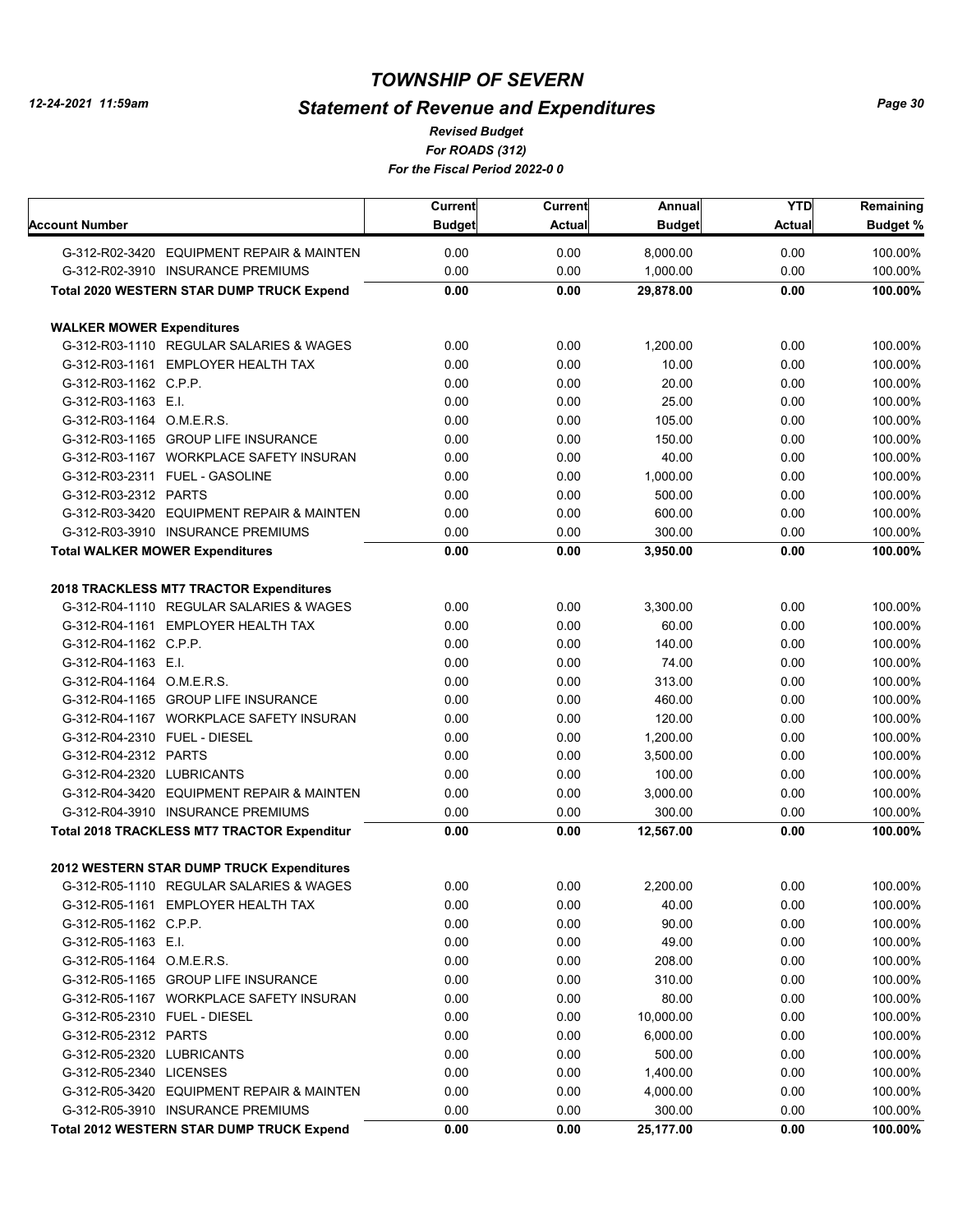# *Statement of Revenue and Expenditures*

*For ROADS (312) For the Fiscal Period 2022-0 0 Revised Budget*

|                              |                                                                                      | Current       | Current      | Annual        | <b>YTD</b>    | Remaining          |
|------------------------------|--------------------------------------------------------------------------------------|---------------|--------------|---------------|---------------|--------------------|
| Account Number               |                                                                                      | <b>Budget</b> | Actual       | <b>Budget</b> | <b>Actual</b> | <b>Budget %</b>    |
|                              |                                                                                      |               |              |               |               |                    |
|                              | 2017 CHEVROLET PICK UP 1/2 TON Expenditures                                          |               |              |               |               |                    |
|                              | G-312-R06-1110 REGULAR SALARIES & WAGES                                              | 0.00          | 0.00         | 1,200.00      | 0.00          | 100.00%            |
|                              | G-312-R06-1161 EMPLOYER HEALTH TAX                                                   | 0.00          | 0.00         | 20.00         | 0.00          | 100.00%            |
| G-312-R06-1162 C.P.P.        |                                                                                      | 0.00          | 0.00         | 50.00         | 0.00          | 100.00%            |
| G-312-R06-1163 E.I.          |                                                                                      | 0.00          | 0.00         | 25.00         | 0.00          | 100.00%            |
| G-312-R06-1164 O.M.E.R.S.    |                                                                                      | 0.00          | 0.00         | 105.00        | 0.00          | 100.00%            |
|                              | G-312-R06-1165 GROUP LIFE INSURANCE                                                  | 0.00          | 0.00         | 150.00        | 0.00          | 100.00%            |
|                              | G-312-R06-1167 WORKPLACE SAFETY INSURAN                                              | 0.00          | 0.00         | 40.00         | 0.00          | 100.00%            |
|                              | G-312-R06-2311 FUEL - GASOLINE                                                       | 0.00          | 0.00         | 5,500.00      | 0.00          | 100.00%            |
| G-312-R06-2312 PARTS         |                                                                                      | 0.00          | 0.00         | 1,000.00      | 0.00          | 100.00%            |
| G-312-R06-2320 LUBRICANTS    |                                                                                      | 0.00          | 0.00         | 200.00        | 0.00          | 100.00%            |
| G-312-R06-2340 LICENSES      |                                                                                      | 0.00          | 0.00         | 100.00        | 0.00          | 100.00%            |
|                              | G-312-R06-3420 EQUIPMENT REPAIR & MAINTEN                                            | 0.00          | 0.00         | 1,000.00      | 0.00          | 100.00%            |
|                              | G-312-R06-3910 INSURANCE PREMIUMS                                                    | 0.00          | 0.00         | 300.00        | 0.00          | 100.00%            |
|                              | Total 2017 CHEVROLET PICK UP 1/2 TON Expendi                                         | 0.00          | 0.00         | 9,690.00      | 0.00          | 100.00%            |
|                              |                                                                                      |               |              |               |               |                    |
|                              | 2015 CEHVROLET PICK UP 1/2 TON Expenditures                                          |               |              |               |               |                    |
|                              | G-312-R07-1110 REGULAR SALARIES & WAGES                                              | 0.00          | 0.00         | 1,200.00      | 0.00          | 100.00%            |
|                              | G-312-R07-1161 EMPLOYER HEALTH TAX                                                   | 0.00          | 0.00         | 20.00         | 0.00          | 100.00%            |
| G-312-R07-1162 C.P.P.        |                                                                                      | 0.00          | 0.00         | 50.00         | 0.00          | 100.00%            |
| G-312-R07-1163 E.I.          |                                                                                      | 0.00          | 0.00         | 25.00         | 0.00          | 100.00%            |
| G-312-R07-1164 O.M.E.R.S.    |                                                                                      | 0.00          | 0.00         | 105.00        | 0.00          | 100.00%            |
|                              | G-312-R07-1165 GROUP LIFE INSURANCE                                                  | 0.00          | 0.00         | 150.00        | 0.00          | 100.00%            |
|                              | G-312-R07-1167 WORKPLACE SAFETY INSURAN                                              | 0.00          | 0.00         | 40.00         | 0.00          | 100.00%            |
|                              | G-312-R07-2311 FUEL - GASOLINE                                                       | 0.00          | 0.00         | 10,000.00     | 0.00          | 100.00%            |
| G-312-R07-2312 PARTS         |                                                                                      | 0.00          | 0.00         | 2,000.00      | 0.00          | 100.00%            |
| G-312-R07-2320 LUBRICANTS    |                                                                                      | 0.00          | 0.00         | 200.00        | 0.00          | 100.00%            |
| G-312-R07-2340 LICENSES      |                                                                                      | 0.00          | 0.00         | 100.00        | 0.00          | 100.00%            |
|                              | G-312-R07-3420 EQUIPMENT REPAIR & MAINTEN                                            | 0.00          | 0.00         | 1,500.00      | 0.00          | 100.00%            |
|                              | G-312-R07-3910 INSURANCE PREMIUMS                                                    | 0.00          | 0.00         | 300.00        | 0.00          | 100.00%            |
|                              | Total 2015 CEHVROLET PICK UP 1/2 TON Expendi                                         | 0.00          | 0.00         | 15,690.00     | 0.00          | 100.00%            |
|                              |                                                                                      |               |              |               |               |                    |
|                              | 2012 WESTERN STAR DUMP TRUCK Expenditures<br>G-312-R08-1110 REGULAR SALARIES & WAGES |               |              |               |               |                    |
|                              | G-312-R08-1161 EMPLOYER HEALTH TAX                                                   | 0.00<br>0.00  | 0.00<br>0.00 | 2,700.00      | 0.00<br>0.00  | 100.00%<br>100.00% |
|                              |                                                                                      |               |              | 50.00         |               |                    |
| G-312-R08-1162 C.P.P.        |                                                                                      | 0.00          | 0.00         | 110.00        | 0.00          | 100.00%            |
| G-312-R08-1163 E.I.          |                                                                                      | 0.00          | 0.00         | 62.00         | 0.00          | 100.00%            |
| G-312-R08-1164 O.M.E.R.S.    |                                                                                      | 0.00          | 0.00         | 261.00        | 0.00          | 100.00%            |
|                              | G-312-R08-1165 GROUP LIFE INSURANCE                                                  | 0.00          | 0.00         | 380.00        | 0.00          | 100.00%            |
|                              | G-312-R08-1167 WORKPLACE SAFETY INSURAN                                              | 0.00          | 0.00         | 100.00        | 0.00          | 100.00%            |
| G-312-R08-2310 FUEL - DIESEL |                                                                                      | 0.00          | 0.00         | 10,000.00     | 0.00          | 100.00%            |
| G-312-R08-2312 PARTS         |                                                                                      | 0.00          | 0.00         | 6,000.00      | 0.00          | 100.00%            |
| G-312-R08-2320 LUBRICANTS    |                                                                                      | 0.00          | 0.00         | 500.00        | 0.00          | 100.00%            |
| G-312-R08-2340 LICENSES      |                                                                                      | 0.00          | 0.00         | 1,400.00      | 0.00          | 100.00%            |
|                              | G-312-R08-3420 EQUIPMENT REPAIR & MAINTEN                                            | 0.00          | 0.00         | 4,000.00      | 0.00          | 100.00%            |
|                              | G-312-R08-3910 INSURANCE PREMIUMS                                                    | 0.00          | 0.00         | 300.00        | 0.00          | 100.00%            |
|                              | <b>Total 2012 WESTERN STAR DUMP TRUCK Expend</b>                                     | 0.00          | 0.00         | 25,863.00     | 0.00          | 100.00%            |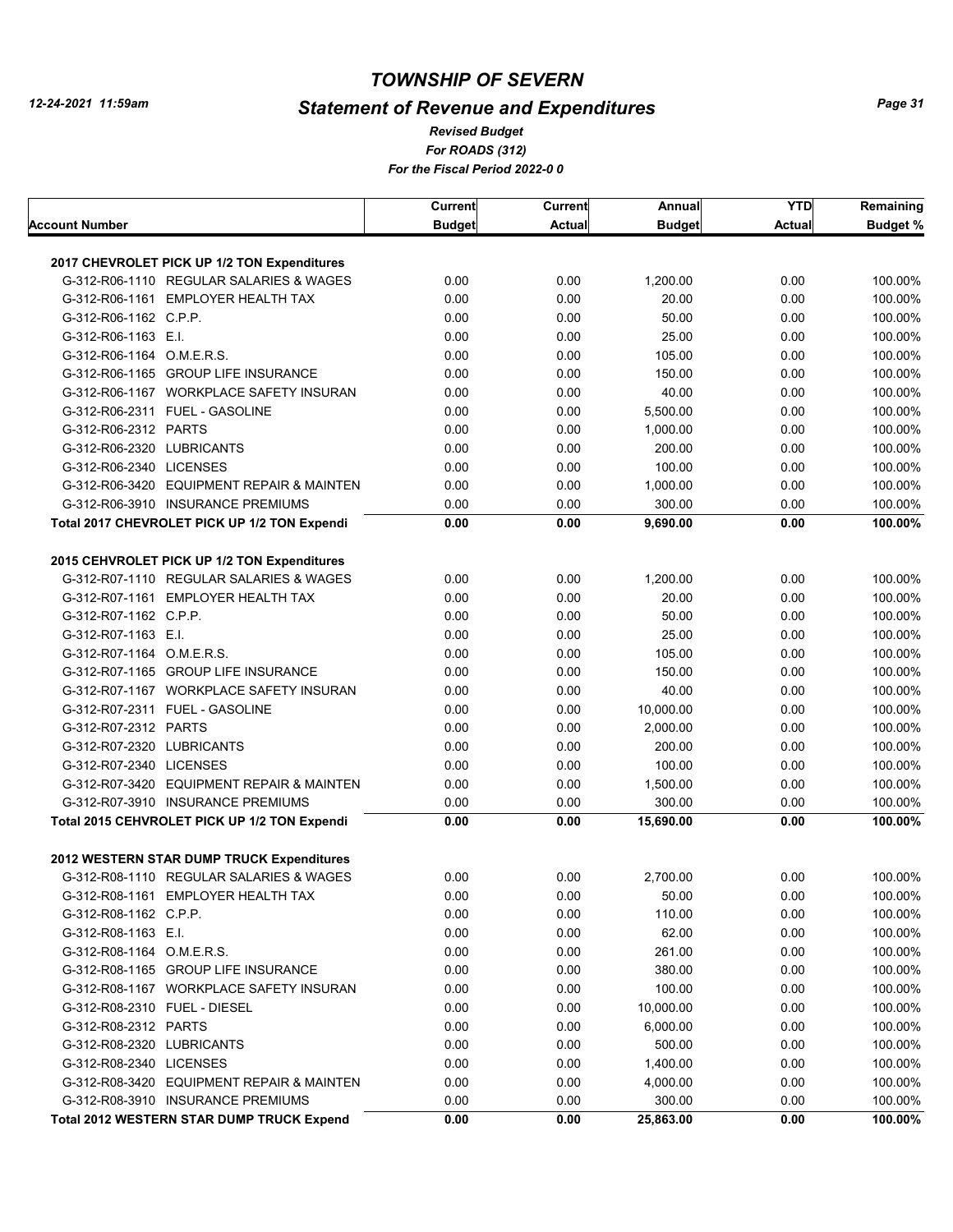# *Statement of Revenue and Expenditures*

*For ROADS (312) For the Fiscal Period 2022-0 0 Revised Budget*

|                              |                                                                                  | <b>Current</b> | Current       | Annual              | <b>YTD</b>   | Remaining          |
|------------------------------|----------------------------------------------------------------------------------|----------------|---------------|---------------------|--------------|--------------------|
| Account Number               |                                                                                  | <b>Budget</b>  | <b>Actual</b> | <b>Budget</b>       | Actual       | <b>Budget %</b>    |
|                              |                                                                                  |                |               |                     |              |                    |
|                              | 2012 CAT BACKHOE LOADER Expenditures<br>G-312-R09-1110 REGULAR SALARIES & WAGES  | 0.00           | 0.00          |                     | 0.00         |                    |
|                              |                                                                                  |                |               | 1,200.00            |              | 100.00%            |
|                              | G-312-R09-1161 EMPLOYER HEALTH TAX                                               | 0.00           | 0.00          | 20.00               | 0.00         | 100.00%            |
| G-312-R09-1162 C.P.P.        |                                                                                  | 0.00           | 0.00          | 50.00               | 0.00         | 100.00%            |
| G-312-R09-1163 E.I.          |                                                                                  | 0.00           | 0.00          | 25.00               | 0.00         | 100.00%            |
| G-312-R09-1164 O.M.E.R.S.    |                                                                                  | 0.00           | 0.00          | 105.00              | 0.00         | 100.00%            |
|                              | G-312-R09-1165 GROUP LIFE INSURANCE                                              | 0.00           | 0.00          | 150.00              | 0.00         | 100.00%            |
|                              | G-312-R09-1167 WORKPLACE SAFETY INSURAN                                          | 0.00           | 0.00          | 40.00               | 0.00         | 100.00%            |
| G-312-R09-2310 FUEL - DIESEL |                                                                                  | 0.00           | 0.00          | 3,000.00            | 0.00         | 100.00%            |
| G-312-R09-2312 PARTS         |                                                                                  | 0.00           | 0.00          | 3,500.00            | 0.00         | 100.00%            |
| G-312-R09-2320 LUBRICANTS    |                                                                                  | 0.00           | 0.00          | 200.00              | 0.00         | 100.00%            |
|                              | G-312-R09-3420 EQUIPMENT REPAIR & MAINTEN                                        | 0.00           | 0.00          | 7,500.00            | 0.00         | 100.00%            |
|                              | G-312-R09-3910 INSURANCE PREMIUMS                                                | 0.00           | 0.00          | 700.00              | 0.00         | 100.00%            |
|                              | <b>Total 2012 CAT BACKHOE LOADER Expenditures</b>                                | 0.00           | 0.00          | 16,490.00           | 0.00         | 100.00%            |
|                              | 2021 CHEV SILVERADO TRUCK Expenditures                                           |                |               |                     |              |                    |
|                              | G-312-R10-1110 REGULAR SALARIES & WAGES                                          | 0.00           | 0.00          | 3,300.00            | 0.00         | 100.00%            |
|                              | G-312-R10-1161 EMPLOYER HEALTH TAX                                               | 0.00           | 0.00          | 60.00               | 0.00         | 100.00%            |
| G-312-R10-1162 C.P.P.        |                                                                                  | 0.00           | 0.00          | 140.00              | 0.00         | 100.00%            |
| G-312-R10-1163 E.I.          |                                                                                  | 0.00           | 0.00          | 74.00               | 0.00         | 100.00%            |
| G-312-R10-1164 O.M.E.R.S.    |                                                                                  | 0.00           | 0.00          | 313.00              | 0.00         | 100.00%            |
|                              | G-312-R10-1165 GROUP LIFE INSURANCE                                              | 0.00           | 0.00          | 460.00              | 0.00         | 100.00%            |
|                              | G-312-R10-1167 WORKPLACE SAFETY INSURAN                                          | 0.00           | 0.00          | 120.00              | 0.00         | 100.00%            |
|                              | G-312-R10-2311 FUEL - GASOLINE                                                   | 0.00           | 0.00          | 8,000.00            | 0.00         | 100.00%            |
| G-312-R10-2312 PARTS         |                                                                                  | 0.00           | 0.00          | 1,000.00            | 0.00         | 100.00%            |
| G-312-R10-2320 LUBRICANTS    |                                                                                  | 0.00           | 0.00          | 200.00              | 0.00         | 100.00%            |
| G-312-R10-2340 LICENSES      |                                                                                  | 0.00           |               | 300.00              | 0.00         |                    |
|                              |                                                                                  |                | 0.00          |                     |              | 100.00%            |
|                              | G-312-R10-3420 EQUIPMENT REPAIR & MAINTEN                                        | 0.00           | 0.00          | 2,000.00            | 0.00         | 100.00%            |
|                              | G-312-R10-3910 INSURANCE PREMIUMS<br>Total 2021 CHEV SILVERADO TRUCK Expenditure | 0.00<br>0.00   | 0.00<br>0.00  | 300.00<br>16,267.00 | 0.00<br>0.00 | 100.00%<br>100.00% |
|                              |                                                                                  |                |               |                     |              |                    |
| 2013 CAT GRADER Expenditures |                                                                                  |                |               |                     |              |                    |
|                              | G-312-R11-1110 REGULAR SALARIES & WAGES                                          | 0.00           | 0.00          | 1,200.00            | 0.00         | 100.00%            |
|                              | G-312-R11-1161 EMPLOYER HEALTH TAX                                               | 0.00           | 0.00          | 20.00               | 0.00         | 100.00%            |
| G-312-R11-1162 C.P.P.        |                                                                                  | 0.00           | 0.00          | 50.00               | 0.00         | 100.00%            |
| G-312-R11-1163 E.I.          |                                                                                  | 0.00           | 0.00          | 25.00               | 0.00         | 100.00%            |
| G-312-R11-1164 O.M.E.R.S.    |                                                                                  | 0.00           | 0.00          | 105.00              | 0.00         | 100.00%            |
|                              | G-312-R11-1165 GROUP LIFE INSURANCE                                              | 0.00           | 0.00          | 150.00              | 0.00         | 100.00%            |
|                              | G-312-R11-1167 WORKPLACE SAFETY INSURAN                                          | 0.00           | 0.00          | 40.00               | 0.00         | 100.00%            |
| G-312-R11-2310 FUEL - DIESEL |                                                                                  | 0.00           | 0.00          | 10,000.00           | 0.00         | 100.00%            |
| G-312-R11-2312 PARTS         |                                                                                  | 0.00           | 0.00          | 2,000.00            | 0.00         | 100.00%            |
| G-312-R11-2320 LUBRICANTS    |                                                                                  | 0.00           | 0.00          | 1,000.00            | 0.00         | 100.00%            |
|                              | G-312-R11-3420 EQUIPMENT REPAIR & MAINTEN                                        | 0.00           | 0.00          | 1,000.00            | 0.00         | 100.00%            |
|                              | G-312-R11-3910 INSURANCE PREMIUMS                                                | 0.00           | 0.00          | 300.00              | 0.00         | 100.00%            |
|                              | <b>Total 2013 CAT GRADER Expenditures</b>                                        | 0.00           | 0.00          | 15,890.00           | 0.00         | 100.00%            |
|                              |                                                                                  |                |               |                     |              |                    |
|                              | 2011 GMC TRUCK (TONY) Expenditures<br>G-312-R12-1110 REGULAR SALARIES & WAGES    | 0.00           | 0.00          | 1,200.00            | 0.00         | 100.00%            |
|                              |                                                                                  |                |               |                     |              |                    |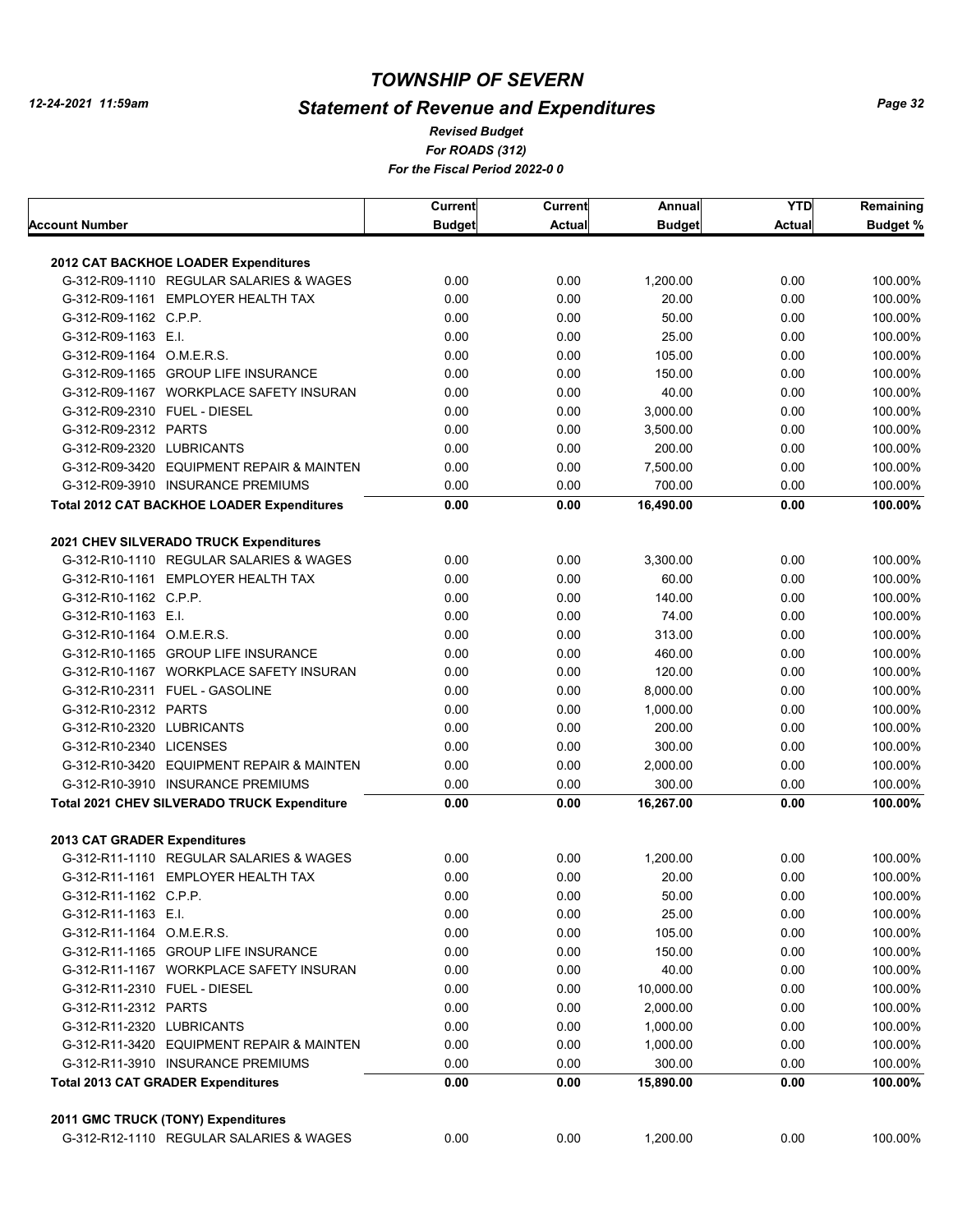# *Statement of Revenue and Expenditures*

*For ROADS (312) For the Fiscal Period 2022-0 0 Revised Budget*

|                                                   | <b>Current</b> | <b>Current</b> | Annual        | <b>YTD</b>    | Remaining       |
|---------------------------------------------------|----------------|----------------|---------------|---------------|-----------------|
| Account Number                                    | <b>Budget</b>  | <b>Actual</b>  | <b>Budget</b> | <b>Actual</b> | <b>Budget %</b> |
| G-312-R12-1161 EMPLOYER HEALTH TAX                | 0.00           | 0.00           | 20.00         | 0.00          | 100.00%         |
| G-312-R12-1162 C.P.P.                             | 0.00           | 0.00           | 50.00         | 0.00          | 100.00%         |
| G-312-R12-1163 E.I.                               | 0.00           | 0.00           | 25.00         | 0.00          | 100.00%         |
| G-312-R12-1164 O.M.E.R.S.                         | 0.00           | 0.00           | 105.00        | 0.00          | 100.00%         |
| G-312-R12-1165 GROUP LIFE INSURANCE               | 0.00           | 0.00           | 150.00        | 0.00          | 100.00%         |
| G-312-R12-1167 WORKPLACE SAFETY INSURAN           | 0.00           | 0.00           | 40.00         | 0.00          | 100.00%         |
| G-312-R12-2311 FUEL - GASOLINE                    | 0.00           | 0.00           | 5,500.00      | 0.00          | 100.00%         |
| G-312-R12-2312 PARTS                              | 0.00           | 0.00           | 500.00        | 0.00          | 100.00%         |
| G-312-R12-2320 LUBRICANTS                         | 0.00           | 0.00           | 200.00        | 0.00          | 100.00%         |
| G-312-R12-2340 LICENSES                           | 0.00           | 0.00           | 200.00        | 0.00          | 100.00%         |
| G-312-R12-3420 EQUIPMENT REPAIR & MAINTEN         | 0.00           | 0.00           | 700.00        | 0.00          | 100.00%         |
| G-312-R12-3910 INSURANCE PREMIUMS                 | 0.00           | 0.00           | 300.00        | 0.00          | 100.00%         |
| Total 2011 GMC TRUCK (TONY) Expenditures          | 0.00           | 0.00           | 8,990.00      | 0.00          | 100.00%         |
| 2015 WESTERN STAR TRUCK Expenditures              |                |                |               |               |                 |
| G-312-R13-1110 REGULAR SALARIES & WAGES           | 0.00           | 0.00           | 2,200.00      | 0.00          | 100.00%         |
| G-312-R13-1161 EMPLOYER HEALTH TAX                | 0.00           | 0.00           | 40.00         | 0.00          | 100.00%         |
| G-312-R13-1162 C.P.P.                             | 0.00           | 0.00           | 90.00         | 0.00          | 100.00%         |
| G-312-R13-1163 E.I.                               | 0.00           | 0.00           | 49.00         | 0.00          | 100.00%         |
| G-312-R13-1164 O.M.E.R.S.                         | 0.00           | 0.00           | 209.00        | 0.00          | 100.00%         |
| G-312-R13-1165 GROUP LIFE INSURANCE               | 0.00           | 0.00           | 310.00        | 0.00          | 100.00%         |
| G-312-R13-1167 WORKPLACE SAFETY INSURAN           | 0.00           | 0.00           | 80.00         | 0.00          | 100.00%         |
| G-312-R13-2310 FUEL - DIESEL                      | 0.00           | 0.00           | 10,000.00     | 0.00          | 100.00%         |
| G-312-R13-2312 PARTS                              | 0.00           | 0.00           | 5,000.00      | 0.00          | 100.00%         |
| G-312-R13-2320 LUBRICANTS                         | 0.00           | 0.00           | 500.00        | 0.00          | 100.00%         |
| G-312-R13-2340 LICENSES                           | 0.00           | 0.00           | 1,400.00      | 0.00          | 100.00%         |
| G-312-R13-3420 EQUIPMENT REPAIR & MAINTEN         | 0.00           | 0.00           | 3,000.00      | 0.00          | 100.00%         |
| G-312-R13-3910 INSURANCE PREMIUMS                 | 0.00           | 0.00           | 300.00        | 0.00          | 100.00%         |
| <b>Total 2015 WESTERN STAR TRUCK Expenditures</b> | 0.00           | 0.00           | 23,178.00     | 0.00          | 100.00%         |
|                                                   |                |                |               |               |                 |
| 2014 JOHN DEERE TRACTOR Expenditures              |                |                |               |               |                 |
| G-312-R14-1110 REGULAR SALARIES & WAGES           | 0.00           | 0.00           | 1,200.00      | 0.00          | 100.00%         |
| G-312-R14-1161 EMPLOYER HEALTH TAX                | 0.00           | 0.00           | 20.00         | 0.00          | 100.00%         |
| G-312-R14-1162 C.P.P.                             | 0.00           | 0.00           | 50.00         | 0.00          | 100.00%         |
| G-312-R14-1163 E.I.                               | 0.00           | 0.00           | 25.00         | 0.00          | 100.00%         |
| G-312-R14-1164 O.M.E.R.S.                         | 0.00           | 0.00           | 105.00        | 0.00          | 100.00%         |
| G-312-R14-1165 GROUP LIFE INSURANCE               | 0.00           | 0.00           | 150.00        | 0.00          | 100.00%         |
| G-312-R14-1167 WORKPLACE SAFETY INSURAN           | 0.00           | 0.00           | 40.00         | 0.00          | 100.00%         |
| G-312-R14-2310 FUEL - DIESEL                      | 0.00           | 0.00           | 2,000.00      | 0.00          | 100.00%         |
| G-312-R14-2312 PARTS                              | 0.00           | 0.00           | 6,000.00      | 0.00          | 100.00%         |
| G-312-R14-3420 EQUIPMENT REPAIR & MAINTEN         | 0.00           | 0.00           | 3,000.00      | 0.00          | 100.00%         |
| G-312-R14-3910 INSURANCE PREMIUMS                 | 0.00           | 0.00           | 300.00        | 0.00          | 100.00%         |
| <b>Total 2014 JOHN DEERE TRACTOR Expenditures</b> | 0.00           | 0.00           | 12,890.00     | 0.00          | 100.00%         |
| 2014 TRACKLESS TRACTOR (JOE JOHNSON) Ex           |                |                |               |               |                 |
| G-312-R16-1110 REGULAR SALARIES & WAGES           | 0.00           | 0.00           | 3,300.00      | 0.00          | 100.00%         |
| G-312-R16-1161 EMPLOYER HEALTH TAX                | 0.00           | 0.00           | 60.00         | 0.00          | 100.00%         |
| G-312-R16-1162 C.P.P.                             | 0.00           | 0.00           | 140.00        | 0.00          | 100.00%         |
| G-312-R16-1163 E.I.                               | 0.00           | 0.00           | 74.00         | 0.00          | 100.00%         |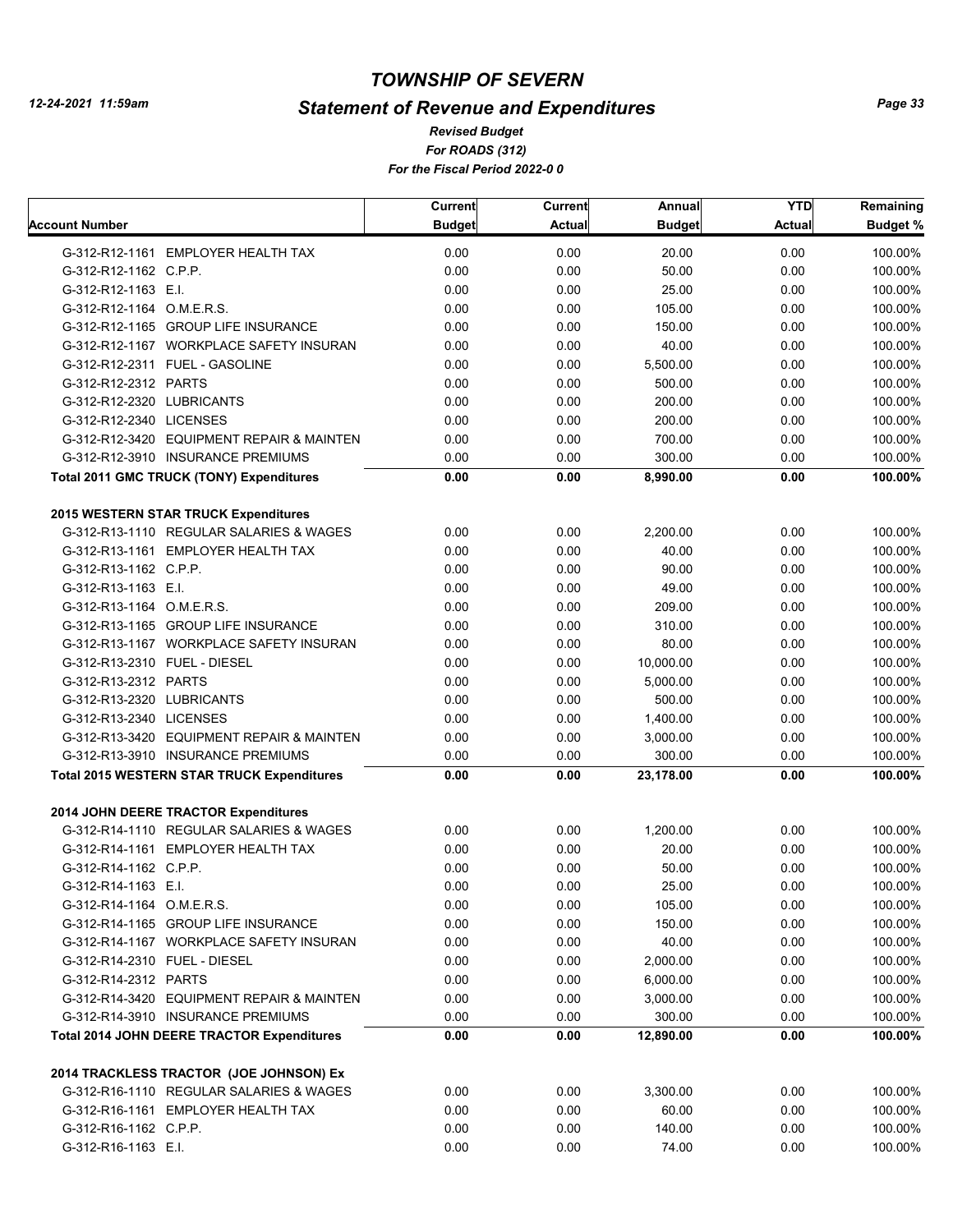# *Statement of Revenue and Expenditures*

*For ROADS (312) For the Fiscal Period 2022-0 0 Revised Budget*

|                                                                                     | Current       | Current       | Annual        | <b>YTD</b>    | Remaining       |
|-------------------------------------------------------------------------------------|---------------|---------------|---------------|---------------|-----------------|
| Account Number                                                                      | <b>Budget</b> | <b>Actual</b> | <b>Budget</b> | <b>Actual</b> | <b>Budget %</b> |
| G-312-R16-1164 O.M.E.R.S.                                                           | 0.00          | 0.00          | 314.00        | 0.00          | 100.00%         |
| G-312-R16-1165 GROUP LIFE INSURANCE                                                 | 0.00          | 0.00          | 460.00        | 0.00          | 100.00%         |
| G-312-R16-1167 WORKPLACE SAFETY INSURAN                                             | 0.00          | 0.00          | 120.00        | 0.00          | 100.00%         |
| G-312-R16-2310 FUEL - DIESEL                                                        | 0.00          | 0.00          | 2,000.00      | 0.00          | 100.00%         |
| G-312-R16-2312 PARTS                                                                | 0.00          | 0.00          | 2,000.00      | 0.00          | 100.00%         |
| G-312-R16-3420 EQUIPMENT REPAIR & MAINTEN                                           | 0.00          | 0.00          | 2,000.00      | 0.00          | 100.00%         |
| G-312-R16-3910 INSURANCE PREMIUMS                                                   | 0.00          | 0.00          | 300.00        | 0.00          | 100.00%         |
| Total 2014 TRACKLESS TRACTOR (JOE JOHNSO                                            | 0.00          | 0.00          | 10,768.00     | 0.00          | 100.00%         |
|                                                                                     |               |               |               |               |                 |
| 2016 STERLING DUMPER SANDER Expenditures<br>G-312-R17-1110 REGULAR SALARIES & WAGES | 0.00          | 0.00          | 2,200.00      | 0.00          | 100.00%         |
| G-312-R17-1161 EMPLOYER HEALTH TAX                                                  | 0.00          | 0.00          | 40.00         | 0.00          | 100.00%         |
|                                                                                     | 0.00          |               | 90.00         | 0.00          |                 |
| G-312-R17-1162 C.P.P.                                                               |               | 0.00          |               |               | 100.00%         |
| G-312-R17-1163 E.I.                                                                 | 0.00          | 0.00          | 49.00         | 0.00          | 100.00%         |
| G-312-R17-1164 O.M.E.R.S.                                                           | 0.00          | 0.00          | 209.00        | 0.00          | 100.00%         |
| G-312-R17-1165 GROUP LIFE INSURANCE                                                 | 0.00          | 0.00          | 310.00        | 0.00          | 100.00%         |
| G-312-R17-1167 WORKPLACE SAFETY INSURAN                                             | 0.00          | 0.00          | 80.00         | 0.00          | 100.00%         |
| G-312-R17-2310 FUEL - DIESEL                                                        | 0.00          | 0.00          | 10,000.00     | 0.00          | 100.00%         |
| G-312-R17-2312 PARTS                                                                | 0.00          | 0.00          | 5,000.00      | 0.00          | 100.00%         |
| G-312-R17-2320 LUBRICANTS                                                           | 0.00          | 0.00          | 500.00        | 0.00          | 100.00%         |
| G-312-R17-2340 LICENSES                                                             | 0.00          | 0.00          | 1,400.00      | 0.00          | 100.00%         |
| G-312-R17-3420 EQUIPMENT REPAIR & MAINTEN                                           | 0.00          | 0.00          | 2,000.00      | 0.00          | 100.00%         |
| G-312-R17-3910 INSURANCE PREMIUMS                                                   | 0.00          | 0.00          | 600.00        | 0.00          | 100.00%         |
| <b>Total 2016 STERLING DUMPER SANDER Expendit</b>                                   | 0.00          | 0.00          | 22,478.00     | 0.00          | 100.00%         |
| 2004 GRADER Expenditures                                                            |               |               |               |               |                 |
| G-312-R18-1110 REGULAR SALARIES & WAGES                                             | 0.00          | 0.00          | 1,200.00      | 0.00          | 100.00%         |
| G-312-R18-1161 EMPLOYER HEALTH TAX                                                  | 0.00          | 0.00          | 20.00         | 0.00          | 100.00%         |
| G-312-R18-1162 C.P.P.                                                               | 0.00          | 0.00          | 50.00         | 0.00          | 100.00%         |
| G-312-R18-1163 E.I.                                                                 | 0.00          | 0.00          | 25.00         | 0.00          | 100.00%         |
| G-312-R18-1164 O.M.E.R.S.                                                           | 0.00          | 0.00          | 105.00        | 0.00          | 100.00%         |
| G-312-R18-1165 GROUP LIFE INSURANCE                                                 | 0.00          | 0.00          | 150.00        | 0.00          | 100.00%         |
| G-312-R18-1167 WORKPLACE SAFETY INSURAN                                             | 0.00          | 0.00          | 40.00         | 0.00          | 100.00%         |
| G-312-R18-2310 FUEL - DIESEL                                                        | 0.00          | 0.00          | 10,000.00     | 0.00          | 100.00%         |
| G-312-R18-2312 PARTS                                                                | 0.00          | 0.00          | 12,000.00     | 0.00          | 100.00%         |
| G-312-R18-2320 LUBRICANTS                                                           | 0.00          | 0.00          | 1,000.00      | 0.00          | 100.00%         |
| G-312-R18-3420 EQUIPMENT REPAIR & MAINTEN                                           | 0.00          | 0.00          | 8,000.00      | 0.00          | 100.00%         |
| G-312-R18-3910 INSURANCE PREMIUMS                                                   | 0.00          | 0.00          | 550.00        | 0.00          | 100.00%         |
|                                                                                     |               |               |               |               |                 |
| <b>Total 2004 GRADER Expenditures</b>                                               | 0.00          | 0.00          | 33,140.00     | 0.00          | 100.00%         |
| 2021 CAT WHEEL LOADER Expenditures                                                  |               |               |               |               |                 |
| G-312-R19-1110 REGULAR SALARIES & WAGES                                             | 0.00          | 0.00          | 1,200.00      | 0.00          | 100.00%         |
| G-312-R19-1161 EMPLOYER HEALTH TAX                                                  | 0.00          | 0.00          | 20.00         | 0.00          | 100.00%         |
| G-312-R19-1162 C.P.P.                                                               | 0.00          | 0.00          | 50.00         | 0.00          | 100.00%         |
| G-312-R19-1163 E.I.                                                                 | 0.00          | 0.00          | 25.00         | 0.00          | 100.00%         |
| G-312-R19-1164 O.M.E.R.S.                                                           | 0.00          | 0.00          | 105.00        | 0.00          | 100.00%         |
| G-312-R19-1165 GROUP LIFE INSURANCE                                                 | 0.00          | 0.00          | 150.00        | 0.00          | 100.00%         |
| G-312-R19-1167 WORKPLACE SAFETY INSURAN                                             | 0.00          | 0.00          | 40.00         | 0.00          | 100.00%         |
| G-312-R19-2310 FUEL - DIESEL                                                        | 0.00          | 0.00          | 4,500.00      | 0.00          | 100.00%         |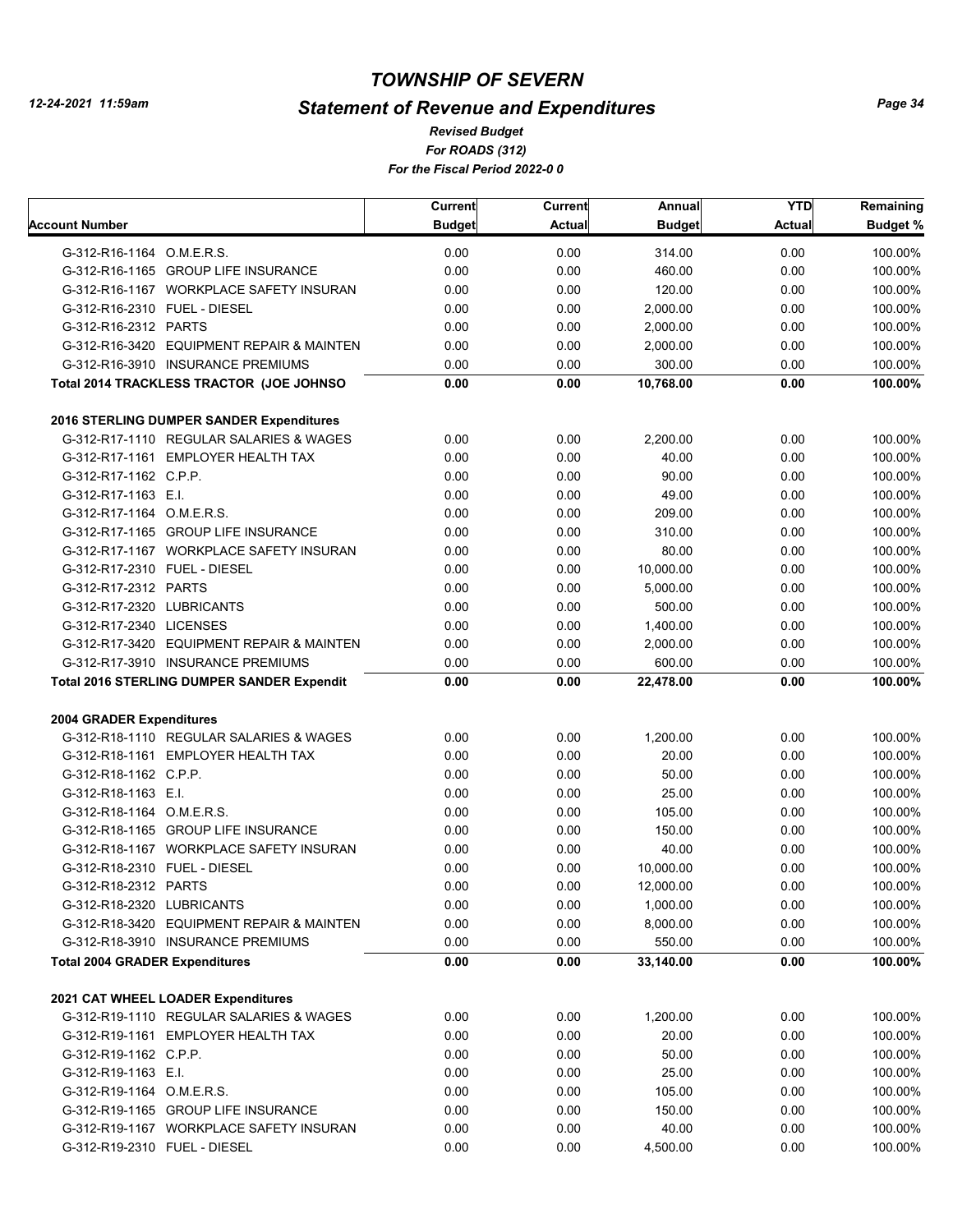# *Statement of Revenue and Expenditures*

*For ROADS (312) For the Fiscal Period 2022-0 0 Revised Budget*

|                                                 | Current       | Current       | Annual        | <b>YTD</b>    | Remaining |
|-------------------------------------------------|---------------|---------------|---------------|---------------|-----------|
| Account Number                                  | <b>Budget</b> | <b>Actual</b> | <b>Budget</b> | <b>Actual</b> | Budget %  |
| G-312-R19-2312 PARTS                            | 0.00          | 0.00          | 7,000.00      | 0.00          | 100.00%   |
| G-312-R19-2320 LUBRICANTS                       | 0.00          | 0.00          | 500.00        | 0.00          | 100.00%   |
| G-312-R19-3420 EQUIPMENT REPAIR & MAINTEN       | 0.00          | 0.00          | 5,000.00      | 0.00          | 100.00%   |
| G-312-R19-3910 INSURANCE PREMIUMS               | 0.00          | 0.00          | 1,300.00      | 0.00          | 100.00%   |
| <b>Total 2021 CAT WHEEL LOADER Expenditures</b> | 0.00          | 0.00          | 19,890.00     | 0.00          | 100.00%   |
| 2016 CHEV 1/2 TON TRUCK Expenditures            |               |               |               |               |           |
| G-312-R20-1110 REGULAR SALARIES & WAGES         | 0.00          | 0.00          | 1,200.00      | 0.00          | 100.00%   |
| G-312-R20-1161 EMPLOYER HEALTH TAX              | 0.00          | 0.00          | 20.00         | 0.00          | 100.00%   |
| G-312-R20-1162 C.P.P.                           | 0.00          | 0.00          | 50.00         | 0.00          | 100.00%   |
| G-312-R20-1163 E.I.                             | 0.00          | 0.00          | 25.00         | 0.00          | 100.00%   |
| G-312-R20-1164 O.M.E.R.S.                       | 0.00          | 0.00          | 105.00        | 0.00          | 100.00%   |
| G-312-R20-1165 GROUP LIFE INSURANCE             | 0.00          | 0.00          | 150.00        | 0.00          | 100.00%   |
| G-312-R20-1167 WORKPLACE SAFETY INSURAN         | 0.00          | 0.00          | 40.00         | 0.00          | 100.00%   |
| G-312-R20-2311 FUEL - GASOLINE                  | 0.00          | 0.00          | 5,500.00      | 0.00          | 100.00%   |
| G-312-R20-2312 PARTS                            | 0.00          |               | 1,000.00      | 0.00          | 100.00%   |
|                                                 |               | 0.00          |               |               |           |
| G-312-R20-2320 LUBRICANTS                       | 0.00          | 0.00          | 200.00        | 0.00          | 100.00%   |
| G-312-R20-2340 LICENSES                         | 0.00          | 0.00          | 100.00        | 0.00          | 100.00%   |
| G-312-R20-3420 EQUIPMENT REPAIR & MAINTEN       | 0.00          | 0.00          | 1,700.00      | 0.00          | 100.00%   |
| G-312-R20-3910 INSURANCE PREMIUMS               | 0.00          | 0.00          | 300.00        | 0.00          | 100.00%   |
| Total 2016 CHEV 1/2 TON TRUCK Expenditures      | 0.00          | 0.00          | 10,390.00     | 0.00          | 100.00%   |
| 2018 CHEV SILVERADO PICK UP Expenditures        |               |               |               |               |           |
| G-312-R21-1110 REGULAR SALARIES & WAGES         | 0.00          | 0.00          | 1,100.00      | 0.00          | 100.00%   |
| G-312-R21-1161 EMPLOYER HEALTH TAX              | 0.00          | 0.00          | 20.00         | 0.00          | 100.00%   |
| G-312-R21-1162 C.P.P.                           | 0.00          | 0.00          | 50.00         | 0.00          | 100.00%   |
| G-312-R21-1163 E.I.                             | 0.00          | 0.00          | 25.00         | 0.00          | 100.00%   |
| G-312-R21-1164 O.M.E.R.S.                       | 0.00          | 0.00          | 105.00        | 0.00          | 100.00%   |
| G-312-R21-1165 GROUP LIFE INSURANCE             | 0.00          | 0.00          | 150.00        | 0.00          | 100.00%   |
| G-312-R21-1167 WORKPLACE SAFETY INSURAN         | 0.00          | 0.00          | 40.00         | 0.00          | 100.00%   |
| G-312-R21-2311 FUEL - GASOLINE                  | 0.00          | 0.00          | 8,000.00      | 0.00          | 100.00%   |
| G-312-R21-2312 PARTS                            | 0.00          | 0.00          | 2,500.00      | 0.00          | 100.00%   |
| G-312-R21-2320 LUBRICANTS                       | 0.00          | 0.00          | 200.00        | 0.00          | 100.00%   |
| G-312-R21-2340 LICENSES                         | 0.00          | 0.00          | 300.00        | 0.00          | 100.00%   |
| G-312-R21-3420 EQUIPMENT REPAIR & MAINTEN       | 0.00          | 0.00          | 2,500.00      | 0.00          | 100.00%   |
| G-312-R21-3910 INSURANCE PREMIUMS               | 0.00          | 0.00          | 700.00        | 0.00          | 100.00%   |
| Total 2018 CHEV SILVERADO PICK UP Expenditur    | 0.00          | 0.00          | 15,690.00     | 0.00          | 100.00%   |
|                                                 |               |               |               |               |           |
| 2018 WESTERN STAR DUMP TRUCK Expenditures       |               |               |               |               |           |
| G-312-R22-1110 REGULAR SALARIES & WAGES         | 0.00          | 0.00          | 2,200.00      | 0.00          | 100.00%   |
| G-312-R22-1161 EMPLOYER HEALTH TAX              | 0.00          | 0.00          | 40.00         | 0.00          | 100.00%   |
| G-312-R22-1162 C.P.P.                           | 0.00          | 0.00          | 90.00         | 0.00          | 100.00%   |
| G-312-R22-1163 E.I.                             | 0.00          | 0.00          | 49.00         | 0.00          | 100.00%   |
| G-312-R22-1164 O.M.E.R.S.                       | 0.00          | 0.00          | 208.00        | 0.00          | 100.00%   |
| G-312-R22-1165 GROUP LIFE INSURANCE             | 0.00          | 0.00          | 310.00        | 0.00          | 100.00%   |
| G-312-R22-1167 WORKPLACE SAFETY INSURAN         | 0.00          | 0.00          | 80.00         | 0.00          | 100.00%   |
| G-312-R22-2310 FUEL - DIESEL                    | 0.00          | 0.00          | 10,000.00     | 0.00          | 100.00%   |
| G-312-R22-2312 PARTS                            | 0.00          | 0.00          | 5,000.00      | 0.00          | 100.00%   |
| G-312-R22-2320 LUBRICANTS                       | 0.00          | 0.00          | 500.00        | 0.00          | 100.00%   |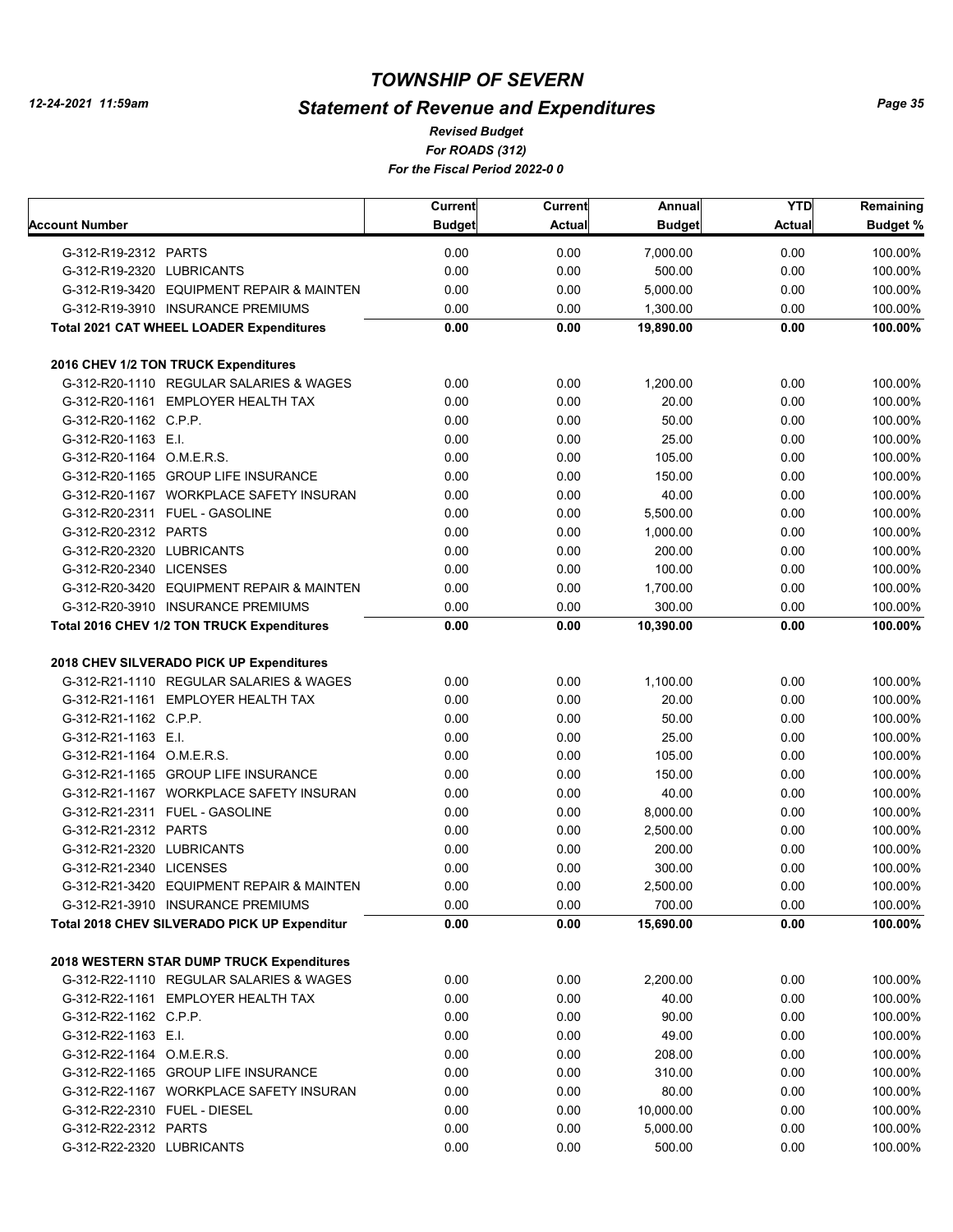# *Statement of Revenue and Expenditures*

*For ROADS (312) For the Fiscal Period 2022-0 0 Revised Budget*

|                                 |                                                   | <b>Current</b> | <b>Current</b> | Annual        | <b>YTD</b>    | Remaining |
|---------------------------------|---------------------------------------------------|----------------|----------------|---------------|---------------|-----------|
| Account Number                  |                                                   | <b>Budget</b>  | <b>Actual</b>  | <b>Budget</b> | <b>Actual</b> | Budget %  |
| G-312-R22-2340 LICENSES         |                                                   | 0.00           | 0.00           | 1,400.00      | 0.00          | 100.00%   |
|                                 | G-312-R22-3420 EQUIPMENT REPAIR & MAINTEN         | 0.00           | 0.00           | 2,000.00      | 0.00          | 100.00%   |
|                                 | G-312-R22-3910 INSURANCE PREMIUMS                 | 0.00           | 0.00           | 1,300.00      | 0.00          | 100.00%   |
|                                 | <b>Total 2018 WESTERN STAR DUMP TRUCK Expend</b>  | 0.00           | 0.00           | 23,177.00     | 0.00          | 100.00%   |
|                                 | 2021 FREIGHTLINER TRUCK Expenditures              |                |                |               |               |           |
|                                 | G-312-R23-1110 REGULAR SALARIES & WAGES           | 0.00           | 0.00           | 2,200.00      | 0.00          | 100.00%   |
|                                 | G-312-R23-1161 EMPLOYER HEALTH TAX                | 0.00           | 0.00           | 40.00         | 0.00          | 100.00%   |
| G-312-R23-1162 C.P.P.           |                                                   | 0.00           | 0.00           | 90.00         | 0.00          | 100.00%   |
| G-312-R23-1163 E.I.             |                                                   | 0.00           | 0.00           | 49.00         | 0.00          | 100.00%   |
| G-312-R23-1164 O.M.E.R.S.       |                                                   | 0.00           | 0.00           | 209.00        | 0.00          | 100.00%   |
|                                 | G-312-R23-1165 GROUP LIFE INSURANCE               | 0.00           | 0.00           | 310.00        | 0.00          | 100.00%   |
|                                 | G-312-R23-1167 WORKPLACE SAFETY INSURAN           | 0.00           | 0.00           | 80.00         | 0.00          | 100.00%   |
| G-312-R23-2310 FUEL - DIESEL    |                                                   | 0.00           | 0.00           | 10,000.00     | 0.00          | 100.00%   |
| G-312-R23-2312 PARTS            |                                                   | 0.00           | 0.00           | 6,000.00      | 0.00          | 100.00%   |
| G-312-R23-2320 LUBRICANTS       |                                                   | 0.00           | 0.00           | 500.00        | 0.00          | 100.00%   |
| G-312-R23-2340 LICENSES         |                                                   | 0.00           | 0.00           | 1,400.00      | 0.00          | 100.00%   |
|                                 | G-312-R23-3420 EQUIPMENT REPAIR & MAINTEN         | 0.00           | 0.00           | 6,000.00      | 0.00          | 100.00%   |
|                                 | G-312-R23-3910 INSURANCE PREMIUMS                 | 0.00           | 0.00           | 1,300.00      | 0.00          | 100.00%   |
|                                 | <b>Total 2021 FREIGHTLINER TRUCK Expenditures</b> | 0.00           | 0.00           | 28,178.00     | 0.00          | 100.00%   |
| 2009 CAT EXCAVATOR Expenditures |                                                   |                |                |               |               |           |
|                                 | G-312-R24-1110 REGULAR SALARIES & WAGES           | 0.00           | 0.00           | 1,100.00      | 0.00          | 100.00%   |
|                                 | G-312-R24-1161 EMPLOYER HEALTH TAX                | 0.00           | 0.00           | 20.00         | 0.00          | 100.00%   |
| G-312-R24-1162 C.P.P.           |                                                   | 0.00           | 0.00           | 50.00         | 0.00          | 100.00%   |
| G-312-R24-1163 E.I.             |                                                   | 0.00           | 0.00           | 25.00         | 0.00          | 100.00%   |
| G-312-R24-1164 O.M.E.R.S.       |                                                   | 0.00           | 0.00           | 105.00        | 0.00          | 100.00%   |
|                                 | G-312-R24-1165 GROUP LIFE INSURANCE               | 0.00           | 0.00           | 150.00        | 0.00          | 100.00%   |
|                                 | G-312-R24-1167 WORKPLACE SAFETY INSURAN           | 0.00           | 0.00           | 40.00         | 0.00          | 100.00%   |
| G-312-R24-2310 FUEL - DIESEL    |                                                   | 0.00           | 0.00           | 5,000.00      | 0.00          | 100.00%   |
| G-312-R24-2312 PARTS            |                                                   | 0.00           | 0.00           | 3,000.00      | 0.00          | 100.00%   |
| G-312-R24-2320 LUBRICANTS       |                                                   | 0.00           | 0.00           | 500.00        | 0.00          | 100.00%   |
|                                 | G-312-R24-3420 EQUIPMENT REPAIR & MAINTEN         | 0.00           | 0.00           | 3,000.00      | 0.00          | 100.00%   |
|                                 | G-312-R24-3910 INSURANCE PREMIUMS                 | 0.00           | 0.00           | 1,300.00      | 0.00          | 100.00%   |
|                                 | <b>Total 2009 CAT EXCAVATOR Expenditures</b>      | 0.00           | 0.00           | 14,290.00     | 0.00          | 100.00%   |
|                                 | 2010 WESTERN STAR DUMP TRUCK Expenditures         |                |                |               |               |           |
|                                 | G-312-R25-1110 REGULAR SALARIES & WAGES           | 0.00           | 0.00           | 2,200.00      | 0.00          | 100.00%   |
|                                 | G-312-R25-1161 EMPLOYER HEALTH TAX                | 0.00           | 0.00           | 40.00         | 0.00          | 100.00%   |
| G-312-R25-1162 C.P.P.           |                                                   | 0.00           | 0.00           | 90.00         | 0.00          | 100.00%   |
| G-312-R25-1163 E.I.             |                                                   | 0.00           | 0.00           | 49.00         | 0.00          | 100.00%   |
| G-312-R25-1164 O.M.E.R.S.       |                                                   | 0.00           | 0.00           | 209.00        | 0.00          | 100.00%   |
|                                 | G-312-R25-1165 GROUP LIFE INSURANCE               | 0.00           | 0.00           | 310.00        | 0.00          | 100.00%   |
|                                 | G-312-R25-1167 WORKPLACE SAFETY INSURAN           | 0.00           | 0.00           | 80.00         | 0.00          | 100.00%   |
| G-312-R25-2310 FUEL - DIESEL    |                                                   | 0.00           | 0.00           | 10,000.00     | 0.00          | 100.00%   |
| G-312-R25-2312 PARTS            |                                                   | 0.00           | 0.00           | 6,000.00      | 0.00          | 100.00%   |
| G-312-R25-2320 LUBRICANTS       |                                                   | 0.00           | 0.00           | 500.00        | 0.00          | 100.00%   |
| G-312-R25-2340 LICENSES         |                                                   | 0.00           | 0.00           | 1,800.00      | 0.00          | 100.00%   |
|                                 | G-312-R25-3420 EQUIPMENT REPAIR & MAINTEN         | 0.00           | 0.00           | 4,000.00      | 0.00          | 100.00%   |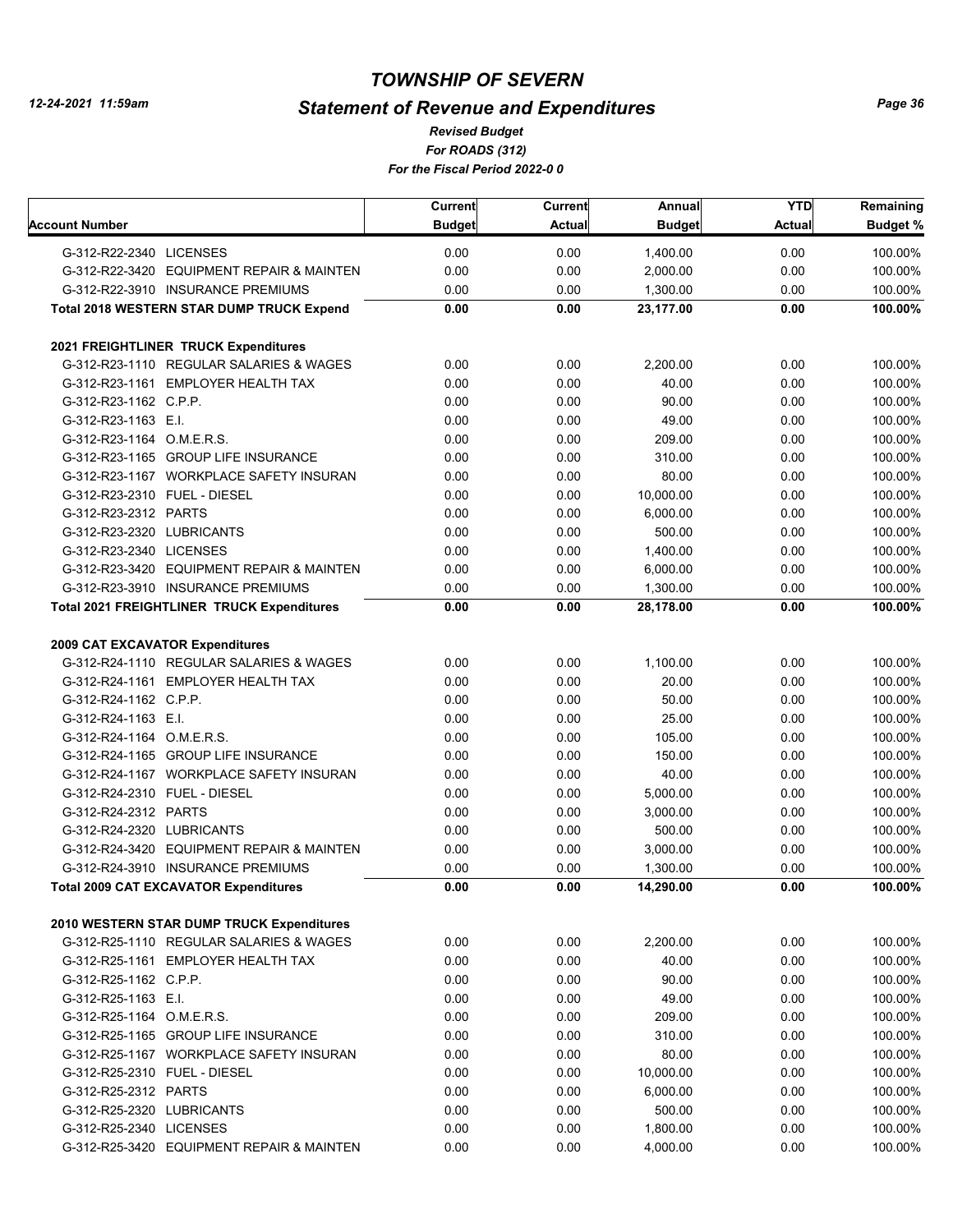# *Statement of Revenue and Expenditures*

*For ROADS (312) For the Fiscal Period 2022-0 0 Revised Budget*

| Account Number                                    | Current<br><b>Budget</b> | <b>Current</b><br><b>Actual</b> | Annual<br><b>Budget</b> | <b>YTD</b><br><b>Actual</b> | Remaining<br><b>Budget %</b> |
|---------------------------------------------------|--------------------------|---------------------------------|-------------------------|-----------------------------|------------------------------|
| G-312-R25-3910 INSURANCE PREMIUMS                 | 0.00                     | 0.00                            | 700.00                  | 0.00                        | 100.00%                      |
| <b>Total 2010 WESTERN STAR DUMP TRUCK Expend</b>  | 0.00                     | 0.00                            | 25,978.00               | 0.00                        | 100.00%                      |
|                                                   |                          |                                 |                         |                             |                              |
| <b>2017 WESTERN STAR TRUCK Expenditures</b>       |                          |                                 |                         |                             |                              |
| G-312-R26-1110 REGULAR SALARIES & WAGES           | 0.00                     | 0.00                            | 2,200.00                | 0.00                        | 100.00%                      |
| G-312-R26-1161 EMPLOYER HEALTH TAX                | 0.00                     | 0.00                            | 40.00                   | 0.00                        | 100.00%                      |
| G-312-R26-1162 C.P.P.                             | 0.00                     | 0.00                            | 90.00                   | 0.00                        | 100.00%                      |
| G-312-R26-1163 E.I.                               | 0.00                     | 0.00                            | 49.00                   | 0.00                        | 100.00%                      |
| G-312-R26-1164 O.M.E.R.S.                         | 0.00                     | 0.00                            | 208.00                  | 0.00                        | 100.00%                      |
| G-312-R26-1165 GROUP LIFE INSURANCE               | 0.00                     | 0.00                            | 310.00                  | 0.00                        | 100.00%                      |
| G-312-R26-1167 WORKPLACE SAFETY INSURAN           | 0.00                     | 0.00                            | 80.00                   | 0.00                        | 100.00%                      |
| G-312-R26-2310 FUEL - DIESEL                      | 0.00                     | 0.00                            | 10,000.00               | 0.00                        | 100.00%                      |
| G-312-R26-2312 PARTS                              | 0.00                     | 0.00                            | 6,000.00                | 0.00                        | 100.00%                      |
| G-312-R26-2320 LUBRICANTS                         | 0.00                     | 0.00                            | 500.00                  | 0.00                        | 100.00%                      |
| G-312-R26-2340 LICENSES                           | 0.00                     | 0.00                            | 1,400.00                | 0.00                        | 100.00%                      |
| G-312-R26-3420 EQUIPMENT REPAIR & MAINTEN         | 0.00                     | 0.00                            | 6,000.00                | 0.00                        | 100.00%                      |
| G-312-R26-3910 INSURANCE PREMIUMS                 | 0.00                     | 0.00                            | 1,600.00                | 0.00                        | 100.00%                      |
| <b>Total 2017 WESTERN STAR TRUCK Expenditures</b> | 0.00                     | 0.00                            | 28,477.00               | 0.00                        | 100.00%                      |
|                                                   |                          |                                 |                         |                             |                              |
| 2009 CAT BACKHOE TOROMONT Expenditures            |                          |                                 |                         |                             |                              |
| G-312-R27-1110 REGULAR SALARIES & WAGES           | 0.00                     | 0.00                            | 1,100.00                | 0.00                        | 100.00%                      |
| G-312-R27-1161 EMPLOYER HEALTH TAX                | 0.00                     | 0.00                            | 20.00                   | 0.00                        | 100.00%                      |
| G-312-R27-1162 C.P.P.                             | 0.00                     | 0.00                            | 50.00                   | 0.00                        | 100.00%                      |
| G-312-R27-1163 E.I.                               | 0.00                     | 0.00                            | 25.00                   | 0.00                        | 100.00%                      |
| G-312-R27-1164 O.M.E.R.S.                         | 0.00                     | 0.00                            | 105.00                  | 0.00                        | 100.00%                      |
| G-312-R27-1165 GROUP LIFE INSURANCE               | 0.00                     | 0.00                            | 150.00                  | 0.00                        | 100.00%                      |
| G-312-R27-1167 WORKPLACE SAFETY INSURAN           | 0.00                     | 0.00                            | 40.00                   | 0.00                        | 100.00%                      |
| G-312-R27-2310 FUEL - DIESEL                      | 0.00                     | 0.00                            | 5,000.00                | 0.00                        | 100.00%                      |
| G-312-R27-2312 PARTS                              | 0.00                     | 0.00                            | 4,000.00                | 0.00                        | 100.00%                      |
| G-312-R27-3420 EQUIPMENT REPAIR & MAINTEN         | 0.00                     | 0.00                            | 2,500.00                | 0.00                        | 100.00%                      |
| G-312-R27-3910 INSURANCE PREMIUMS                 | 0.00                     | 0.00                            | 1,200.00                | 0.00                        | 100.00%                      |
| <b>Total 2009 CAT BACKHOE TOROMONT Expenditur</b> | 0.00                     | 0.00                            | 14,190.00               | 0.00                        | 100.00%                      |
|                                                   |                          |                                 |                         |                             |                              |
| 2019 WESTERN STAR TRUCK Expenditures              |                          |                                 |                         |                             |                              |
| G-312-R28-1110 REGULAR SALARIES & WAGES           | 0.00                     | 0.00                            | 2,200.00                | 0.00                        | 100.00%                      |
| G-312-R28-1161 EMPLOYER HEALTH TAX                | 0.00                     | 0.00                            | 40.00                   | 0.00                        | 100.00%                      |
| G-312-R28-1162 C.P.P.                             | 0.00                     | 0.00                            | 90.00                   | 0.00                        | 100.00%                      |
| G-312-R28-1163 E.I.                               | 0.00                     | 0.00                            | 49.00                   | 0.00                        | 100.00%                      |
| G-312-R28-1164 O.M.E.R.S.                         | 0.00                     | 0.00                            | 208.00                  | 0.00                        | 100.00%                      |
| G-312-R28-1165 GROUP LIFE INSURANCE               | 0.00                     | 0.00                            | 310.00                  | 0.00                        | 100.00%                      |
| G-312-R28-1167 WORKPLACE SAFETY INSURAN           | 0.00                     | 0.00                            | 80.00                   | 0.00                        | 100.00%                      |
| G-312-R28-2310 FUEL - DIESEL                      | 0.00                     | 0.00                            | 10,000.00               | 0.00                        | 100.00%                      |
| G-312-R28-2312 PARTS                              | 0.00                     | 0.00                            | 6,000.00                | 0.00                        | 100.00%                      |
| G-312-R28-2320 LUBRICANTS                         | 0.00                     | 0.00                            | 500.00                  | 0.00                        | 100.00%                      |
| G-312-R28-2340 LICENSES                           | 0.00                     | 0.00                            | 1,400.00                | 0.00                        | 100.00%                      |
| G-312-R28-3420 EQUIPMENT REPAIR & MAINTEN         | 0.00                     | 0.00                            | 6,000.00                | 0.00                        | 100.00%                      |
| G-312-R28-3910 INSURANCE PREMIUMS                 | 0.00                     | 0.00                            | 1,200.00                | 0.00                        | 100.00%                      |
| <b>Total 2019 WESTERN STAR TRUCK Expenditures</b> | 0.00                     | 0.00                            | 28,077.00               | 0.00                        | 100.00%                      |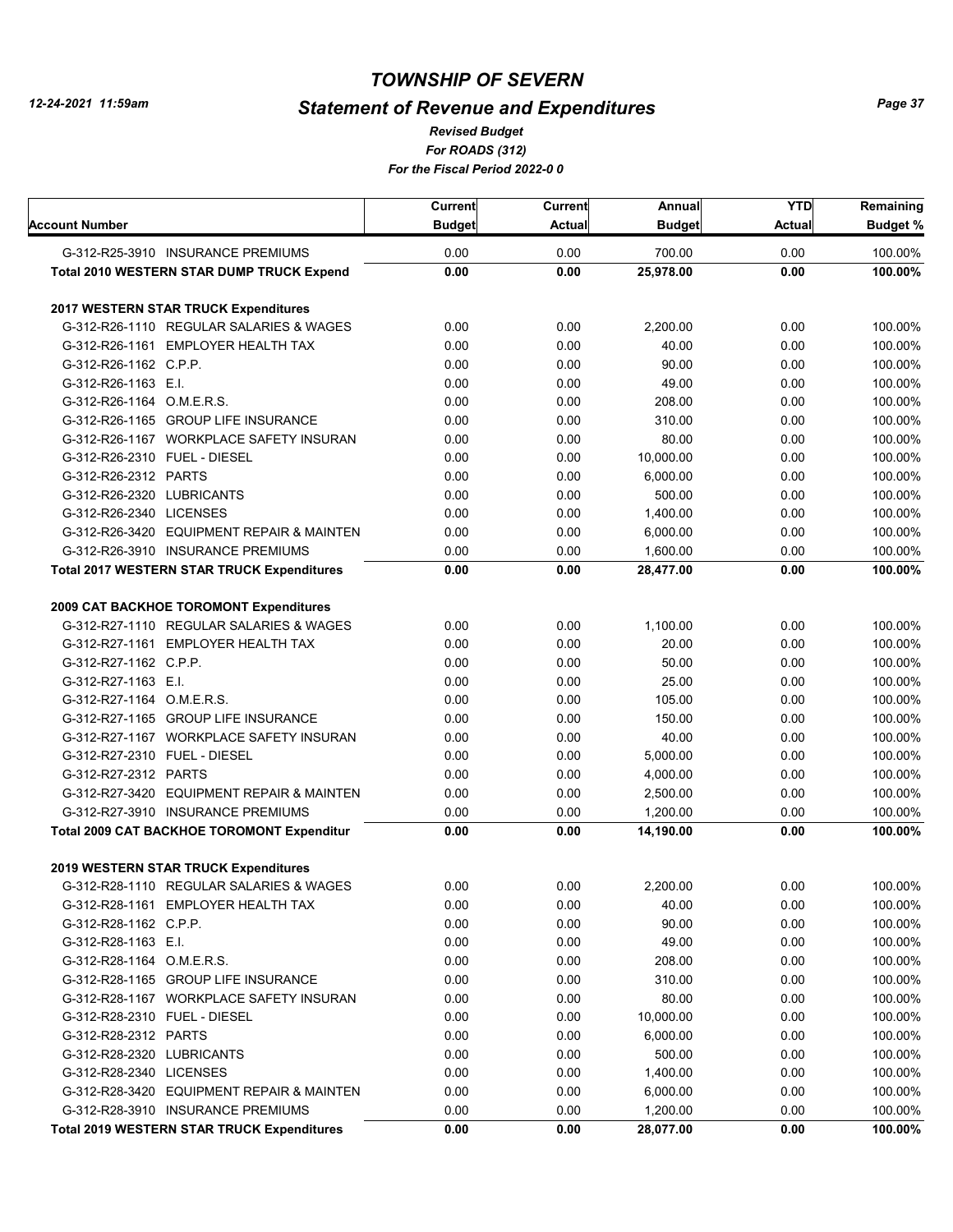# *Statement of Revenue and Expenditures*

*For ROADS (312) For the Fiscal Period 2022-0 0 Revised Budget*

|                                                   | Current       | Current       | Annual        | <b>YTD</b> | Remaining       |
|---------------------------------------------------|---------------|---------------|---------------|------------|-----------------|
| Account Number                                    | <b>Budget</b> | <b>Actual</b> | <b>Budget</b> | Actual     | <b>Budget %</b> |
|                                                   |               |               |               |            |                 |
| 2021 CHEV TRUCK Expenditures                      |               |               |               |            |                 |
| G-312-R29-1110 REGULAR SALARIES & WAGES           | 0.00          | 0.00          | 3,300.00      | 0.00       | 100.00%         |
| G-312-R29-1161 EMPLOYER HEALTH TAX                | 0.00          | 0.00          | 60.00         | 0.00       | 100.00%         |
| G-312-R29-1162 C.P.P.                             | 0.00          | 0.00          | 140.00        | 0.00       | 100.00%         |
| G-312-R29-1163 E.I.                               | 0.00          | 0.00          | 74.00         | 0.00       | 100.00%         |
| G-312-R29-1164 O.M.E.R.S.                         | 0.00          | 0.00          | 313.00        | 0.00       | 100.00%         |
| G-312-R29-1165 GROUP LIFE INSURANCE               | 0.00          | 0.00          | 460.00        | 0.00       | 100.00%         |
| G-312-R29-1167 WORKPLACE SAFETY INSURAN           | 0.00          | 0.00          | 120.00        | 0.00       | 100.00%         |
| G-312-R29-2311 FUEL - GASOLINE                    | 0.00          | 0.00          | 8,000.00      | 0.00       | 100.00%         |
| G-312-R29-2312 PARTS                              | 0.00          | 0.00          | 1,000.00      | 0.00       | 100.00%         |
| G-312-R29-2320 LUBRICANTS                         | 0.00          | 0.00          | 200.00        | 0.00       | 100.00%         |
| G-312-R29-2340 LICENSES                           | 0.00          | 0.00          | 300.00        | 0.00       | 100.00%         |
| G-312-R29-3420 EQUIPMENT REPAIR & MAINTEN         | 0.00          | 0.00          | 2,000.00      | 0.00       | 100.00%         |
| G-312-R29-3910 INSURANCE PREMIUMS                 | 0.00          | 0.00          | 300.00        | 0.00       | 100.00%         |
| <b>Total 2021 CHEV TRUCK Expenditures</b>         | 0.00          | 0.00          | 16,267.00     | 0.00       | 100.00%         |
| 2012 20 TON EXCAVATOR TRAILER Expenditures        |               |               |               |            |                 |
| G-312-RT1-2312 PARTS                              | 0.00          | 0.00          | 500.00        | 0.00       | 100.00%         |
| G-312-RT1-3420 EQUIPMENT REPAIR & MAINTE          | 0.00          | 0.00          | 500.00        | 0.00       | 100.00%         |
| Total 2012 20 TON EXCAVATOR TRAILER Expendi       | 0.00          | 0.00          | 1,000.00      | 0.00       | 100.00%         |
|                                                   |               |               |               |            |                 |
| 2013 ARGO TRAILER BLACK Expenditures              |               |               |               |            |                 |
| G-312-RT2-2312 PARTS                              | 0.00          | 0.00          | 500.00        | 0.00       | 100.00%         |
| G-312-RT2-3420 EQUIPMENT REPAIR & MAINTE          | 0.00          | 0.00          | 500.00        | 0.00       | 100.00%         |
| <b>Total 2013 ARGO TRAILER BLACK Expenditures</b> | 0.00          | 0.00          | 1,000.00      | 0.00       | 100.00%         |
| 2015 A/W 18 FT. TRAILER Expenditures              |               |               |               |            |                 |
| G-312-RT3-2312 PARTS                              | 0.00          | 0.00          | 500.00        | 0.00       | 100.00%         |
| G-312-RT3-3420 EQUIPMENT REPAIR & MAINTE          | 0.00          | 0.00          | 500.00        | 0.00       | 100.00%         |
| G-312-RT3-3910 INSURANCE PREMIUMS                 | 0.00          | 0.00          | 300.00        | 0.00       | 100.00%         |
| Total 2015 A/W 18 FT. TRAILER Expenditures        | 0.00          | 0.00          | 1,300.00      | 0.00       | 100.00%         |
| <b>TRAILER FOR WALKER MOWER Expenditures</b>      |               |               |               |            |                 |
| G-312-RT4-2312 PARTS                              | 0.00          | 0.00          | 500.00        | 0.00       | 100.00%         |
| G-312-RT4-3420 EQUIPMENT REPAIR & MAINTE          | 0.00          | 0.00          | 500.00        | 0.00       | 100.00%         |
| <b>Total TRAILER FOR WALKER MOWER Expenditur</b>  | 0.00          | 0.00          | 1.000.00      | 0.00       | 100.00%         |
| HOT BOX - 2016 Expenditures                       |               |               |               |            |                 |
| G-312-RT5-2312 PARTS                              | 0.00          | 0.00          | 500.00        | 0.00       | 100.00%         |
|                                                   |               |               |               |            |                 |
| G-312-RT5-3420 EQUIPMENT REPAIR & MAINTE          | 0.00          | 0.00          | 500.00        | 0.00       | 100.00%         |
| Total HOT BOX - 2016 Expenditures                 | 0.00          | 0.00          | 1,000.00      | 0.00       | 100.00%         |
| <b>CHIPPER Expenditures</b>                       |               |               |               |            |                 |
| G-312-RT6-2312 PARTS                              | 0.00          | 0.00          | 1,000.00      | 0.00       | 100.00%         |
| G-312-RT6-3420 EQUIPMENT REPAIR & MAINTE          | 0.00          | 0.00          | 1,000.00      | 0.00       | 100.00%         |
| <b>Total CHIPPER Expenditures</b>                 | 0.00          | 0.00          | 2,000.00      | 0.00       | 100.00%         |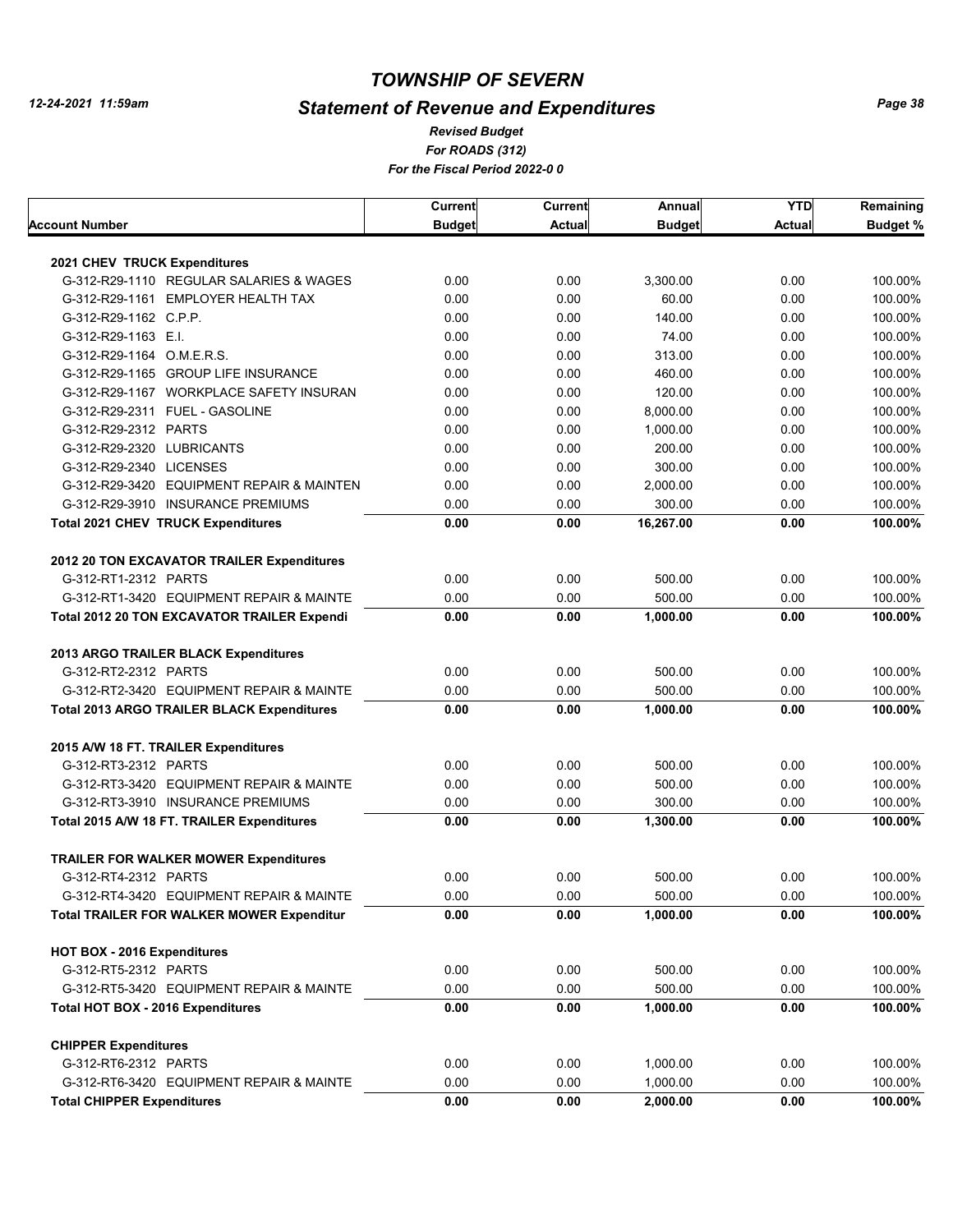# *Statement of Revenue and Expenditures*

#### *For ROADS (312) For the Fiscal Period 2022-0 0 Revised Budget*

|                                                   | Current         | Current   | Annual              | <b>YTD</b>    | Remaining       |
|---------------------------------------------------|-----------------|-----------|---------------------|---------------|-----------------|
| <b>Account Number</b>                             | <b>Budget</b>   | Actual    | <b>Budget</b>       | <b>Actual</b> | <b>Budget %</b> |
|                                                   |                 |           |                     |               |                 |
| <b>EAGER BEAVER BRUSH CHIPPER Expenditures</b>    |                 |           |                     |               |                 |
| G-312-RT7-2312 PARTS                              | 0.00            | 0.00      | 500.00              | 0.00          | 100.00%         |
| G-312-RT7-3420 EQUIPMENT REPAIR & MAINTE          | 0.00            | 0.00      | 500.00              | 0.00          | 100.00%         |
| <b>Total EAGER BEAVER BRUSH CHIPPER Expendit</b>  | 0.00            | 0.00      | 1,000.00            | 0.00          | 100.00%         |
| HOT BOX - 2020 Expenditures                       |                 |           |                     |               |                 |
| G-312-RT8-2312 PARTS                              | 0.00            | 0.00      | 500.00              | 0.00          | 100.00%         |
| G-312-RT8-3420 EQUIPMENT REPAIR & MAINTE          | 0.00            | 0.00      | 500.00              | 0.00          | 100.00%         |
| Total HOT BOX - 2020 Expenditures                 | 0.00            | 0.00      | 1,000.00            | 0.00          | 100.00%         |
| <b>Total ROADS Expenditures</b>                   | $0.00$ \$       | 0.00S     | 13,843,553.00 \$    | 0.00          | 100.00%         |
| <b>ROADS Excess of Revenues Over Expenditures</b> | \$<br>$0.00$ \$ | $0.00$ \$ | $(4,598,502.00)$ \$ | 0.00          | 100.00%         |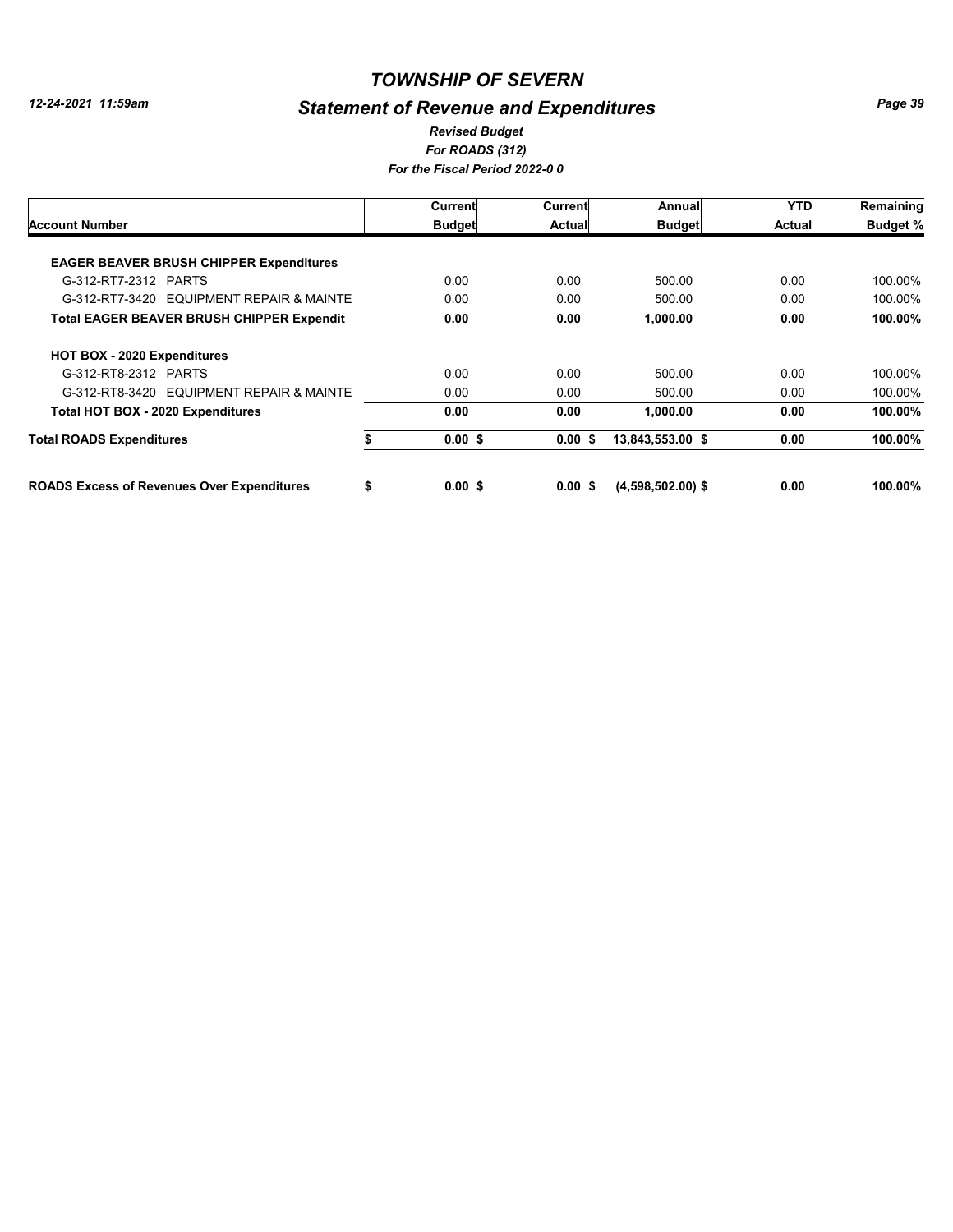# *Statement of Revenue and Expenditures*

*For UTILITY DEPARTMENT (410) For the Fiscal Period 2022-0 0 Revised Budget*

|                                                      | <b>Current</b> | <b>Current</b> | Annual        | <b>YTD</b>    | Remaining       |
|------------------------------------------------------|----------------|----------------|---------------|---------------|-----------------|
| Account Number                                       | <b>Budget</b>  | Actual         | <b>Budget</b> | <b>Actual</b> | <b>Budget %</b> |
| Revenues                                             |                |                |               |               |                 |
| <b>SEWER - WASHAGO Revenues</b>                      |                |                |               |               |                 |
| G-410-411-0196 SEWER RATES<br>\$                     | $0.00$ \$      | $0.00$ \$      | 100,000.00 \$ | 0.00          | 100.00%         |
| G-410-411-0849 PENALTY                               | 0.00           | 0.00           | 1,000.00      | 0.00          | 100.00%         |
| <b>Total SEWER - WASHAGO Revenues</b>                | 0.00           | 0.00           | 101,000.00    | 0.00          | 100.00%         |
| <b>SEWER - COLDWATER Revenues</b>                    |                |                |               |               |                 |
| G-410-412-0196 SEWER RATES                           | 0.00           | 0.00           | 523,000.00    | 0.00          | 100.00%         |
| G-410-412-0849 PENALTY                               | 0.00           | 0.00           | 4,000.00      | 0.00          | 100.00%         |
| G-410-412-0941 CONTR. FROM RESERVE FUND              | 0.00           | 0.00           | 115,834.00    | 0.00          | 100.00%         |
| G-410-412-0944 CONTRIBUTION FROM RESERVE             | 0.00           | 0.00           | 116,466.00    | 0.00          | 100.00%         |
| <b>Total SEWER - COLDWATER Revenues</b>              | 0.00           | 0.00           | 759,300.00    | 0.00          | 100.00%         |
| <b>SEWER - WESTSHORE Revenues</b>                    |                |                |               |               |                 |
| G-410-414-0196 SEWER RATES                           | 0.00           | 0.00           | 821,000.00    | 0.00          | 100.00%         |
| G-410-414-0849 PENALTY                               | 0.00           | 0.00           | 7,000.00      | 0.00          | 100.00%         |
| G-410-414-0939 DEB. PROCEEDS WESTSHORE               | 0.00           | 0.00           | 366,110.00    | 0.00          | 100.00%         |
| G-410-414-0941 CONTR, FROM RESERVE FUND              | 0.00           | 0.00           | 403,300.00    | 0.00          | 100.00%         |
| <b>Total SEWER - WESTSHORE Revenues</b>              | 0.00           | 0.00           | 1,597,410.00  | 0.00          | 100.00%         |
| <b>WATER - WASHAGO AREA Revenues</b>                 |                |                |               |               |                 |
| G-410-431-0194 WATER RATES                           | 0.00           | 0.00           | 112,000.00    | 0.00          | 100.00%         |
| G-410-431-0197 WATER RATES-OTHER                     | 0.00           | 0.00           | 14,000.00     | 0.00          | 100.00%         |
| G-410-431-0849 PENALTY                               | 0.00           | 0.00           | 1,000.00      | 0.00          | 100.00%         |
| G-410-431-0944 CONTRIBUTION FROM RESERVE             | 0.00           | 0.00           | 33,750.00     | 0.00          | 100.00%         |
| <b>Total WATER - WASHAGO AREA Revenues</b>           | 0.00           | 0.00           | 160,750.00    | 0.00          | 100.00%         |
| <b>WATER - BASS LAKE WOODLANDS Revenues</b>          |                |                |               |               |                 |
| G-410-432-0194 WATER RATES                           | 0.00           | 0.00           | 155,000.00    | 0.00          | 100.00%         |
| G-410-432-0849 PENALTY                               | 0.00           | 0.00           | 1,000.00      | 0.00          | 100.00%         |
| G-410-432-0944 CONTRIBUTION FROM RESERVE             | 0.00           | 0.00           | 400,000.00    | 0.00          | 100.00%         |
| <b>Total WATER - BASS LAKE WOODLANDS Revenu</b>      | 0.00           | 0.00           | 556,000.00    | 0.00          | 100.00%         |
| <b>WATER - SEVERN ESTATES Revenues</b>               |                |                |               |               |                 |
| G-410-434-0194 WATER RATES                           | 0.00           | 0.00           | 20,000.00     | 0.00          | 100.00%         |
| G-410-434-0849 PENALTY                               | 0.00           | 0.00           | 100.00        | 0.00          | 100.00%         |
| <b>Total WATER - SEVERN ESTATES Revenues</b>         | 0.00           | 0.00           | 20,100.00     | 0.00          | 100.00%         |
| <b>WATER - SANDCASTLE ESTATES Revenues</b>           |                |                |               |               |                 |
| G-410-435-0194 WATER RATES                           | 0.00           | 0.00           | 55,000.00     | 0.00          | 100.00%         |
| G-410-435-0849 PENALTY                               | 0.00           | 0.00           | 100.00        | 0.00          | 100.00%         |
| <b>Total WATER - SANDCASTLE ESTATES Revenues</b>     | 0.00           | 0.00           | 55,100.00     | 0.00          | 100.00%         |
| <b>WATER &amp; SEWER REDISTRIBUTION Revenues</b>     |                |                |               |               |                 |
| G-410-436-0880 SALE OF PROPERTY & EQUIPME            | 0.00           | 0.00           | 1,500.00      | 0.00          | 100.00%         |
| G-410-436-0941 CONTR. FROM RESERVE FUND              | 0.00           | 0.00           | 59,500.00     | 0.00          | 100.00%         |
| <b>Total WATER &amp; SEWER REDISTRIBUTION Revenu</b> | 0.00           | 0.00           | 61,000.00     | 0.00          | 100.00%         |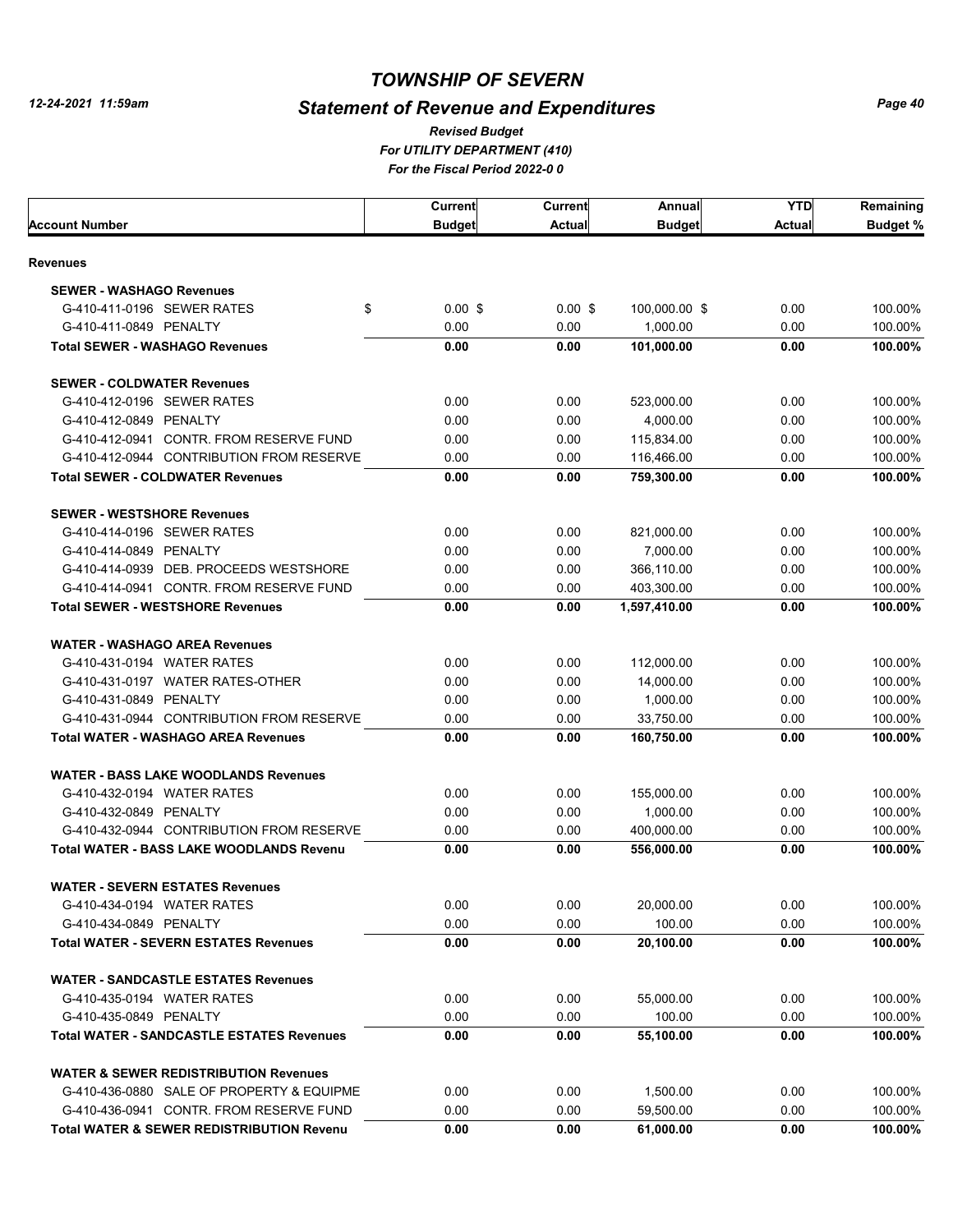# *Statement of Revenue and Expenditures*

*For UTILITY DEPARTMENT (410) For the Fiscal Period 2022-0 0 Revised Budget*

|                                                                                | Current       | Current | Annual        | YTD    | Remaining       |
|--------------------------------------------------------------------------------|---------------|---------|---------------|--------|-----------------|
| Account Number                                                                 | <b>Budget</b> | Actual  | <b>Budget</b> | Actual | <b>Budget %</b> |
|                                                                                |               |         |               |        |                 |
| <b>WATER - COLDWATER Revenues</b><br>G-410-437-0194 WATER RATES                | 0.00          | 0.00    | 545,000.00    | 0.00   | 100.00%         |
|                                                                                |               |         |               |        |                 |
| G-410-437-0849 PENALTY                                                         | 0.00          | 0.00    | 4,000.00      | 0.00   | 100.00%         |
| G-410-437-0887 WATER METER SALES                                               | 0.00          | 0.00    | 1,000.00      | 0.00   | 100.00%         |
| G-410-437-0890 MISCELLANEOUS                                                   | 0.00          | 0.00    | 2,200.00      | 0.00   | 100.00%         |
| G-410-437-0981 WATER/SEWER CONNECTION C                                        | 0.00          | 0.00    | 250.00        | 0.00   | 100.00%         |
| <b>Total WATER - COLDWATER Revenues</b>                                        | 0.00          | 0.00    | 552,450.00    | 0.00   | 100.00%         |
| <b>WATER - WESTSHORE Revenues</b>                                              |               |         |               |        |                 |
| G-410-439-0194 WATER RATES                                                     | 0.00          | 0.00    | 840,000.00    | 0.00   | 100.00%         |
| G-410-439-0849 PENALTY                                                         | 0.00          | 0.00    | 6,000.00      | 0.00   | 100.00%         |
| G-410-439-0887 WATER METER SALES                                               | 0.00          | 0.00    | 10,000.00     | 0.00   | 100.00%         |
| G-410-439-0890 MISCELLANEOUS                                                   | 0.00          | 0.00    | 100.00        | 0.00   | 100.00%         |
| G-410-439-0939 DEB. PROCEEDS WESTSHORE                                         | 0.00          | 0.00    | 244,073.00    | 0.00   | 100.00%         |
| G-410-439-0981 WATER/SEWER CONNECTION C                                        | 0.00          | 0.00    | 1.000.00      | 0.00   | 100.00%         |
| <b>Total WATER - WESTSHORE Revenues</b>                                        | 0.00          | 0.00    | 1,101,173.00  | 0.00   | 100.00%         |
|                                                                                |               |         |               |        |                 |
| <b>2018 CHEV PICK UP TRUCK Revenues</b>                                        |               |         |               |        |                 |
| G-410-U01-0971 TOWNSHIP EQUIPMENT RENTA                                        | 0.00          | 0.00    | 20,000.00     | 0.00   | 100.00%         |
| <b>Total 2018 CHEV PICK UP TRUCK Revenues</b>                                  | 0.00          | 0.00    | 20,000.00     | 0.00   | 100.00%         |
| 2020 CHEV 1/2 TON PICK UP TRUCK Revenues                                       |               |         |               |        |                 |
| G-410-U02-0971 TOWNSHIP EQUIPMENT RENTA                                        | 0.00          | 0.00    | 20,000.00     | 0.00   | 100.00%         |
| Total 2020 CHEV 1/2 TON PICK UP TRUCK Revenu                                   | 0.00          | 0.00    | 20,000.00     | 0.00   | 100.00%         |
|                                                                                |               |         |               |        |                 |
| 2020 CHEV 1/2 TON PICK UP TRUCK Revenues                                       |               |         |               |        |                 |
| G-410-U03-0971 TOWNSHIP EQUIPMENT RENTA                                        | 0.00          | 0.00    | 20,000.00     | 0.00   | 100.00%         |
| Total 2020 CHEV 1/2 TON PICK UP TRUCK Revenu                                   | 0.00          | 0.00    | 20,000.00     | 0.00   | 100.00%         |
| 2020 CHEV 1/2 TON PICK UP TRUCK Revenues                                       |               |         |               |        |                 |
| G-410-U04-0971 TOWNSHIP EQUIPMENT RENTA                                        | 0.00          | 0.00    | 22,000.00     | 0.00   | 100.00%         |
| Total 2020 CHEV 1/2 TON PICK UP TRUCK Revenu                                   | 0.00          | 0.00    | 22,000.00     | 0.00   | 100.00%         |
|                                                                                |               |         |               |        |                 |
| <b>2014 CHEV SILVERADO Revenues</b><br>G-410-U05-0971 TOWNSHIP EQUIPMENT RENTA |               |         |               |        |                 |
|                                                                                | 0.00          | 0.00    | 15,000.00     | 0.00   | 100.00%         |
| <b>Total 2014 CHEV SILVERADO Revenues</b>                                      | 0.00          | 0.00    | 15,000.00     | 0.00   | 100.00%         |
| <b>2018 CHEV PICK UP TRUCK Revenues</b>                                        |               |         |               |        |                 |
| G-410-U06-0971 TOWNSHIP EQUIPMENT RENTA                                        | 0.00          | 0.00    | 20,000.00     | 0.00   | 100.00%         |
| <b>Total 2018 CHEV PICK UP TRUCK Revenues</b>                                  | 0.00          | 0.00    | 20,000.00     | 0.00   | 100.00%         |
| 2015 GMC SIERRA 3500 Revenues                                                  |               |         |               |        |                 |
| G-410-U07-0971 TOWNSHIP EQUIPMENT RENTA                                        | 0.00          | 0.00    | 22.000.00     | 0.00   | 100.00%         |
| Total 2015 GMC SIERRA 3500 Revenues                                            | 0.00          | 0.00    | 22.000.00     | 0.00   | 100.00%         |
|                                                                                |               |         |               |        |                 |
| 2017 CHEV 3/4 TON PICK UP TRUCK Revenues                                       |               |         |               |        |                 |
| G-410-U08-0971 TOWNSHIP EQUIPMENT RENTA                                        | 0.00          | 0.00    | 25,000.00     | 0.00   | 100.00%         |
| Total 2017 CHEV 3/4 TON PICK UP TRUCK Revenu                                   | 0.00          | 0.00    | 25,000.00     | 0.00   | 100.00%         |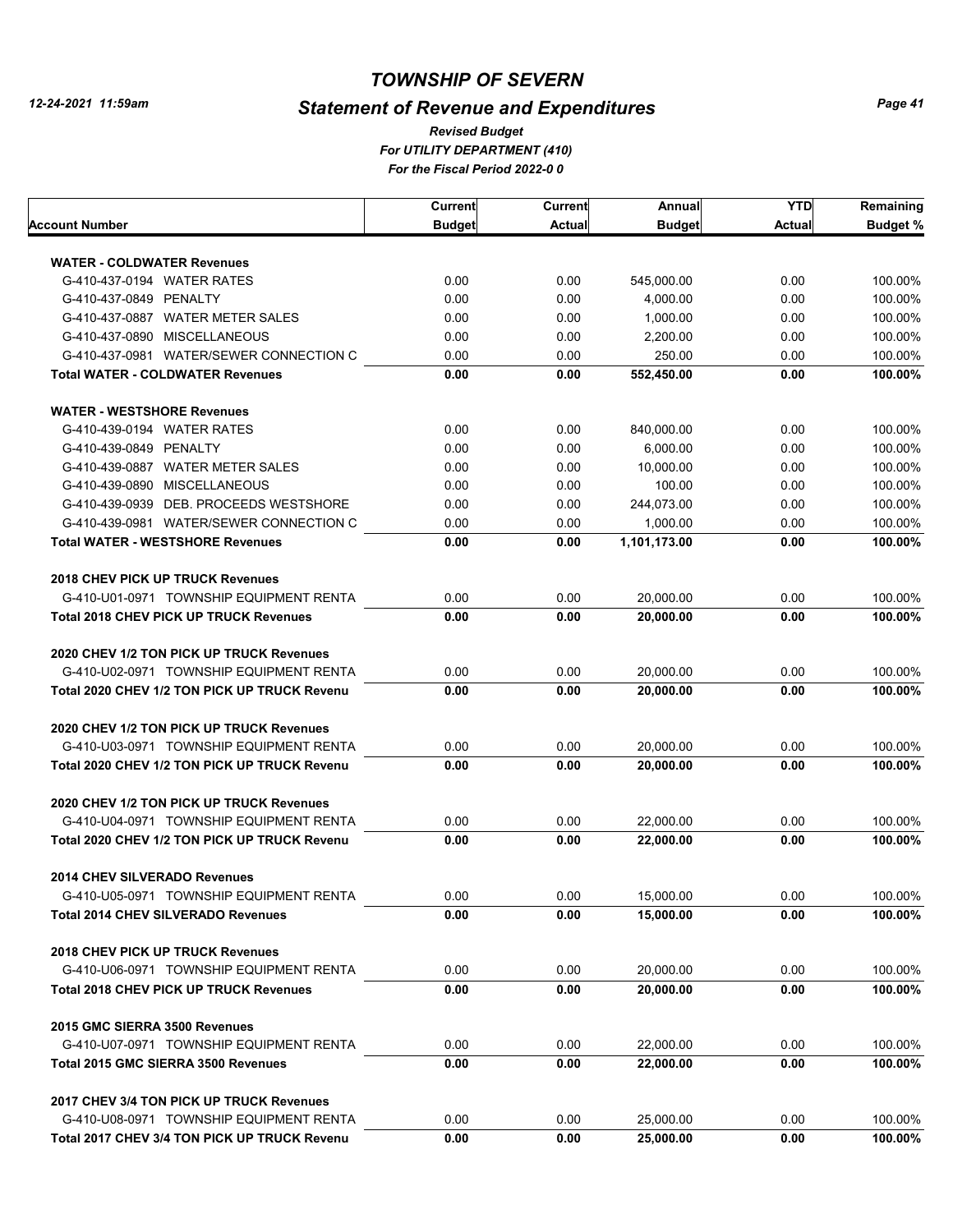# *Statement of Revenue and Expenditures*

*For UTILITY DEPARTMENT (410) Revised Budget*

*For the Fiscal Period 2022-0 0*

|                                          |                                                                                     | Current         | Current      | Annual                 | <b>YTD</b>   | Remaining          |
|------------------------------------------|-------------------------------------------------------------------------------------|-----------------|--------------|------------------------|--------------|--------------------|
| <b>Account Number</b>                    |                                                                                     | <b>Budget</b>   | Actual       | <b>Budget</b>          | Actual       | <b>Budget %</b>    |
| <b>Total UTILITY DEPARTMENT Revenues</b> |                                                                                     | \$<br>$0.00$ \$ | $0.00$ \$    | 5,128,283.00 \$        | 0.00         | 100.00%            |
|                                          |                                                                                     |                 |              |                        |              |                    |
| <b>Expenditures</b>                      |                                                                                     |                 |              |                        |              |                    |
|                                          | <b>ADMINISTRATION-GENERAL Expenditures</b>                                          |                 |              |                        |              |                    |
|                                          | G-410-103-5610 CONTR. TO RESERVE                                                    | \$<br>$0.00$ \$ | $0.00$ \$    | 104,700.00 \$          | 0.00         | 100.00%            |
|                                          | <b>Total ADMINISTRATION-GENERAL Expenditures</b>                                    | 0.00            | 0.00         | 104,700.00             | 0.00         | 100.00%            |
| <b>SEWER - WASHAGO Expenditures</b>      |                                                                                     |                 |              |                        |              |                    |
|                                          | G-410-411-1110 REGULAR SALARIES & WAGES                                             | 0.00            | 0.00         | 27,000.00              | 0.00         | 100.00%            |
|                                          | G-410-411-1120 PART-TIME SALARIES & WAGES                                           | 0.00            | 0.00         | 1,100.00               | 0.00         | 100.00%            |
|                                          | G-410-411-1130 OVERTIME-SHIFT-RECAL ETC.                                            | 0.00            | 0.00         | 1,000.00               | 0.00         | 100.00%            |
|                                          | G-410-411-1140 VACATION / SICK TIME / LIEU / S                                      | 0.00            | 0.00         | 5,500.00               | 0.00         | 100.00%            |
| G-410-411-1141 ON CALL                   |                                                                                     | 0.00            | 0.00         | 800.00                 | 0.00         | 100.00%            |
|                                          | G-410-411-1155 NON TAXABLE - MEALS / UNIFO                                          | 0.00            | 0.00         | 200.00                 | 0.00         | 100.00%            |
|                                          | G-410-411-1161 EMPLOYER HEALTH TAX                                                  | 0.00            | 0.00         | 600.00                 | 0.00         | 100.00%            |
| G-410-411-1162 C.P.P.                    |                                                                                     | 0.00            | 0.00         | 1,300.00               | 0.00         | 100.00%            |
| G-410-411-1163 E.I.                      |                                                                                     | 0.00            | 0.00         | 400.00                 | 0.00         | 100.00%            |
| G-410-411-1164 O.M.E.R.S.                |                                                                                     | 0.00            | 0.00         | 3,200.00               | 0.00         | 100.00%            |
|                                          | G-410-411-1165 GROUP LIFE INSURANCE                                                 | 0.00            | 0.00         | 3,500.00               | 0.00         | 100.00%            |
|                                          | G-410-411-1167 WORKPLACE SAFETY INSURAN                                             | 0.00            | 0.00         | 1,000.00               | 0.00         | 100.00%            |
|                                          | G-410-411-2220 BUILDING & PROPERTY MAINT                                            | 0.00            | 0.00         | 3,000.00               | 0.00         | 100.00%            |
|                                          | G-410-411-2227 SEWER INFILTRATION LINES                                             | 0.00            | 0.00         | 5,000.00               | 0.00         | 100.00%            |
| G-410-411-2418 SULPHATE                  |                                                                                     | 0.00            | 0.00         | 5,000.00               | 0.00         | 100.00%            |
|                                          | G-410-411-2610 MISC OFFICE SUPPLIES                                                 | 0.00            | 0.00         | 500.00                 | 0.00         | 100.00%            |
| G-410-411-2810 HYDRO                     |                                                                                     | 0.00            | 0.00         | 2,600.00               | 0.00         | 100.00%            |
|                                          | G-410-411-2900 SAFETY EQUIPMENT                                                     | 0.00            | 0.00         | 700.00                 | 0.00         | 100.00%            |
| G-410-411-2910 UNIFORMS                  |                                                                                     | 0.00            | 0.00         | 300.00                 | 0.00         | 100.00%            |
|                                          | G-410-411-2995 MISCELLANEOUS                                                        | 0.00            | 0.00         | 200.00                 | 0.00         | 100.00%            |
| G-410-411-3110 MILEAGE                   |                                                                                     | 0.00            | 0.00         | 100.00                 | 0.00         | 100.00%            |
|                                          | G-410-411-3140 MEMBERSHIPS                                                          | 0.00            | 0.00         | 200.00                 | 0.00         | 100.00%            |
|                                          | G-410-411-3150 TRAINING COURSE EXPENSES                                             | 0.00            | 0.00         | 1,000.00               | 0.00         | 100.00%            |
|                                          | G-410-411-3205 JOINT HEALTH & SAFETY                                                | 0.00            | 0.00         | 100.00                 | 0.00         | 100.00%            |
| G-410-411-3220 TELEPHONE                 |                                                                                     |                 | 0.00         |                        | 0.00         | 100.00%            |
| G-410-411-3230 ADVERTISING               |                                                                                     | 0.00<br>0.00    | 0.00         | 4,100.00<br>100.00     | 0.00         | 100.00%            |
|                                          | G-410-411-3360 CONSULTANTS                                                          | 0.00            | 0.00         | 1,500.00               | 0.00         | 100.00%            |
|                                          | G-410-411-3392 M.O.E. TESTING                                                       | 0.00            | 0.00         | 3,500.00               | 0.00         | 100.00%            |
|                                          |                                                                                     |                 |              |                        |              |                    |
|                                          | G-410-411-3420 EQUIPMENT REPAIR & MAINTEN                                           | 0.00            | 0.00         | 47,500.00              | 0.00         | 100.00%            |
|                                          | G-410-411-3910 INSURANCE PREMIUMS                                                   | 0.00            | 0.00         | 7,600.00               | 0.00         | 100.00%            |
|                                          | G-410-411-5155 CAPITAL EXPENDITURES                                                 | 0.00            | 0.00         | 17,000.00              | 0.00         | 100.00%            |
|                                          | G-410-411-7970 INTERNAL DEPT EXPENDITURE                                            | 0.00            | 0.00         | 2,000.00               | 0.00         | 100.00%            |
|                                          | G-410-411-7981 TOWNSHIP VEHICLE RENTAL<br><b>Total SEWER - WASHAGO Expenditures</b> | 0.00<br>0.00    | 0.00<br>0.00 | 7,000.00<br>154,600.00 | 0.00<br>0.00 | 100.00%<br>100.00% |
|                                          |                                                                                     |                 |              |                        |              |                    |
|                                          | <b>SEWER - COLDWATER Expenditures</b>                                               |                 |              |                        |              |                    |
|                                          | G-410-412-1110 REGULAR SALARIES & WAGES                                             | 0.00            | 0.00         | 100,000.00             | 0.00         | 100.00%            |
|                                          | G-410-412-1120 PART-TIME SALARIES & WAGES                                           | 0.00            | 0.00         | 4,200.00               | 0.00         | 100.00%            |
|                                          | G-410-412-1130 OVERTIME-SHIFT-RECAL ETC.                                            | 0.00            | 0.00         | 11,000.00              | 0.00         | 100.00%            |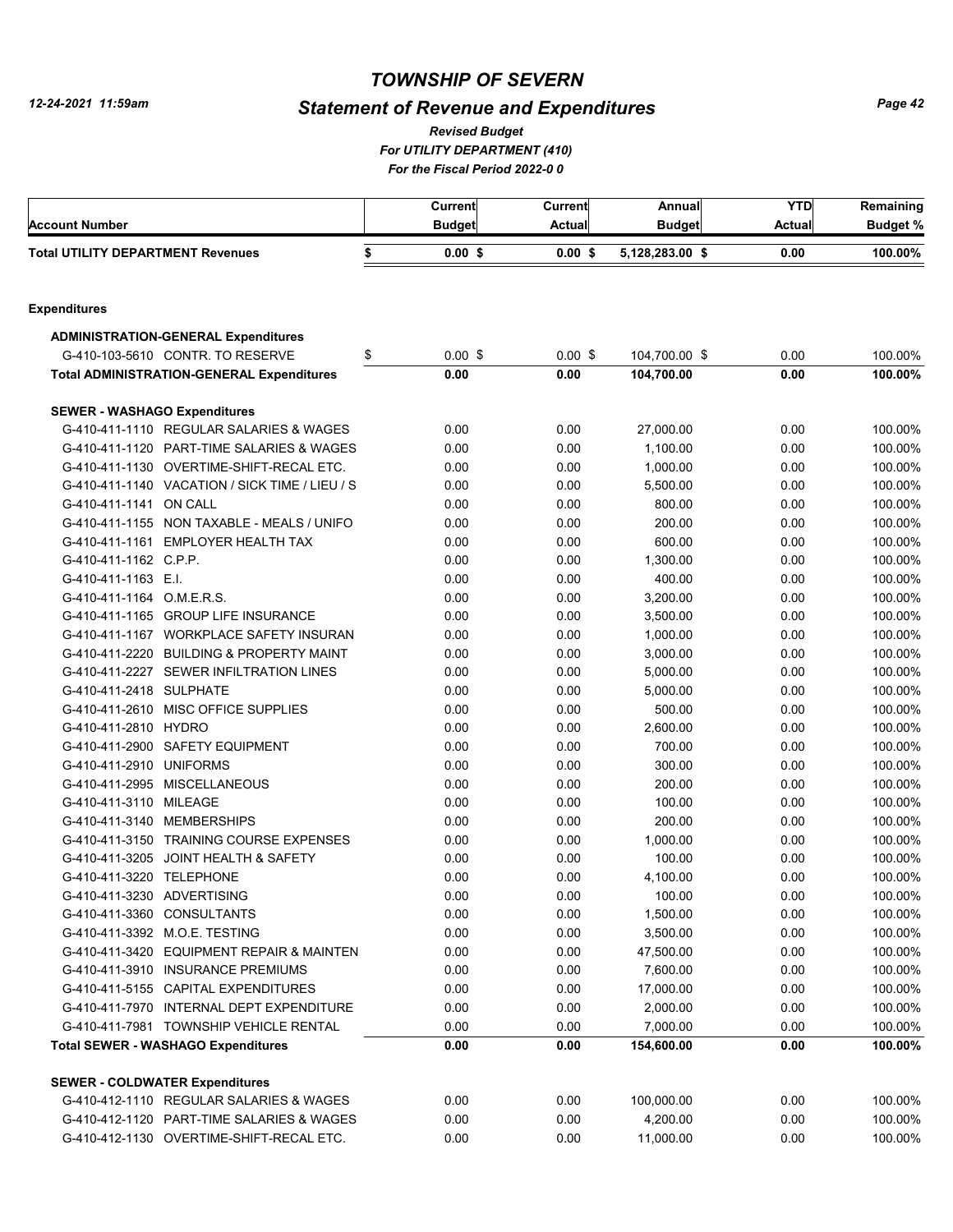# *Statement of Revenue and Expenditures*

|                              |                                                | Current       | <b>Current</b> | Annual        | <b>YTD</b> | Remaining       |
|------------------------------|------------------------------------------------|---------------|----------------|---------------|------------|-----------------|
| <b>Account Number</b>        |                                                | <b>Budget</b> | <b>Actual</b>  | <b>Budget</b> | Actual     | <b>Budget %</b> |
|                              | G-410-412-1140 VACATION / SICK TIME / LIEU / S | 0.00          | 0.00           | 9,900.00      | 0.00       | 100.00%         |
| G-410-412-1141 ON CALL       |                                                | 0.00          | 0.00           | 1,500.00      | 0.00       | 100.00%         |
|                              | G-410-412-1155 NON TAXABLE - MEALS / UNIFO     | 0.00          | 0.00           | 400.00        | 0.00       | 100.00%         |
|                              | G-410-412-1161 EMPLOYER HEALTH TAX             | 0.00          | 0.00           | 2,200.00      | 0.00       | 100.00%         |
| G-410-412-1162 C.P.P.        |                                                | 0.00          | 0.00           | 4,400.00      | 0.00       | 100.00%         |
| G-410-412-1163 E.I.          |                                                | 0.00          | 0.00           | 1,400.00      | 0.00       | 100.00%         |
| G-410-412-1164 O.M.E.R.S.    |                                                | 0.00          | 0.00           | 11,200.00     | 0.00       | 100.00%         |
|                              | G-410-412-1165 GROUP LIFE INSURANCE            | 0.00          | 0.00           | 12,100.00     | 0.00       | 100.00%         |
|                              | G-410-412-1167 WORKPLACE SAFETY INSURAN        | 0.00          | 0.00           | 3,400.00      | 0.00       | 100.00%         |
|                              | G-410-412-2220 BUILDING & PROPERTY MAINT       | 0.00          | 0.00           | 15,000.00     | 0.00       | 100.00%         |
|                              | G-410-412-2227 SEWER INFILTRATION LINES        | 0.00          | 0.00           | 25,000.00     | 0.00       | 100.00%         |
| G-410-412-2310 FUEL - DIESEL |                                                | 0.00          | 0.00           | 600.00        | 0.00       | 100.00%         |
| G-410-412-2418 SULPHATE      |                                                | 0.00          | 0.00           | 22,800.00     | 0.00       | 100.00%         |
|                              | G-410-412-2610 MISC OFFICE SUPPLIES            | 0.00          | 0.00           | 500.00        | 0.00       | 100.00%         |
| G-410-412-2810 HYDRO         |                                                | 0.00          | 0.00           | 104,000.00    | 0.00       | 100.00%         |
| G-410-412-2830 NATURAL GAS   |                                                | 0.00          | 0.00           | 2,200.00      | 0.00       | 100.00%         |
|                              | G-410-412-2900 SAFETY EQUIPMENT                | 0.00          | 0.00           | 1,300.00      | 0.00       | 100.00%         |
| G-410-412-2910 UNIFORMS      |                                                | 0.00          | 0.00           | 500.00        | 0.00       | 100.00%         |
| G-410-412-3110 MILEAGE       |                                                | 0.00          | 0.00           | 100.00        | 0.00       | 100.00%         |
|                              | G-410-412-3140 MEMBERSHIPS                     | 0.00          | 0.00           | 300.00        | 0.00       | 100.00%         |
|                              | G-410-412-3150 TRAINING COURSE EXPENSES        | 0.00          | 0.00           | 1,500.00      | 0.00       | 100.00%         |
|                              | G-410-412-3205 JOINT HEALTH & SAFETY           | 0.00          | 0.00           | 100.00        | 0.00       | 100.00%         |
| G-410-412-3220 TELEPHONE     |                                                | 0.00          | 0.00           | 10,100.00     | 0.00       | 100.00%         |
| G-410-412-3230 ADVERTISING   |                                                | 0.00          | 0.00           | 100.00        | 0.00       | 100.00%         |
| G-410-412-3326 SLUDGE        |                                                | 0.00          | 0.00           | 10,000.00     | 0.00       | 100.00%         |
|                              | G-410-412-3360 CONSULTANTS                     | 0.00          | 0.00           | 2,500.00      | 0.00       | 100.00%         |
|                              | G-410-412-3392 M.O.E. TESTING                  | 0.00          | 0.00           | 12,000.00     | 0.00       | 100.00%         |
|                              | G-410-412-3420 EQUIPMENT REPAIR & MAINTEN      | 0.00          | 0.00           | 127,900.00    | 0.00       | 100.00%         |
|                              | G-410-412-3910 INSURANCE PREMIUMS              | 0.00          | 0.00           | 6,000.00      | 0.00       | 100.00%         |
|                              | G-410-412-3995 PIL - SEVERN PORTION            | 0.00          | 0.00           | 11,000.00     | 0.00       | 100.00%         |
|                              | G-410-412-5155 CAPITAL EXPENDITURES            | 0.00          | 0.00           | 260,000.00    | 0.00       | 100.00%         |
|                              | G-410-412-7970 INTERNAL DEPT EXPENDITURE       | 0.00          | 0.00           | 2,000.00      | 0.00       | 100.00%         |
|                              | G-410-412-7981 TOWNSHIP VEHICLE RENTAL         | 0.00          | 0.00           | 25,000.00     | 0.00       | 100.00%         |
|                              | <b>Total SEWER - COLDWATER Expenditures</b>    | 0.00          | 0.00           | 802,200.00    | 0.00       | 100.00%         |
|                              |                                                |               |                |               |            |                 |
|                              | <b>SEWER - WESTSHORE Expenditures</b>          |               |                |               |            |                 |
|                              | G-410-414-1110 REGULAR SALARIES & WAGES        | 0.00          | 0.00           | 100,000.00    | 0.00       | 100.00%         |
|                              | G-410-414-1120 PART-TIME SALARIES & WAGES      | 0.00          | 0.00           | 4,200.00      | 0.00       | 100.00%         |
|                              | G-410-414-1130 OVERTIME-SHIFT-RECAL ETC.       | 0.00          | 0.00           | 13,000.00     | 0.00       | 100.00%         |
|                              | G-410-414-1140 VACATION / SICK TIME / LIEU / S | 0.00          | 0.00           | 15,300.00     | 0.00       | 100.00%         |
| G-410-414-1141 ON CALL       |                                                | 0.00          | 0.00           | 2,300.00      | 0.00       | 100.00%         |
|                              | G-410-414-1155 NON TAXABLE - MEALS / UNIFO     | 0.00          | 0.00           | 600.00        | 0.00       | 100.00%         |
|                              | G-410-414-1161 EMPLOYER HEALTH TAX             | 0.00          | 0.00           | 2,200.00      | 0.00       | 100.00%         |
| G-410-414-1162 C.P.P.        |                                                | 0.00          | 0.00           | 5,500.00      | 0.00       | 100.00%         |
| G-410-414-1163 E.I.          |                                                | 0.00          | 0.00           | 1,800.00      | 0.00       | 100.00%         |
| G-410-414-1164 O.M.E.R.S.    |                                                | 0.00          | 0.00           | 14,400.00     | 0.00       | 100.00%         |
|                              | G-410-414-1165 GROUP LIFE INSURANCE            | 0.00          | 0.00           | 15,600.00     | 0.00       | 100.00%         |
|                              | G-410-414-1167 WORKPLACE SAFETY INSURAN        | 0.00          | 0.00           | 4,300.00      | 0.00       | 100.00%         |
|                              | G-410-414-2220 BUILDING & PROPERTY MAINT       | 0.00          | 0.00           | 13,000.00     | 0.00       | 100.00%         |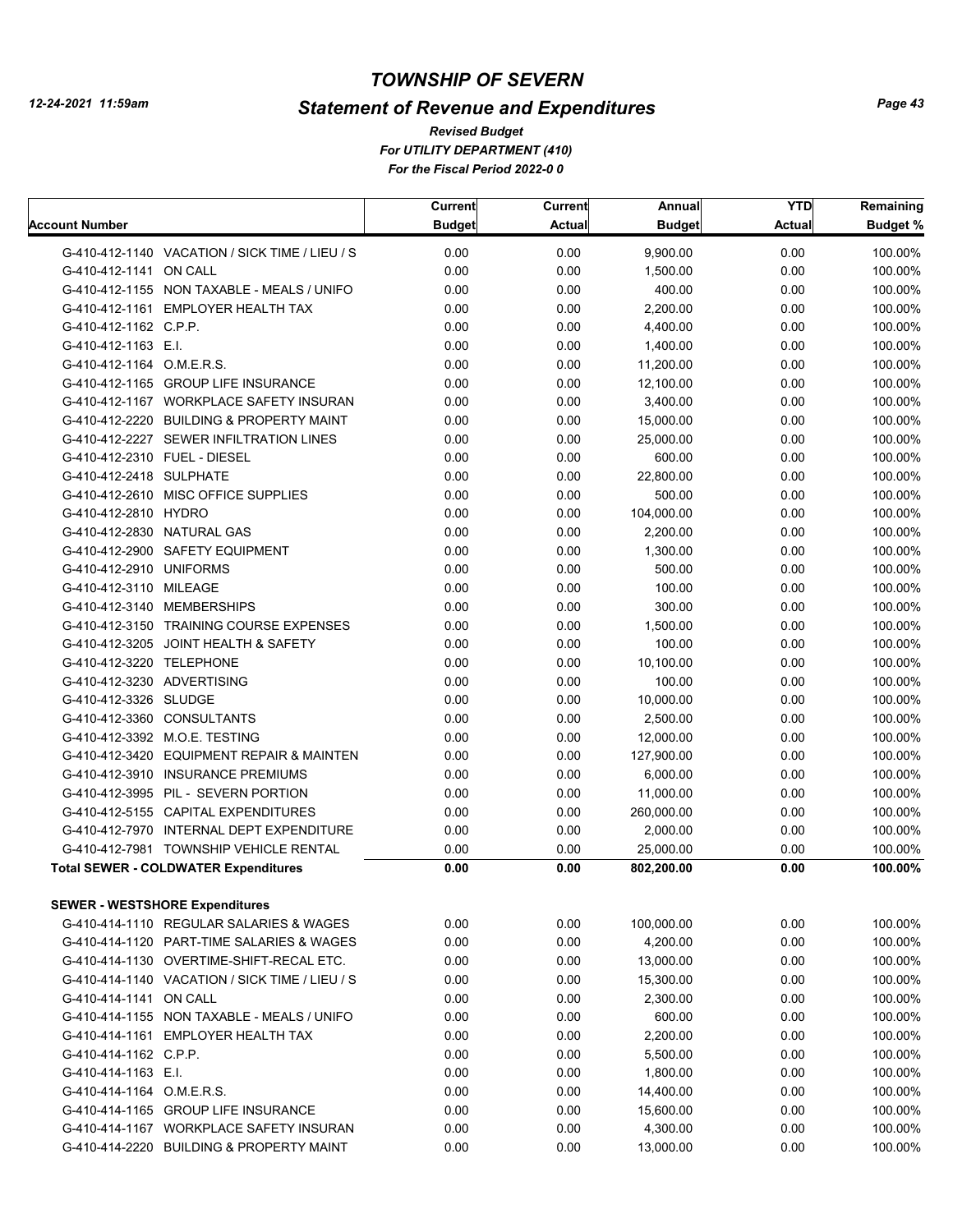# *Statement of Revenue and Expenditures*

*For UTILITY DEPARTMENT (410) For the Fiscal Period 2022-0 0 Revised Budget*

|                            |                                                | Current       | Current       | Annual        | <b>YTD</b>    | Remaining       |
|----------------------------|------------------------------------------------|---------------|---------------|---------------|---------------|-----------------|
| <b>Account Number</b>      |                                                | <b>Budget</b> | <b>Actual</b> | <b>Budget</b> | <b>Actual</b> | <b>Budget %</b> |
|                            | G-410-414-2227 SEWER INFILTRATION LINES        | 0.00          | 0.00          | 25,000.00     | 0.00          | 100.00%         |
|                            | G-410-414-2310 FUEL - DIESEL                   | 0.00          | 0.00          | 600.00        | 0.00          | 100.00%         |
| G-410-414-2418 SULPHATE    |                                                | 0.00          | 0.00          | 24,000.00     | 0.00          | 100.00%         |
| G-410-414-2419 CHEMICALS   |                                                | 0.00          | 0.00          | 2,500.00      | 0.00          | 100.00%         |
|                            | G-410-414-2610 MISC OFFICE SUPPLIES            | 0.00          | 0.00          | 2,100.00      | 0.00          | 100.00%         |
| G-410-414-2810 HYDRO       |                                                | 0.00          | 0.00          | 82,000.00     | 0.00          | 100.00%         |
|                            | G-410-414-2830 NATURAL GAS                     | 0.00          | 0.00          | 7,900.00      | 0.00          | 100.00%         |
|                            | G-410-414-2900 SAFETY EQUIPMENT                | 0.00          | 0.00          | 2,000.00      | 0.00          | 100.00%         |
| G-410-414-2910 UNIFORMS    |                                                | 0.00          | 0.00          | 800.00        | 0.00          | 100.00%         |
| G-410-414-3110 MILEAGE     |                                                | 0.00          | 0.00          | 200.00        | 0.00          | 100.00%         |
|                            | G-410-414-3140 MEMBERSHIPS                     | 0.00          | 0.00          | 600.00        | 0.00          | 100.00%         |
|                            | G-410-414-3150 TRAINING COURSE EXPENSES        | 0.00          | 0.00          | 1,700.00      | 0.00          | 100.00%         |
|                            | G-410-414-3205 JOINT HEALTH & SAFETY           | 0.00          | 0.00          | 100.00        | 0.00          | 100.00%         |
| G-410-414-3220 TELEPHONE   |                                                | 0.00          | 0.00          | 14,800.00     | 0.00          | 100.00%         |
| G-410-414-3230 ADVERTISING |                                                | 0.00          | 0.00          | 200.00        | 0.00          | 100.00%         |
| G-410-414-3320 LEGAL       |                                                | 0.00          | 0.00          | 2,000.00      | 0.00          | 100.00%         |
| G-410-414-3326 SLUDGE      |                                                | 0.00          | 0.00          | 40,000.00     | 0.00          | 100.00%         |
|                            | G-410-414-3360 CONSULTANTS                     | 0.00          | 0.00          | 3,500.00      | 0.00          | 100.00%         |
|                            | G-410-414-3392 M.O.E. TESTING                  | 0.00          | 0.00          | 11,000.00     | 0.00          | 100.00%         |
|                            | G-410-414-3420 EQUIPMENT REPAIR & MAINTEN      | 0.00          | 0.00          | 158,000.00    | 0.00          | 100.00%         |
|                            | G-410-414-3910 INSURANCE PREMIUMS              | 0.00          | 0.00          | 3,600.00      | 0.00          | 100.00%         |
|                            | G-410-414-3995 PIL - SEVERN PORTION            | 0.00          | 0.00          | 3,000.00      | 0.00          | 100.00%         |
|                            | G-410-414-4210 DEBENTURE PAYMENTS-PRINC.       | 0.00          | 0.00          | 366,110.00    | 0.00          | 100.00%         |
|                            | G-410-414-5155 CAPITAL EXPENDITURES            | 0.00          | 0.00          | 525,000.00    | 0.00          | 100.00%         |
|                            | G-410-414-7970 INTERNAL DEPT EXPENDITURE       | 0.00          | 0.00          | 7,000.00      | 0.00          | 100.00%         |
|                            | G-410-414-7981 TOWNSHIP VEHICLE RENTAL         | 0.00          | 0.00          | 25,000.00     | 0.00          | 100.00%         |
|                            | <b>Total SEWER - WESTSHORE Expenditures</b>    | 0.00          | 0.00          | 1,500,910.00  | 0.00          | 100.00%         |
|                            |                                                |               |               |               |               |                 |
|                            | <b>WATER - WASHAGO AREA Expenditures</b>       |               |               |               |               |                 |
|                            | G-410-431-1110 REGULAR SALARIES & WAGES        | 0.00          | 0.00          | 67,000.00     | 0.00          | 100.00%         |
|                            | G-410-431-1120 PART-TIME SALARIES & WAGES      | 0.00          | 0.00          | 2,800.00      | 0.00          | 100.00%         |
|                            | G-410-431-1130 OVERTIME-SHIFT-RECAL ETC.       | 0.00          | 0.00          | 5,200.00      | 0.00          | 100.00%         |
|                            | G-410-431-1140 VACATION / SICK TIME / LIEU / S | 0.00          | 0.00          | 6,800.00      | 0.00          | 100.00%         |
| G-410-431-1141 ON CALL     |                                                | 0.00          | 0.00          | 1,000.00      | 0.00          | 100.00%         |
|                            | G-410-431-1155 NON TAXABLE - MEALS / UNIFO     | 0.00          | 0.00          | 300.00        | 0.00          | 100.00%         |
|                            | G-410-431-1161 EMPLOYER HEALTH TAX             | 0.00          | 0.00          | 1,500.00      | 0.00          | 100.00%         |
| G-410-431-1162 C.P.P.      |                                                | 0.00          | 0.00          | 2,800.00      | 0.00          | 100.00%         |
| G-410-431-1163 E.I.        |                                                | 0.00          | 0.00          | 1,000.00      | 0.00          | 100.00%         |
| G-410-431-1164 O.M.E.R.S.  |                                                | 0.00          | 0.00          | 7,200.00      | 0.00          | 100.00%         |
|                            | G-410-431-1165 GROUP LIFE INSURANCE            | 0.00          | 0.00          | 7,800.00      | 0.00          | 100.00%         |
|                            | G-410-431-1167 WORKPLACE SAFETY INSURAN        | 0.00          | 0.00          | 2,200.00      | 0.00          | 100.00%         |
|                            | G-410-431-2220 BUILDING & PROPERTY MAINT       | 0.00          | 0.00          | 9,000.00      | 0.00          | 100.00%         |
| G-410-431-2418 SULPHATE    |                                                | 0.00          | 0.00          | 3,000.00      | 0.00          | 100.00%         |
| G-410-431-2419 CHEMICALS   |                                                | 0.00          | 0.00          | 15,000.00     | 0.00          | 100.00%         |
|                            | G-410-431-2610 MISC OFFICE SUPPLIES            | 0.00          | 0.00          | 500.00        | 0.00          | 100.00%         |
| G-410-431-2810 HYDRO       |                                                | 0.00          | 0.00          | 24,000.00     | 0.00          | 100.00%         |
| G-410-431-2835 PROPANE     |                                                | 0.00          | 0.00          | 1,000.00      | 0.00          | 100.00%         |
|                            | G-410-431-2900 SAFETY EQUIPMENT                | 0.00          | 0.00          | 900.00        | 0.00          | 100.00%         |
| G-410-431-2910 UNIFORMS    |                                                | 0.00          | 0.00          | 400.00        | 0.00          | 100.00%         |
|                            |                                                |               |               |               |               |                 |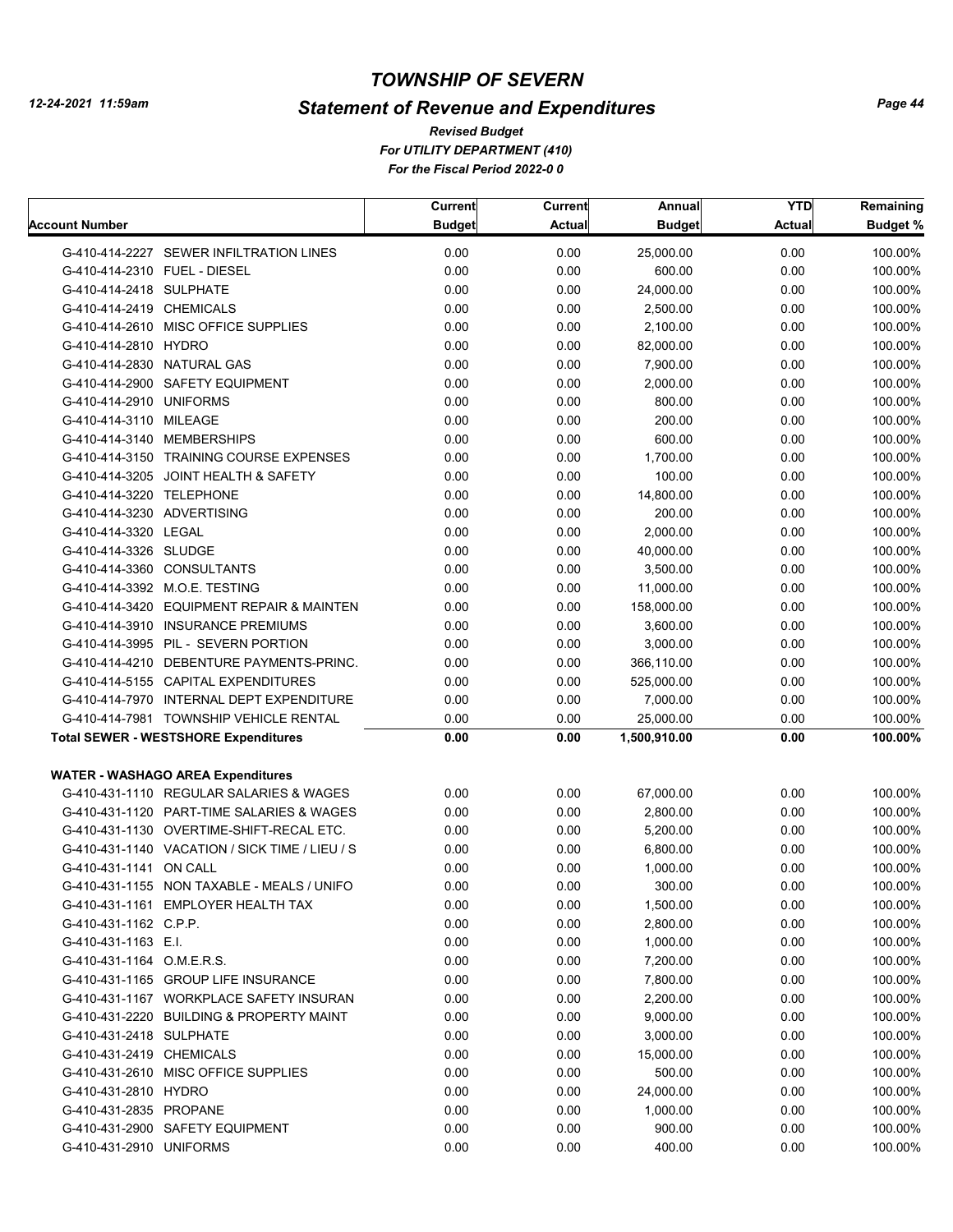# *Statement of Revenue and Expenditures*

*For UTILITY DEPARTMENT (410) For the Fiscal Period 2022-0 0 Revised Budget*

| Current                                                | Current | Annual        | <b>YTD</b>    | Remaining |
|--------------------------------------------------------|---------|---------------|---------------|-----------|
| Account Number<br><b>Budget</b>                        | Actual  | <b>Budget</b> | <b>Actual</b> | Budget %  |
| 0.00<br>G-410-431-3110 MILEAGE                         | 0.00    | 100.00        | 0.00          | 100.00%   |
| G-410-431-3140 MEMBERSHIPS<br>0.00                     | 0.00    | 500.00        | 0.00          | 100.00%   |
| G-410-431-3150 TRAINING COURSE EXPENSES<br>0.00        | 0.00    | 1,700.00      | 0.00          | 100.00%   |
| 0.00<br>G-410-431-3205 JOINT HEALTH & SAFETY           | 0.00    | 100.00        | 0.00          | 100.00%   |
| 0.00<br>G-410-431-3220 TELEPHONE                       | 0.00    | 3,800.00      | 0.00          | 100.00%   |
| G-410-431-3230 ADVERTISING<br>0.00                     | 0.00    | 100.00        | 0.00          | 100.00%   |
| G-410-431-3360 CONSULTANTS<br>0.00                     | 0.00    | 2,000.00      | 0.00          | 100.00%   |
| G-410-431-3392 M.O.E. TESTING<br>0.00                  | 0.00    | 8,000.00      | 0.00          | 100.00%   |
| 0.00<br>G-410-431-3420 EQUIPMENT REPAIR & MAINTEN      | 0.00    | 41,800.00     | 0.00          | 100.00%   |
| G-410-431-3579 SOURCE WATER PROTECTION<br>0.00         | 0.00    | 3,200.00      | 0.00          | 100.00%   |
| 0.00<br>G-410-431-3910 INSURANCE PREMIUMS              | 0.00    | 7,800.00      | 0.00          | 100.00%   |
| 0.00<br>G-410-431-3995 PIL - SEVERN PORTION            | 0.00    | 2,000.00      | 0.00          | 100.00%   |
| 0.00<br>G-410-431-5155 CAPITAL EXPENDITURES            | 0.00    | 107,000.00    | 0.00          | 100.00%   |
| 0.00<br>G-410-431-7970 INTERNAL DEPT EXPENDITURE       | 0.00    | 2,000.00      | 0.00          | 100.00%   |
| 0.00<br>G-410-431-7981 TOWNSHIP VEHICLE RENTAL         | 0.00    | 15,000.00     | 0.00          | 100.00%   |
| 0.00<br><b>Total WATER - WASHAGO AREA Expenditures</b> | 0.00    | 354,500.00    | 0.00          | 100.00%   |
|                                                        |         |               |               |           |
| <b>WATER - BASS LAKE WOODLANDS Expenditures</b>        |         |               |               |           |
| G-410-432-1110 REGULAR SALARIES & WAGES<br>0.00        | 0.00    | 67,000.00     | 0.00          | 100.00%   |
| 0.00<br>G-410-432-1120 PART-TIME SALARIES & WAGES      | 0.00    | 2,800.00      | 0.00          | 100.00%   |
| 0.00<br>G-410-432-1130 OVERTIME-SHIFT-RECAL ETC.       | 0.00    | 3,900.00      | 0.00          | 100.00%   |
| G-410-432-1140 VACATION / SICK TIME / LIEU / S<br>0.00 | 0.00    | 3,900.00      | 0.00          | 100.00%   |
| 0.00<br>G-410-432-1141 ON CALL                         | 0.00    | 600.00        | 0.00          | 100.00%   |
| G-410-432-1155 NON TAXABLE - MEALS / UNIFO<br>0.00     | 0.00    | 200.00        | 0.00          | 100.00%   |
| G-410-432-1161 EMPLOYER HEALTH TAX<br>0.00             | 0.00    | 1,500.00      | 0.00          | 100.00%   |
| G-410-432-1162 C.P.P.<br>0.00                          | 0.00    | 2,800.00      | 0.00          | 100.00%   |
| G-410-432-1163 E.I.<br>0.00                            | 0.00    | 800.00        | 0.00          | 100.00%   |
| 0.00<br>G-410-432-1164 O.M.E.R.S.                      | 0.00    | 7,200.00      | 0.00          | 100.00%   |
| 0.00<br>G-410-432-1165 GROUP LIFE INSURANCE            | 0.00    | 7,800.00      | 0.00          | 100.00%   |
| 0.00<br>G-410-432-1167 WORKPLACE SAFETY INSURAN        | 0.00    | 2,200.00      | 0.00          | 100.00%   |
| 0.00<br>G-410-432-2220 BUILDING & PROPERTY MAINT       | 0.00    | 6,000.00      | 0.00          | 100.00%   |
| 0.00<br>G-410-432-2419 CHEMICALS                       | 0.00    | 1,000.00      | 0.00          | 100.00%   |
| G-410-432-2610 MISC OFFICE SUPPLIES<br>0.00            | 0.00    | 300.00        | 0.00          | 100.00%   |
| 0.00<br>G-410-432-2810 HYDRO                           | 0.00    | 13,000.00     | 0.00          | 100.00%   |
| 0.00<br>G-410-432-2835 PROPANE                         | 0.00    | 1,300.00      | 0.00          | 100.00%   |
| 0.00<br>G-410-432-2900 SAFETY EQUIPMENT                | 0.00    | 500.00        | 0.00          | 100.00%   |
| 0.00<br>G-410-432-2910 UNIFORMS                        | 0.00    | 200.00        | 0.00          | 100.00%   |
| 0.00<br>G-410-432-3110 MILEAGE                         | 0.00    | 100.00        | 0.00          | 100.00%   |
| G-410-432-3140 MEMBERSHIPS<br>0.00                     | 0.00    | 400.00        | 0.00          | 100.00%   |
| G-410-432-3150 TRAINING COURSE EXPENSES<br>0.00        | 0.00    | 1,500.00      | 0.00          | 100.00%   |
| G-410-432-3205 JOINT HEALTH & SAFETY<br>0.00           | 0.00    | 100.00        | 0.00          | 100.00%   |
| G-410-432-3220 TELEPHONE<br>0.00                       | 0.00    | 2,900.00      | 0.00          | 100.00%   |
| G-410-432-3230 ADVERTISING<br>0.00                     | 0.00    | 100.00        | 0.00          | 100.00%   |
| G-410-432-3360 CONSULTANTS<br>0.00                     | 0.00    | 1,000.00      | 0.00          | 100.00%   |
| G-410-432-3392 M.O.E. TESTING<br>0.00                  | 0.00    | 6,500.00      | 0.00          | 100.00%   |
| G-410-432-3420 EQUIPMENT REPAIR & MAINTEN<br>0.00      | 0.00    | 27,900.00     | 0.00          | 100.00%   |
| G-410-432-3579 SOURCE WATER PROTECTION<br>0.00         | 0.00    | 600.00        | 0.00          | 100.00%   |
| G-410-432-3910 INSURANCE PREMIUMS<br>0.00              | 0.00    | 6,400.00      | 0.00          | 100.00%   |
| G-410-432-3995 PIL - SEVERN PORTION<br>0.00            | 0.00    | 900.00        | 0.00          | 100.00%   |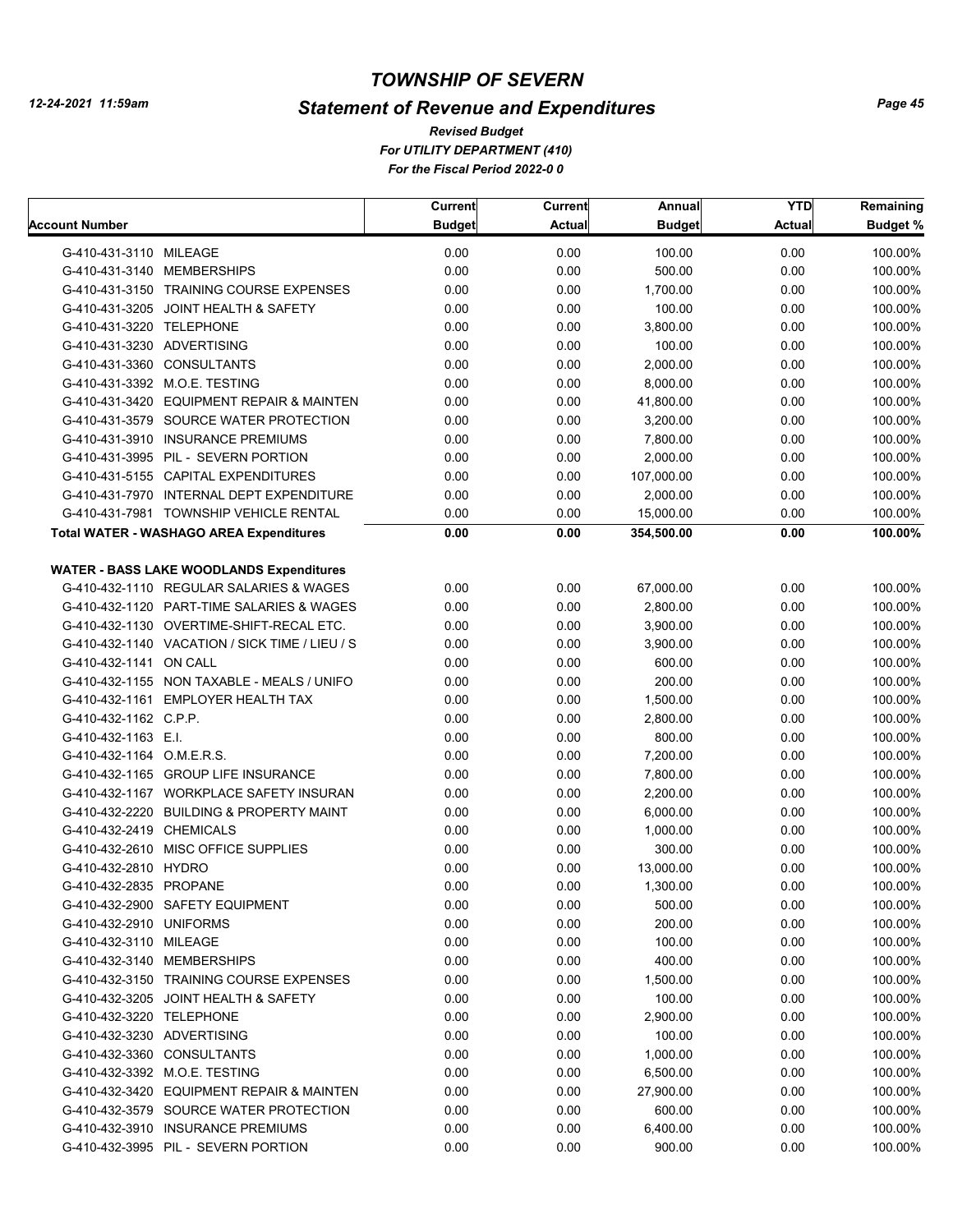# *Statement of Revenue and Expenditures*

|                            |                                                  | Current       | Current       | Annual        | <b>YTD</b>    | Remaining       |
|----------------------------|--------------------------------------------------|---------------|---------------|---------------|---------------|-----------------|
| <b>Account Number</b>      |                                                  | <b>Budget</b> | <b>Actual</b> | <b>Budget</b> | <b>Actual</b> | <b>Budget %</b> |
|                            | G-410-432-5155 CAPITAL EXPENDITURES              | 0.00          | 0.00          | 400,000.00    | 0.00          | 100.00%         |
|                            | G-410-432-7970 INTERNAL DEPT EXPENDITURE         | 0.00          | 0.00          | 2,000.00      | 0.00          | 100.00%         |
|                            | G-410-432-7981 TOWNSHIP VEHICLE RENTAL           | 0.00          | 0.00          | 10,000.00     | 0.00          | 100.00%         |
|                            | <b>Total WATER - BASS LAKE WOODLANDS Expendi</b> | 0.00          | 0.00          | 583,400.00    | 0.00          | 100.00%         |
|                            |                                                  |               |               |               |               |                 |
|                            | <b>WATER - SEVERN ESTATES Expenditures</b>       |               |               |               |               |                 |
|                            | G-410-434-1110 REGULAR SALARIES & WAGES          | 0.00          | 0.00          | 33,000.00     | 0.00          | 100.00%         |
|                            | G-410-434-1120 PART-TIME SALARIES & WAGES        | 0.00          | 0.00          | 1,400.00      | 0.00          | 100.00%         |
|                            | G-410-434-1130 OVERTIME-SHIFT-RECAL ETC.         | 0.00          | 0.00          | 3,300.00      | 0.00          | 100.00%         |
|                            | G-410-434-1140 VACATION / SICK TIME / LIEU / S   | 0.00          | 0.00          | 900.00        | 0.00          | 100.00%         |
| G-410-434-1141 ON CALL     |                                                  | 0.00          | 0.00          | 100.00        | 0.00          | 100.00%         |
|                            | G-410-434-1155 NON TAXABLE - MEALS / UNIFO       | 0.00          | 0.00          | 100.00        | 0.00          | 100.00%         |
|                            | G-410-434-1161 EMPLOYER HEALTH TAX               | 0.00          | 0.00          | 700.00        | 0.00          | 100.00%         |
| G-410-434-1162 C.P.P.      |                                                  | 0.00          | 0.00          | 1,500.00      | 0.00          | 100.00%         |
| G-410-434-1163 E.I.        |                                                  | 0.00          | 0.00          | 500.00        | 0.00          | 100.00%         |
| G-410-434-1164 O.M.E.R.S.  |                                                  | 0.00          | 0.00          | 4,000.00      | 0.00          | 100.00%         |
|                            | G-410-434-1165 GROUP LIFE INSURANCE              | 0.00          | 0.00          | 4,300.00      | 0.00          | 100.00%         |
|                            | G-410-434-1167 WORKPLACE SAFETY INSURAN          | 0.00          | 0.00          | 1,200.00      | 0.00          | 100.00%         |
|                            | G-410-434-2220 BUILDING & PROPERTY MAINT         | 0.00          | 0.00          | 3,200.00      | 0.00          | 100.00%         |
| G-410-434-2419 CHEMICALS   |                                                  | 0.00          | 0.00          | 1,000.00      | 0.00          | 100.00%         |
|                            | G-410-434-2610 MISC OFFICE SUPPLIES              | 0.00          | 0.00          | 300.00        | 0.00          | 100.00%         |
| G-410-434-2810 HYDRO       |                                                  | 0.00          | 0.00          | 3,000.00      | 0.00          | 100.00%         |
| G-410-434-2835 PROPANE     |                                                  | 0.00          | 0.00          | 500.00        | 0.00          | 100.00%         |
|                            | G-410-434-2900 SAFETY EQUIPMENT                  | 0.00          | 0.00          | 100.00        | 0.00          | 100.00%         |
| G-410-434-3110 MILEAGE     |                                                  | 0.00          | 0.00          | 100.00        | 0.00          | 100.00%         |
|                            | G-410-434-3140 MEMBERSHIPS                       | 0.00          | 0.00          | 300.00        | 0.00          | 100.00%         |
|                            | G-410-434-3150 TRAINING COURSE EXPENSES          | 0.00          | 0.00          | 600.00        | 0.00          | 100.00%         |
|                            | G-410-434-3205 JOINT HEALTH & SAFETY             | 0.00          | 0.00          | 100.00        | 0.00          | 100.00%         |
|                            | G-410-434-3215 COURIER AND DELIVERY CHAR         | 0.00          | 0.00          | 100.00        | 0.00          | 100.00%         |
| G-410-434-3220 TELEPHONE   |                                                  | 0.00          | 0.00          | 1,200.00      | 0.00          | 100.00%         |
| G-410-434-3230 ADVERTISING |                                                  | 0.00          | 0.00          | 100.00        | 0.00          | 100.00%         |
|                            | G-410-434-3360 CONSULTANTS                       | 0.00          | 0.00          | 500.00        | 0.00          | 100.00%         |
|                            | G-410-434-3392 M.O.E. TESTING                    | 0.00          | 0.00          | 7,500.00      | 0.00          | 100.00%         |
|                            | G-410-434-3420 EQUIPMENT REPAIR & MAINTEN        | 0.00          | 0.00          | 29,000.00     | 0.00          | 100.00%         |
|                            | G-410-434-3579 SOURCE WATER PROTECTION           | 0.00          | 0.00          | 400.00        | 0.00          | 100.00%         |
|                            | G-410-434-3910 INSURANCE PREMIUMS                | 0.00          | 0.00          | 5,700.00      | 0.00          | 100.00%         |
|                            | G-410-434-3995 PIL - SEVERN PORTION              | 0.00          | 0.00          | 1,200.00      | 0.00          | 100.00%         |
|                            | G-410-434-5155 CAPITAL EXPENDITURES              | 0.00          | 0.00          | 20,000.00     | 0.00          | 100.00%         |
|                            | G-410-434-7970 INTERNAL DEPT EXPENDITURE         | 0.00          | 0.00          | 2,000.00      | 0.00          | 100.00%         |
|                            | G-410-434-7981 TOWNSHIP VEHICLE RENTAL           | 0.00          | 0.00          | 10,000.00     | 0.00          | 100.00%         |
|                            |                                                  |               |               |               |               |                 |
|                            | <b>Total WATER - SEVERN ESTATES Expenditures</b> | 0.00          | 0.00          | 137,900.00    | 0.00          | 100.00%         |
|                            | <b>WATER - SANDCASTLE ESTATES Expenditures</b>   |               |               |               |               |                 |
|                            | G-410-435-1110 REGULAR SALARIES & WAGES          | 0.00          | 0.00          | 40,000.00     | 0.00          | 100.00%         |
|                            | G-410-435-1120 PART-TIME SALARIES & WAGES        | 0.00          | 0.00          | 1,700.00      | 0.00          | 100.00%         |
|                            | G-410-435-1130 OVERTIME-SHIFT-RECAL ETC.         | 0.00          | 0.00          | 5,200.00      | 0.00          | 100.00%         |
|                            | G-410-435-1140 VACATION / SICK TIME / LIEU / S   | 0.00          | 0.00          | 3,800.00      | 0.00          | 100.00%         |
| G-410-435-1141 ON CALL     |                                                  | 0.00          | 0.00          | 600.00        | 0.00          | 100.00%         |
|                            | G-410-435-1155 NON TAXABLE - MEALS / UNIFO       | 0.00          | 0.00          | 200.00        | 0.00          | 100.00%         |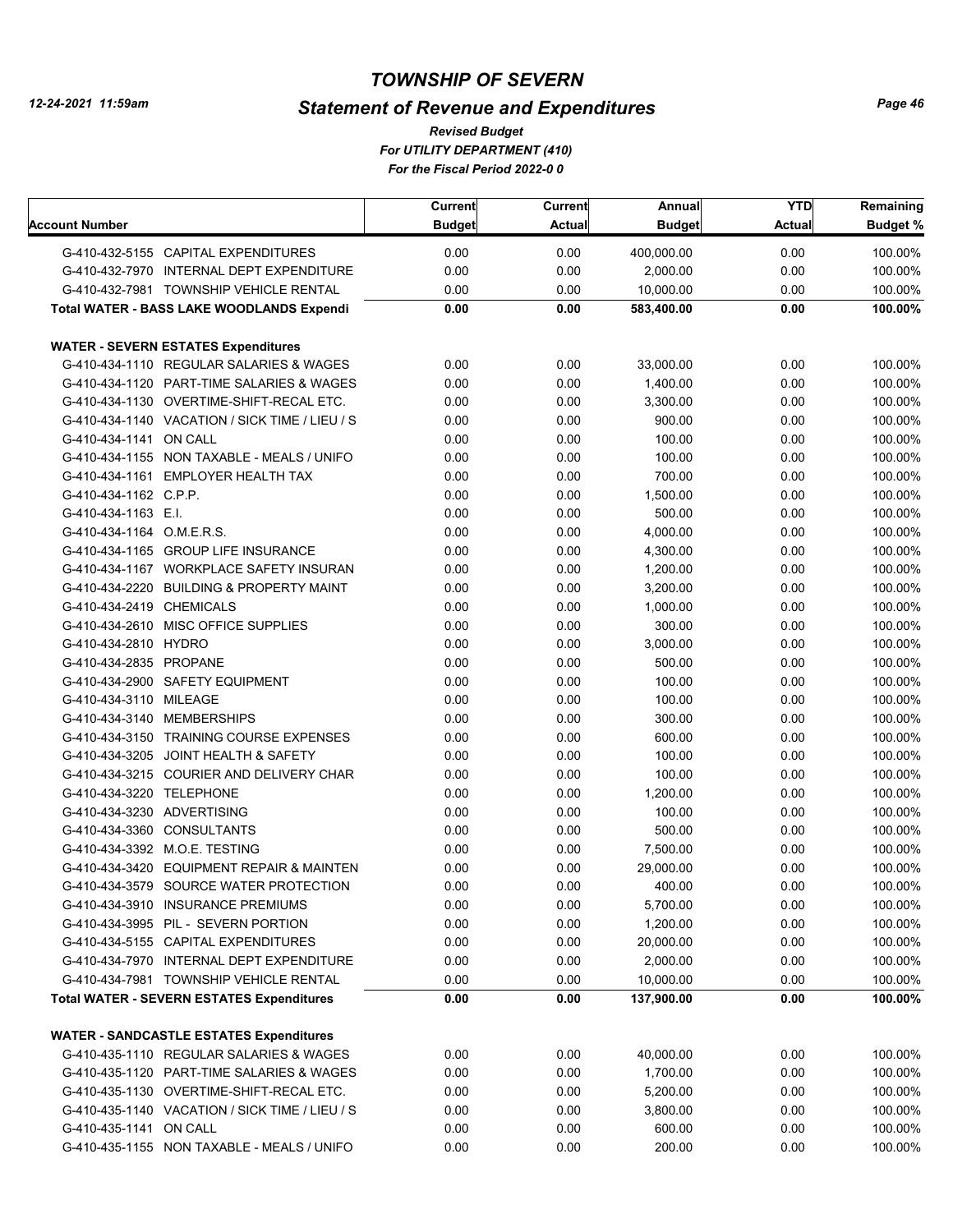# *Statement of Revenue and Expenditures*

|                                       |                                                      | Current       | <b>Current</b> | Annual               | <b>YTD</b>    | Remaining       |
|---------------------------------------|------------------------------------------------------|---------------|----------------|----------------------|---------------|-----------------|
| <b>Account Number</b>                 |                                                      | <b>Budget</b> | <b>Actual</b>  | <b>Budget</b>        | <b>Actual</b> | <b>Budget %</b> |
|                                       | G-410-435-1161 EMPLOYER HEALTH TAX                   | 0.00          | 0.00           | 900.00               | 0.00          | 100.00%         |
| G-410-435-1162 C.P.P.                 |                                                      | 0.00          | 0.00           | 1,500.00             | 0.00          | 100.00%         |
| G-410-435-1163 E.I.                   |                                                      | 0.00          | 0.00           | 700.00               | 0.00          | 100.00%         |
| G-410-435-1164 O.M.E.R.S.             |                                                      | 0.00          | 0.00           | 4,000.00             | 0.00          | 100.00%         |
|                                       | G-410-435-1165 GROUP LIFE INSURANCE                  | 0.00          | 0.00           | 4,300.00             | 0.00          | 100.00%         |
|                                       | G-410-435-1167 WORKPLACE SAFETY INSURAN              | 0.00          | 0.00           | 1,200.00             | 0.00          | 100.00%         |
|                                       | G-410-435-2220 BUILDING & PROPERTY MAINT             | 0.00          | 0.00           | 5.000.00             | 0.00          | 100.00%         |
| G-410-435-2418 SULPHATE               |                                                      | 0.00          | 0.00           | 1,000.00             | 0.00          | 100.00%         |
| G-410-435-2419 CHEMICALS              |                                                      | 0.00          | 0.00           | 2,000.00             | 0.00          | 100.00%         |
|                                       | G-410-435-2610 MISC OFFICE SUPPLIES                  | 0.00          | 0.00           | 300.00               | 0.00          | 100.00%         |
| G-410-435-2810 HYDRO                  |                                                      | 0.00          | 0.00           | 9,500.00             | 0.00          | 100.00%         |
| G-410-435-2835 PROPANE                |                                                      | 0.00          | 0.00           | 600.00               | 0.00          | 100.00%         |
|                                       | G-410-435-2900 SAFETY EQUIPMENT                      | 0.00          | 0.00           | 500.00               | 0.00          | 100.00%         |
| G-410-435-2910 UNIFORMS               |                                                      | 0.00          | 0.00           | 200.00               | 0.00          | 100.00%         |
| G-410-435-3110 MILEAGE                |                                                      | 0.00          | 0.00           | 100.00               | 0.00          | 100.00%         |
| G-410-435-3140 MEMBERSHIPS            |                                                      | 0.00          | 0.00           | 400.00               | 0.00          | 100.00%         |
|                                       | G-410-435-3150 TRAINING COURSE EXPENSES              | 0.00          | 0.00           | 1,500.00             | 0.00          | 100.00%         |
|                                       | G-410-435-3205 JOINT HEALTH & SAFETY                 | 0.00          | 0.00           | 100.00               | 0.00          | 100.00%         |
| G-410-435-3220 TELEPHONE              |                                                      | 0.00          | 0.00           | 2,400.00             | 0.00          | 100.00%         |
| G-410-435-3230 ADVERTISING            |                                                      | 0.00          | 0.00           | 100.00               | 0.00          | 100.00%         |
| G-410-435-3360 CONSULTANTS            |                                                      | 0.00          | 0.00           | 1,000.00             | 0.00          | 100.00%         |
|                                       | G-410-435-3392 M.O.E. TESTING                        | 0.00          | 0.00           | 5,000.00             | 0.00          | 100.00%         |
|                                       | G-410-435-3420 EQUIPMENT REPAIR & MAINTEN            | 0.00          | 0.00           | 35,000.00            | 0.00          | 100.00%         |
|                                       | G-410-435-3579 SOURCE WATER PROTECTION               | 0.00          | 0.00           | 1,100.00             | 0.00          | 100.00%         |
|                                       | G-410-435-3910 INSURANCE PREMIUMS                    | 0.00          | 0.00           | 7,100.00             | 0.00          | 100.00%         |
|                                       | G-410-435-3995 PIL - SEVERN PORTION                  | 0.00          | 0.00           | 400.00               | 0.00          | 100.00%         |
|                                       | G-410-435-5155 CAPITAL EXPENDITURES                  | 0.00          | 0.00           | 10,000.00            | 0.00          | 100.00%         |
|                                       | G-410-435-7970 INTERNAL DEPT EXPENDITURE             | 0.00          | 0.00           | 2,000.00             | 0.00          | 100.00%         |
|                                       | G-410-435-7981 TOWNSHIP VEHICLE RENTAL               | 0.00          | 0.00           | 10,000.00            | 0.00          | 100.00%         |
|                                       | <b>Total WATER - SANDCASTLE ESTATES Expenditu</b>    | 0.00          | 0.00           | 159,400.00           | 0.00          | 100.00%         |
|                                       |                                                      |               |                |                      |               |                 |
|                                       | <b>WATER &amp; SEWER REDISTRIBUTION Expenditures</b> |               |                |                      |               |                 |
|                                       | G-410-436-5155 CAPITAL EXPENDITURES                  | 0.00          | 0.00           | 61,000.00            | 0.00          | 100.00%         |
|                                       | <b>Total WATER &amp; SEWER REDISTRIBUTION Expend</b> | 0.00          | 0.00           | 61,000.00            | 0.00          | 100.00%         |
|                                       |                                                      |               |                |                      |               |                 |
| <b>WATER - COLDWATER Expenditures</b> | G-410-437-1110 REGULAR SALARIES & WAGES              | 0.00          | 0.00           | 100,000.00           | 0.00          | 100.00%         |
|                                       | G-410-437-1120 PART-TIME SALARIES & WAGES            | 0.00          | 0.00           | 4,200.00             | 0.00          | 100.00%         |
|                                       | G-410-437-1130 OVERTIME-SHIFT-RECAL ETC.             | 0.00          | 0.00           | 8,500.00             | 0.00          | 100.00%         |
|                                       | G-410-437-1140 VACATION / SICK TIME / LIEU / S       | 0.00          | 0.00           | 11,500.00            | 0.00          | 100.00%         |
| G-410-437-1141 ON CALL                |                                                      | 0.00          | 0.00           | 1,700.00             | 0.00          | 100.00%         |
|                                       | G-410-437-1155 NON TAXABLE - MEALS / UNIFO           | 0.00          | 0.00           | 500.00               | 0.00          | 100.00%         |
|                                       | G-410-437-1161 EMPLOYER HEALTH TAX                   | 0.00          | 0.00           | 2,200.00             | 0.00          | 100.00%         |
| G-410-437-1162 C.P.P.                 |                                                      |               |                |                      |               | 100.00%         |
|                                       |                                                      | 0.00          | 0.00           | 4,400.00<br>1,400.00 | 0.00          | 100.00%         |
| G-410-437-1163 E.I.                   |                                                      | 0.00          | 0.00           |                      | 0.00          | 100.00%         |
| G-410-437-1164 O.M.E.R.S.             |                                                      | 0.00          | 0.00           | 11,200.00            | 0.00          |                 |
|                                       | G-410-437-1165 GROUP LIFE INSURANCE                  | 0.00          | 0.00           | 12,100.00            | 0.00          | 100.00%         |
|                                       | G-410-437-1167 WORKPLACE SAFETY INSURAN              | 0.00          | 0.00           | 3,400.00             | 0.00          | 100.00%         |
|                                       | G-410-437-2220 BUILDING & PROPERTY MAINT             | 0.00          | 0.00           | 5,000.00             | 0.00          | 100.00%         |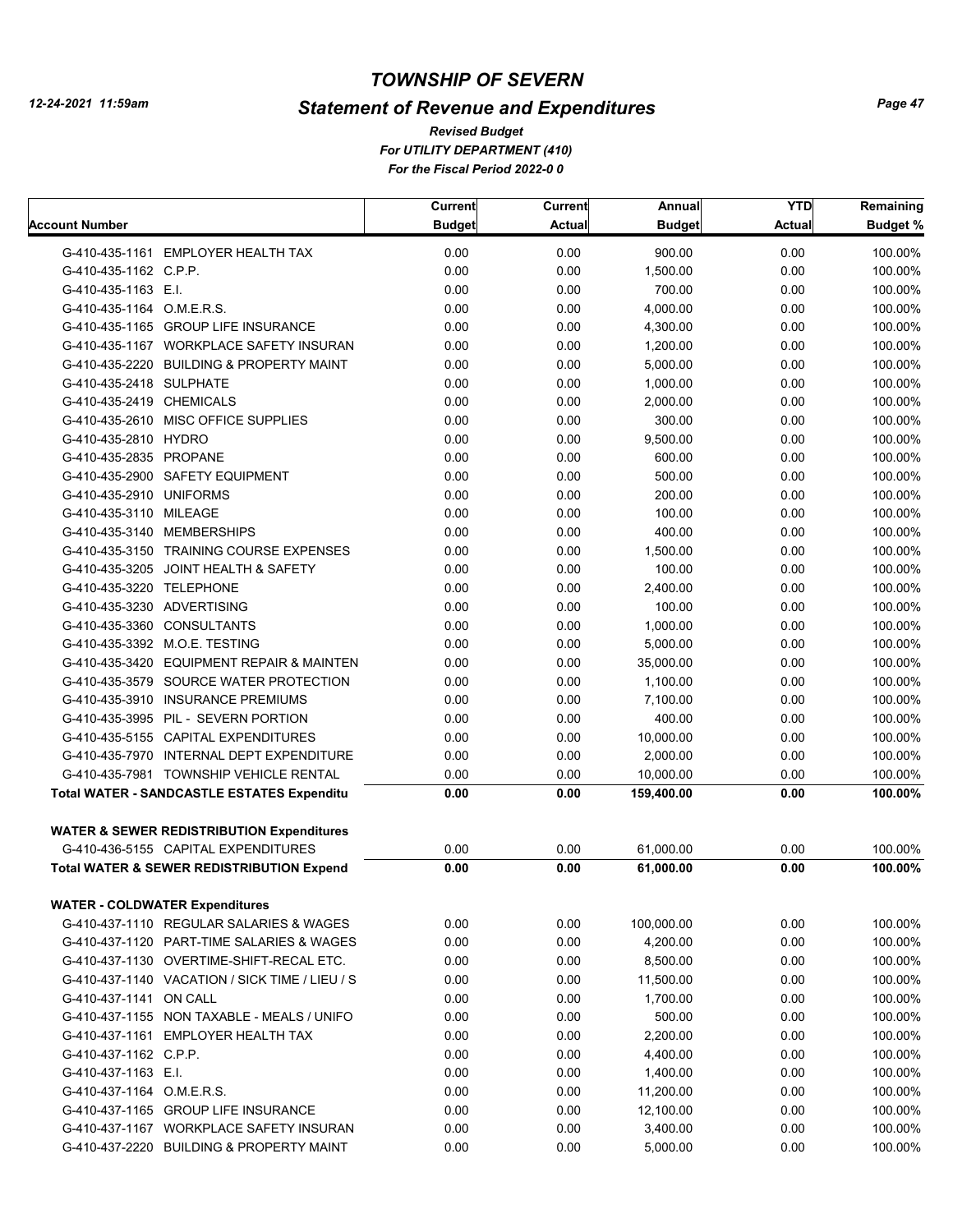# *Statement of Revenue and Expenditures*

|                                                | Current       | Current       | Annual        | <b>YTD</b> | Remaining |
|------------------------------------------------|---------------|---------------|---------------|------------|-----------|
| Account Number                                 | <b>Budget</b> | <b>Actual</b> | <b>Budget</b> | Actual     | Budget %  |
| G-410-437-2310 FUEL - DIESEL                   | 0.00          | 0.00          | 600.00        | 0.00       | 100.00%   |
| G-410-437-2416 SOFTENER SALT                   | 0.00          | 0.00          | 3,200.00      | 0.00       | 100.00%   |
| G-410-437-2419 CHEMICALS                       | 0.00          | 0.00          | 2,600.00      | 0.00       | 100.00%   |
| G-410-437-2610 MISC OFFICE SUPPLIES            | 0.00          | 0.00          | 500.00        | 0.00       | 100.00%   |
| G-410-437-2810 HYDRO                           | 0.00          | 0.00          | 50,000.00     | 0.00       | 100.00%   |
| G-410-437-2900 SAFETY EQUIPMENT                | 0.00          | 0.00          | 3,200.00      | 0.00       | 100.00%   |
| G-410-437-2910 UNIFORMS                        | 0.00          | 0.00          | 600.00        | 0.00       | 100.00%   |
| G-410-437-3110 MILEAGE                         | 0.00          | 0.00          | 200.00        | 0.00       | 100.00%   |
| G-410-437-3140 MEMBERSHIPS                     | 0.00          | 0.00          | 800.00        | 0.00       | 100.00%   |
| G-410-437-3150 TRAINING COURSE EXPENSES        | 0.00          | 0.00          | 1,500.00      | 0.00       | 100.00%   |
| G-410-437-3205 JOINT HEALTH & SAFETY           | 0.00          | 0.00          | 100.00        | 0.00       | 100.00%   |
| G-410-437-3220 TELEPHONE                       | 0.00          | 0.00          | 4,800.00      | 0.00       | 100.00%   |
| G-410-437-3230 ADVERTISING                     | 0.00          | 0.00          | 200.00        | 0.00       | 100.00%   |
| G-410-437-3360 CONSULTANTS                     | 0.00          | 0.00          | 3,000.00      | 0.00       | 100.00%   |
| G-410-437-3392 M.O.E. TESTING                  | 0.00          | 0.00          | 7,500.00      | 0.00       | 100.00%   |
| G-410-437-3420 EQUIPMENT REPAIR & MAINTEN      | 0.00          | 0.00          | 43,000.00     | 0.00       | 100.00%   |
| G-410-437-3579 SOURCE WATER PROTECTION         | 0.00          | 0.00          | 5,300.00      | 0.00       | 100.00%   |
| G-410-437-3910 INSURANCE PREMIUMS              | 0.00          | 0.00          | 9,300.00      | 0.00       | 100.00%   |
| G-410-437-3995 PIL - SEVERN PORTION            | 0.00          | 0.00          | 4,100.00      | 0.00       | 100.00%   |
| G-410-437-5155 CAPITAL EXPENDITURES            | 0.00          | 0.00          | 55,000.00     | 0.00       | 100.00%   |
| G-410-437-5610 CONTR. TO RESERVE               | 0.00          | 0.00          | 9,400.00      | 0.00       | 100.00%   |
| G-410-437-7970 INTERNAL DEPT EXPENDITURE       | 0.00          | 0.00          | 2,000.00      | 0.00       | 100.00%   |
| G-410-437-7981 TOWNSHIP VEHICLE RENTAL         | 0.00          | 0.00          | 22,000.00     | 0.00       | 100.00%   |
| <b>Total WATER - COLDWATER Expenditures</b>    | 0.00          | 0.00          | 395,000.00    | 0.00       | 100.00%   |
|                                                |               |               |               |            |           |
| <b>WATER - WESTSHORE Expenditures</b>          |               |               |               |            |           |
| G-410-439-1110 REGULAR SALARIES & WAGES        | 0.00          | 0.00          | 133,000.00    | 0.00       | 100.00%   |
| G-410-439-1120 PART-TIME SALARIES & WAGES      | 0.00          | 0.00          | 5,600.00      | 0.00       | 100.00%   |
| G-410-439-1130 OVERTIME-SHIFT-RECAL ETC.       | 0.00          | 0.00          | 14,300.00     | 0.00       | 100.00%   |
| G-410-439-1140 VACATION / SICK TIME / LIEU / S | 0.00          | 0.00          | 19,000.00     | 0.00       | 100.00%   |
| G-410-439-1141 ON CALL                         | 0.00          | 0.00          | 2,900.00      | 0.00       | 100.00%   |
| G-410-439-1155 NON TAXABLE - MEALS / UNIFO     | 0.00          | 0.00          | 800.00        | 0.00       | 100.00%   |
| G-410-439-1161 EMPLOYER HEALTH TAX             | 0.00          | 0.00          | 3,200.00      | 0.00       | 100.00%   |
| G-410-439-1162 C.P.P.                          | 0.00          | 0.00          | 6,900.00      | 0.00       | 100.00%   |
| G-410-439-1163 E.I.                            | 0.00          | 0.00          | 2,300.00      | 0.00       | 100.00%   |
| G-410-439-1164 O.M.E.R.S.                      | 0.00          | 0.00          | 17,800.00     | 0.00       | 100.00%   |
| G-410-439-1165 GROUP LIFE INSURANCE            | 0.00          | 0.00          | 19,000.00     | 0.00       | 100.00%   |
| G-410-439-1167 WORKPLACE SAFETY INSURAN        | 0.00          | 0.00          | 5,300.00      | 0.00       | 100.00%   |
| G-410-439-2220 BUILDING & PROPERTY MAINT       | 0.00          | 0.00          | 13,500.00     | 0.00       | 100.00%   |
| G-410-439-2310 FUEL - DIESEL                   | 0.00          | 0.00          | 600.00        | 0.00       | 100.00%   |
| G-410-439-2418 SULPHATE                        | 0.00          | 0.00          | 7,500.00      | 0.00       | 100.00%   |
| G-410-439-2419 CHEMICALS                       | 0.00          | 0.00          | 12,600.00     | 0.00       | 100.00%   |
| G-410-439-2610 MISC OFFICE SUPPLIES            | 0.00          | 0.00          | 1,800.00      | 0.00       | 100.00%   |
| G-410-439-2810 HYDRO                           | 0.00          | 0.00          | 72,200.00     | 0.00       | 100.00%   |
| G-410-439-2830 NATURAL GAS                     | 0.00          | 0.00          | 7,900.00      | 0.00       | 100.00%   |
| G-410-439-2900 SAFETY EQUIPMENT                | 0.00          | 0.00          | 2,500.00      | 0.00       | 100.00%   |
| G-410-439-2910 UNIFORMS                        | 0.00          | 0.00          | 1,000.00      | 0.00       | 100.00%   |
| G-410-439-3110 MILEAGE                         | 0.00          | 0.00          | 300.00        | 0.00       | 100.00%   |
| G-410-439-3140 MEMBERSHIPS                     | 0.00          | 0.00          | 1,200.00      | 0.00       | 100.00%   |
|                                                |               |               |               |            |           |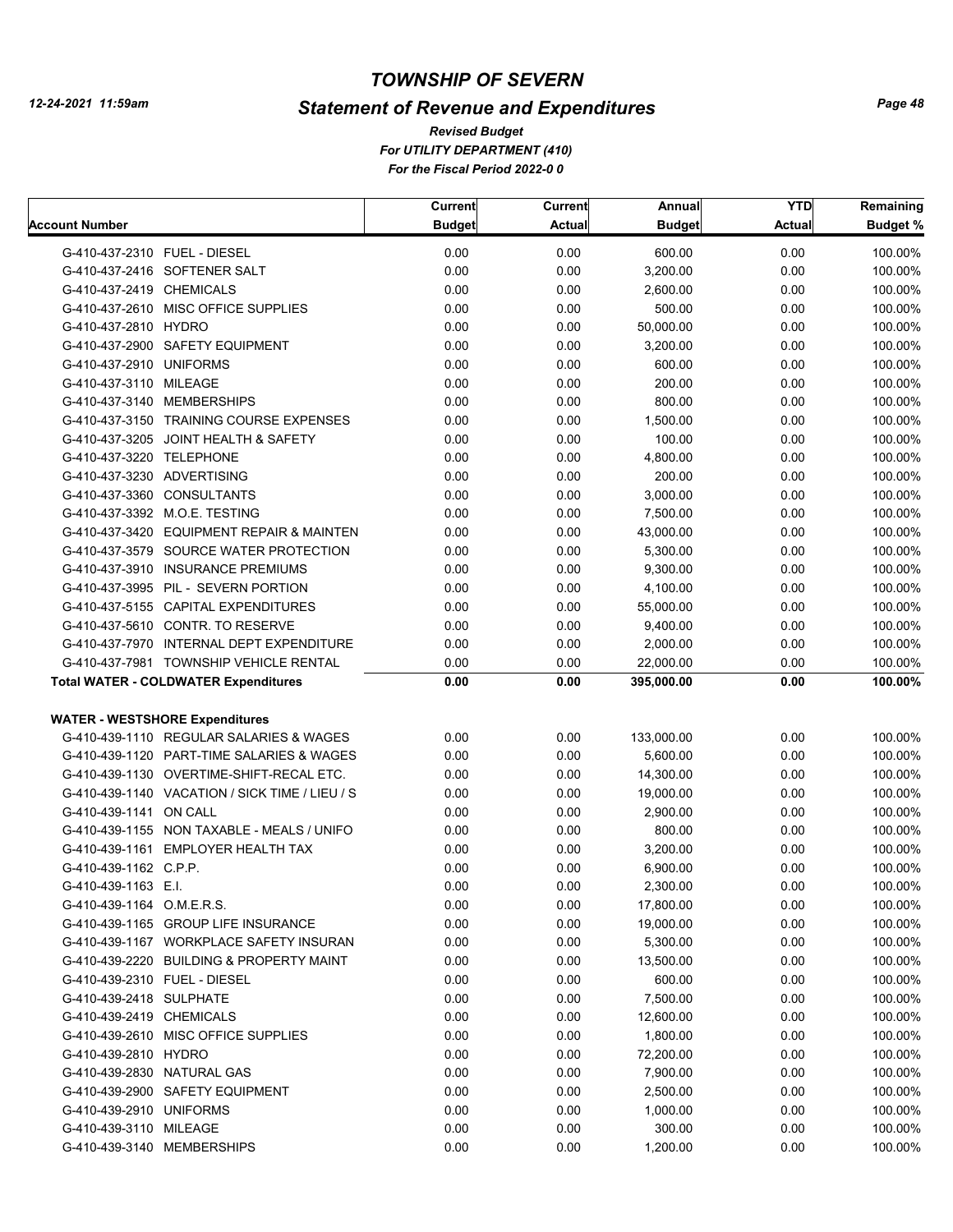# *Statement of Revenue and Expenditures*

*For UTILITY DEPARTMENT (410) For the Fiscal Period 2022-0 0 Revised Budget*

|                            |                                              | Current       | <b>Current</b> | Annual        | <b>YTD</b> | Remaining |
|----------------------------|----------------------------------------------|---------------|----------------|---------------|------------|-----------|
| Account Number             |                                              | <b>Budget</b> | <b>Actual</b>  | <b>Budget</b> | Actual     | Budget %  |
|                            | G-410-439-3150 TRAINING COURSE EXPENSES      | 0.00          | 0.00           | 3,500.00      | 0.00       | 100.00%   |
|                            | G-410-439-3205 JOINT HEALTH & SAFETY         | 0.00          | 0.00           | 100.00        | 0.00       | 100.00%   |
| G-410-439-3220 TELEPHONE   |                                              | 0.00          | 0.00           | 3,100.00      | 0.00       | 100.00%   |
| G-410-439-3230 ADVERTISING |                                              | 0.00          | 0.00           | 300.00        | 0.00       | 100.00%   |
| G-410-439-3360 CONSULTANTS |                                              | 0.00          | 0.00           | 5,000.00      | 0.00       | 100.00%   |
|                            | G-410-439-3392 M.O.E. TESTING                | 0.00          | 0.00           | 7,500.00      | 0.00       | 100.00%   |
|                            | G-410-439-3420 EQUIPMENT REPAIR & MAINTEN    | 0.00          | 0.00           | 66,200.00     | 0.00       | 100.00%   |
|                            | G-410-439-3579 SOURCE WATER PROTECTION       | 0.00          | 0.00           | 10,500.00     | 0.00       | 100.00%   |
|                            | G-410-439-3910 INSURANCE PREMIUMS            | 0.00          | 0.00           | 3,700.00      | 0.00       | 100.00%   |
|                            | G-410-439-3995 PIL - SEVERN PORTION          | 0.00          | 0.00           | 3,200.00      | 0.00       | 100.00%   |
|                            | G-410-439-4210 DEBENTURE PAYMENTS-PRINC.     | 0.00          | 0.00           | 244,073.00    | 0.00       | 100.00%   |
|                            | G-410-439-5155 CAPITAL EXPENDITURES          | 0.00          | 0.00           | 70,000.00     | 0.00       | 100.00%   |
|                            | G-410-439-7970 INTERNAL DEPT EXPENDITURE     | 0.00          | 0.00           | 7,000.00      | 0.00       | 100.00%   |
|                            | G-410-439-7981 TOWNSHIP VEHICLE RENTAL       | 0.00          | 0.00           | 40,000.00     | 0.00       | 100.00%   |
|                            | <b>Total WATER - WESTSHORE Expenditures</b>  | 0.00          | 0.00           | 815,373.00    | 0.00       | 100.00%   |
|                            | 2018 CHEV PICK UP TRUCK Expenditures         |               |                |               |            |           |
|                            | G-410-U01-2311 FUEL - GASOLINE               | 0.00          | 0.00           | 3,200.00      | 0.00       | 100.00%   |
| G-410-U01-2312 PARTS       |                                              | 0.00          | 0.00           | 1.000.00      | 0.00       | 100.00%   |
| G-410-U01-2340 LICENSES    |                                              | 0.00          | 0.00           | 150.00        | 0.00       | 100.00%   |
|                            | G-410-U01-3420 EQUIPMENT REPAIR & MAINTEN    | 0.00          | 0.00           | 500.00        | 0.00       | 100.00%   |
|                            | G-410-U01-3910 INSURANCE PREMIUMS            | 0.00          | 0.00           | 600.00        | 0.00       | 100.00%   |
|                            | Total 2018 CHEV PICK UP TRUCK Expenditures   | 0.00          | 0.00           | 5,450.00      | 0.00       | 100.00%   |
|                            |                                              |               |                |               |            |           |
|                            | 2020 CHEV 1/2 TON PICK UP TRUCK Expenditures |               |                |               |            |           |
|                            | G-410-U02-2311 FUEL - GASOLINE               | 0.00          | 0.00           | 3,200.00      | 0.00       | 100.00%   |
| G-410-U02-2312 PARTS       |                                              | 0.00          | 0.00           | 2,500.00      | 0.00       | 100.00%   |
| G-410-U02-2340 LICENSES    |                                              | 0.00          | 0.00           | 150.00        | 0.00       | 100.00%   |
|                            | G-410-U02-3420 EQUIPMENT REPAIR & MAINTEN    | 0.00          | 0.00           | 1,500.00      | 0.00       | 100.00%   |
|                            | G-410-U02-3910 INSURANCE PREMIUMS            | 0.00          | 0.00           | 600.00        | 0.00       | 100.00%   |
|                            | Total 2020 CHEV 1/2 TON PICK UP TRUCK Expend | 0.00          | 0.00           | 7,950.00      | 0.00       | 100.00%   |
|                            | 2020 CHEV 1/2 TON PICK UP TRUCK Expenditures |               |                |               |            |           |
|                            | G-410-U03-2311 FUEL - GASOLINE               | 0.00          | 0.00           | 3,200.00      | 0.00       | 100.00%   |
| G-410-U03-2312 PARTS       |                                              | 0.00          | 0.00           | 2,500.00      | 0.00       | 100.00%   |
| G-410-U03-2340 LICENSES    |                                              | 0.00          | 0.00           | 150.00        | 0.00       | 100.00%   |
|                            | G-410-U03-3420 EQUIPMENT REPAIR & MAINTEN    | 0.00          | 0.00           | 1,500.00      | 0.00       | 100.00%   |
|                            | G-410-U03-3910 INSURANCE PREMIUMS            | 0.00          | 0.00           | 600.00        | 0.00       | 100.00%   |
|                            | Total 2020 CHEV 1/2 TON PICK UP TRUCK Expend | 0.00          | 0.00           | 7,950.00      | 0.00       | 100.00%   |
|                            | 2020 CHEV 1/2 TON PICK UP TRUCK Expenditures |               |                |               |            |           |
|                            | G-410-U04-2311 FUEL - GASOLINE               | 0.00          | 0.00           | 4,000.00      | 0.00       | 100.00%   |
| G-410-U04-2312 PARTS       |                                              | 0.00          | 0.00           | 3,000.00      | 0.00       | 100.00%   |
| G-410-U04-2340 LICENSES    |                                              | 0.00          | 0.00           | 410.00        | 0.00       | 100.00%   |
|                            | G-410-U04-3420 EQUIPMENT REPAIR & MAINTEN    | 0.00          | 0.00           | 1,500.00      | 0.00       | 100.00%   |
|                            | G-410-U04-3910 INSURANCE PREMIUMS            | 0.00          | 0.00           | 600.00        | 0.00       | 100.00%   |
|                            | Total 2020 CHEV 1/2 TON PICK UP TRUCK Expend | 0.00          | 0.00           | 9,510.00      | 0.00       | 100.00%   |
|                            |                                              |               |                |               |            |           |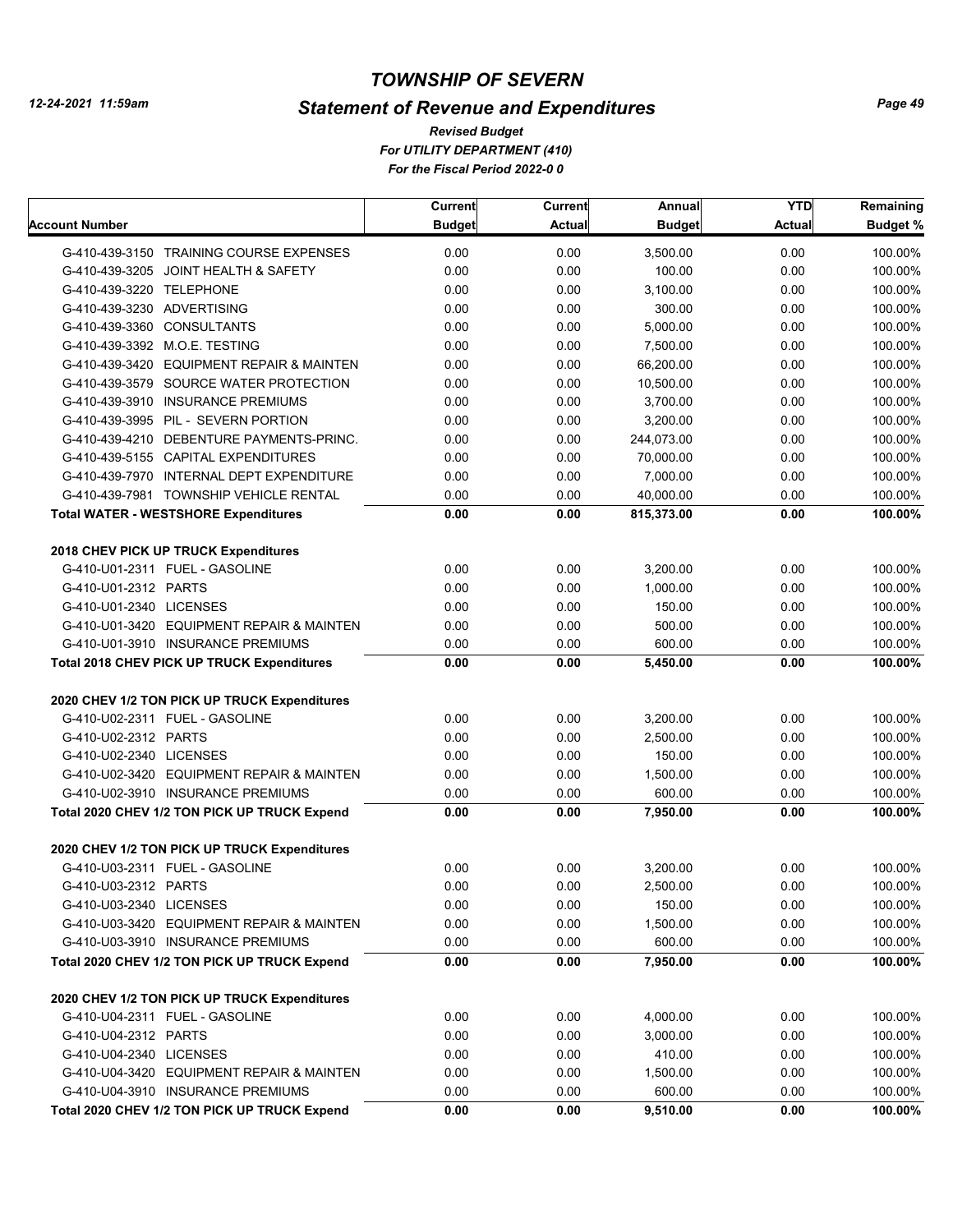# *Statement of Revenue and Expenditures*

*For UTILITY DEPARTMENT (410) For the Fiscal Period 2022-0 0 Revised Budget*

|                                                                                   | <b>Current</b> | Current      | Annual               | <b>YTD</b>    | Remaining          |
|-----------------------------------------------------------------------------------|----------------|--------------|----------------------|---------------|--------------------|
| Account Number                                                                    | <b>Budget</b>  | Actual       | <b>Budget</b>        | <b>Actual</b> | <b>Budget %</b>    |
| 2014 CHEV SILVERADO Expenditures                                                  |                |              |                      |               |                    |
| G-410-U05-2311 FUEL - GASOLINE                                                    | 0.00           | 0.00         | 2,400.00             | 0.00          | 100.00%            |
| G-410-U05-2312 PARTS                                                              | 0.00           | 0.00         | 1,000.00             | 0.00          | 100.00%            |
| G-410-U05-2340 LICENSES                                                           | 0.00           | 0.00         | 150.00               | 0.00          | 100.00%            |
| G-410-U05-3420 EQUIPMENT REPAIR & MAINTEN                                         | 0.00           | 0.00         | 1,000.00             | 0.00          | 100.00%            |
| G-410-U05-3910 INSURANCE PREMIUMS                                                 | 0.00           | 0.00         | 600.00               | 0.00          | 100.00%            |
| <b>Total 2014 CHEV SILVERADO Expenditures</b>                                     | 0.00           | 0.00         | 5,150.00             | 0.00          | 100.00%            |
|                                                                                   |                |              |                      |               |                    |
| 2018 CHEV PICK UP TRUCK Expenditures                                              |                |              |                      |               |                    |
| G-410-U06-2311 FUEL - GASOLINE                                                    | 0.00           | 0.00         | 3,200.00             | 0.00          | 100.00%            |
| G-410-U06-2312 PARTS                                                              | 0.00           | 0.00         | 1,000.00             | 0.00          | 100.00%            |
| G-410-U06-2340 LICENSES                                                           | 0.00           | 0.00         | 150.00               | 0.00          | 100.00%            |
| G-410-U06-2995 MISCELLANEOUS                                                      | 0.00           | 0.00         | 500.00               | 0.00          | 100.00%            |
| G-410-U06-3420 EQUIPMENT REPAIR & MAINTEN                                         | 0.00           | 0.00         | 500.00               | 0.00          | 100.00%            |
| G-410-U06-3910 INSURANCE PREMIUMS                                                 | 0.00           | 0.00         | 600.00               | 0.00          | 100.00%            |
| <b>Total 2018 CHEV PICK UP TRUCK Expenditures</b>                                 | 0.00           | 0.00         | 5,950.00             | 0.00          | 100.00%            |
| 2015 GMC SIERRA 3500 Expenditures                                                 |                |              |                      |               |                    |
| G-410-U07-2311 FUEL - GASOLINE                                                    | 0.00           | 0.00         | 3,200.00             | 0.00          | 100.00%            |
| G-410-U07-2312 PARTS                                                              | 0.00           | 0.00         | 2,000.00             | 0.00          | 100.00%            |
| G-410-U07-2340 LICENSES                                                           | 0.00           | 0.00         | 370.00               | 0.00          | 100.00%            |
| G-410-U07-3420 EQUIPMENT REPAIR & MAINTEN                                         | 0.00           | 0.00         | 1,000.00             | 0.00          | 100.00%            |
| G-410-U07-3910 INSURANCE PREMIUMS                                                 | 0.00           | 0.00         | 600.00               | 0.00          | 100.00%            |
| Total 2015 GMC SIERRA 3500 Expenditures                                           | 0.00           | 0.00         | 7,170.00             | 0.00          | 100.00%            |
| 2017 CHEV 3/4 TON PICK UP TRUCK Expenditures                                      |                |              |                      |               |                    |
| G-410-U08-2311 FUEL - GASOLINE                                                    | 0.00           | 0.00         | 3,200.00             | 0.00          | 100.00%            |
| G-410-U08-2312 PARTS                                                              | 0.00           | 0.00         | 1,000.00             | 0.00          | 100.00%            |
| G-410-U08-2340 LICENSES                                                           | 0.00           | 0.00         | 270.00               | 0.00          | 100.00%            |
| G-410-U08-3420 EQUIPMENT REPAIR & MAINTEN                                         |                |              |                      |               |                    |
|                                                                                   | 0.00<br>0.00   | 0.00<br>0.00 | 1,000.00             | 0.00<br>0.00  | 100.00%            |
| G-410-U08-3910 INSURANCE PREMIUMS<br>Total 2017 CHEV 3/4 TON PICK UP TRUCK Expend | 0.00           | 0.00         | 1,100.00<br>6,570.00 | 0.00          | 100.00%<br>100.00% |
|                                                                                   |                |              |                      |               |                    |
| UTILITIES TRAILER / GENSET #2 Expenditures                                        |                |              |                      |               |                    |
| G-410-UT2-3910 INSURANCE PREMIUMS                                                 | 0.00           | 0.00         | 200.00               | 0.00          | 100.00%            |
| Total UTILITIES TRAILER / GENSET #2 Expenditur                                    | 0.00           | 0.00         | 200.00               | 0.00          | 100.00%            |
| <b>UTILITIES TRAILER / GENSET #3 Expenditures</b>                                 |                |              |                      |               |                    |
| G-410-UT3-3420 EQUIPMENT REPAIR & MAINTE                                          | 0.00           | 0.00         | 500.00               | 0.00          | 100.00%            |
| G-410-UT3-3910 INSURANCE PREMIUMS                                                 | 0.00           | 0.00         | 200.00               | 0.00          | 100.00%            |
| Total UTILITIES TRAILER / GENSET #3 Expenditur                                    | 0.00           | 0.00         | 700.00               | 0.00          | 100.00%            |
| UTILITIES TRAILER VAC / MAINTENANCE 2019 E                                        |                |              |                      |               |                    |
| G-410-UT4-2311 FUEL - GASOLINE                                                    | 0.00           | 0.00         | 500.00               | 0.00          | 100.00%            |
| G-410-UT4-3420 EQUIPMENT REPAIR & MAINTE                                          | 0.00           | 0.00         | 1,700.00             | 0.00          | 100.00%            |
| G-410-UT4-3910 INSURANCE PREMIUMS                                                 | 0.00           | 0.00         | 500.00               | 0.00          | 100.00%            |
| Total UTILITIES TRAILER VAC / MAINTENANCE 2                                       | 0.00           | 0.00         | 2,700.00             | 0.00          | 100.00%            |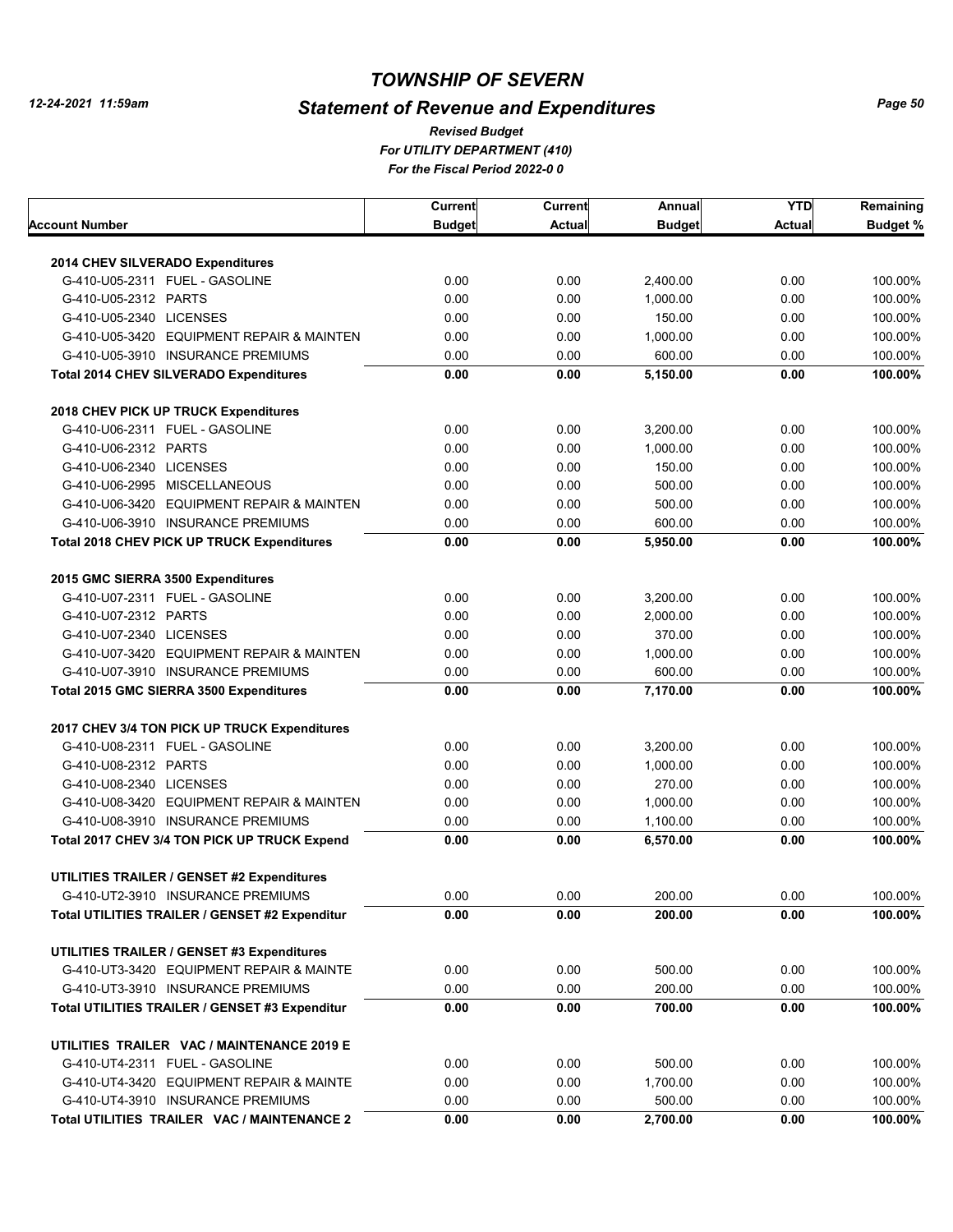*12-24-2021 11:59am*

# *Statement of Revenue and Expenditures*

*For UTILITY DEPARTMENT (410) For the Fiscal Period 2022-0 0 Revised Budget*

|                                                     | Current       | Current | Annuall         | YTD    | Remaining       |
|-----------------------------------------------------|---------------|---------|-----------------|--------|-----------------|
| <b>Account Number</b>                               | <b>Budget</b> | Actual  | <b>Budget</b>   | Actual | <b>Budget %</b> |
| <b>Total UTILITY DEPARTMENT Expenditures</b>        | 0.00S         | 0.00S   | 5.128.283.00 \$ | 0.00   | 100.00%         |
| UTILITY DEPARTMENT Excess of Revenues Over Expen \$ | 0.00S         | 0.00S   | 0.00S           | 0.00   | $0.00\%$        |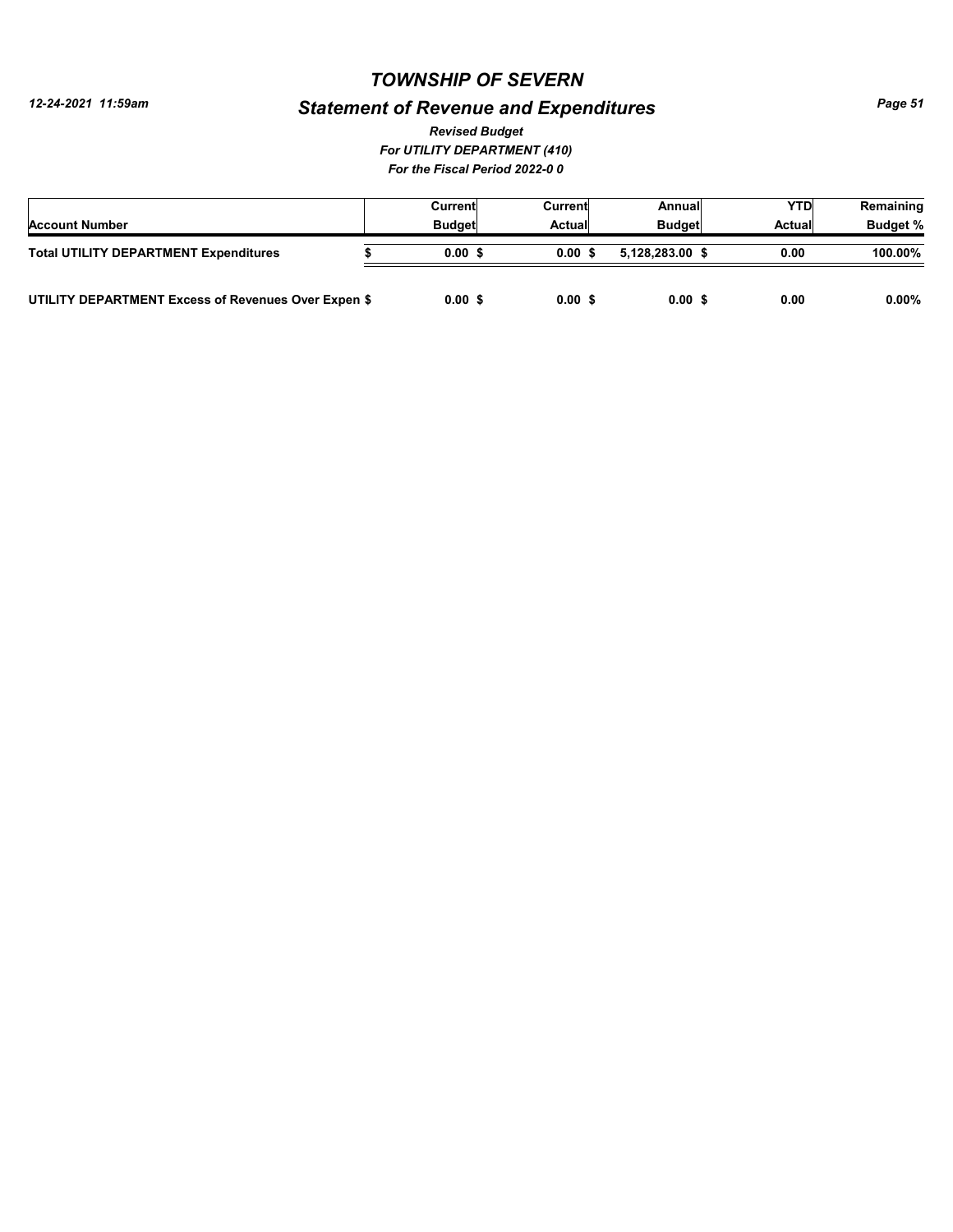# *Statement of Revenue and Expenditures*

#### *For WASTE MANAGEMENT (441) For the Fiscal Period 2022-0 0 Revised Budget*

|                                                         | Current         | <b>Current</b> | Annual        | <b>YTD</b>    | Remaining       |
|---------------------------------------------------------|-----------------|----------------|---------------|---------------|-----------------|
| <b>Account Number</b>                                   | <b>Budget</b>   | <b>Actual</b>  | <b>Budget</b> | <b>Actual</b> | <b>Budget %</b> |
| <b>Revenues</b>                                         |                 |                |               |               |                 |
| <b>REVENUE Revenues</b>                                 |                 |                |               |               |                 |
| G-441-051-0888 GARBAGE BAGS TAG SALES                   | \$<br>$0.00$ \$ | $0.00$ \$      | 11,500.00 \$  | 0.00          | 100.00%         |
| <b>Total REVENUE Revenues</b>                           | 0.00            | 0.00           | 11,500.00     | 0.00          | 100.00%         |
| <b>Total WASTE MANAGEMENT Revenues</b>                  | $0.00$ \$       | $0.00$ \$      | 11,500.00 \$  | 0.00          | 100.00%         |
| <b>Expenditures</b>                                     |                 |                |               |               |                 |
| <b>ADMINISTRATION-GENERAL Expenditures</b>              |                 |                |               |               |                 |
| G-441-103-3750 GARBAGE TAGS                             | \$<br>$0.00$ \$ | $0.00$ \$      | 11,500.00 \$  | 0.00          | 100.00%         |
| <b>Total ADMINISTRATION-GENERAL Expenditures</b>        | 0.00            | 0.00           | 11,500.00     | 0.00          | 100.00%         |
| <b>Total WASTE MANAGEMENT Expenditures</b>              | $0.00$ \$       | $0.00$ \$      | 11,500.00 \$  | 0.00          | 100.00%         |
| <b>WASTE MANAGEMENT Excess of Revenues Over Expe \$</b> | $0.00$ \$       | $0.00$ \$      | $0.00$ \$     | 0.00          | $0.00\%$        |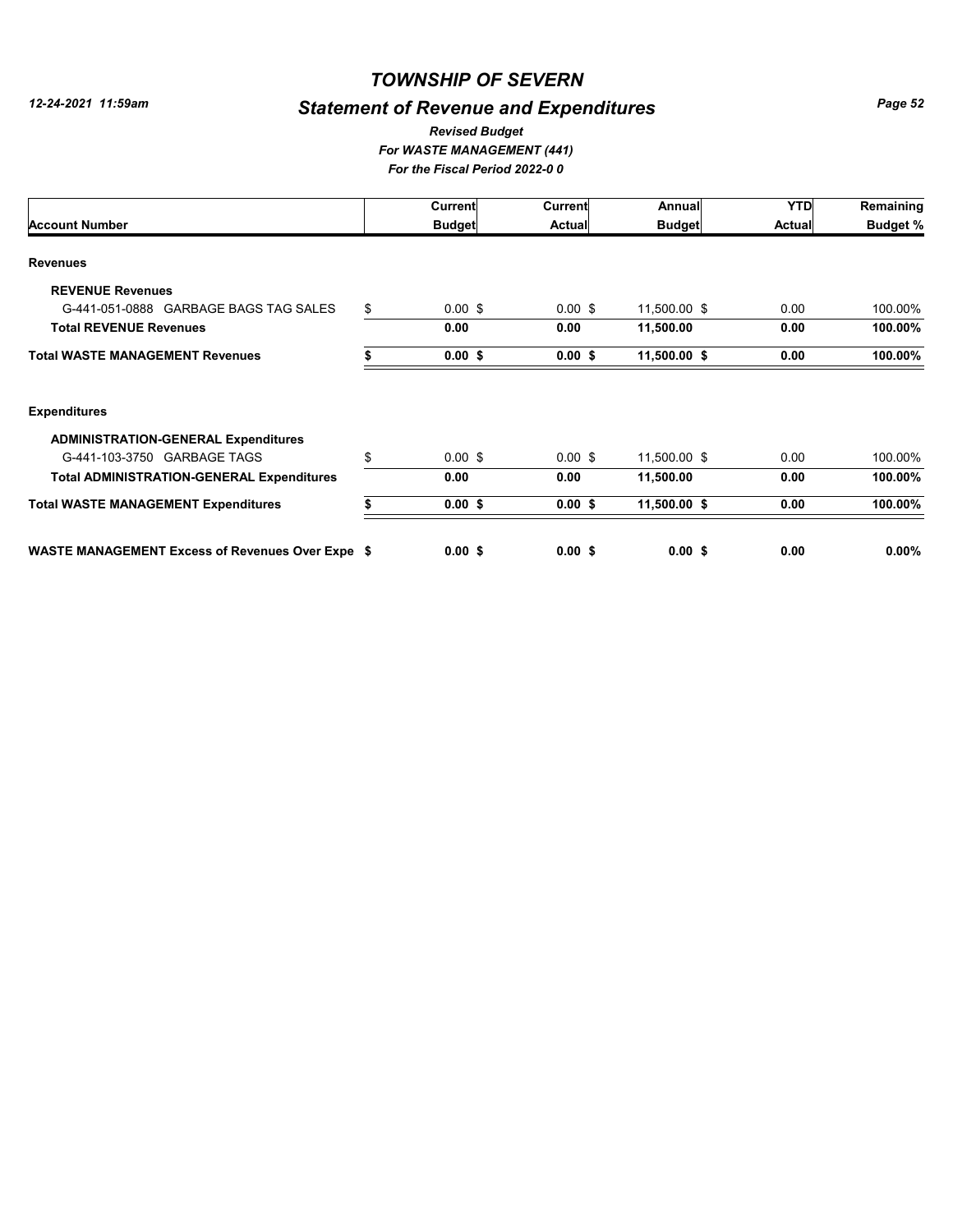# *Statement of Revenue and Expenditures*

#### *For CEMETERIES (555) For the Fiscal Period 2022-0 0 Revised Budget*

|                                                                                          | Current       | <b>Current</b> | Annual            | <b>YTD</b>    | Remaining       |
|------------------------------------------------------------------------------------------|---------------|----------------|-------------------|---------------|-----------------|
| <b>Account Number</b>                                                                    | <b>Budget</b> | <b>Actual</b>  | <b>Budget</b>     | <b>Actual</b> | <b>Budget %</b> |
| Revenues                                                                                 |               |                |                   |               |                 |
| <b>REVENUE Revenues</b>                                                                  |               |                |                   |               |                 |
| G-555-051-0650 SALE OF NICHE/COLUMBARIUM \$                                              | $0.00$ \$     | $0.00$ \$      | 5,000.00 \$       | 0.00          | 100.00%         |
| G-555-051-0651 SALE OF PLOTS                                                             | 0.00          | 0.00           | 3,000.00          | 0.00          | 100.00%         |
| G-555-051-0652 PERPETUAL CARE INTEREST                                                   | 0.00          | 0.00           | 1,000.00          | 0.00          | 100.00%         |
| G-555-051-0653 INTERMENT - FULL BURIAL                                                   | 0.00          | 0.00           | 3,500.00          | 0.00          | 100.00%         |
| G-555-051-0655 VAULT CHARGES                                                             | 0.00          | 0.00           | 1,000.00          | 0.00          | 100.00%         |
| G-555-051-0656 MONUMENT/MARKER REVENUE                                                   | 0.00          | 0.00           | 500.00            | 0.00          | 100.00%         |
| G-555-051-0657 INTERMENT - CREMATED BURIA                                                | 0.00          | 0.00           | 1,000.00          | 0.00          | 100.00%         |
| G-555-051-0658 INTERMENT - COLUMBARIUM / N                                               | 0.00          | 0.00           | 800.00            | 0.00          | 100.00%         |
| <b>Total REVENUE Revenues</b>                                                            | 0.00          | 0.00           | 15,800.00         | 0.00          | 100.00%         |
| <b>Total CEMETERIES Revenues</b><br>\$                                                   | 0.00S         | 0.00S          | 15,800.00 \$      | 0.00          | 100.00%         |
| <b>Expenditures</b>                                                                      |               |                |                   |               |                 |
|                                                                                          |               |                |                   |               |                 |
| <b>ADMINISTRATION-GENERAL Expenditures</b><br>G-555-103-1110 REGULAR SALARIES & WAGES \$ | $0.00$ \$     | $0.00$ \$      | 10,000.00 \$      | 0.00          | 100.00%         |
| G-555-103-1130 OVERTIME-SHIFT-RECAL ETC.                                                 | 0.00          | 0.00           | 1,000.00          | 0.00          | 100.00%         |
| G-555-103-1161 EMPLOYER HEALTH TAX                                                       | 0.00          | 0.00           | 300.00            | 0.00          | 100.00%         |
| G-555-103-1162 C.P.P.                                                                    | 0.00          | 0.00           | 600.00            | 0.00          | 100.00%         |
| G-555-103-1163 E.I.                                                                      | 0.00          | 0.00           | 200.00            | 0.00          | 100.00%         |
| G-555-103-1164 O.M.E.R.S.                                                                | 0.00          | 0.00           | 1,000.00          | 0.00          | 100.00%         |
| G-555-103-1165 GROUP LIFE INSURANCE                                                      | 0.00          | 0.00           | 1,500.00          | 0.00          | 100.00%         |
| G-555-103-1167 WORKPLACE SAFETY INSURAN                                                  | 0.00          | 0.00           | 400.00            | 0.00          | 100.00%         |
| G-555-103-2145 TOP SOIL & SOD                                                            | 0.00          | 0.00           | 1,000.00          | 0.00          | 100.00%         |
| G-555-103-2220 BUILDING & PROPERTY MAINT                                                 | 0.00          | 0.00           | 10,000.00         | 0.00          | 100.00%         |
| G-555-103-2840 SEWER & WATER                                                             | 0.00          | 0.00           | 1,500.00          | 0.00          | 100.00%         |
| G-555-103-2984 CEMETERY MARKER MTCE                                                      | 0.00          | 0.00           | 12,000.00         | 0.00          | 100.00%         |
| G-555-103-2995 MISCELLANEOUS                                                             | 0.00          | 0.00           | 500.00            | 0.00          | 100.00%         |
| G-555-103-3140 MEMBERSHIPS                                                               | 0.00          | 0.00           | 300.00            | 0.00          | 100.00%         |
| G-555-103-3551 SOFTWARE MTCE CONT                                                        | 0.00          | 0.00           | 1,500.00          | 0.00          | 100.00%         |
| <b>INTERMENT COSTS</b><br>G-555-103-3631                                                 | 0.00          | 0.00           | 3,000.00          | 0.00          | 100.00%         |
| G-555-103-3910 INSURANCE PREMIUMS                                                        | 0.00          | 0.00           | 100.00            | 0.00          | 100.00%         |
| G-555-103-5533 TRANSFER TO COLUMBARIUM R                                                 | 0.00          | 0.00           | 5,000.00          | 0.00          | 100.00%         |
| G-555-103-7981 TOWNSHIP VEHICLE RENTAL                                                   | 0.00          | 0.00           | 3,000.00          | 0.00          | 100.00%         |
| <b>Total ADMINISTRATION-GENERAL Expenditures</b>                                         | 0.00          | 0.00           | 52,900.00         | 0.00          | 100.00%         |
| <b>Total CEMETERIES Expenditures</b>                                                     | $0.00$ \$     | $0.00$ \$      | 52,900.00 \$      | 0.00          | 100.00%         |
|                                                                                          |               |                |                   |               |                 |
| <b>CEMETERIES Excess of Revenues Over Expenditures</b><br>\$                             | $0.00$ \$     | $0.00$ \$      | $(37, 100.00)$ \$ | 0.00          | 100.00%         |
|                                                                                          |               |                |                   |               |                 |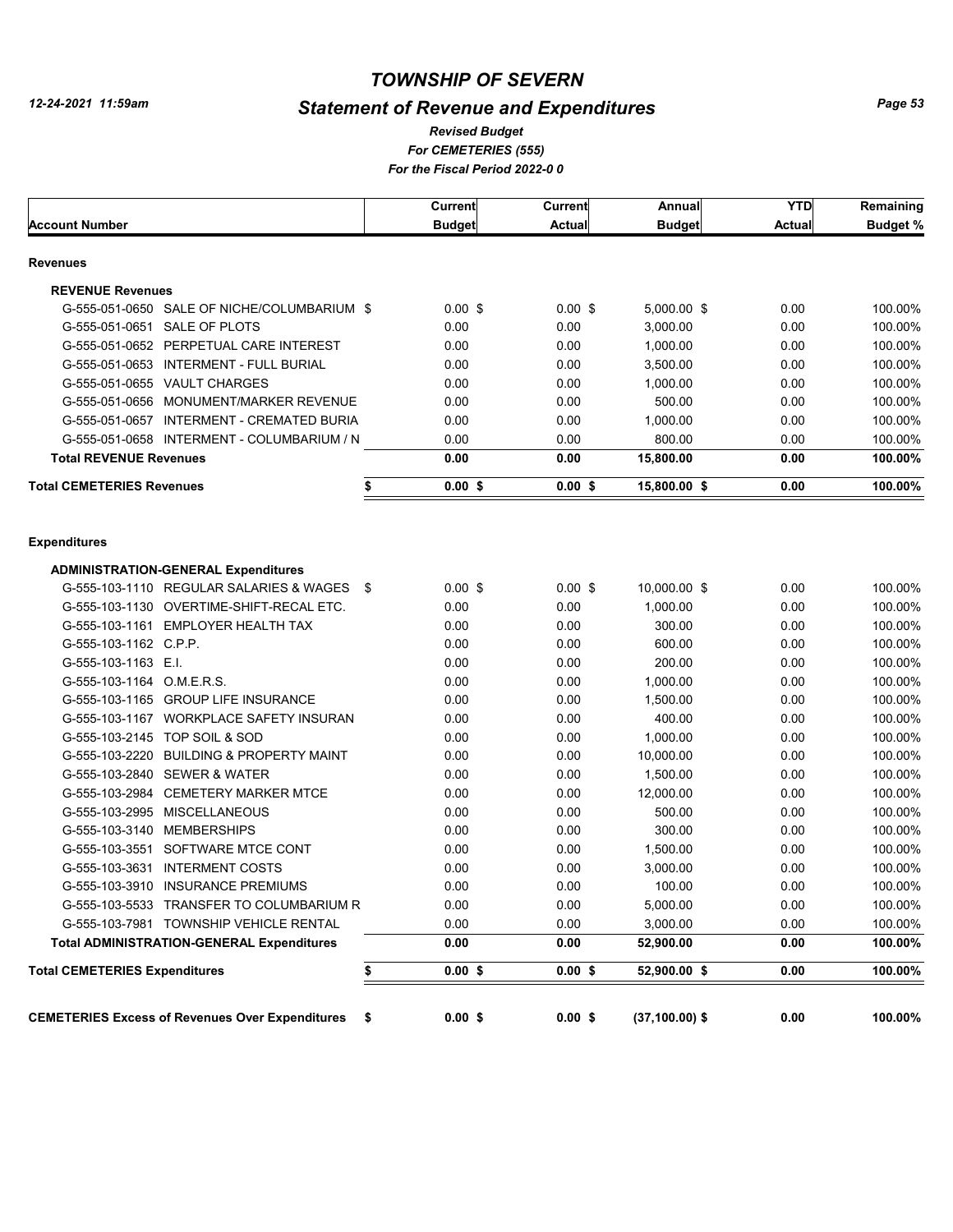# *Statement of Revenue and Expenditures*

*For PARKS & RECREATION (770) For the Fiscal Period 2022-0 0 Revised Budget*

|                                                      | Current       | Current   | Annual        | YTD    | Remaining |
|------------------------------------------------------|---------------|-----------|---------------|--------|-----------|
| Account Number                                       | <b>Budget</b> | Actual    | <b>Budget</b> | Actual | Budget %  |
| Revenues                                             |               |           |               |        |           |
| <b>CITY OF ORILLIA PARKING PROGRAM Revenues</b>      |               |           |               |        |           |
| G-770-710-0819 CITY OF ORILLIA PARKING TRAN \$       | $0.00$ \$     | $0.00$ \$ | 12,500.00 \$  | 0.00   | 100.00%   |
| G-770-710-0820 CITY OF ORILLIA PARKING - SEV         | 0.00          | 0.00      | 1,250.00      | 0.00   | 100.00%   |
| <b>Total CITY OF ORILLIA PARKING PROGRAM Reve</b>    | 0.00          | 0.00      | 13,750.00     | 0.00   | 100.00%   |
| <b>WASHAGO PARK Revenues</b>                         |               |           |               |        |           |
| G-770-712-0799 USER FEES                             | 0.00          | 0.00      | 350.00        | 0.00   | 100.00%   |
| <b>Total WASHAGO PARK Revenues</b>                   | 0.00          | 0.00      | 350.00        | 0.00   | 100.00%   |
| <b>PUBLIC DOCKS Revenues</b>                         |               |           |               |        |           |
| G-770-715-0799 USER FEES                             | 0.00          | 0.00      | 1,000.00      | 0.00   | 100.00%   |
| G-770-715-0944 CONTRIBUTION FROM RESERVE             | 0.00          | 0.00      | 120,000.00    | 0.00   | 100.00%   |
| <b>Total PUBLIC DOCKS Revenues</b>                   | 0.00          | 0.00      | 121.000.00    | 0.00   | 100.00%   |
| <b>GENERAL PARKS &amp; RECREATION Revenues</b>       |               |           |               |        |           |
| G-770-745-0414 GRANTS                                | 0.00          | 0.00      | 93,415.00     | 0.00   | 100.00%   |
| G-770-745-0941 CONTR. FROM RESERVE FUND              | 0.00          | 0.00      | 58.500.00     | 0.00   | 100.00%   |
| G-770-745-0944 CONTRIBUTION FROM RESERVE             | 0.00          | 0.00      | 68,777.00     | 0.00   | 100.00%   |
| <b>Total GENERAL PARKS &amp; RECREATION Revenues</b> | 0.00          | 0.00      | 220,692.00    | 0.00   | 100.00%   |
| <b>TRAILS Revenues</b>                               |               |           |               |        |           |
| G-770-751-0414 GRANTS                                | 0.00          | 0.00      | 30,000.00     | 0.00   | 100.00%   |
| G-770-751-0944 CONTRIBUTION FROM RESERVE             | 0.00          | 0.00      | 190,000.00    | 0.00   | 100.00%   |
| <b>Total TRAILS Revenues</b>                         | 0.00          | 0.00      | 220,000.00    | 0.00   | 100.00%   |
| <b>WASHAGO COMMUNITY CENTRE Revenues</b>             |               |           |               |        |           |
| G-770-753-0802 SPRING PROGRAM REVENUE                | 0.00          | 0.00      | 7,500.00      | 0.00   | 100.00%   |
| G-770-753-0803 SUMMER PROGRAM REVENUE                | 0.00          | 0.00      | 7,500.00      | 0.00   | 100.00%   |
| G-770-753-0804 FALL PROGRAM REVENUE                  | 0.00          | 0.00      | 6,500.00      | 0.00   | 100.00%   |
| G-770-753-0805 WINTER PROGRAM REVENUE                | 0.00          | 0.00      | 6,500.00      | 0.00   | 100.00%   |
| G-770-753-0831 FACILITY RENTAL                       | 0.00          | 0.00      | 6,000.00      | 0.00   | 100.00%   |
| G-770-753-0837 KITCHEN RENTAL                        | 0.00          | 0.00      | 500.00        | 0.00   | 100.00%   |
| G-770-753-0944 CONTRIBUTION FROM RESERVE             | 0.00          | 0.00      | 145,000.00    | 0.00   | 100.00%   |
| G-770-753-2751 SOCAN REVENUE                         | 0.00          | 0.00      | 200.00        | 0.00   | 100.00%   |
| <b>Total WASHAGO COMMUNITY CENTRE Revenues</b>       | 0.00          | 0.00      | 179,700.00    | 0.00   | 100.00%   |
| <b>WESTSHORE FACILITY Revenues</b>                   |               |           |               |        |           |
| G-770-757-0941 CONTR. FROM RESERVE FUND              | 0.00          | 0.00      | 2,500,000.00  | 0.00   | 100.00%   |
| <b>Total WESTSHORE FACILITY Revenues</b>             | 0.00          | 0.00      | 2,500,000.00  | 0.00   | 100.00%   |
| <b>COLDWATER FAIRGROUNDS Revenues</b>                |               |           |               |        |           |
| G-770-765-0799 USER FEES                             | 0.00          | 0.00      | 500.00        | 0.00   | 100.00%   |
| G-770-765-0894 INSURANCE RECOVERY                    | 0.00          | 0.00      | 200.00        | 0.00   | 100.00%   |
| G-770-765-0944 CONTRIBUTION FROM RESERVE             | 0.00          | 0.00      | 35,000.00     | 0.00   | 100.00%   |
| <b>Total COLDWATER FAIRGROUNDS Revenues</b>          | 0.00          | 0.00      | 35,700.00     | 0.00   | 100.00%   |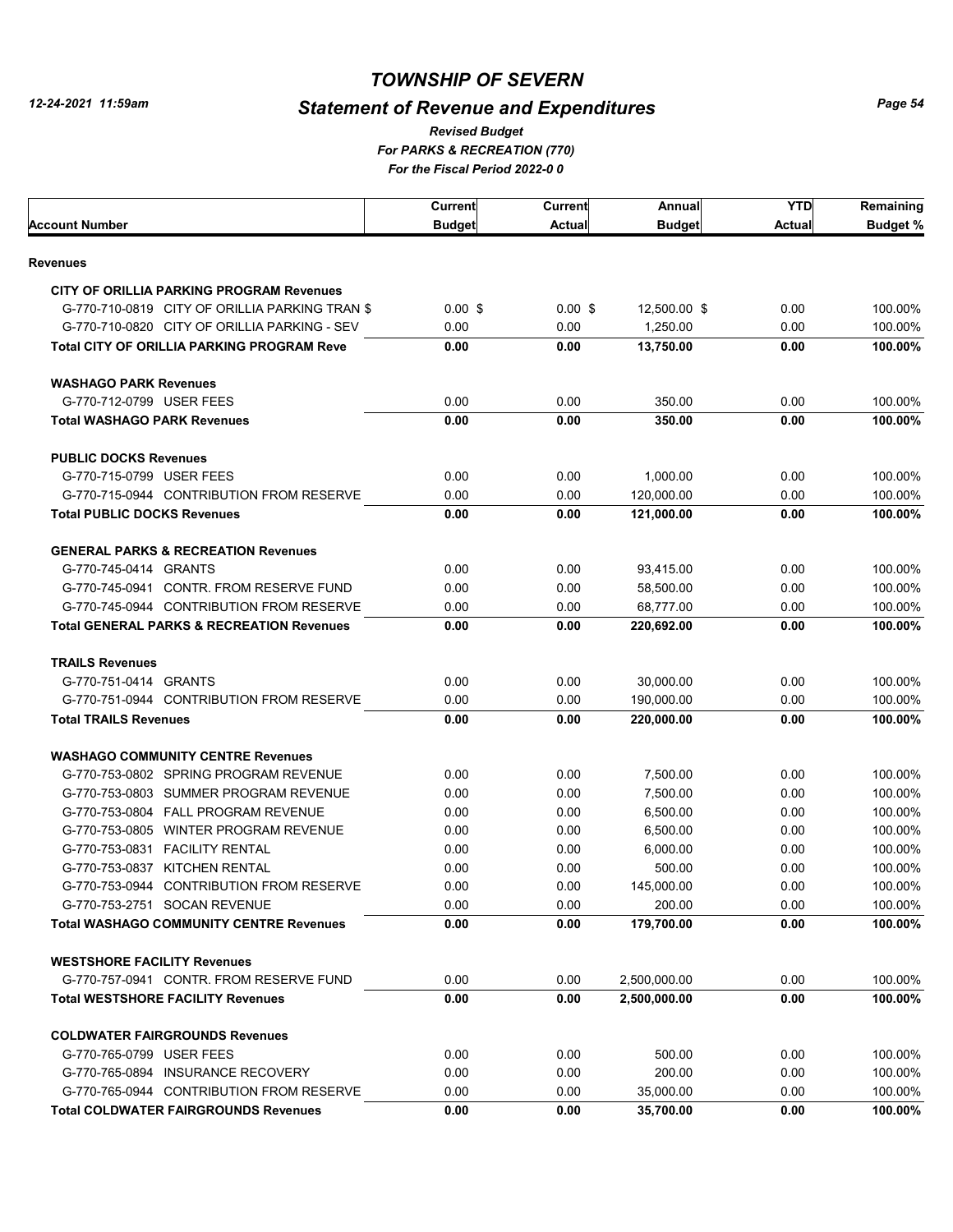# *Statement of Revenue and Expenditures*

*For PARKS & RECREATION (770) For the Fiscal Period 2022-0 0 Revised Budget*

|                                                    | Current       | Current       | Annual          | <b>YTD</b> | Remaining       |
|----------------------------------------------------|---------------|---------------|-----------------|------------|-----------------|
| Account Number                                     | <b>Budget</b> | <b>Actual</b> | <b>Budget</b>   | Actual     | <b>Budget %</b> |
|                                                    |               |               |                 |            |                 |
| <b>COLDWATER BASEBALL DIAMOND Revenues</b>         |               |               |                 |            |                 |
| G-770-769-2735 BASEBALL                            | 0.00          | 0.00          | 3,000.00        | 0.00       | 100.00%         |
| <b>Total COLDWATER BASEBALL DIAMOND Revenu</b>     | 0.00          | 0.00          | 3,000.00        | 0.00       | 100.00%         |
| <b>RECREATION PROGRAMMING Revenues</b>             |               |               |                 |            |                 |
| G-770-771-0802 SPRING PROGRAM REVENUE              | 0.00          | 0.00          | 6,000.00        | 0.00       | 100.00%         |
| G-770-771-0803 SUMMER PROGRAM REVENUE              | 0.00          | 0.00          | 2,000.00        | 0.00       | 100.00%         |
| G-770-771-0804 FALL PROGRAM REVENUE                | 0.00          | 0.00          | 6,500.00        | 0.00       | 100.00%         |
| G-770-771-0805 WINTER PROGRAM REVENUE              | 0.00          | 0.00          | 5,000.00        | 0.00       | 100.00%         |
| G-770-771-3231 ADVERTISING                         | 0.00          | 0.00          | 5,000.00        | 0.00       | 100.00%         |
| <b>Total RECREATION PROGRAMMING Revenues</b>       | 0.00          | 0.00          | 24,500.00       | 0.00       | 100.00%         |
| <b>COLDWATER ARENA Revenues</b>                    |               |               |                 |            |                 |
| G-770-777-0830 RENTS CONCESSIONS & FRANC           | 0.00          | 0.00          | 3,600.00        | 0.00       | 100.00%         |
| G-770-777-0832 ICE RENTAL                          | 0.00          | 0.00          | 130,000.00      | 0.00       | 100.00%         |
| G-770-777-0833 FLOOR RENTAL                        | 0.00          | 0.00          | 4,000.00        | 0.00       | 100.00%         |
| G-770-777-0834 HALL RENTAL                         | 0.00          | 0.00          | 8,250.00        | 0.00       | 100.00%         |
| G-770-777-0835 PUBLIC SKATING GATE                 | 0.00          | 0.00          | 2,000.00        | 0.00       | 100.00%         |
| G-770-777-0836 BAR RENTAL                          | 0.00          | 0.00          | 250.00          | 0.00       | 100.00%         |
| G-770-777-0837 KITCHEN RENTAL                      | 0.00          | 0.00          | 1.000.00        | 0.00       | 100.00%         |
| G-770-777-0891<br><b>SUNDRY REVENUE</b>            | 0.00          | 0.00          | 150.00          | 0.00       | 100.00%         |
| G-770-777-0944 CONTRIBUTION FROM RESERVE           | 0.00          | 0.00          | 125,000.00      | 0.00       | 100.00%         |
| G-770-777-2750 POP AND CANDY VENDING               | 0.00          | 0.00          | 1,000.00        | 0.00       | 100.00%         |
| G-770-777-2751 SOCAN REVENUE                       | 0.00          | 0.00          | 400.00          | 0.00       | 100.00%         |
| G-770-777-3231 ADVERTISING                         | 0.00          | 0.00          | 7,500.00        | 0.00       | 100.00%         |
| <b>Total COLDWATER ARENA Revenues</b>              | 0.00          | 0.00          | 283,150.00      | 0.00       | 100.00%         |
| <b>2016 MASSEY FERGUSON TRACTOR Revenues</b>       |               |               |                 |            |                 |
| G-770-A01-0971 TOWNSHIP EQUIPMENT RENTA            | 0.00          | 0.00          | 4,500.00        | 0.00       | 100.00%         |
| <b>Total 2016 MASSEY FERGUSON TRACTOR Reven</b>    | 0.00          | 0.00          | 4,500.00        | 0.00       | 100.00%         |
| 2020 CHEV SILVERADO Revenues                       |               |               |                 |            |                 |
| G-770-A02-0971 TOWNSHIP EQUIPMENT RENTA            | 0.00          | 0.00          | 4,500.00        | 0.00       | 100.00%         |
| <b>Total 2020 CHEV SILVERADO Revenues</b>          | 0.00          | 0.00          | 4,500.00        | 0.00       | 100.00%         |
| 2009 FORD RANGER TRUCK (OLD BL1) Revenues          |               |               |                 |            |                 |
| G-770-A03-0971 TOWNSHIP EQUIPMENT RENTA            | 0.00          | 0.00          | 2,500.00        | 0.00       | 100.00%         |
| Total 2009 FORD RANGER TRUCK (OLD BL1) Rev         | 0.00          | 0.00          | 2,500.00        | 0.00       | 100.00%         |
| <b>2021 MASSEY FERGUSON TRACTOR Revenues</b>       |               |               |                 |            |                 |
| G-770-A04-0971 TOWNSHIP EQUIPMENT RENTA            | 0.00          | 0.00          | 2,500.00        | 0.00       | 100.00%         |
| <b>Total 2021 MASSEY FERGUSON TRACTOR Reven</b>    | 0.00          | 0.00          | 2,500.00        | 0.00       | 100.00%         |
| \$<br><b>Total PARKS &amp; RECREATION Revenues</b> | $0.00$ \$     | $0.00$ \$     | 3,615,842.00 \$ | 0.00       | 100.00%         |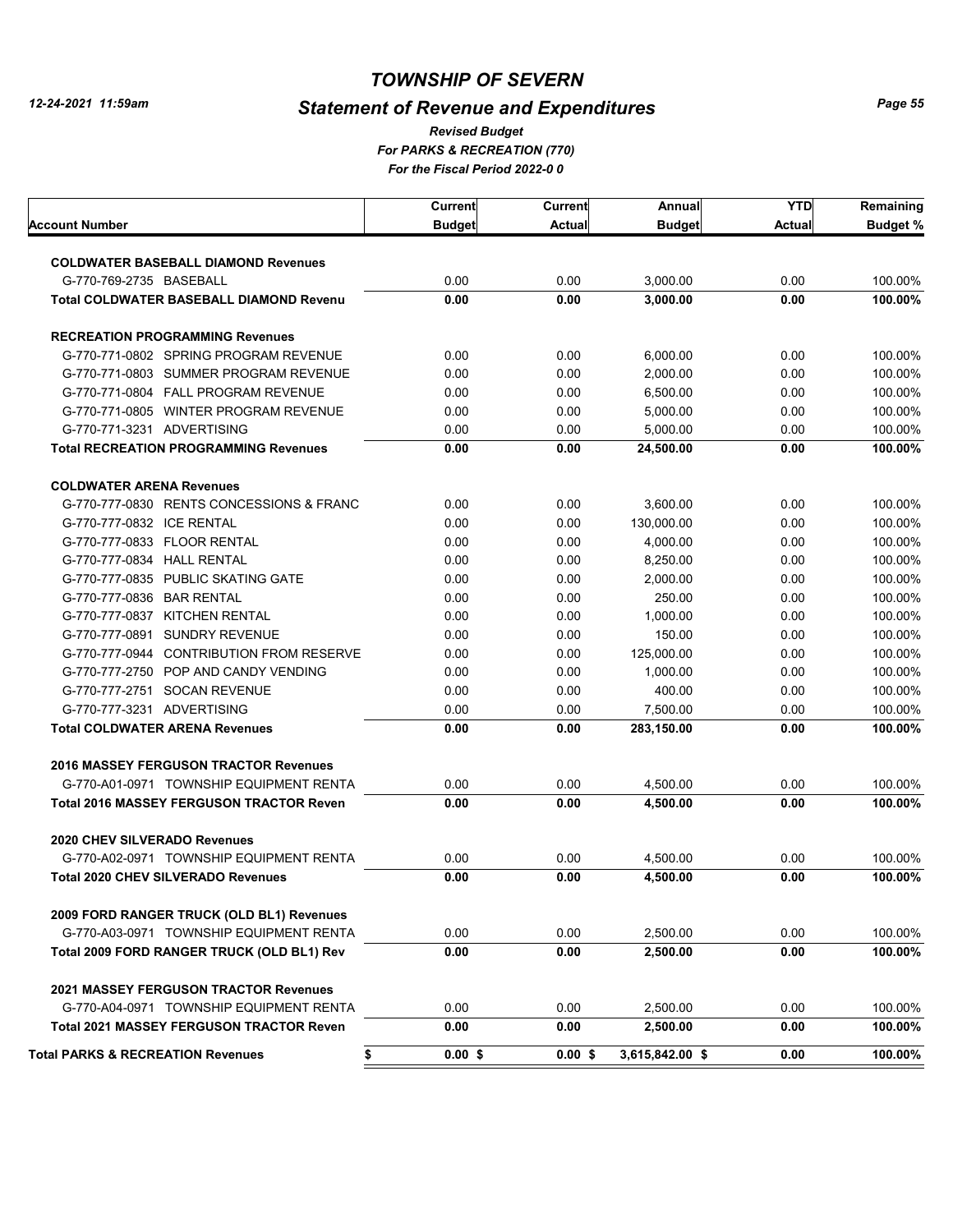# *Statement of Revenue and Expenditures*

*For PARKS & RECREATION (770) For the Fiscal Period 2022-0 0 Revised Budget*

|                                                    | <b>Current</b> | Current   | Annual        | YTD    | Remaining       |
|----------------------------------------------------|----------------|-----------|---------------|--------|-----------------|
| Account Number                                     | <b>Budget</b>  | Actual    | <b>Budget</b> | Actual | <b>Budget %</b> |
| Expenditures                                       |                |           |               |        |                 |
| CITY OF ORILLIA PARKING PROGRAM Expenditur         |                |           |               |        |                 |
| G-770-710-3751 CITY OF ORILLIA PARKING PRO \$      | $0.00$ \$      | $0.00$ \$ | 12,500.00 \$  | 0.00   | 100.00%         |
| <b>Total CITY OF ORILLIA PARKING PROGRAM Expe</b>  | 0.00           | 0.00      | 12,500.00     | 0.00   | 100.00%         |
| <b>WASHAGO PARK Expenditures</b>                   |                |           |               |        |                 |
| G-770-712-1110 REGULAR SALARIES & WAGES            | 0.00           | 0.00      | 7,300.00      | 0.00   | 100.00%         |
| G-770-712-1120 PART-TIME SALARIES & WAGES          | 0.00           | 0.00      | 3,000.00      | 0.00   | 100.00%         |
| G-770-712-1161 EMPLOYER HEALTH TAX                 | 0.00           | 0.00      | 150.00        | 0.00   | 100.00%         |
| G-770-712-1162 C.P.P.                              | 0.00           | 0.00      | 400.00        | 0.00   | 100.00%         |
| G-770-712-1163 E.I.                                | 0.00           | 0.00      | 150.00        | 0.00   | 100.00%         |
| G-770-712-1164 O.M.E.R.S.                          | 0.00           | 0.00      | 400.00        | 0.00   | 100.00%         |
| G-770-712-1165 GROUP LIFE INSURANCE                | 0.00           | 0.00      | 400.00        | 0.00   | 100.00%         |
| G-770-712-1167 WORKPLACE SAFETY INSURAN            | 0.00           | 0.00      | 200.00        | 0.00   | 100.00%         |
| G-770-712-2220 BUILDING & PROPERTY MAINT           | 0.00           | 0.00      | 22,000.00     | 0.00   | 100.00%         |
| G-770-712-2810 HYDRO                               | 0.00           | 0.00      | 3,800.00      | 0.00   | 100.00%         |
| G-770-712-2840 SEWER & WATER                       | 0.00           | 0.00      | 2,000.00      | 0.00   | 100.00%         |
| G-770-712-2910 UNIFORMS                            | 0.00           | 0.00      | 80.00         | 0.00   | 100.00%         |
| G-770-712-2985 MATERIALS                           | 0.00           | 0.00      | 7,000.00      | 0.00   | 100.00%         |
| G-770-712-3910 INSURANCE PREMIUMS                  | 0.00           | 0.00      | 1,800.00      | 0.00   | 100.00%         |
| G-770-712-5155 CAPITAL EXPENDITURES                | 0.00           | 0.00      | 60,000.00     | 0.00   | 100.00%         |
| G-770-712-7981 TOWNSHIP VEHICLE RENTAL             | 0.00           | 0.00      | 6,000.00      | 0.00   | 100.00%         |
| <b>Total WASHAGO PARK Expenditures</b>             | 0.00           | 0.00      | 114,680.00    | 0.00   | 100.00%         |
|                                                    |                |           |               |        |                 |
| <b>PUBLIC DOCKS Expenditures</b>                   |                |           |               |        |                 |
| G-770-715-1110 REGULAR SALARIES & WAGES            | 0.00           | 0.00      | 11,000.00     | 0.00   | 100.00%         |
| G-770-715-1120 PART-TIME SALARIES & WAGES          | 0.00           | 0.00      | 1,000.00      | 0.00   | 100.00%         |
| G-770-715-1161 EMPLOYER HEALTH TAX                 | 0.00           | 0.00      | 150.00        | 0.00   | 100.00%         |
| G-770-715-1162 C.P.P.                              | 0.00           | 0.00      | 600.00        | 0.00   | 100.00%         |
| G-770-715-1163 E.I.                                | 0.00           | 0.00      | 150.00        | 0.00   | 100.00%         |
| G-770-715-1164 O.M.E.R.S.                          | 0.00           | 0.00      | 125.00        | 0.00   | 100.00%         |
| G-770-715-1165 GROUP LIFE INSURANCE                | 0.00           | 0.00      | 1,000.00      | 0.00   | 100.00%         |
| G-770-715-1167 WORKPLACE SAFETY INSURAN            | 0.00           | 0.00      | 250.00        | 0.00   | 100.00%         |
| G-770-715-2220 BUILDING & PROPERTY MAINT           | 0.00           | 0.00      | 9,500.00      | 0.00   | 100.00%         |
| G-770-715-2230 DOCK REPAIR                         | 0.00           | 0.00      | 5,000.00      | 0.00   | 100.00%         |
| G-770-715-2810 HYDRO                               | 0.00           | 0.00      | 720.00        | 0.00   | 100.00%         |
| G-770-715-5155 CAPITAL EXPENDITURES                | 0.00           | 0.00      | 120,000.00    | 0.00   | 100.00%         |
| G-770-715-7981 TOWNSHIP VEHICLE RENTAL             | 0.00           | 0.00      | 2,000.00      | 0.00   | 100.00%         |
| <b>Total PUBLIC DOCKS Expenditures</b>             | 0.00           | 0.00      | 151,495.00    | 0.00   | 100.00%         |
| <b>COLDWATER SKATEBOARD PARK Expenditures</b>      |                |           |               |        |                 |
| G-770-725-2220 BUILDING & PROPERTY MAINT           | 0.00           | 0.00      | 1,000.00      | 0.00   | 100.00%         |
| <b>Total COLDWATER SKATEBOARD PARK Expendit</b>    | 0.00           | 0.00      | 1,000.00      | 0.00   | 100.00%         |
|                                                    |                |           |               |        |                 |
| <b>GENERAL PARKS &amp; RECREATION Expenditures</b> |                |           |               |        |                 |
| G-770-745-1110 REGULAR SALARIES & WAGES            | 0.00           | 0.00      | 47,000.00     | 0.00   | 100.00%         |
| G-770-745-1120 PART-TIME SALARIES & WAGES          | 0.00           | 0.00      | 9,400.00      | 0.00   | 100.00%         |
| G-770-745-1125 COMMITTEE/BOARD REMUNERA            | 0.00           | 0.00      | 2,000.00      | 0.00   | 100.00%         |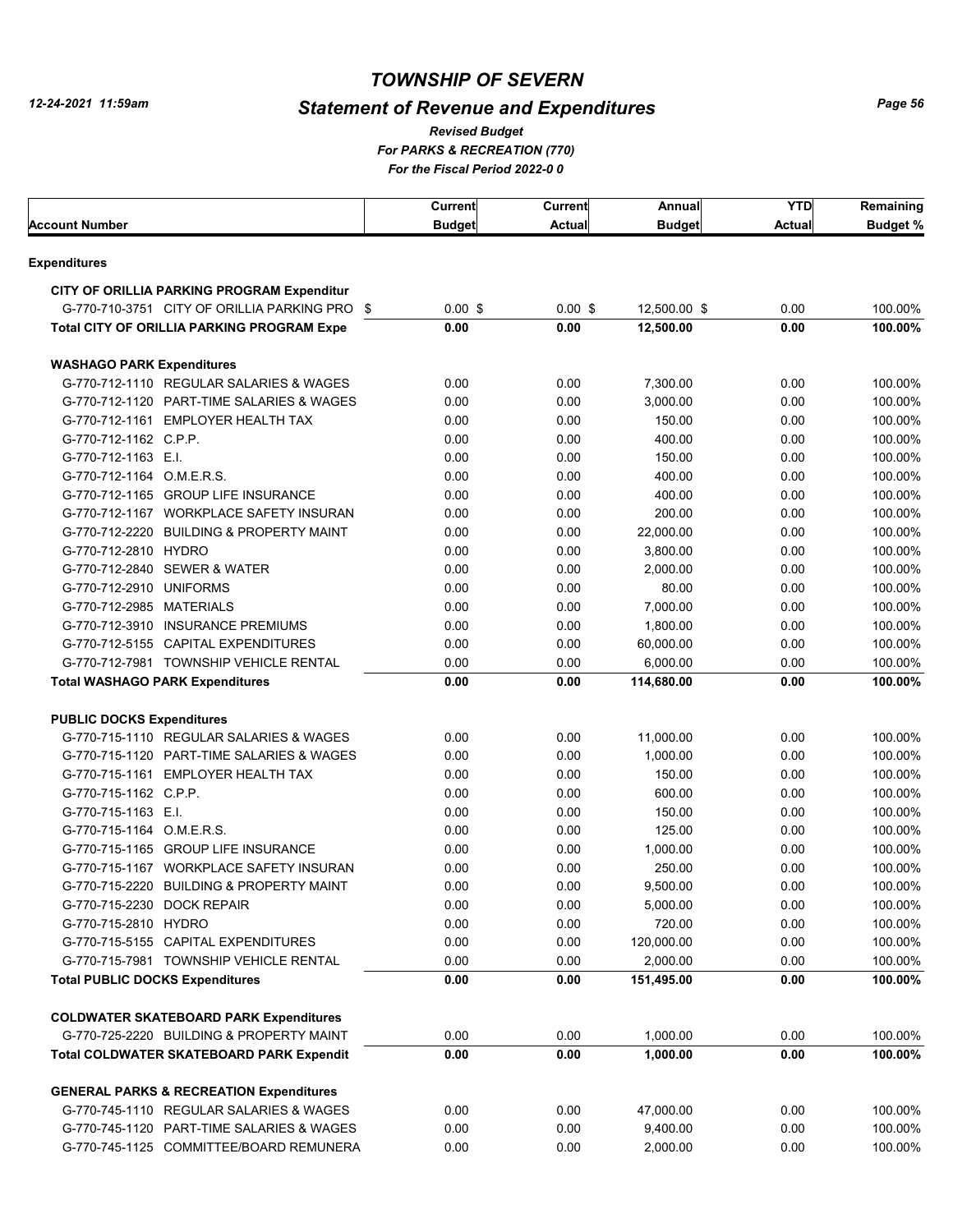# *Statement of Revenue and Expenditures*

*For PARKS & RECREATION (770) For the Fiscal Period 2022-0 0 Revised Budget*

|                                  |                                                      | Current       | <b>Current</b> | Annual        | <b>YTD</b>    | Remaining       |
|----------------------------------|------------------------------------------------------|---------------|----------------|---------------|---------------|-----------------|
| Account Number                   |                                                      | <b>Budget</b> | <b>Actual</b>  | <b>Budget</b> | <b>Actual</b> | <b>Budget %</b> |
|                                  | G-770-745-1130 OVERTIME-SHIFT-RECAL ETC.             | 0.00          | 0.00           | 200.00        | 0.00          | 100.00%         |
|                                  | G-770-745-1140 VACATION / SICK TIME / LIEU / S       | 0.00          | 0.00           | 29,000.00     | 0.00          | 100.00%         |
|                                  | G-770-745-1161 EMPLOYER HEALTH TAX                   | 0.00          | 0.00           | 738.00        | 0.00          | 100.00%         |
| G-770-745-1162 C.P.P.            |                                                      | 0.00          | 0.00           | 2,600.00      | 0.00          | 100.00%         |
| G-770-745-1163 E.I.              |                                                      | 0.00          | 0.00           | 550.00        | 0.00          | 100.00%         |
| G-770-745-1164 O.M.E.R.S.        |                                                      | 0.00          | 0.00           | 3,100.00      | 0.00          | 100.00%         |
|                                  | G-770-745-1165 GROUP LIFE INSURANCE                  | 0.00          | 0.00           | 5,400.00      | 0.00          | 100.00%         |
|                                  | G-770-745-1167 WORKPLACE SAFETY INSURAN              | 0.00          | 0.00           | 1,200.00      | 0.00          | 100.00%         |
|                                  | G-770-745-2220 BUILDING & PROPERTY MAINT             | 0.00          | 0.00           | 36,628.00     | 0.00          | 100.00%         |
| G-770-745-2810 HYDRO             |                                                      | 0.00          | 0.00           | 2,220.00      | 0.00          | 100.00%         |
|                                  | G-770-745-2840 SEWER & WATER                         | 0.00          | 0.00           | 800.00        | 0.00          | 100.00%         |
| G-770-745-3110 MILEAGE           |                                                      | 0.00          | 0.00           | 2,000.00      | 0.00          | 100.00%         |
|                                  | G-770-745-3150 TRAINING COURSE EXPENSES              | 0.00          | 0.00           | 6,200.00      | 0.00          | 100.00%         |
|                                  | G-770-745-3585 SUBCONTRACTORS                        | 0.00          | 0.00           | 21,700.00     | 0.00          | 100.00%         |
|                                  | G-770-745-3910 INSURANCE PREMIUMS                    | 0.00          | 0.00           | 250.00        | 0.00          | 100.00%         |
|                                  | G-770-745-5155 CAPITAL EXPENDITURES                  | 0.00          | 0.00           | 220,692.00    | 0.00          | 100.00%         |
|                                  | G-770-745-5410 TRANSFER TO RESERVE FUND              | 0.00          | 0.00           | 40,000.00     | 0.00          | 100.00%         |
|                                  | G-770-745-5416 TRANSFER TO VEHICLE / EQUIP           | 0.00          | 0.00           | 10,000.00     | 0.00          | 100.00%         |
|                                  | G-770-745-7981 TOWNSHIP VEHICLE RENTAL               | 0.00          | 0.00           | 1,500.00      | 0.00          | 100.00%         |
|                                  | <b>Total GENERAL PARKS &amp; RECREATION Expendit</b> | 0.00          | 0.00           | 443,178.00    | 0.00          | 100.00%         |
|                                  |                                                      |               |                |               |               |                 |
| <b>TRAILS Expenditures</b>       |                                                      |               |                |               |               |                 |
|                                  | G-770-751-1110 REGULAR SALARIES & WAGES              | 0.00          | 0.00           | 15,100.00     | 0.00          | 100.00%         |
|                                  | G-770-751-1120 PART-TIME SALARIES & WAGES            | 0.00          | 0.00           | 500.00        | 0.00          | 100.00%         |
|                                  | G-770-751-1161 EMPLOYER HEALTH TAX                   | 0.00          | 0.00           | 175.00        | 0.00          | 100.00%         |
| G-770-751-1162 C.P.P.            |                                                      | 0.00          | 0.00           | 200.00        | 0.00          | 100.00%         |
| G-770-751-1163 E.I.              |                                                      | 0.00          | 0.00           | 175.00        | 0.00          | 100.00%         |
| G-770-751-1164 O.M.E.R.S.        |                                                      | 0.00          | 0.00           | 250.00        | 0.00          | 100.00%         |
|                                  | G-770-751-1165 GROUP LIFE INSURANCE                  | 0.00          | 0.00           | 650.00        | 0.00          | 100.00%         |
|                                  | G-770-751-1167 WORKPLACE SAFETY INSURAN              | 0.00          | 0.00           | 250.00        | 0.00          | 100.00%         |
|                                  | G-770-751-2220 BUILDING & PROPERTY MAINT             | 0.00          | 0.00           | 10,100.00     | 0.00          | 100.00%         |
| G-770-751-2810 HYDRO             |                                                      | 0.00          | 0.00           | 1,620.00      | 0.00          | 100.00%         |
| G-770-751-2985 MATERIALS         |                                                      | 0.00          | 0.00           | 5,000.00      | 0.00          | 100.00%         |
|                                  | G-770-751-4910 TAXES WRITTEN OFF                     | 0.00          | 0.00           | 500.00        | 0.00          | 100.00%         |
|                                  | G-770-751-5155 CAPITAL EXPENDITURES                  | 0.00          | 0.00           | 250,000.00    | 0.00          | 100.00%         |
|                                  | G-770-751-7981 TOWNSHIP VEHICLE RENTAL               | 0.00          | 0.00           | 2,000.00      | 0.00          | 100.00%         |
| <b>Total TRAILS Expenditures</b> |                                                      | 0.00          | 0.00           | 286,520.00    | 0.00          | 100.00%         |
|                                  |                                                      |               |                |               |               |                 |
|                                  | LAKE ST GEORGE COMMUNITY CENTRE Expendi              |               |                |               |               |                 |
|                                  | G-770-752-1110 REGULAR SALARIES & WAGES              | 0.00          | 0.00           | 1,000.00      | 0.00          | 100.00%         |
|                                  | G-770-752-1130 OVERTIME-SHIFT-RECAL ETC.             | 0.00          | 0.00           | 200.00        | 0.00          | 100.00%         |
|                                  | G-770-752-1161 EMPLOYER HEALTH TAX                   | 0.00          | 0.00           | 50.00         | 0.00          | 100.00%         |
| G-770-752-1162 C.P.P.            |                                                      | 0.00          | 0.00           | 100.00        | 0.00          | 100.00%         |
| G-770-752-1163 E.I.              |                                                      | 0.00          | 0.00           | 50.00         | 0.00          | 100.00%         |
| G-770-752-1164 O.M.E.R.S.        |                                                      | 0.00          | 0.00           | 100.00        | 0.00          | 100.00%         |
|                                  | G-770-752-1165 GROUP LIFE INSURANCE                  | 0.00          | 0.00           | 100.00        | 0.00          | 100.00%         |
|                                  | G-770-752-1167 WORKPLACE SAFETY INSURAN              | 0.00          | 0.00           | 50.00         | 0.00          | 100.00%         |
|                                  | G-770-752-2220 BUILDING & PROPERTY MAINT             | 0.00          | 0.00           | 3,000.00      | 0.00          | 100.00%         |
| G-770-752-2810 HYDRO             |                                                      | 0.00          | 0.00           | 3,000.00      | 0.00          | 100.00%         |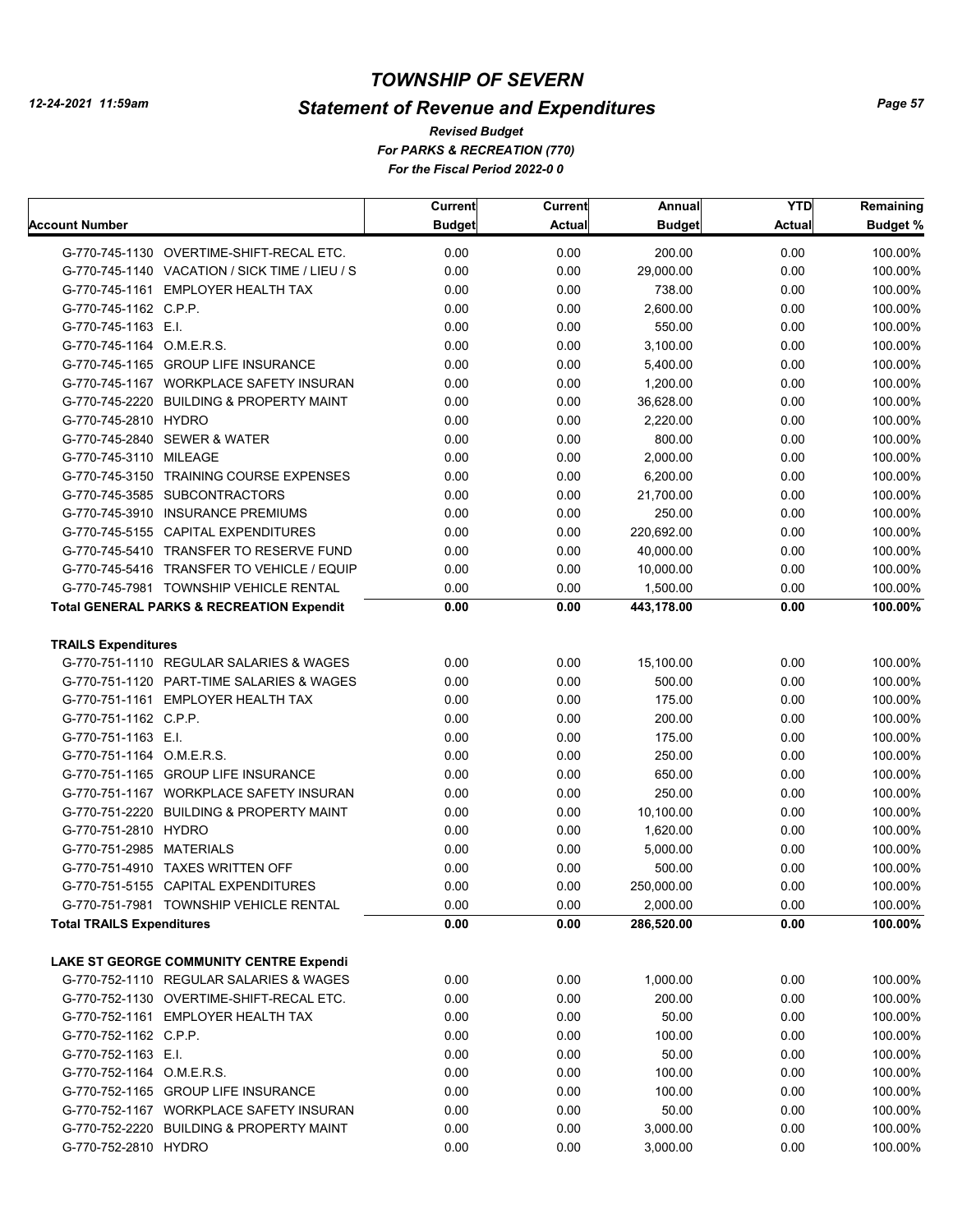# *Statement of Revenue and Expenditures*

*For PARKS & RECREATION (770) For the Fiscal Period 2022-0 0 Revised Budget*

|                                     |                                                 | <b>Current</b> | <b>Current</b> | Annual               | <b>YTD</b>    | Remaining |
|-------------------------------------|-------------------------------------------------|----------------|----------------|----------------------|---------------|-----------|
| Account Number                      |                                                 | <b>Budget</b>  | <b>Actual</b>  | <b>Budget</b>        | <b>Actual</b> | Budget %  |
| G-770-752-2835 PROPANE              |                                                 | 0.00           | 0.00           | 3,000.00             | 0.00          | 100.00%   |
|                                     | G-770-752-3392 M.O.E. TESTING                   | 0.00           | 0.00           | 432.00               | 0.00          | 100.00%   |
|                                     | G-770-752-3910 INSURANCE PREMIUMS               | 0.00           | 0.00           | 2,800.00             | 0.00          | 100.00%   |
|                                     | G-770-752-7981 TOWNSHIP VEHICLE RENTAL          | 0.00           | 0.00           | 500.00               | 0.00          | 100.00%   |
|                                     | <b>Total LAKE ST GEORGE COMMUNITY CENTRE Ex</b> | 0.00           | 0.00           | 14,382.00            | 0.00          | 100.00%   |
|                                     |                                                 |                |                |                      |               |           |
|                                     | <b>WASHAGO COMMUNITY CENTRE Expenditures</b>    |                |                |                      |               |           |
|                                     | G-770-753-1110 REGULAR SALARIES & WAGES         | 0.00           | 0.00           | 25,600.00            | 0.00          | 100.00%   |
|                                     | G-770-753-1120 PART-TIME SALARIES & WAGES       | 0.00           | 0.00           | 55,000.00            | 0.00          | 100.00%   |
|                                     | G-770-753-1121 PROG. INSTRUCTOR - PART TIM      | 0.00           | 0.00           | 18,000.00            | 0.00          | 100.00%   |
|                                     | G-770-753-1161 EMPLOYER HEALTH TAX              | 0.00           | 0.00           | 900.00               | 0.00          | 100.00%   |
| G-770-753-1162 C.P.P.               |                                                 | 0.00           | 0.00           | 3,900.00             | 0.00          | 100.00%   |
| G-770-753-1163 E.I.                 |                                                 | 0.00           | 0.00           | 600.00               | 0.00          | 100.00%   |
| G-770-753-1164 O.M.E.R.S.           |                                                 | 0.00           | 0.00           | 4,500.00             | 0.00          | 100.00%   |
|                                     | G-770-753-1165 GROUP LIFE INSURANCE             | 0.00           | 0.00           | 1,700.00             | 0.00          | 100.00%   |
|                                     | G-770-753-1167 WORKPLACE SAFETY INSURAN         | 0.00           | 0.00           | 1,300.00             | 0.00          | 100.00%   |
|                                     | G-770-753-2220 BUILDING & PROPERTY MAINT        | 0.00           | 0.00           | 18,882.00            | 0.00          | 100.00%   |
|                                     | G-770-753-2610 MISC OFFICE SUPPLIES             | 0.00           | 0.00           | 1,520.00             | 0.00          | 100.00%   |
|                                     | G-770-753-2743 SOCAN EXPENSE                    | 0.00           | 0.00           | 195.00               | 0.00          | 100.00%   |
| G-770-753-2810 HYDRO                |                                                 | 0.00           | 0.00           | 9,600.00             | 0.00          | 100.00%   |
| G-770-753-2835 PROPANE              |                                                 | 0.00           | 0.00           | 7,980.00             | 0.00          | 100.00%   |
|                                     | G-770-753-2840 SEWER & WATER                    | 0.00           | 0.00           | 3,000.00             | 0.00          | 100.00%   |
|                                     | G-770-753-3205 JOINT HEALTH & SAFETY            | 0.00           | 0.00           | 200.00               | 0.00          | 100.00%   |
|                                     | G-770-753-3215 COURIER AND DELIVERY CHAR        | 0.00           | 0.00           | 100.00               | 0.00          | 100.00%   |
| G-770-753-3220 TELEPHONE            |                                                 | 0.00           | 0.00           | 1,600.00             | 0.00          | 100.00%   |
| G-770-753-3230 ADVERTISING          |                                                 | 0.00           | 0.00           | 1,000.00             | 0.00          | 100.00%   |
|                                     | G-770-753-3910 INSURANCE PREMIUMS               | 0.00           | 0.00           | 14,600.00            | 0.00          | 100.00%   |
|                                     | G-770-753-3940 FIRE ALARM MONITORING COST       | 0.00           | 0.00           | 600.00               | 0.00          | 100.00%   |
|                                     | G-770-753-5155 CAPITAL EXPENDITURES             | 0.00           | 0.00           | 155,000.00           | 0.00          | 100.00%   |
|                                     | G-770-753-7981 TOWNSHIP VEHICLE RENTAL          | 0.00           | 0.00           | 500.00               | 0.00          | 100.00%   |
|                                     | <b>Total WASHAGO COMMUNITY CENTRE Expenditu</b> | 0.00           | 0.00           | 326,277.00           | 0.00          | 100.00%   |
| <b>MATCHEDASH HALL Expenditures</b> |                                                 |                |                |                      |               |           |
|                                     | G-770-755-1110 REGULAR SALARIES & WAGES         | 0.00           | 0.00           | 1,000.00             | 0.00          | 100.00%   |
|                                     | G-770-755-1130 OVERTIME-SHIFT-RECAL ETC.        | 0.00           | 0.00           | 200.00               | 0.00          | 100.00%   |
|                                     | G-770-755-1161 EMPLOYER HEALTH TAX              | 0.00           | 0.00           | 50.00                | 0.00          | 100.00%   |
| G-770-755-1162 C.P.P.               |                                                 | 0.00           | 0.00           | 100.00               | 0.00          | 100.00%   |
| G-770-755-1163 E.I.                 |                                                 | 0.00           | 0.00           | 50.00                | 0.00          | 100.00%   |
| G-770-755-1164 O.M.E.R.S.           |                                                 | 0.00           | 0.00           | 100.00               | 0.00          | 100.00%   |
|                                     | G-770-755-1165 GROUP LIFE INSURANCE             | 0.00           | 0.00           | 100.00               | 0.00          | 100.00%   |
|                                     | G-770-755-1167 WORKPLACE SAFETY INSURAN         | 0.00           | 0.00           | 50.00                | 0.00          | 100.00%   |
|                                     | G-770-755-2220 BUILDING & PROPERTY MAINT        | 0.00           | 0.00           | 500.00               | 0.00          | 100.00%   |
|                                     |                                                 |                |                |                      |               |           |
| G-770-755-2810 HYDRO                |                                                 | 0.00           | 0.00           | 7,000.00<br>4,000.00 | 0.00          | 100.00%   |
| G-770-755-2835 PROPANE              |                                                 | 0.00           | 0.00           |                      | 0.00          | 100.00%   |
|                                     | G-770-755-3392 M.O.E. TESTING                   | 0.00           | 0.00           | 300.00               | 0.00          | 100.00%   |
|                                     | G-770-755-3910 INSURANCE PREMIUMS               | 0.00           | 0.00           | 1,800.00             | 0.00          | 100.00%   |
|                                     | G-770-755-7981 TOWNSHIP VEHICLE RENTAL          | 0.00           | 0.00           | 500.00               | 0.00          | 100.00%   |
|                                     | <b>Total MATCHEDASH HALL Expenditures</b>       | 0.00           | 0.00           | 15,750.00            | 0.00          | 100.00%   |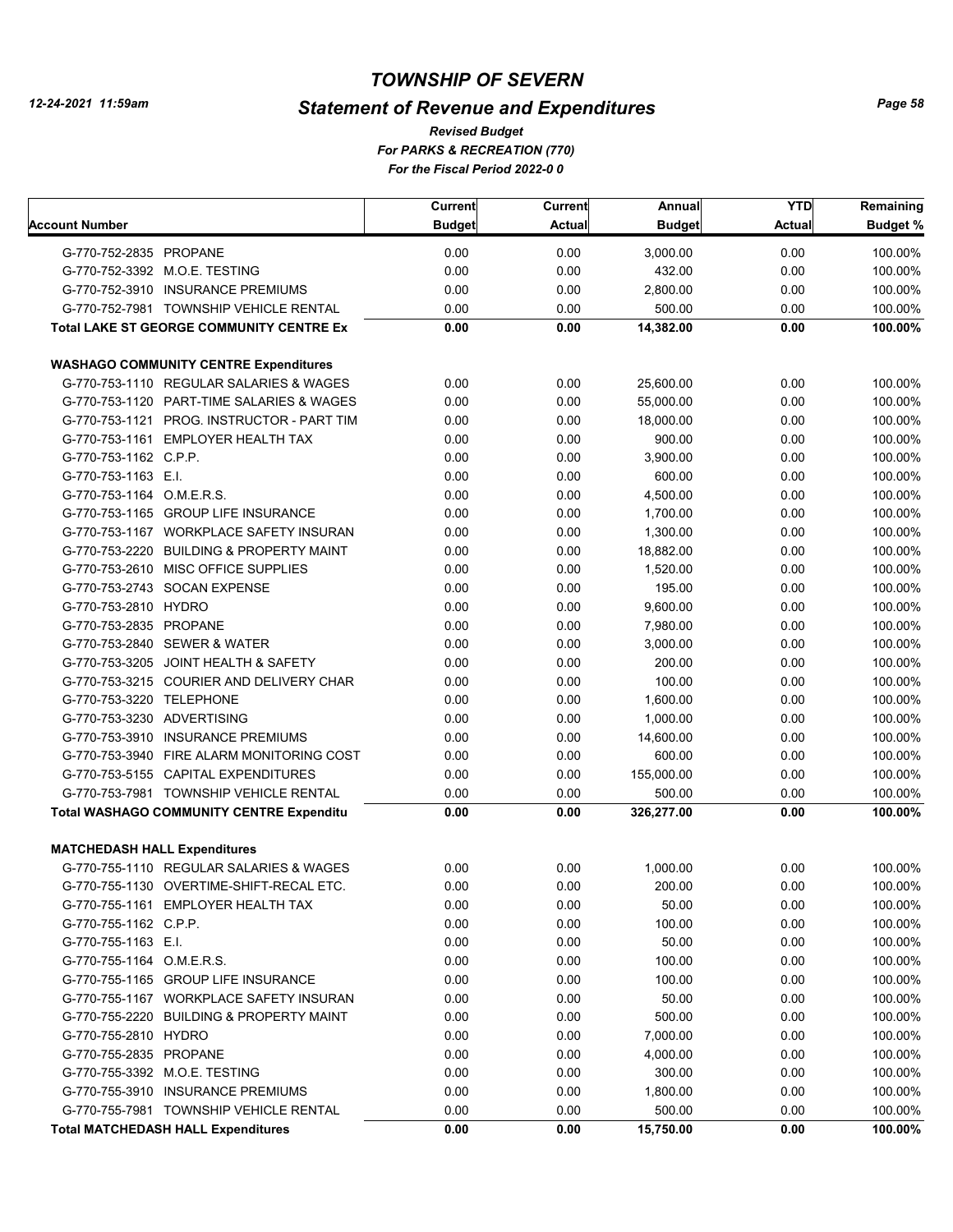# *Statement of Revenue and Expenditures*

*For PARKS & RECREATION (770) For the Fiscal Period 2022-0 0 Revised Budget*

|                                                                                   | Current       | Current       | Annual        | <b>YTD</b>    | Remaining       |
|-----------------------------------------------------------------------------------|---------------|---------------|---------------|---------------|-----------------|
| Account Number                                                                    | <b>Budget</b> | <b>Actual</b> | <b>Budget</b> | <b>Actual</b> | <b>Budget %</b> |
|                                                                                   |               |               |               |               |                 |
| <b>WESTSHORE FACILITY Expenditures</b><br>G-770-757-1110 REGULAR SALARIES & WAGES | 0.00          | 0.00          | 4,500.00      | 0.00          | 100.00%         |
| G-770-757-1161 EMPLOYER HEALTH TAX                                                | 0.00          | 0.00          | 700.00        | 0.00          | 100.00%         |
|                                                                                   | 0.00          | 0.00          |               | 0.00          |                 |
| G-770-757-1162 C.P.P.                                                             |               |               | 1,100.00      |               | 100.00%         |
| G-770-757-1163 E.I.                                                               | 0.00          | 0.00          | 500.00        | 0.00          | 100.00%         |
| G-770-757-1164 O.M.E.R.S.                                                         | 0.00          | 0.00          | 2,500.00      | 0.00          | 100.00%         |
| G-770-757-1165 GROUP LIFE INSURANCE                                               | 0.00          | 0.00          | 2,800.00      | 0.00          | 100.00%         |
| G-770-757-1167 WORKPLACE SAFETY INSURAN                                           | 0.00          | 0.00          | 1,100.00      | 0.00          | 100.00%         |
| G-770-757-5155 CAPITAL EXPENDITURES                                               | 0.00          | 0.00          | 2,500,000.00  | 0.00          | 100.00%         |
| <b>Total WESTSHORE FACILITY Expenditures</b>                                      | 0.00          | 0.00          | 2,513,200.00  | 0.00          | 100.00%         |
| <b>COLDWATER FAIRGROUNDS Expenditures</b>                                         |               |               |               |               |                 |
| G-770-765-1110 REGULAR SALARIES & WAGES                                           | 0.00          | 0.00          | 11,600.00     | 0.00          | 100.00%         |
| G-770-765-1120 PART-TIME SALARIES & WAGES                                         | 0.00          | 0.00          | 500.00        | 0.00          | 100.00%         |
| G-770-765-1161 EMPLOYER HEALTH TAX                                                | 0.00          | 0.00          | 100.00        | 0.00          | 100.00%         |
| G-770-765-1162 C.P.P.                                                             | 0.00          | 0.00          | 600.00        | 0.00          | 100.00%         |
| G-770-765-1163 E.I.                                                               | 0.00          | 0.00          | 100.00        | 0.00          | 100.00%         |
| G-770-765-1164 O.M.E.R.S.                                                         | 0.00          | 0.00          | 300.00        | 0.00          | 100.00%         |
| G-770-765-1165 GROUP LIFE INSURANCE                                               | 0.00          | 0.00          | 400.00        | 0.00          | 100.00%         |
| G-770-765-1167 WORKPLACE SAFETY INSURAN                                           | 0.00          | 0.00          | 100.00        | 0.00          | 100.00%         |
| G-770-765-2220 BUILDING & PROPERTY MAINT                                          | 0.00          | 0.00          | 19,920.00     | 0.00          | 100.00%         |
| G-770-765-2810 HYDRO                                                              | 0.00          | 0.00          | 600.00        | 0.00          | 100.00%         |
| G-770-765-2840 SEWER & WATER                                                      | 0.00          | 0.00          | 2,000.00      | 0.00          | 100.00%         |
| G-770-765-3910 INSURANCE PREMIUMS                                                 | 0.00          | 0.00          | 4,500.00      | 0.00          | 100.00%         |
| G-770-765-5155 CAPITAL EXPENDITURES                                               | 0.00          | 0.00          | 35,000.00     | 0.00          | 100.00%         |
| G-770-765-7981 TOWNSHIP VEHICLE RENTAL                                            | 0.00          | 0.00          | 1,500.00      | 0.00          | 100.00%         |
| <b>Total COLDWATER FAIRGROUNDS Expenditures</b>                                   | 0.00          | 0.00          | 77,220.00     | 0.00          | 100.00%         |
|                                                                                   |               |               |               |               |                 |
| <b>COLDWATER BASEBALL DIAMOND Expenditures</b>                                    |               |               |               |               |                 |
| G-770-769-1110 REGULAR SALARIES & WAGES                                           | 0.00          | 0.00          | 11,800.00     | 0.00          | 100.00%         |
| G-770-769-1120 PART-TIME SALARIES & WAGES                                         | 0.00          | 0.00          | 1,000.00      | 0.00          | 100.00%         |
| G-770-769-1161 EMPLOYER HEALTH TAX                                                | 0.00          | 0.00          | 250.00        | 0.00          | 100.00%         |
| G-770-769-1162 C.P.P.                                                             | 0.00          | 0.00          | 600.00        | 0.00          | 100.00%         |
| G-770-769-1163 E.I.                                                               | 0.00          | 0.00          | 250.00        | 0.00          | 100.00%         |
| G-770-769-1164 O.M.E.R.S.                                                         | 0.00          | 0.00          | 475.00        | 0.00          | 100.00%         |
| G-770-769-1165 GROUP LIFE INSURANCE                                               | 0.00          | 0.00          | 1,400.00      | 0.00          | 100.00%         |
| G-770-769-1167 WORKPLACE SAFETY INSURAN                                           | 0.00          | 0.00          | 400.00        | 0.00          | 100.00%         |
| G-770-769-2220 BUILDING & PROPERTY MAINT                                          | 0.00          | 0.00          | 4,500.00      | 0.00          | 100.00%         |
| G-770-769-2810 HYDRO                                                              | 0.00          | 0.00          | 1,440.00      | 0.00          | 100.00%         |
| G-770-769-2985 MATERIALS                                                          | 0.00          | 0.00          | 2,000.00      | 0.00          | 100.00%         |
| G-770-769-3910 INSURANCE PREMIUMS                                                 | 0.00          | 0.00          | 4,500.00      | 0.00          | 100.00%         |
| G-770-769-7981 TOWNSHIP VEHICLE RENTAL                                            | 0.00          | 0.00          | 1,500.00      | 0.00          | 100.00%         |
| <b>Total COLDWATER BASEBALL DIAMOND Expendi</b>                                   | 0.00          | 0.00          | 30,115.00     | 0.00          | 100.00%         |
| <b>RECREATION PROGRAMMING Expenditures</b>                                        |               |               |               |               |                 |
| G-770-771-1110 REGULAR SALARIES & WAGES                                           | 0.00          | 0.00          | 28,400.00     | 0.00          | 100.00%         |
| G-770-771-1121 PROG. INSTRUCTOR - PART TIM                                        | 0.00          | 0.00          | 15,000.00     | 0.00          | 100.00%         |
| G-770-771-1161 EMPLOYER HEALTH TAX                                                | 0.00          | 0.00          | 700.00        | 0.00          | 100.00%         |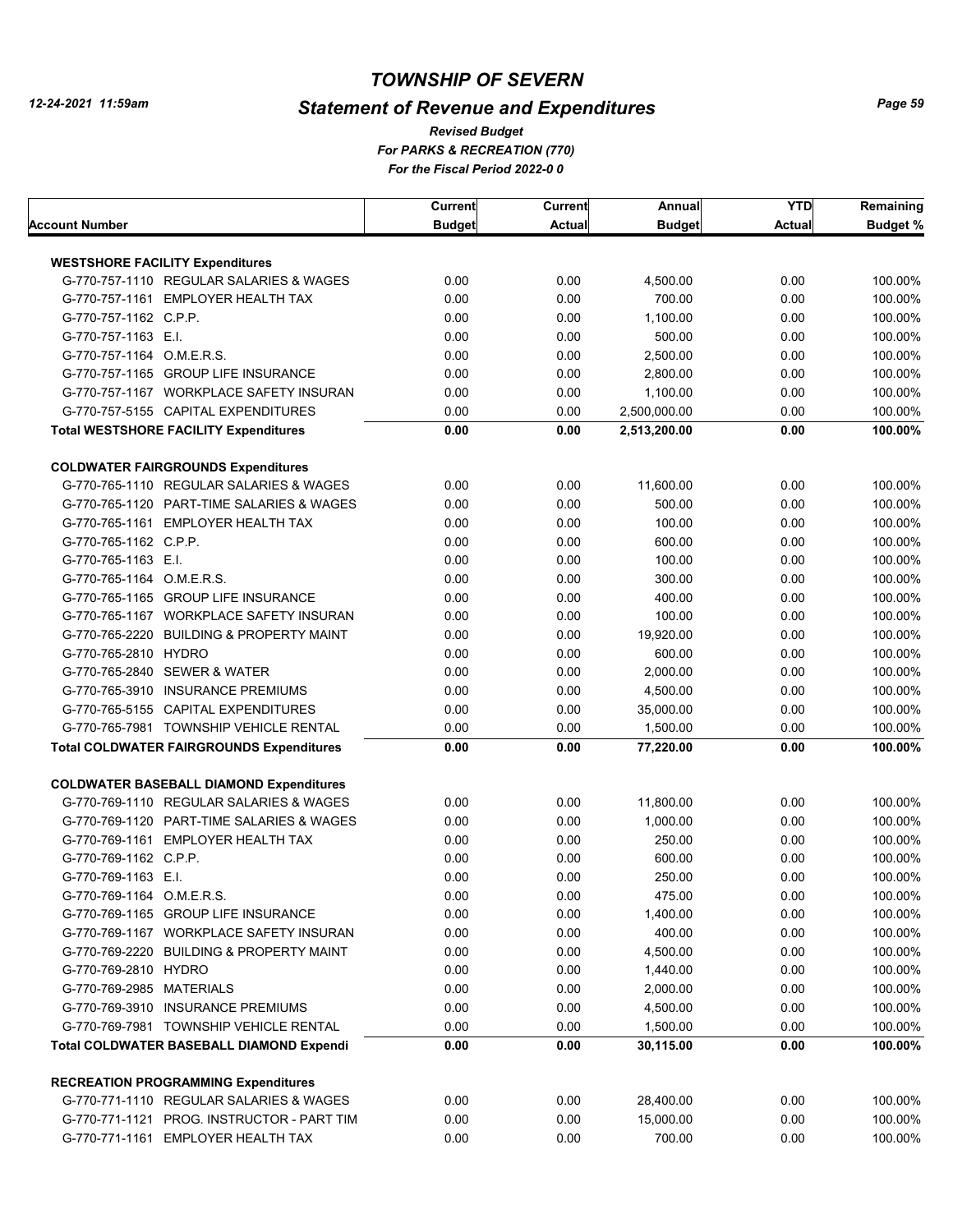# *Statement of Revenue and Expenditures*

*For PARKS & RECREATION (770) For the Fiscal Period 2022-0 0 Revised Budget*

| <b>Actual</b><br><b>Budget</b><br><b>Budget %</b><br><b>Budget</b><br><b>Actual</b><br>0.00<br>0.00<br>0.00<br>100.00%<br>G-770-771-1162 C.P.P.<br>2,300.00<br>0.00<br>0.00<br>700.00<br>0.00<br>G-770-771-1163 E.I.<br>100.00%<br>G-770-771-1164 O.M.E.R.S.<br>0.00<br>0.00<br>0.00<br>100.00%<br>3,500.00<br>0.00<br>0.00<br>0.00<br>100.00%<br>G-770-771-1165 GROUP LIFE INSURANCE<br>2,600.00<br>0.00<br>0.00<br>0.00<br>100.00%<br>G-770-771-1167 WORKPLACE SAFETY INSURAN<br>1,200.00<br>G-770-771-2610 MISC OFFICE SUPPLIES<br>0.00<br>0.00<br>500.00<br>0.00<br>100.00%<br>G-770-771-2716 SPECIAL EVENTS AND PROGRA<br>0.00<br>0.00<br>0.00<br>100.00%<br>5,000.00<br>G-770-771-2985 MATERIALS<br>0.00<br>0.00<br>0.00<br>100.00%<br>2,500.00<br>G-770-771-3210 POSTAGE<br>0.00<br>0.00<br>250.00<br>0.00<br>100.00%<br>G-770-771-3230 ADVERTISING<br>0.00<br>0.00<br>5,000.00<br>0.00<br>100.00%<br>0.00<br>G-770-771-3329 FACILITY RENTAL FEES<br>0.00<br>1,600.00<br>0.00<br>100.00%<br>0.00<br>G-770-771-3551 SOFTWARE MTCE CONT<br>0.00<br>6,500.00<br>0.00<br>100.00%<br><b>Total RECREATION PROGRAMMING Expenditures</b><br>0.00<br>0.00<br>0.00<br>100.00%<br>75,750.00<br><b>COLDWATER ARENA Expenditures</b><br>0.00<br>0.00<br>100.00%<br>G-770-777-1110 REGULAR SALARIES & WAGES<br>0.00<br>130,200.00<br>G-770-777-1120 PART-TIME SALARIES & WAGES<br>0.00<br>0.00<br>0.00<br>30,000.00<br>100.00%<br>0.00<br>0.00<br>0.00<br>G-770-777-1130 OVERTIME-SHIFT-RECAL ETC.<br>2,000.00<br>100.00%<br>0.00<br>0.00<br>G-770-777-1141 ON CALL<br>0.00<br>3,960.00<br>100.00%<br>0.00<br>500.00<br>0.00<br>G-770-777-1151 HONORARIUM<br>0.00<br>100.00%<br>G-770-777-1155 NON TAXABLE - MEALS / UNIFO<br>0.00<br>500.00<br>0.00<br>0.00<br>100.00%<br>G-770-777-1161 EMPLOYER HEALTH TAX<br>0.00<br>0.00<br>0.00<br>3,500.00<br>100.00%<br>0.00<br>0.00<br>G-770-777-1162 C.P.P.<br>0.00<br>5,700.00<br>100.00%<br>0.00<br>0.00<br>G-770-777-1163 E.I.<br>0.00<br>3,300.00<br>100.00%<br>0.00<br>0.00<br>G-770-777-1164 O.M.E.R.S.<br>0.00<br>12,000.00<br>100.00%<br>0.00<br>0.00<br>G-770-777-1165 GROUP LIFE INSURANCE<br>0.00<br>21,000.00<br>100.00%<br>0.00<br>0.00<br>G-770-777-1167 WORKPLACE SAFETY INSURAN<br>0.00<br>5,000.00<br>100.00%<br>0.00<br>0.00<br>G-770-777-2220 BUILDING & PROPERTY MAINT<br>0.00<br>43,600.00<br>100.00%<br>0.00<br>0.00<br>G-770-777-2313 ICE MAINTENANCE<br>0.00<br>10,000.00<br>100.00%<br>0.00<br>G-770-777-2610 MISC OFFICE SUPPLIES<br>0.00<br>500.00<br>0.00<br>100.00%<br>0.00<br>G-770-777-2742 HALL EXPENSES<br>0.00<br>400.00<br>0.00<br>100.00%<br>0.00<br>300.00<br>G-770-777-2743 SOCAN EXPENSE<br>0.00<br>0.00<br>100.00%<br>0.00<br>G-770-777-2755 ICE PLANT MAINTENANCE<br>0.00<br>20,945.00<br>0.00<br>100.00%<br>G-770-777-2810 HYDRO<br>0.00<br>0.00<br>0.00<br>100.00%<br>60,000.00<br>G-770-777-2830 NATURAL GAS<br>0.00<br>0.00<br>8,400.00<br>0.00<br>100.00%<br>G-770-777-2840 SEWER & WATER<br>0.00<br>0.00<br>12,000.00<br>0.00<br>100.00%<br>0.00<br>0.00<br>0.00<br>G-770-777-2910 UNIFORMS<br>1,000.00<br>100.00%<br>0.00<br>0.00<br>0.00<br>G-770-777-2995 MISCELLANEOUS<br>1,000.00<br>100.00%<br>0.00<br>G-770-777-3140 MEMBERSHIPS<br>0.00<br>0.00<br>1,500.00<br>100.00%<br>0.00<br>G-770-777-3205 JOINT HEALTH & SAFETY<br>0.00<br>0.00<br>400.00<br>100.00%<br>100.00<br>0.00<br>G-770-777-3215 COURIER AND DELIVERY CHAR<br>0.00<br>0.00<br>100.00%<br>G-770-777-3220 TELEPHONE<br>0.00<br>0.00<br>0.00<br>1,500.00<br>100.00%<br>G-770-777-3230 ADVERTISING<br>0.00<br>0.00<br>0.00<br>1,000.00<br>100.00%<br>0.00<br>G-770-777-3585 SUBCONTRACTORS<br>0.00<br>0.00<br>8,160.00<br>100.00%<br>0.00<br>G-770-777-3910 INSURANCE PREMIUMS<br>0.00<br>0.00<br>60,200.00<br>100.00%<br>900.00<br>0.00<br>G-770-777-3940 FIRE ALARM MONITORING COST<br>0.00<br>0.00<br>100.00%<br>0.00<br>G-770-777-5155 CAPITAL EXPENDITURES<br>0.00<br>0.00<br>180,000.00<br>100.00%<br>G-770-777-5520 TRANSFER TO ZAMBONI RESER<br>0.00<br>0.00<br>5,000.00<br>0.00<br>100.00%<br>0.00<br>G-770-777-7981 TOWNSHIP VEHICLE RENTAL<br>0.00<br>4,500.00<br>0.00<br>100.00% |                | Current | Current | Annual | <b>YTD</b> | Remaining |
|---------------------------------------------------------------------------------------------------------------------------------------------------------------------------------------------------------------------------------------------------------------------------------------------------------------------------------------------------------------------------------------------------------------------------------------------------------------------------------------------------------------------------------------------------------------------------------------------------------------------------------------------------------------------------------------------------------------------------------------------------------------------------------------------------------------------------------------------------------------------------------------------------------------------------------------------------------------------------------------------------------------------------------------------------------------------------------------------------------------------------------------------------------------------------------------------------------------------------------------------------------------------------------------------------------------------------------------------------------------------------------------------------------------------------------------------------------------------------------------------------------------------------------------------------------------------------------------------------------------------------------------------------------------------------------------------------------------------------------------------------------------------------------------------------------------------------------------------------------------------------------------------------------------------------------------------------------------------------------------------------------------------------------------------------------------------------------------------------------------------------------------------------------------------------------------------------------------------------------------------------------------------------------------------------------------------------------------------------------------------------------------------------------------------------------------------------------------------------------------------------------------------------------------------------------------------------------------------------------------------------------------------------------------------------------------------------------------------------------------------------------------------------------------------------------------------------------------------------------------------------------------------------------------------------------------------------------------------------------------------------------------------------------------------------------------------------------------------------------------------------------------------------------------------------------------------------------------------------------------------------------------------------------------------------------------------------------------------------------------------------------------------------------------------------------------------------------------------------------------------------------------------------------------------------------------------------------------------------------------------------------------------------------------------------------------------------------------------------------------------------------------------------------------------------------------------------------------------------------------------------------------------------------------------------------------------------------------------------------------------------------------------------------------------------------------------------------------------------------------------------------------------------|----------------|---------|---------|--------|------------|-----------|
|                                                                                                                                                                                                                                                                                                                                                                                                                                                                                                                                                                                                                                                                                                                                                                                                                                                                                                                                                                                                                                                                                                                                                                                                                                                                                                                                                                                                                                                                                                                                                                                                                                                                                                                                                                                                                                                                                                                                                                                                                                                                                                                                                                                                                                                                                                                                                                                                                                                                                                                                                                                                                                                                                                                                                                                                                                                                                                                                                                                                                                                                                                                                                                                                                                                                                                                                                                                                                                                                                                                                                                                                                                                                                                                                                                                                                                                                                                                                                                                                                                                                                                                                                   | Account Number |         |         |        |            |           |
|                                                                                                                                                                                                                                                                                                                                                                                                                                                                                                                                                                                                                                                                                                                                                                                                                                                                                                                                                                                                                                                                                                                                                                                                                                                                                                                                                                                                                                                                                                                                                                                                                                                                                                                                                                                                                                                                                                                                                                                                                                                                                                                                                                                                                                                                                                                                                                                                                                                                                                                                                                                                                                                                                                                                                                                                                                                                                                                                                                                                                                                                                                                                                                                                                                                                                                                                                                                                                                                                                                                                                                                                                                                                                                                                                                                                                                                                                                                                                                                                                                                                                                                                                   |                |         |         |        |            |           |
|                                                                                                                                                                                                                                                                                                                                                                                                                                                                                                                                                                                                                                                                                                                                                                                                                                                                                                                                                                                                                                                                                                                                                                                                                                                                                                                                                                                                                                                                                                                                                                                                                                                                                                                                                                                                                                                                                                                                                                                                                                                                                                                                                                                                                                                                                                                                                                                                                                                                                                                                                                                                                                                                                                                                                                                                                                                                                                                                                                                                                                                                                                                                                                                                                                                                                                                                                                                                                                                                                                                                                                                                                                                                                                                                                                                                                                                                                                                                                                                                                                                                                                                                                   |                |         |         |        |            |           |
|                                                                                                                                                                                                                                                                                                                                                                                                                                                                                                                                                                                                                                                                                                                                                                                                                                                                                                                                                                                                                                                                                                                                                                                                                                                                                                                                                                                                                                                                                                                                                                                                                                                                                                                                                                                                                                                                                                                                                                                                                                                                                                                                                                                                                                                                                                                                                                                                                                                                                                                                                                                                                                                                                                                                                                                                                                                                                                                                                                                                                                                                                                                                                                                                                                                                                                                                                                                                                                                                                                                                                                                                                                                                                                                                                                                                                                                                                                                                                                                                                                                                                                                                                   |                |         |         |        |            |           |
|                                                                                                                                                                                                                                                                                                                                                                                                                                                                                                                                                                                                                                                                                                                                                                                                                                                                                                                                                                                                                                                                                                                                                                                                                                                                                                                                                                                                                                                                                                                                                                                                                                                                                                                                                                                                                                                                                                                                                                                                                                                                                                                                                                                                                                                                                                                                                                                                                                                                                                                                                                                                                                                                                                                                                                                                                                                                                                                                                                                                                                                                                                                                                                                                                                                                                                                                                                                                                                                                                                                                                                                                                                                                                                                                                                                                                                                                                                                                                                                                                                                                                                                                                   |                |         |         |        |            |           |
|                                                                                                                                                                                                                                                                                                                                                                                                                                                                                                                                                                                                                                                                                                                                                                                                                                                                                                                                                                                                                                                                                                                                                                                                                                                                                                                                                                                                                                                                                                                                                                                                                                                                                                                                                                                                                                                                                                                                                                                                                                                                                                                                                                                                                                                                                                                                                                                                                                                                                                                                                                                                                                                                                                                                                                                                                                                                                                                                                                                                                                                                                                                                                                                                                                                                                                                                                                                                                                                                                                                                                                                                                                                                                                                                                                                                                                                                                                                                                                                                                                                                                                                                                   |                |         |         |        |            |           |
|                                                                                                                                                                                                                                                                                                                                                                                                                                                                                                                                                                                                                                                                                                                                                                                                                                                                                                                                                                                                                                                                                                                                                                                                                                                                                                                                                                                                                                                                                                                                                                                                                                                                                                                                                                                                                                                                                                                                                                                                                                                                                                                                                                                                                                                                                                                                                                                                                                                                                                                                                                                                                                                                                                                                                                                                                                                                                                                                                                                                                                                                                                                                                                                                                                                                                                                                                                                                                                                                                                                                                                                                                                                                                                                                                                                                                                                                                                                                                                                                                                                                                                                                                   |                |         |         |        |            |           |
|                                                                                                                                                                                                                                                                                                                                                                                                                                                                                                                                                                                                                                                                                                                                                                                                                                                                                                                                                                                                                                                                                                                                                                                                                                                                                                                                                                                                                                                                                                                                                                                                                                                                                                                                                                                                                                                                                                                                                                                                                                                                                                                                                                                                                                                                                                                                                                                                                                                                                                                                                                                                                                                                                                                                                                                                                                                                                                                                                                                                                                                                                                                                                                                                                                                                                                                                                                                                                                                                                                                                                                                                                                                                                                                                                                                                                                                                                                                                                                                                                                                                                                                                                   |                |         |         |        |            |           |
|                                                                                                                                                                                                                                                                                                                                                                                                                                                                                                                                                                                                                                                                                                                                                                                                                                                                                                                                                                                                                                                                                                                                                                                                                                                                                                                                                                                                                                                                                                                                                                                                                                                                                                                                                                                                                                                                                                                                                                                                                                                                                                                                                                                                                                                                                                                                                                                                                                                                                                                                                                                                                                                                                                                                                                                                                                                                                                                                                                                                                                                                                                                                                                                                                                                                                                                                                                                                                                                                                                                                                                                                                                                                                                                                                                                                                                                                                                                                                                                                                                                                                                                                                   |                |         |         |        |            |           |
|                                                                                                                                                                                                                                                                                                                                                                                                                                                                                                                                                                                                                                                                                                                                                                                                                                                                                                                                                                                                                                                                                                                                                                                                                                                                                                                                                                                                                                                                                                                                                                                                                                                                                                                                                                                                                                                                                                                                                                                                                                                                                                                                                                                                                                                                                                                                                                                                                                                                                                                                                                                                                                                                                                                                                                                                                                                                                                                                                                                                                                                                                                                                                                                                                                                                                                                                                                                                                                                                                                                                                                                                                                                                                                                                                                                                                                                                                                                                                                                                                                                                                                                                                   |                |         |         |        |            |           |
|                                                                                                                                                                                                                                                                                                                                                                                                                                                                                                                                                                                                                                                                                                                                                                                                                                                                                                                                                                                                                                                                                                                                                                                                                                                                                                                                                                                                                                                                                                                                                                                                                                                                                                                                                                                                                                                                                                                                                                                                                                                                                                                                                                                                                                                                                                                                                                                                                                                                                                                                                                                                                                                                                                                                                                                                                                                                                                                                                                                                                                                                                                                                                                                                                                                                                                                                                                                                                                                                                                                                                                                                                                                                                                                                                                                                                                                                                                                                                                                                                                                                                                                                                   |                |         |         |        |            |           |
|                                                                                                                                                                                                                                                                                                                                                                                                                                                                                                                                                                                                                                                                                                                                                                                                                                                                                                                                                                                                                                                                                                                                                                                                                                                                                                                                                                                                                                                                                                                                                                                                                                                                                                                                                                                                                                                                                                                                                                                                                                                                                                                                                                                                                                                                                                                                                                                                                                                                                                                                                                                                                                                                                                                                                                                                                                                                                                                                                                                                                                                                                                                                                                                                                                                                                                                                                                                                                                                                                                                                                                                                                                                                                                                                                                                                                                                                                                                                                                                                                                                                                                                                                   |                |         |         |        |            |           |
|                                                                                                                                                                                                                                                                                                                                                                                                                                                                                                                                                                                                                                                                                                                                                                                                                                                                                                                                                                                                                                                                                                                                                                                                                                                                                                                                                                                                                                                                                                                                                                                                                                                                                                                                                                                                                                                                                                                                                                                                                                                                                                                                                                                                                                                                                                                                                                                                                                                                                                                                                                                                                                                                                                                                                                                                                                                                                                                                                                                                                                                                                                                                                                                                                                                                                                                                                                                                                                                                                                                                                                                                                                                                                                                                                                                                                                                                                                                                                                                                                                                                                                                                                   |                |         |         |        |            |           |
|                                                                                                                                                                                                                                                                                                                                                                                                                                                                                                                                                                                                                                                                                                                                                                                                                                                                                                                                                                                                                                                                                                                                                                                                                                                                                                                                                                                                                                                                                                                                                                                                                                                                                                                                                                                                                                                                                                                                                                                                                                                                                                                                                                                                                                                                                                                                                                                                                                                                                                                                                                                                                                                                                                                                                                                                                                                                                                                                                                                                                                                                                                                                                                                                                                                                                                                                                                                                                                                                                                                                                                                                                                                                                                                                                                                                                                                                                                                                                                                                                                                                                                                                                   |                |         |         |        |            |           |
|                                                                                                                                                                                                                                                                                                                                                                                                                                                                                                                                                                                                                                                                                                                                                                                                                                                                                                                                                                                                                                                                                                                                                                                                                                                                                                                                                                                                                                                                                                                                                                                                                                                                                                                                                                                                                                                                                                                                                                                                                                                                                                                                                                                                                                                                                                                                                                                                                                                                                                                                                                                                                                                                                                                                                                                                                                                                                                                                                                                                                                                                                                                                                                                                                                                                                                                                                                                                                                                                                                                                                                                                                                                                                                                                                                                                                                                                                                                                                                                                                                                                                                                                                   |                |         |         |        |            |           |
|                                                                                                                                                                                                                                                                                                                                                                                                                                                                                                                                                                                                                                                                                                                                                                                                                                                                                                                                                                                                                                                                                                                                                                                                                                                                                                                                                                                                                                                                                                                                                                                                                                                                                                                                                                                                                                                                                                                                                                                                                                                                                                                                                                                                                                                                                                                                                                                                                                                                                                                                                                                                                                                                                                                                                                                                                                                                                                                                                                                                                                                                                                                                                                                                                                                                                                                                                                                                                                                                                                                                                                                                                                                                                                                                                                                                                                                                                                                                                                                                                                                                                                                                                   |                |         |         |        |            |           |
|                                                                                                                                                                                                                                                                                                                                                                                                                                                                                                                                                                                                                                                                                                                                                                                                                                                                                                                                                                                                                                                                                                                                                                                                                                                                                                                                                                                                                                                                                                                                                                                                                                                                                                                                                                                                                                                                                                                                                                                                                                                                                                                                                                                                                                                                                                                                                                                                                                                                                                                                                                                                                                                                                                                                                                                                                                                                                                                                                                                                                                                                                                                                                                                                                                                                                                                                                                                                                                                                                                                                                                                                                                                                                                                                                                                                                                                                                                                                                                                                                                                                                                                                                   |                |         |         |        |            |           |
|                                                                                                                                                                                                                                                                                                                                                                                                                                                                                                                                                                                                                                                                                                                                                                                                                                                                                                                                                                                                                                                                                                                                                                                                                                                                                                                                                                                                                                                                                                                                                                                                                                                                                                                                                                                                                                                                                                                                                                                                                                                                                                                                                                                                                                                                                                                                                                                                                                                                                                                                                                                                                                                                                                                                                                                                                                                                                                                                                                                                                                                                                                                                                                                                                                                                                                                                                                                                                                                                                                                                                                                                                                                                                                                                                                                                                                                                                                                                                                                                                                                                                                                                                   |                |         |         |        |            |           |
|                                                                                                                                                                                                                                                                                                                                                                                                                                                                                                                                                                                                                                                                                                                                                                                                                                                                                                                                                                                                                                                                                                                                                                                                                                                                                                                                                                                                                                                                                                                                                                                                                                                                                                                                                                                                                                                                                                                                                                                                                                                                                                                                                                                                                                                                                                                                                                                                                                                                                                                                                                                                                                                                                                                                                                                                                                                                                                                                                                                                                                                                                                                                                                                                                                                                                                                                                                                                                                                                                                                                                                                                                                                                                                                                                                                                                                                                                                                                                                                                                                                                                                                                                   |                |         |         |        |            |           |
|                                                                                                                                                                                                                                                                                                                                                                                                                                                                                                                                                                                                                                                                                                                                                                                                                                                                                                                                                                                                                                                                                                                                                                                                                                                                                                                                                                                                                                                                                                                                                                                                                                                                                                                                                                                                                                                                                                                                                                                                                                                                                                                                                                                                                                                                                                                                                                                                                                                                                                                                                                                                                                                                                                                                                                                                                                                                                                                                                                                                                                                                                                                                                                                                                                                                                                                                                                                                                                                                                                                                                                                                                                                                                                                                                                                                                                                                                                                                                                                                                                                                                                                                                   |                |         |         |        |            |           |
|                                                                                                                                                                                                                                                                                                                                                                                                                                                                                                                                                                                                                                                                                                                                                                                                                                                                                                                                                                                                                                                                                                                                                                                                                                                                                                                                                                                                                                                                                                                                                                                                                                                                                                                                                                                                                                                                                                                                                                                                                                                                                                                                                                                                                                                                                                                                                                                                                                                                                                                                                                                                                                                                                                                                                                                                                                                                                                                                                                                                                                                                                                                                                                                                                                                                                                                                                                                                                                                                                                                                                                                                                                                                                                                                                                                                                                                                                                                                                                                                                                                                                                                                                   |                |         |         |        |            |           |
|                                                                                                                                                                                                                                                                                                                                                                                                                                                                                                                                                                                                                                                                                                                                                                                                                                                                                                                                                                                                                                                                                                                                                                                                                                                                                                                                                                                                                                                                                                                                                                                                                                                                                                                                                                                                                                                                                                                                                                                                                                                                                                                                                                                                                                                                                                                                                                                                                                                                                                                                                                                                                                                                                                                                                                                                                                                                                                                                                                                                                                                                                                                                                                                                                                                                                                                                                                                                                                                                                                                                                                                                                                                                                                                                                                                                                                                                                                                                                                                                                                                                                                                                                   |                |         |         |        |            |           |
|                                                                                                                                                                                                                                                                                                                                                                                                                                                                                                                                                                                                                                                                                                                                                                                                                                                                                                                                                                                                                                                                                                                                                                                                                                                                                                                                                                                                                                                                                                                                                                                                                                                                                                                                                                                                                                                                                                                                                                                                                                                                                                                                                                                                                                                                                                                                                                                                                                                                                                                                                                                                                                                                                                                                                                                                                                                                                                                                                                                                                                                                                                                                                                                                                                                                                                                                                                                                                                                                                                                                                                                                                                                                                                                                                                                                                                                                                                                                                                                                                                                                                                                                                   |                |         |         |        |            |           |
|                                                                                                                                                                                                                                                                                                                                                                                                                                                                                                                                                                                                                                                                                                                                                                                                                                                                                                                                                                                                                                                                                                                                                                                                                                                                                                                                                                                                                                                                                                                                                                                                                                                                                                                                                                                                                                                                                                                                                                                                                                                                                                                                                                                                                                                                                                                                                                                                                                                                                                                                                                                                                                                                                                                                                                                                                                                                                                                                                                                                                                                                                                                                                                                                                                                                                                                                                                                                                                                                                                                                                                                                                                                                                                                                                                                                                                                                                                                                                                                                                                                                                                                                                   |                |         |         |        |            |           |
|                                                                                                                                                                                                                                                                                                                                                                                                                                                                                                                                                                                                                                                                                                                                                                                                                                                                                                                                                                                                                                                                                                                                                                                                                                                                                                                                                                                                                                                                                                                                                                                                                                                                                                                                                                                                                                                                                                                                                                                                                                                                                                                                                                                                                                                                                                                                                                                                                                                                                                                                                                                                                                                                                                                                                                                                                                                                                                                                                                                                                                                                                                                                                                                                                                                                                                                                                                                                                                                                                                                                                                                                                                                                                                                                                                                                                                                                                                                                                                                                                                                                                                                                                   |                |         |         |        |            |           |
|                                                                                                                                                                                                                                                                                                                                                                                                                                                                                                                                                                                                                                                                                                                                                                                                                                                                                                                                                                                                                                                                                                                                                                                                                                                                                                                                                                                                                                                                                                                                                                                                                                                                                                                                                                                                                                                                                                                                                                                                                                                                                                                                                                                                                                                                                                                                                                                                                                                                                                                                                                                                                                                                                                                                                                                                                                                                                                                                                                                                                                                                                                                                                                                                                                                                                                                                                                                                                                                                                                                                                                                                                                                                                                                                                                                                                                                                                                                                                                                                                                                                                                                                                   |                |         |         |        |            |           |
|                                                                                                                                                                                                                                                                                                                                                                                                                                                                                                                                                                                                                                                                                                                                                                                                                                                                                                                                                                                                                                                                                                                                                                                                                                                                                                                                                                                                                                                                                                                                                                                                                                                                                                                                                                                                                                                                                                                                                                                                                                                                                                                                                                                                                                                                                                                                                                                                                                                                                                                                                                                                                                                                                                                                                                                                                                                                                                                                                                                                                                                                                                                                                                                                                                                                                                                                                                                                                                                                                                                                                                                                                                                                                                                                                                                                                                                                                                                                                                                                                                                                                                                                                   |                |         |         |        |            |           |
|                                                                                                                                                                                                                                                                                                                                                                                                                                                                                                                                                                                                                                                                                                                                                                                                                                                                                                                                                                                                                                                                                                                                                                                                                                                                                                                                                                                                                                                                                                                                                                                                                                                                                                                                                                                                                                                                                                                                                                                                                                                                                                                                                                                                                                                                                                                                                                                                                                                                                                                                                                                                                                                                                                                                                                                                                                                                                                                                                                                                                                                                                                                                                                                                                                                                                                                                                                                                                                                                                                                                                                                                                                                                                                                                                                                                                                                                                                                                                                                                                                                                                                                                                   |                |         |         |        |            |           |
|                                                                                                                                                                                                                                                                                                                                                                                                                                                                                                                                                                                                                                                                                                                                                                                                                                                                                                                                                                                                                                                                                                                                                                                                                                                                                                                                                                                                                                                                                                                                                                                                                                                                                                                                                                                                                                                                                                                                                                                                                                                                                                                                                                                                                                                                                                                                                                                                                                                                                                                                                                                                                                                                                                                                                                                                                                                                                                                                                                                                                                                                                                                                                                                                                                                                                                                                                                                                                                                                                                                                                                                                                                                                                                                                                                                                                                                                                                                                                                                                                                                                                                                                                   |                |         |         |        |            |           |
|                                                                                                                                                                                                                                                                                                                                                                                                                                                                                                                                                                                                                                                                                                                                                                                                                                                                                                                                                                                                                                                                                                                                                                                                                                                                                                                                                                                                                                                                                                                                                                                                                                                                                                                                                                                                                                                                                                                                                                                                                                                                                                                                                                                                                                                                                                                                                                                                                                                                                                                                                                                                                                                                                                                                                                                                                                                                                                                                                                                                                                                                                                                                                                                                                                                                                                                                                                                                                                                                                                                                                                                                                                                                                                                                                                                                                                                                                                                                                                                                                                                                                                                                                   |                |         |         |        |            |           |
|                                                                                                                                                                                                                                                                                                                                                                                                                                                                                                                                                                                                                                                                                                                                                                                                                                                                                                                                                                                                                                                                                                                                                                                                                                                                                                                                                                                                                                                                                                                                                                                                                                                                                                                                                                                                                                                                                                                                                                                                                                                                                                                                                                                                                                                                                                                                                                                                                                                                                                                                                                                                                                                                                                                                                                                                                                                                                                                                                                                                                                                                                                                                                                                                                                                                                                                                                                                                                                                                                                                                                                                                                                                                                                                                                                                                                                                                                                                                                                                                                                                                                                                                                   |                |         |         |        |            |           |
|                                                                                                                                                                                                                                                                                                                                                                                                                                                                                                                                                                                                                                                                                                                                                                                                                                                                                                                                                                                                                                                                                                                                                                                                                                                                                                                                                                                                                                                                                                                                                                                                                                                                                                                                                                                                                                                                                                                                                                                                                                                                                                                                                                                                                                                                                                                                                                                                                                                                                                                                                                                                                                                                                                                                                                                                                                                                                                                                                                                                                                                                                                                                                                                                                                                                                                                                                                                                                                                                                                                                                                                                                                                                                                                                                                                                                                                                                                                                                                                                                                                                                                                                                   |                |         |         |        |            |           |
|                                                                                                                                                                                                                                                                                                                                                                                                                                                                                                                                                                                                                                                                                                                                                                                                                                                                                                                                                                                                                                                                                                                                                                                                                                                                                                                                                                                                                                                                                                                                                                                                                                                                                                                                                                                                                                                                                                                                                                                                                                                                                                                                                                                                                                                                                                                                                                                                                                                                                                                                                                                                                                                                                                                                                                                                                                                                                                                                                                                                                                                                                                                                                                                                                                                                                                                                                                                                                                                                                                                                                                                                                                                                                                                                                                                                                                                                                                                                                                                                                                                                                                                                                   |                |         |         |        |            |           |
|                                                                                                                                                                                                                                                                                                                                                                                                                                                                                                                                                                                                                                                                                                                                                                                                                                                                                                                                                                                                                                                                                                                                                                                                                                                                                                                                                                                                                                                                                                                                                                                                                                                                                                                                                                                                                                                                                                                                                                                                                                                                                                                                                                                                                                                                                                                                                                                                                                                                                                                                                                                                                                                                                                                                                                                                                                                                                                                                                                                                                                                                                                                                                                                                                                                                                                                                                                                                                                                                                                                                                                                                                                                                                                                                                                                                                                                                                                                                                                                                                                                                                                                                                   |                |         |         |        |            |           |
|                                                                                                                                                                                                                                                                                                                                                                                                                                                                                                                                                                                                                                                                                                                                                                                                                                                                                                                                                                                                                                                                                                                                                                                                                                                                                                                                                                                                                                                                                                                                                                                                                                                                                                                                                                                                                                                                                                                                                                                                                                                                                                                                                                                                                                                                                                                                                                                                                                                                                                                                                                                                                                                                                                                                                                                                                                                                                                                                                                                                                                                                                                                                                                                                                                                                                                                                                                                                                                                                                                                                                                                                                                                                                                                                                                                                                                                                                                                                                                                                                                                                                                                                                   |                |         |         |        |            |           |
|                                                                                                                                                                                                                                                                                                                                                                                                                                                                                                                                                                                                                                                                                                                                                                                                                                                                                                                                                                                                                                                                                                                                                                                                                                                                                                                                                                                                                                                                                                                                                                                                                                                                                                                                                                                                                                                                                                                                                                                                                                                                                                                                                                                                                                                                                                                                                                                                                                                                                                                                                                                                                                                                                                                                                                                                                                                                                                                                                                                                                                                                                                                                                                                                                                                                                                                                                                                                                                                                                                                                                                                                                                                                                                                                                                                                                                                                                                                                                                                                                                                                                                                                                   |                |         |         |        |            |           |
|                                                                                                                                                                                                                                                                                                                                                                                                                                                                                                                                                                                                                                                                                                                                                                                                                                                                                                                                                                                                                                                                                                                                                                                                                                                                                                                                                                                                                                                                                                                                                                                                                                                                                                                                                                                                                                                                                                                                                                                                                                                                                                                                                                                                                                                                                                                                                                                                                                                                                                                                                                                                                                                                                                                                                                                                                                                                                                                                                                                                                                                                                                                                                                                                                                                                                                                                                                                                                                                                                                                                                                                                                                                                                                                                                                                                                                                                                                                                                                                                                                                                                                                                                   |                |         |         |        |            |           |
|                                                                                                                                                                                                                                                                                                                                                                                                                                                                                                                                                                                                                                                                                                                                                                                                                                                                                                                                                                                                                                                                                                                                                                                                                                                                                                                                                                                                                                                                                                                                                                                                                                                                                                                                                                                                                                                                                                                                                                                                                                                                                                                                                                                                                                                                                                                                                                                                                                                                                                                                                                                                                                                                                                                                                                                                                                                                                                                                                                                                                                                                                                                                                                                                                                                                                                                                                                                                                                                                                                                                                                                                                                                                                                                                                                                                                                                                                                                                                                                                                                                                                                                                                   |                |         |         |        |            |           |
|                                                                                                                                                                                                                                                                                                                                                                                                                                                                                                                                                                                                                                                                                                                                                                                                                                                                                                                                                                                                                                                                                                                                                                                                                                                                                                                                                                                                                                                                                                                                                                                                                                                                                                                                                                                                                                                                                                                                                                                                                                                                                                                                                                                                                                                                                                                                                                                                                                                                                                                                                                                                                                                                                                                                                                                                                                                                                                                                                                                                                                                                                                                                                                                                                                                                                                                                                                                                                                                                                                                                                                                                                                                                                                                                                                                                                                                                                                                                                                                                                                                                                                                                                   |                |         |         |        |            |           |
|                                                                                                                                                                                                                                                                                                                                                                                                                                                                                                                                                                                                                                                                                                                                                                                                                                                                                                                                                                                                                                                                                                                                                                                                                                                                                                                                                                                                                                                                                                                                                                                                                                                                                                                                                                                                                                                                                                                                                                                                                                                                                                                                                                                                                                                                                                                                                                                                                                                                                                                                                                                                                                                                                                                                                                                                                                                                                                                                                                                                                                                                                                                                                                                                                                                                                                                                                                                                                                                                                                                                                                                                                                                                                                                                                                                                                                                                                                                                                                                                                                                                                                                                                   |                |         |         |        |            |           |
|                                                                                                                                                                                                                                                                                                                                                                                                                                                                                                                                                                                                                                                                                                                                                                                                                                                                                                                                                                                                                                                                                                                                                                                                                                                                                                                                                                                                                                                                                                                                                                                                                                                                                                                                                                                                                                                                                                                                                                                                                                                                                                                                                                                                                                                                                                                                                                                                                                                                                                                                                                                                                                                                                                                                                                                                                                                                                                                                                                                                                                                                                                                                                                                                                                                                                                                                                                                                                                                                                                                                                                                                                                                                                                                                                                                                                                                                                                                                                                                                                                                                                                                                                   |                |         |         |        |            |           |
|                                                                                                                                                                                                                                                                                                                                                                                                                                                                                                                                                                                                                                                                                                                                                                                                                                                                                                                                                                                                                                                                                                                                                                                                                                                                                                                                                                                                                                                                                                                                                                                                                                                                                                                                                                                                                                                                                                                                                                                                                                                                                                                                                                                                                                                                                                                                                                                                                                                                                                                                                                                                                                                                                                                                                                                                                                                                                                                                                                                                                                                                                                                                                                                                                                                                                                                                                                                                                                                                                                                                                                                                                                                                                                                                                                                                                                                                                                                                                                                                                                                                                                                                                   |                |         |         |        |            |           |
|                                                                                                                                                                                                                                                                                                                                                                                                                                                                                                                                                                                                                                                                                                                                                                                                                                                                                                                                                                                                                                                                                                                                                                                                                                                                                                                                                                                                                                                                                                                                                                                                                                                                                                                                                                                                                                                                                                                                                                                                                                                                                                                                                                                                                                                                                                                                                                                                                                                                                                                                                                                                                                                                                                                                                                                                                                                                                                                                                                                                                                                                                                                                                                                                                                                                                                                                                                                                                                                                                                                                                                                                                                                                                                                                                                                                                                                                                                                                                                                                                                                                                                                                                   |                |         |         |        |            |           |
|                                                                                                                                                                                                                                                                                                                                                                                                                                                                                                                                                                                                                                                                                                                                                                                                                                                                                                                                                                                                                                                                                                                                                                                                                                                                                                                                                                                                                                                                                                                                                                                                                                                                                                                                                                                                                                                                                                                                                                                                                                                                                                                                                                                                                                                                                                                                                                                                                                                                                                                                                                                                                                                                                                                                                                                                                                                                                                                                                                                                                                                                                                                                                                                                                                                                                                                                                                                                                                                                                                                                                                                                                                                                                                                                                                                                                                                                                                                                                                                                                                                                                                                                                   |                |         |         |        |            |           |
|                                                                                                                                                                                                                                                                                                                                                                                                                                                                                                                                                                                                                                                                                                                                                                                                                                                                                                                                                                                                                                                                                                                                                                                                                                                                                                                                                                                                                                                                                                                                                                                                                                                                                                                                                                                                                                                                                                                                                                                                                                                                                                                                                                                                                                                                                                                                                                                                                                                                                                                                                                                                                                                                                                                                                                                                                                                                                                                                                                                                                                                                                                                                                                                                                                                                                                                                                                                                                                                                                                                                                                                                                                                                                                                                                                                                                                                                                                                                                                                                                                                                                                                                                   |                |         |         |        |            |           |
|                                                                                                                                                                                                                                                                                                                                                                                                                                                                                                                                                                                                                                                                                                                                                                                                                                                                                                                                                                                                                                                                                                                                                                                                                                                                                                                                                                                                                                                                                                                                                                                                                                                                                                                                                                                                                                                                                                                                                                                                                                                                                                                                                                                                                                                                                                                                                                                                                                                                                                                                                                                                                                                                                                                                                                                                                                                                                                                                                                                                                                                                                                                                                                                                                                                                                                                                                                                                                                                                                                                                                                                                                                                                                                                                                                                                                                                                                                                                                                                                                                                                                                                                                   |                |         |         |        |            |           |
|                                                                                                                                                                                                                                                                                                                                                                                                                                                                                                                                                                                                                                                                                                                                                                                                                                                                                                                                                                                                                                                                                                                                                                                                                                                                                                                                                                                                                                                                                                                                                                                                                                                                                                                                                                                                                                                                                                                                                                                                                                                                                                                                                                                                                                                                                                                                                                                                                                                                                                                                                                                                                                                                                                                                                                                                                                                                                                                                                                                                                                                                                                                                                                                                                                                                                                                                                                                                                                                                                                                                                                                                                                                                                                                                                                                                                                                                                                                                                                                                                                                                                                                                                   |                |         |         |        |            |           |
|                                                                                                                                                                                                                                                                                                                                                                                                                                                                                                                                                                                                                                                                                                                                                                                                                                                                                                                                                                                                                                                                                                                                                                                                                                                                                                                                                                                                                                                                                                                                                                                                                                                                                                                                                                                                                                                                                                                                                                                                                                                                                                                                                                                                                                                                                                                                                                                                                                                                                                                                                                                                                                                                                                                                                                                                                                                                                                                                                                                                                                                                                                                                                                                                                                                                                                                                                                                                                                                                                                                                                                                                                                                                                                                                                                                                                                                                                                                                                                                                                                                                                                                                                   |                |         |         |        |            |           |
|                                                                                                                                                                                                                                                                                                                                                                                                                                                                                                                                                                                                                                                                                                                                                                                                                                                                                                                                                                                                                                                                                                                                                                                                                                                                                                                                                                                                                                                                                                                                                                                                                                                                                                                                                                                                                                                                                                                                                                                                                                                                                                                                                                                                                                                                                                                                                                                                                                                                                                                                                                                                                                                                                                                                                                                                                                                                                                                                                                                                                                                                                                                                                                                                                                                                                                                                                                                                                                                                                                                                                                                                                                                                                                                                                                                                                                                                                                                                                                                                                                                                                                                                                   |                |         |         |        |            |           |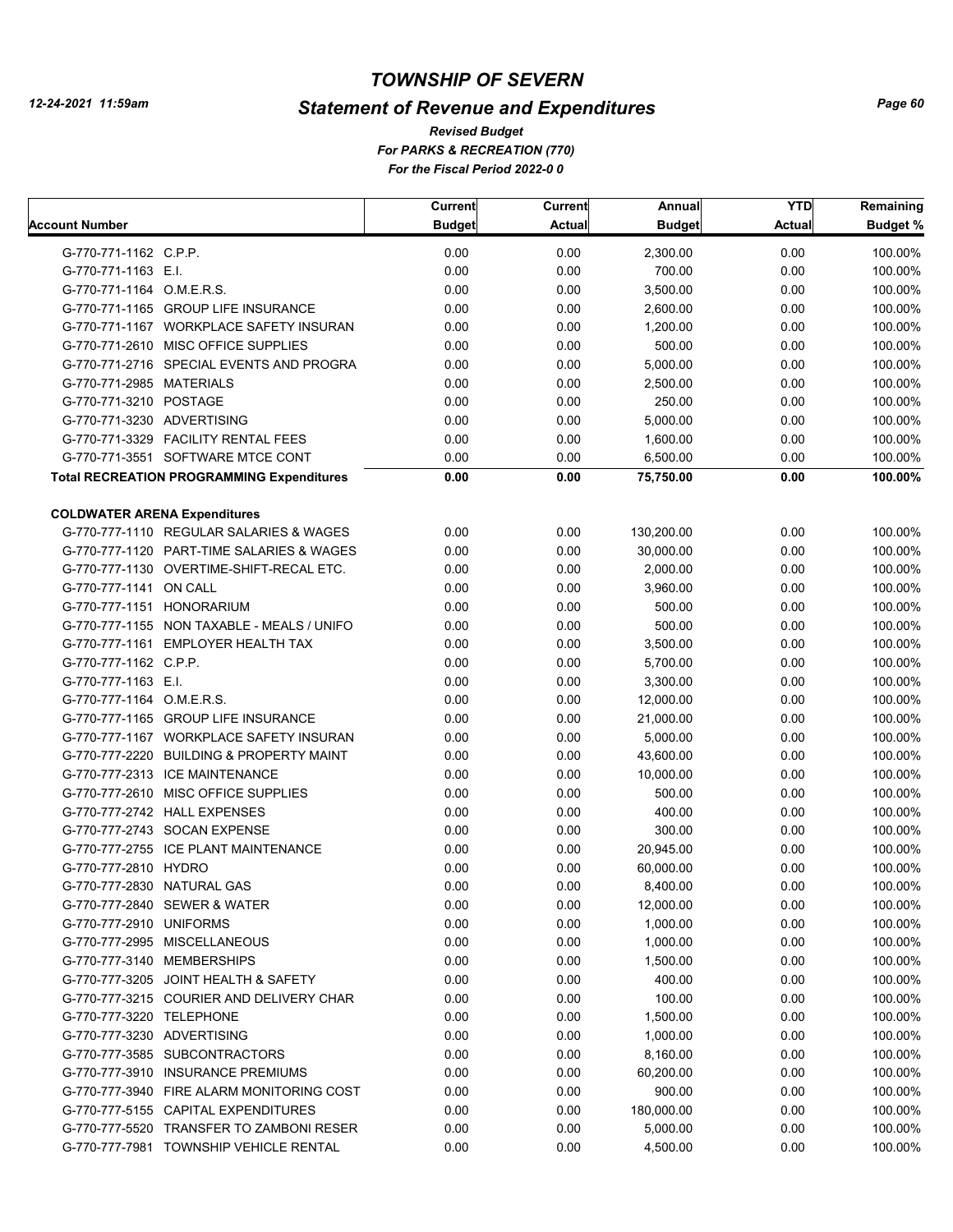# *Statement of Revenue and Expenditures*

*For PARKS & RECREATION (770) For the Fiscal Period 2022-0 0 Revised Budget*

| Current<br><b>Budget</b>                                                                                                                                                                                                                          | <b>Current</b><br>Actual | Annual<br><b>Budget</b> | <b>YTD</b><br><b>Actual</b> | Remaining<br><b>Budget %</b> |
|---------------------------------------------------------------------------------------------------------------------------------------------------------------------------------------------------------------------------------------------------|--------------------------|-------------------------|-----------------------------|------------------------------|
| 0.00                                                                                                                                                                                                                                              | 0.00                     | 639,065.00              | 0.00                        | 100.00%                      |
|                                                                                                                                                                                                                                                   |                          |                         |                             |                              |
| 0.00                                                                                                                                                                                                                                              | 0.00                     | 300.00                  | 0.00                        | 100.00%                      |
| 0.00                                                                                                                                                                                                                                              | 0.00                     | 600.00                  | 0.00                        | 100.00%                      |
| 0.00                                                                                                                                                                                                                                              | 0.00                     | 500.00                  | 0.00                        | 100.00%                      |
| 0.00                                                                                                                                                                                                                                              | 0.00                     | 1,000.00                | 0.00                        | 100.00%                      |
| 0.00                                                                                                                                                                                                                                              | 0.00                     | 250.00                  | 0.00                        | 100.00%                      |
| 0.00                                                                                                                                                                                                                                              | 0.00                     | 2,650.00                | 0.00                        | 100.00%                      |
|                                                                                                                                                                                                                                                   |                          |                         |                             |                              |
| 0.00                                                                                                                                                                                                                                              | 0.00                     | 2,500.00                | 0.00                        | 100.00%                      |
| 0.00                                                                                                                                                                                                                                              | 0.00                     | 500.00                  | 0.00                        | 100.00%                      |
| 0.00                                                                                                                                                                                                                                              | 0.00                     | 200.00                  | 0.00                        | 100.00%                      |
| 0.00                                                                                                                                                                                                                                              | 0.00                     | 2,000.00                | 0.00                        | 100.00%                      |
| 0.00                                                                                                                                                                                                                                              | 0.00                     | 250.00                  | 0.00                        | 100.00%                      |
| 0.00                                                                                                                                                                                                                                              | 0.00                     | 5.450.00                | 0.00                        | 100.00%                      |
|                                                                                                                                                                                                                                                   |                          |                         |                             |                              |
| 0.00                                                                                                                                                                                                                                              | 0.00                     | 2,500.00                | 0.00                        | 100.00%                      |
| 0.00                                                                                                                                                                                                                                              | 0.00                     | 500.00                  | 0.00                        | 100.00%                      |
| 0.00                                                                                                                                                                                                                                              | 0.00                     | 200.00                  | 0.00                        | 100.00%                      |
| 0.00                                                                                                                                                                                                                                              | 0.00                     | 2.000.00                | 0.00                        | 100.00%                      |
| 0.00                                                                                                                                                                                                                                              | 0.00                     | 250.00                  | 0.00                        | 100.00%                      |
| 0.00                                                                                                                                                                                                                                              | 0.00                     | 5,450.00                | 0.00                        | 100.00%                      |
|                                                                                                                                                                                                                                                   |                          |                         |                             |                              |
| 0.00                                                                                                                                                                                                                                              | 0.00                     | 2.500.00                | 0.00                        | 100.00%                      |
| 0.00                                                                                                                                                                                                                                              | 0.00                     | 500.00                  | 0.00                        | 100.00%                      |
| 0.00                                                                                                                                                                                                                                              | 0.00                     | 200.00                  | 0.00                        | 100.00%                      |
| 0.00                                                                                                                                                                                                                                              | 0.00                     | 2,000.00                | 0.00                        | 100.00%                      |
| 0.00                                                                                                                                                                                                                                              | 0.00                     | 250.00                  | 0.00                        | 100.00%                      |
| 0.00                                                                                                                                                                                                                                              | 0.00                     | 5,450.00                | 0.00                        | 100.00%                      |
| \$<br>$0.00$ \$                                                                                                                                                                                                                                   | $0.00$ \$                | 4,720,132.00 \$         | 0.00                        | 100.00%                      |
|                                                                                                                                                                                                                                                   | 0.00S                    |                         | 0.00                        | 100.00%                      |
| G-770-A01-3420 EQUIPMENT REPAIR & MAINTEN<br>G-770-A02-3420 EQUIPMENT REPAIR & MAINTEN<br>G-770-A03-3420 EQUIPMENT REPAIR & MAINTEN<br>G-770-A04-3420 EQUIPMENT REPAIR & MAINTEN<br><b>PARKS &amp; RECREATION Excess of Revenues Over Expe \$</b> | $0.00$ \$                |                         | $(1,104,290.00)$ \$         |                              |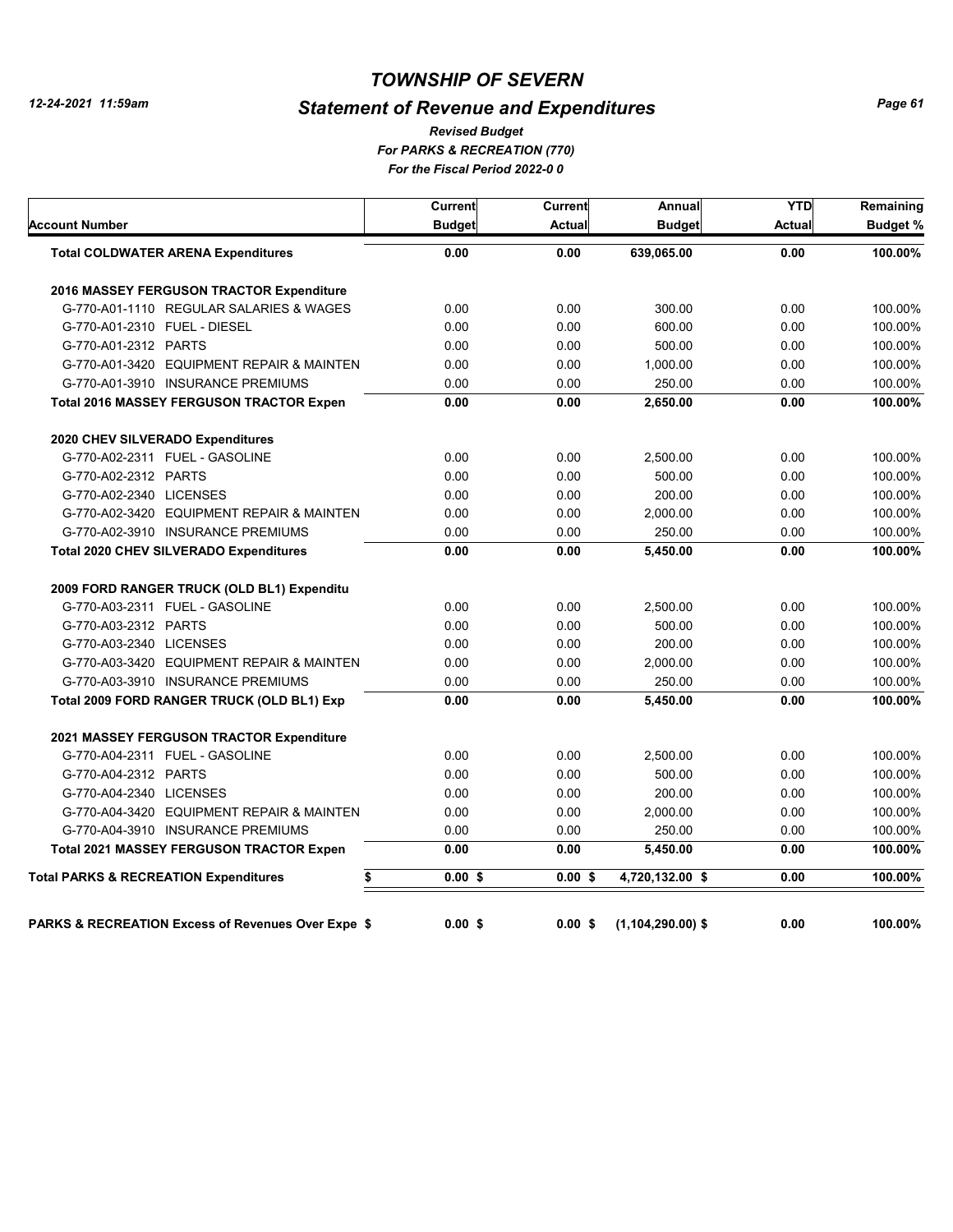# *Statement of Revenue and Expenditures*

#### *For LIBRARY BOARD (781) For the Fiscal Period 2022-0 0 Revised Budget*

|                                                      | Current            | <b>Current</b> | Annual            | YTD           | Remaining       |
|------------------------------------------------------|--------------------|----------------|-------------------|---------------|-----------------|
| <b>Account Number</b>                                | <b>Budget</b>      | Actual         | <b>Budget</b>     | <b>Actual</b> | <b>Budget %</b> |
| <b>Expenditures</b>                                  |                    |                |                   |               |                 |
| <b>SEWER - WASHAGO Expenditures</b>                  |                    |                |                   |               |                 |
| G-781-411-6130 GRANT/DONATION<br>\$                  | $0.00 \text{ }$ \$ | $0.00$ \$      | 210,299.00 \$     | 0.00          | 100.00%         |
| <b>Total SEWER - WASHAGO Expenditures</b>            | 0.00               | 0.00           | 210.299.00        | 0.00          | 100.00%         |
| <b>Total LIBRARY BOARD Expenditures</b>              | 0.00S              | 0.00S          | 210,299.00 \$     | 0.00          | 100.00%         |
| LIBRARY BOARD Excess of Revenues Over Expenditure \$ | 0.00S              | 0.00S          | $(210.299.00)$ \$ | 0.00          | 100.00%         |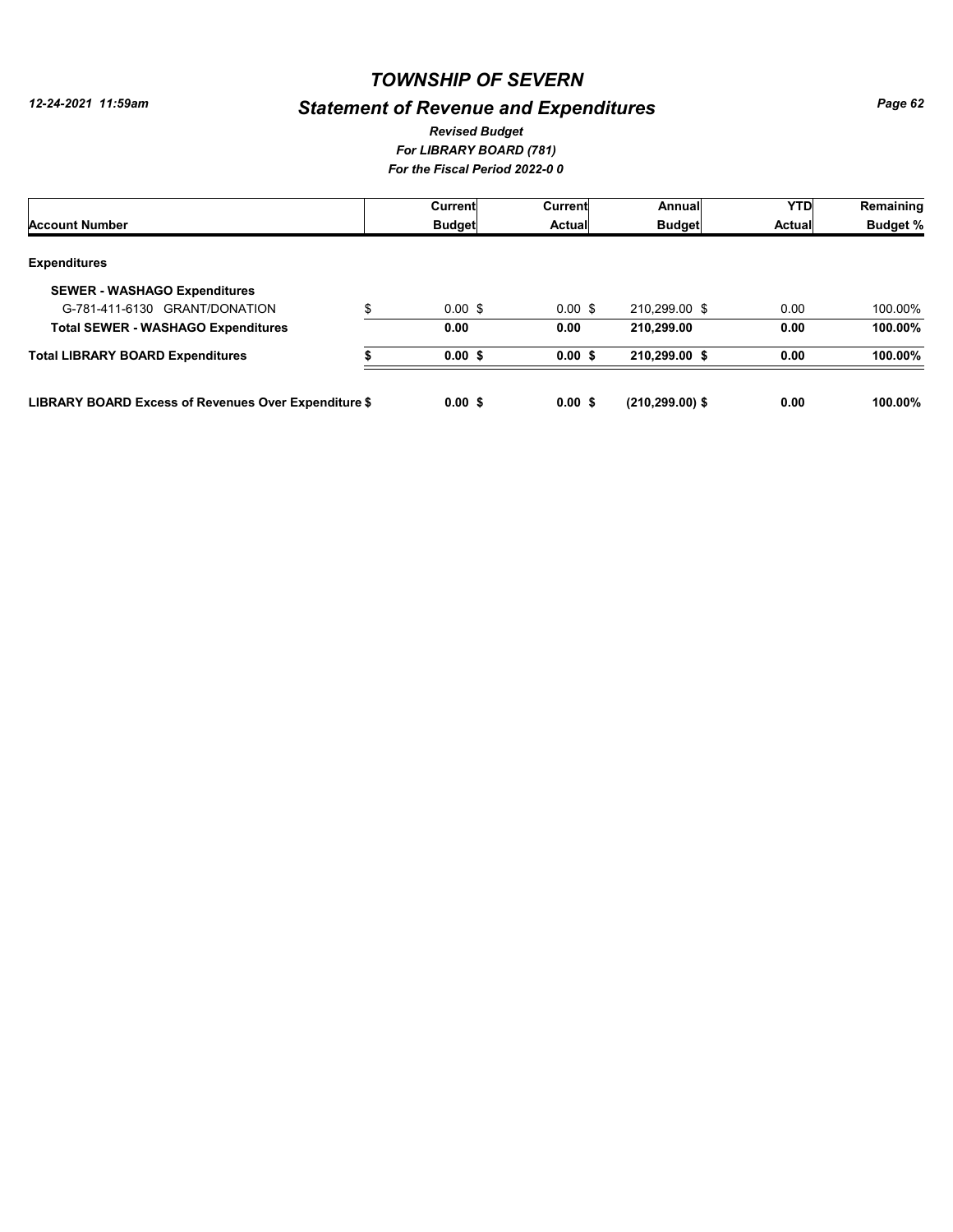$\Gamma$ 

### *TOWNSHIP OF SEVERN*

# *Statement of Revenue and Expenditures*

*For TWP OF SEVERN LIBRARY BOARD (782) For the Fiscal Period 2022-0 0 Revised Budget*

| Account Number                                          | <b>Current</b><br><b>Budget</b> | Current<br><b>Actual</b> | Annual<br><b>Budget</b> | <b>YTD</b><br>Actual | Remaining<br><b>Budget %</b> |
|---------------------------------------------------------|---------------------------------|--------------------------|-------------------------|----------------------|------------------------------|
| Revenues                                                |                                 |                          |                         |                      |                              |
| <b>ONTARIO SPECIFIC GRANTS Revenues</b>                 |                                 |                          |                         |                      |                              |
| L-782-041-0478 LIBRARY GRANT-PROVINCE<br>\$             | $0.00$ \$                       | $0.00$ \$                | 25,342.00 \$            | 0.00                 | 100.00%                      |
| <b>Total ONTARIO SPECIFIC GRANTS Revenues</b>           | 0.00                            | 0.00                     | 25,342.00               | 0.00                 | 100.00%                      |
|                                                         |                                 |                          |                         |                      |                              |
| <b>MUNICIPALITIES - GRANTS &amp; FEES Revenues</b>      |                                 |                          |                         |                      |                              |
| L-782-043-0480 LIBRARY GRANT-ORO-MEDONTE                | 0.00                            | 0.00                     | 18,999.00               | 0.00                 | 100.00%                      |
| L-782-043-0481 LIBRARY GRANT-SEVERN                     | 0.00                            | 0.00                     | 210,299.00              | 0.00                 | 100.00%                      |
| <b>Total MUNICIPALITIES - GRANTS &amp; FEES Revenue</b> | 0.00                            | 0.00                     | 229,298.00              | 0.00                 | 100.00%                      |
| <b>REVENUE Revenues</b>                                 |                                 |                          |                         |                      |                              |
| L-782-051-0799 USER FEES                                | 0.00                            | 0.00                     | 150.00                  | 0.00                 | 100.00%                      |
| L-782-051-0855 BOOK SALES                               | 0.00                            | 0.00                     | 200.00                  | 0.00                 | 100.00%                      |
| L-782-051-0856 PHOTOCOPY CHARGE                         | 0.00                            | 0.00                     | 500.00                  | 0.00                 | 100.00%                      |
| L-782-051-0862 INTEREST-CURRENT A/C.                    | 0.00                            | 0.00                     | 1,500.00                | 0.00                 | 100.00%                      |
| L-782-051-0890 MISCELLANEOUS                            | 0.00                            | 0.00                     | 100.00                  | 0.00                 | 100.00%                      |
| L-782-051-0893 DONATIONS                                | 0.00                            | 0.00                     | 500.00                  | 0.00                 | 100.00%                      |
| L-782-051-0941 CONTR. FROM RESERVE FUND                 | 0.00                            | 0.00                     | 40,500.00               | 0.00                 | 100.00%                      |
| <b>Total REVENUE Revenues</b>                           | 0.00                            | 0.00                     | 43,450.00               | 0.00                 | 100.00%                      |
| Total TWP OF SEVERN LIBRARY BOARD Revenues              | $0.00$ \$                       | $0.00$ \$                | 298,090.00 \$           | 0.00                 | 100.00%                      |
| \$                                                      |                                 |                          |                         |                      |                              |
| Expenditures                                            |                                 |                          |                         |                      |                              |
| <b>ADMINISTRATION-GENERAL Expenditures</b>              | $0.00$ \$                       |                          |                         | 0.00                 |                              |
| L-782-103-1110 REGULAR SALARIES & WAGES<br>-\$          |                                 | $0.00$ \$                | 82,800.00 \$            |                      | 100.00%                      |
| L-782-103-1120 PART-TIME SALARIES & WAGES               | 0.00                            | 0.00                     | 29,300.00               | 0.00                 | 100.00%                      |
| L-782-103-1125 COMMITTEE/BOARD REMUNERA                 | 0.00                            | 0.00                     | 2,400.00                | 0.00                 | 100.00%                      |
| L-782-103-1140 LOST TIME: SICK VACN ETC                 | 0.00                            | 0.00                     | 2,000.00                | 0.00                 | 100.00%                      |
| L-782-103-1161 EMPLOYER HEALTH TAX                      | 0.00                            | 0.00                     | 2,300.00                | 0.00                 | 100.00%                      |
| L-782-103-1162 C.P.P.                                   | 0.00                            | 0.00                     | 4,900.00                | 0.00                 | 100.00%                      |
| L-782-103-1163 E.I.                                     | 0.00                            | 0.00                     | 1,700.00                | 0.00                 | 100.00%                      |
| L-782-103-1164 O.M.E.R.S.                               | 0.00                            | 0.00                     | 9,100.00                | 0.00                 | 100.00%                      |
| L-782-103-1165 GROUP LIFE INSURANCE                     | 0.00                            | 0.00                     | 9,900.00                | 0.00                 | 100.00%                      |
| L-782-103-1167 WORKPLACE SAFETY INSURANC                | 0.00                            | 0.00                     | 3,800.00                | 0.00                 | 100.00%                      |
| L-782-103-2220 BUILDING & PROPERTY MAINT                | 0.00                            | 0.00                     | 10,000.00               | 0.00                 | 100.00%                      |
| L-782-103-2611 BOOK LEASING                             | 0.00                            | 0.00                     | 1,520.00                | 0.00                 | 100.00%                      |
| L-782-103-2615 BOOKS                                    | 0.00                            | 0.00                     | 20,000.00               | 0.00                 | 100.00%                      |
| L-782-103-2616 NEW VIDEO -DVD MATERIAL                  | 0.00                            | 0.00                     | 12,000.00               | 0.00                 | 100.00%                      |
| L-782-103-2618 CD'S                                     | 0.00                            | 0.00                     | 5,000.00                | 0.00                 | 100.00%                      |
| L-782-103-2619 e-RESOURCES                              | 0.00                            | 0.00                     | 8,000.00                | 0.00                 | 100.00%                      |
| L-782-103-2620 PUBLICITY                                | 0.00                            | 0.00                     | 900.00                  | 0.00                 | 100.00%                      |
| L-782-103-2622 PROGRAMMING                              | 0.00                            | 0.00                     | 2,000.00                | 0.00                 | 100.00%                      |
| L-782-103-2695 MISC OFFICE SUPPLIES                     | 0.00                            | 0.00                     | 4,000.00                | 0.00                 | 100.00%                      |
| L-782-103-2810 HYDRO                                    | 0.00                            | 0.00                     | 2,500.00                | 0.00                 | 100.00%                      |
| L-782-103-2830 HEAT - NATURAL GAS                       | 0.00                            | 0.00                     | 1,500.00                | 0.00                 | 100.00%                      |
| L-782-103-2840 SEWER & WATER                            | 0.00                            | 0.00                     | 1,500.00                | 0.00                 | 100.00%                      |
| L-782-103-2995 MISCELLANEOUS                            | 0.00                            | 0.00                     | 500.00                  | 0.00                 | 100.00%                      |
|                                                         |                                 |                          |                         |                      |                              |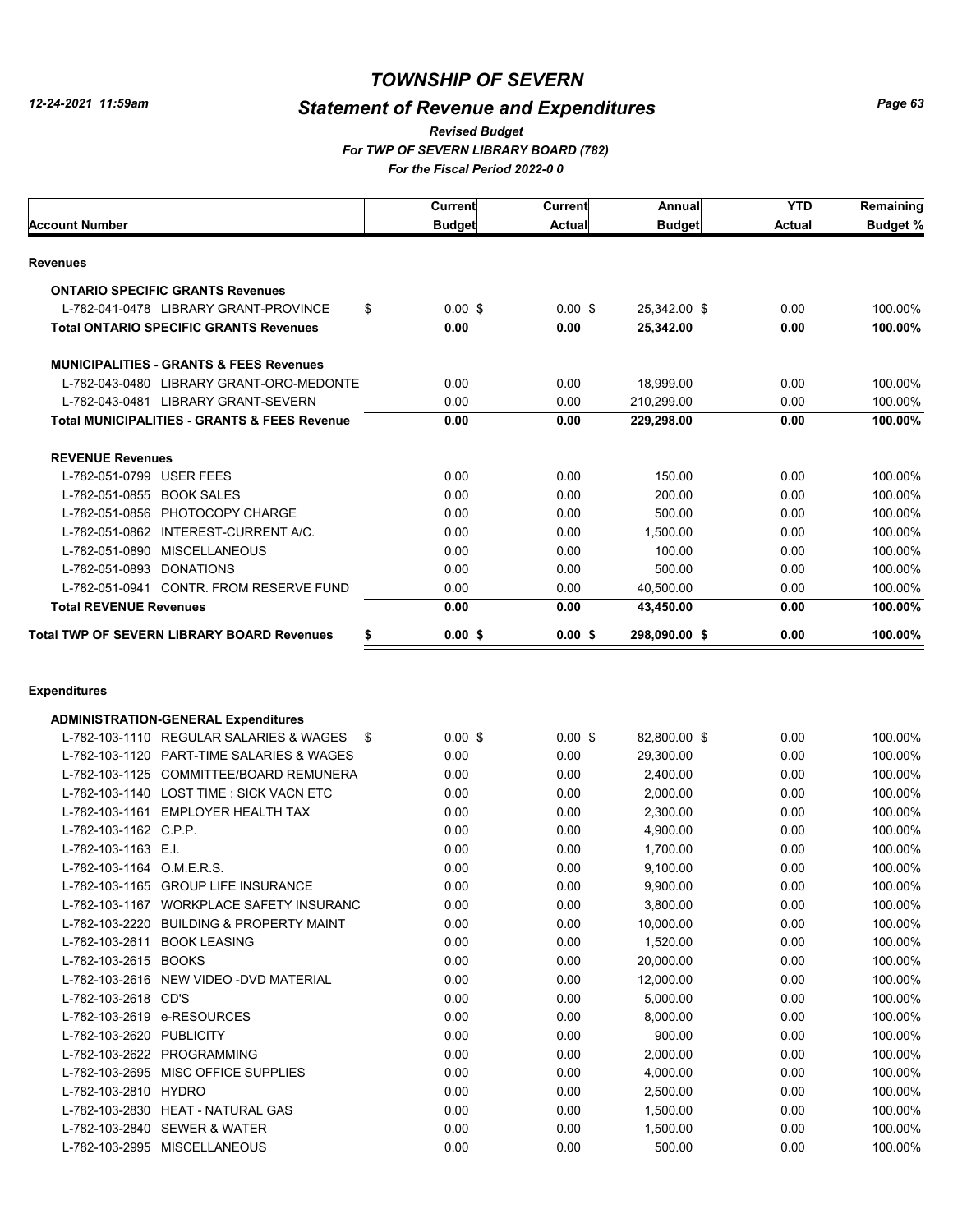# *Statement of Revenue and Expenditures*

*For TWP OF SEVERN LIBRARY BOARD (782) For the Fiscal Period 2022-0 0 Revised Budget*

|                                                           | <b>Current</b> | Current       | Annual        | <b>YTD</b>    | Remaining       |
|-----------------------------------------------------------|----------------|---------------|---------------|---------------|-----------------|
| <b>Account Number</b>                                     | <b>Budget</b>  | <b>Actual</b> | <b>Budget</b> | <b>Actual</b> | <b>Budget %</b> |
| L-782-103-3110 MILEAGE                                    | 0.00           | 0.00          | 500.00        | 0.00          | 100.00%         |
| <b>VIDEO POOL</b><br>L-782-103-3115                       | 0.00           | 0.00          | 170.00        | 0.00          | 100.00%         |
| L-782-103-3150<br><b>TRAINING COURSE EXPENSES</b>         | 0.00           | 0.00          | 2,000.00      | 0.00          | 100.00%         |
| POSTAGE<br>L-782-103-3210                                 | 0.00           | 0.00          | 500.00        | 0.00          | 100.00%         |
| <b>TELEPHONE</b><br>L-782-103-3220                        | 0.00           | 0.00          | 2,000.00      | 0.00          | 100.00%         |
| L-782-103-3310<br><b>AUDITING</b>                         | 0.00           | 0.00          | 1,000.00      | 0.00          | 100.00%         |
| L-782-103-3420<br><b>EQUIPMENT REPAIR &amp; MAINTEN</b>   | 0.00           | 0.00          | 500.00        | 0.00          | 100.00%         |
| CLEANING/HOUSEKEEPING<br>L-782-103-3515                   | 0.00           | 0.00          | 1,200.00      | 0.00          | 100.00%         |
| SOFTWARE MTCE CONT<br>L-782-103-3551                      | 0.00           | 0.00          | 3,000.00      | 0.00          | 100.00%         |
| <b>LIBRARY CONTRACT</b><br>L-782-103-3566                 | 0.00           | 0.00          | 60,000.00     | 0.00          | 100.00%         |
| PHOTOPCOPIER MTNCE CONTR<br>L-782-103-3587                | 0.00           | 0.00          | 350.00        | 0.00          | 100.00%         |
| <b>INSURANCE PREMIUMS</b><br>L-782-103-3910               | 0.00           | 0.00          | 3,100.00      | 0.00          | 100.00%         |
| L-782-103-4950<br><b>BANK CHARGES</b>                     | 0.00           | 0.00          | 150.00        | 0.00          | 100.00%         |
| <b>CONTINGENCY</b><br>L-782-103-4990                      | 0.00           | 0.00          | 3,000.00      | 0.00          | 100.00%         |
| <b>EQUIPMENT PURCHASES</b><br>L-782-103-5120              | 0.00           | 0.00          | 3,000.00      | 0.00          | 100.00%         |
| <b>Total ADMINISTRATION-GENERAL Expenditures</b>          | 0.00           | 0.00          | 298,090.00    | 0.00          | 100.00%         |
| <b>Total TWP OF SEVERN LIBRARY BOARD Expenditure</b><br>s | $0.00$ \$      | $0.00$ \$     | 298,090.00 \$ | 0.00          | 100.00%         |
| <b>TWP OF SEVERN LIBRARY BOARD Excess of Revenues \$</b>  | $0.00$ \$      | $0.00$ \$     | $0.00$ \$     | 0.00          | $0.00\%$        |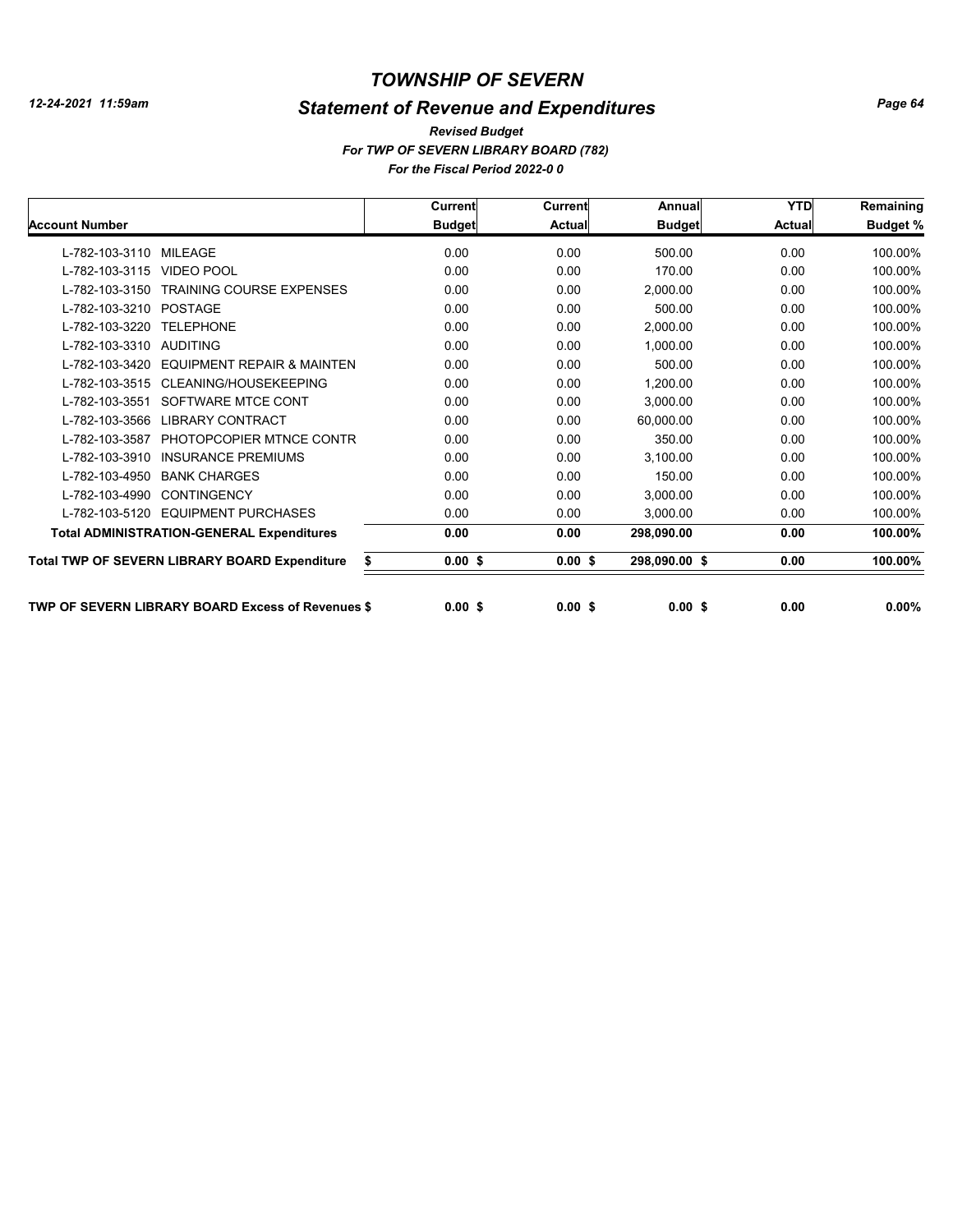# *Statement of Revenue and Expenditures*

*For PLANNING DEPARTMENT (811) For the Fiscal Period 2022-0 0 Revised Budget*

|                                               |                                                          | Current         | <b>Current</b> | Annual          | <b>YTD</b> | Remaining       |
|-----------------------------------------------|----------------------------------------------------------|-----------------|----------------|-----------------|------------|-----------------|
| <b>Account Number</b>                         |                                                          | <b>Budget</b>   | <b>Actual</b>  | <b>Budget</b>   | Actual     | <b>Budget %</b> |
| <b>Revenues</b>                               |                                                          |                 |                |                 |            |                 |
| <b>REVENUE Revenues</b>                       |                                                          |                 |                |                 |            |                 |
|                                               | G-811-051-0711 COMPLIANCE LETTERS                        | \$<br>$0.00$ \$ | $0.00$ \$      | 2,300.00 \$     | 0.00       | 100.00%         |
|                                               | G-811-051-0941 CONTR, FROM RESERVE FUND                  | 0.00            | 0.00           | 72,000.00       | 0.00       | 100.00%         |
| <b>Total REVENUE Revenues</b>                 |                                                          | 0.00            | 0.00           | 74,300.00       | 0.00       | 100.00%         |
| <b>Total PLANNING DEPARTMENT Revenues</b>     |                                                          | \$<br>$0.00$ \$ | 0.00S          | 74,300.00 \$    | 0.00       | 100.00%         |
| <b>Expenditures</b>                           |                                                          |                 |                |                 |            |                 |
|                                               | <b>ADMINISTRATION-GENERAL Expenditures</b>               |                 |                |                 |            |                 |
|                                               | G-811-103-1110 REGULAR SALARIES & WAGES \$               | $0.00$ \$       | $0.00$ \$      | 341,100.00 \$   | 0.00       | 100.00%         |
|                                               | G-811-103-1161 EMPLOYER HEALTH TAX                       | 0.00            | 0.00           | 6,650.00        | 0.00       | 100.00%         |
| G-811-103-1162 C.P.P.                         |                                                          | 0.00            | 0.00           | 13,550.00       | 0.00       | 100.00%         |
| G-811-103-1163 E.I.                           |                                                          | 0.00            | 0.00           | 4,550.00        | 0.00       | 100.00%         |
| G-811-103-1164 O.M.E.R.S.                     |                                                          | 0.00            | 0.00           | 36,300.00       | 0.00       | 100.00%         |
|                                               | G-811-103-1165 GROUP LIFE INSURANCE                      | 0.00            | 0.00           | 40,600.00       | 0.00       | 100.00%         |
|                                               | G-811-103-1167 WORKPLACE SAFETY INSURAN                  | 0.00            | 0.00           | 10,300.00       | 0.00       | 100.00%         |
| G-811-103-2610 OFFICE SUPPLIES                |                                                          | 0.00            | 0.00           | 600.00          | 0.00       | 100.00%         |
| G-811-103-2670 SUBSCRIPTIONS                  |                                                          | 0.00            | 0.00           | 250.00          | 0.00       | 100.00%         |
| G-811-103-2995 MISCELLANEOUS                  |                                                          | 0.00            | 0.00           | 1,000.00        | 0.00       | 100.00%         |
| G-811-103-3110 MILEAGE                        |                                                          | 0.00            | 0.00           | 1,500.00        | 0.00       | 100.00%         |
|                                               | G-811-103-3120 CONFERENCE EXPENSES                       | 0.00            | 0.00           | 4,000.00        | 0.00       | 100.00%         |
| G-811-103-3140 MEMBERSHIPS                    |                                                          | 0.00            | 0.00           | 4,000.00        | 0.00       | 100.00%         |
|                                               | G-811-103-3150 TRAINING COURSE EXPENSES                  | 0.00            | 0.00           | 5,000.00        | 0.00       | 100.00%         |
|                                               | G-811-103-3215 COURIER AND DELIVERY CHAR                 | 0.00            | 0.00           | 500.00          | 0.00       | 100.00%         |
| G-811-103-3225 MOBILE TELEPHONE               |                                                          | 0.00            | 0.00           | 600.00          | 0.00       | 100.00%         |
| G-811-103-3230 ADVERTISING                    |                                                          | 0.00            | 0.00           | 4,000.00        | 0.00       | 100.00%         |
| G-811-103-3320 LEGAL                          |                                                          | 0.00            | 0.00           | 30,000.00       | 0.00       | 100.00%         |
| G-811-103-3360 CONSULTANTS                    |                                                          | 0.00            | 0.00           | 100,000.00      | 0.00       | 100.00%         |
| G-811-103-3364 OFFICIAL PLAN                  |                                                          | 0.00            | 0.00           | 110,000.00      | 0.00       | 100.00%         |
|                                               | G-811-103-3371 DEVELOPMENT CHARGE STUDY                  | 0.00            | 0.00           | 25,000.00       | 0.00       | 100.00%         |
|                                               | G-811-103-7970 INTERNAL DEPT EXPENDITURE                 | 0.00            | 0.00           | (15, 429.00)    | 0.00       | 100.00%         |
|                                               | <b>Total ADMINISTRATION-GENERAL Expenditures</b>         | 0.00            | 0.00           | 724,071.00      | 0.00       | 100.00%         |
| <b>Total PLANNING DEPARTMENT Expenditures</b> |                                                          | \$<br>$0.00$ \$ | 0.00S          | 724,071.00 \$   | 0.00       | 100.00%         |
|                                               | <b>PLANNING DEPARTMENT Excess of Revenues Over Ex \$</b> | $0.00$ \$       | 0.00S          | (649,771.00) \$ | 0.00       | 100.00%         |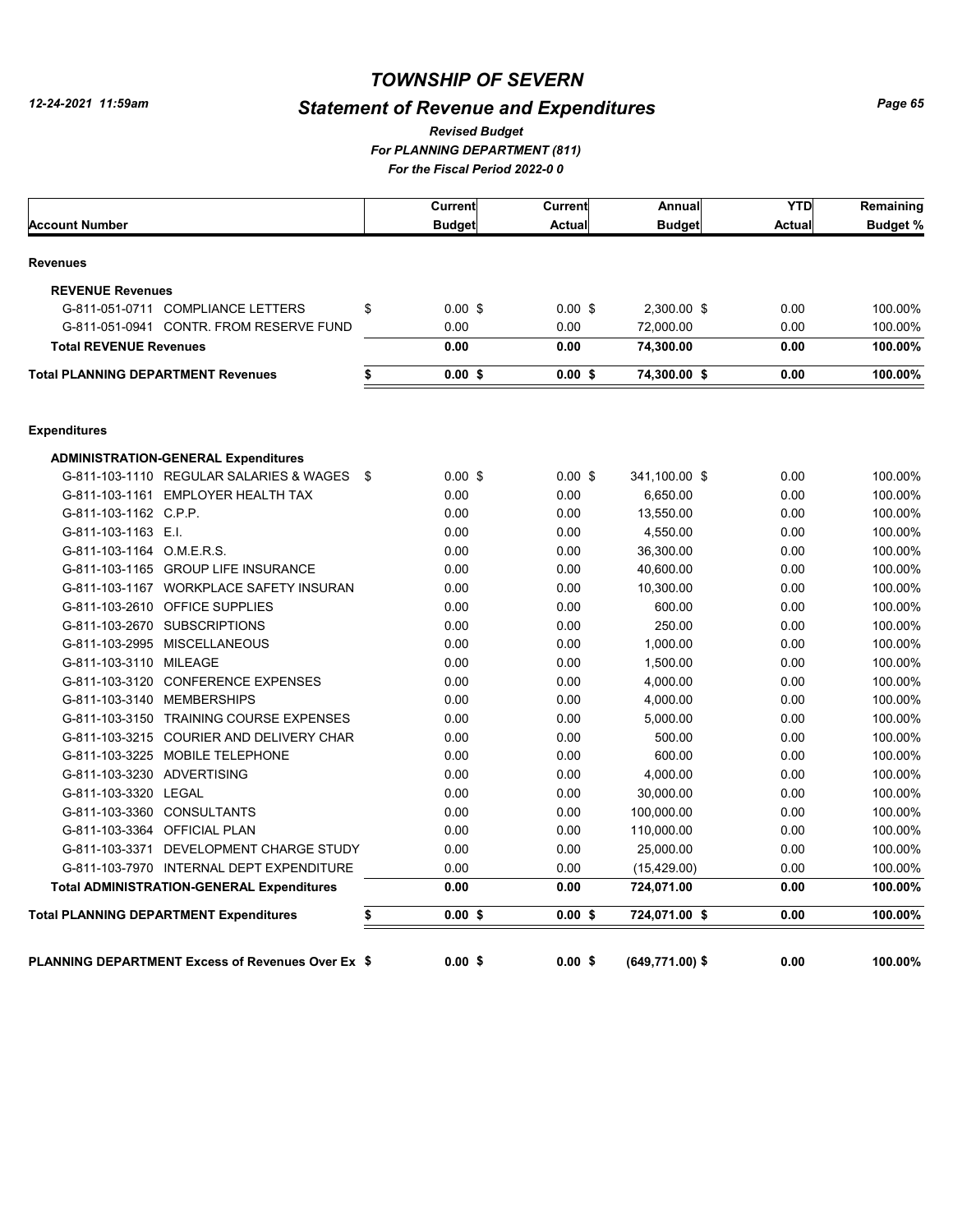# *Statement of Revenue and Expenditures*

#### *For PLANNING ADVISORY (812) For the Fiscal Period 2022-0 0 Revised Budget*

|                                                           |    | Current            | Current            | Annual        | <b>YTD</b>    | Remaining       |
|-----------------------------------------------------------|----|--------------------|--------------------|---------------|---------------|-----------------|
| <b>Account Number</b>                                     |    | <b>Budget</b>      | <b>Actual</b>      | <b>Budget</b> | <b>Actual</b> | <b>Budget %</b> |
| <b>Revenues</b>                                           |    |                    |                    |               |               |                 |
| <b>REVENUE Revenues</b>                                   |    |                    |                    |               |               |                 |
| G-812-051-0712 DEEMING APPLICATION FEES                   | \$ | $0.00 \text{ }$ \$ | $0.00 \text{ }$ \$ | 685.00 \$     | 0.00          | 100.00%         |
| G-812-051-0713 SITE PLAN AGREEMENT FEES                   |    | 0.00               | 0.00               | 14,175.00     | 0.00          | 100.00%         |
| G-812-051-0874 O.P. & ZONING AMENDMENT FE                 |    | 0.00               | 0.00               | 47.250.00     | 0.00          | 100.00%         |
| G-812-051-0878 SUBDIVISION FEES                           |    | 0.00               | 0.00               | 17,850.00     | 0.00          | 100.00%         |
| <b>Total REVENUE Revenues</b>                             |    | 0.00               | 0.00               | 79.960.00     | 0.00          | 100.00%         |
| <b>Total PLANNING ADVISORY Revenues</b>                   |    | $0.00$ \$          | 0.00S              | 79,960.00 \$  | 0.00          | 100.00%         |
| <b>PLANNING ADVISORY Excess of Revenues Over Expen \$</b> |    | 0.00S              | 0.00S              | 79.960.00 \$  | 0.00          | 100.00%         |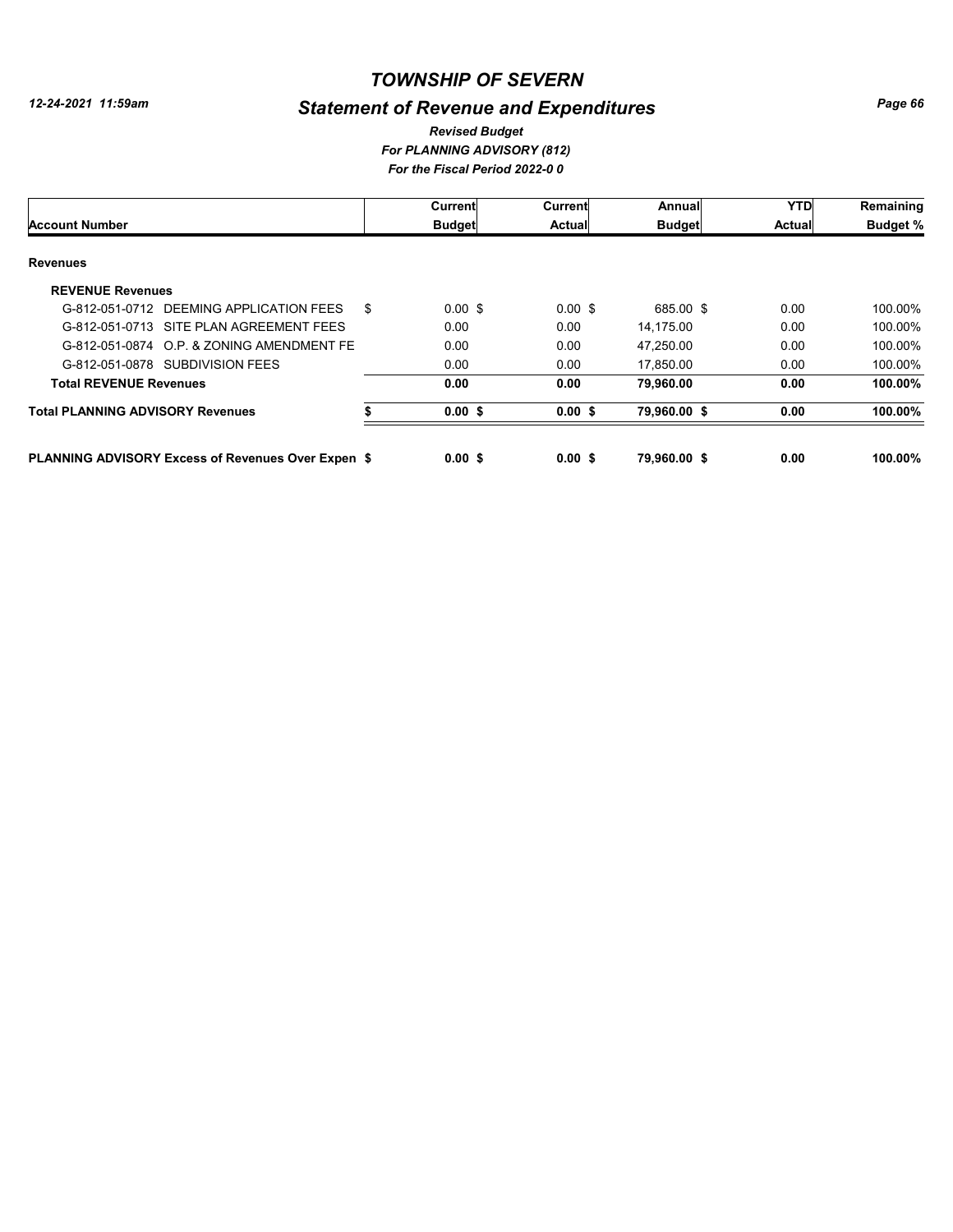# *Statement of Revenue and Expenditures*

*For COMMITTEE OF ADJUSTMENTS (813) For the Fiscal Period 2022-0 0 Revised Budget*

|                                                         |     | <b>Current</b> | Current       | Annual            | <b>YTD</b>    | Remaining       |
|---------------------------------------------------------|-----|----------------|---------------|-------------------|---------------|-----------------|
| <b>Account Number</b>                                   |     | <b>Budget</b>  | <b>Actual</b> | <b>Budget</b>     | <b>Actual</b> | <b>Budget %</b> |
| <b>Revenues</b>                                         |     |                |               |                   |               |                 |
| <b>REVENUE Revenues</b>                                 |     |                |               |                   |               |                 |
| G-813-051-0871 COMM. OF ADJU. APPLICATION               | \$  | $0.00$ \$      | $0.00$ \$     | 54,600.00 \$      | 0.00          | 100.00%         |
| <b>Total REVENUE Revenues</b>                           |     | 0.00           | 0.00          | 54,600.00         | 0.00          | 100.00%         |
| <b>Total COMMITTEE OF ADJUSTMENTS Revenues</b>          | \$  | $0.00$ \$      | 0.00S         | 54,600.00 \$      | 0.00          | 100.00%         |
| <b>Expenditures</b>                                     |     |                |               |                   |               |                 |
| <b>ADMINISTRATION-GENERAL Expenditures</b>              |     |                |               |                   |               |                 |
| G-813-103-1110 REGULAR SALARIES & WAGES                 | -\$ | $0.00$ \$      | $0.00$ \$     | 55,600.00 \$      | 0.00          | 100.00%         |
| G-813-103-1151 HONORARIUM                               |     | 0.00           | 0.00          | 6.000.00          | 0.00          | 100.00%         |
| G-813-103-1161 EMPLOYER HEALTH TAX                      |     | 0.00           | 0.00          | 1,100.00          | 0.00          | 100.00%         |
| G-813-103-1162 C.P.P.                                   |     | 0.00           | 0.00          | 2,550.00          | 0.00          | 100.00%         |
| G-813-103-1163 E.I.                                     |     | 0.00           | 0.00          | 850.00            | 0.00          | 100.00%         |
| G-813-103-1164 O.M.E.R.S.                               |     | 0.00           | 0.00          | 5,600.00          | 0.00          | 100.00%         |
| G-813-103-1165 GROUP LIFE INSURANCE                     |     | 0.00           | 0.00          | 7,200.00          | 0.00          | 100.00%         |
| G-813-103-1167 WORKPLACE SAFETY INSURAN                 |     | 0.00           | 0.00          | 1,800.00          | 0.00          | 100.00%         |
| G-813-103-2610 OFFICE SUPPLIES                          |     | 0.00           | 0.00          | 300.00            | 0.00          | 100.00%         |
| G-813-103-2995 MISCELLANEOUS                            |     | 0.00           | 0.00          | 50.00             | 0.00          | 100.00%         |
| G-813-103-3110 MILEAGE                                  |     | 0.00           | 0.00          | 1.600.00          | 0.00          | 100.00%         |
| G-813-103-3140 MEMBERSHIPS                              |     | 0.00           | 0.00          | 600.00            | 0.00          | 100.00%         |
| G-813-103-3150 TRAINING COURSE EXPENSES                 |     | 0.00           | 0.00          | 1,500.00          | 0.00          | 100.00%         |
| G-813-103-3320 LEGAL                                    |     | 0.00           | 0.00          | 1,000.00          | 0.00          | 100.00%         |
| <b>Total ADMINISTRATION-GENERAL Expenditures</b>        |     | 0.00           | 0.00          | 85,750.00         | 0.00          | 100.00%         |
| <b>Total COMMITTEE OF ADJUSTMENTS Expenditures</b>      | \$  | 0.00S          | $0.00$ \$     | 85,750.00 \$      | 0.00          | 100.00%         |
| <b>COMMITTEE OF ADJUSTMENTS Excess of Revenues O \$</b> |     | 0.00S          | 0.00S         | $(31, 150.00)$ \$ | 0.00          | 100.00%         |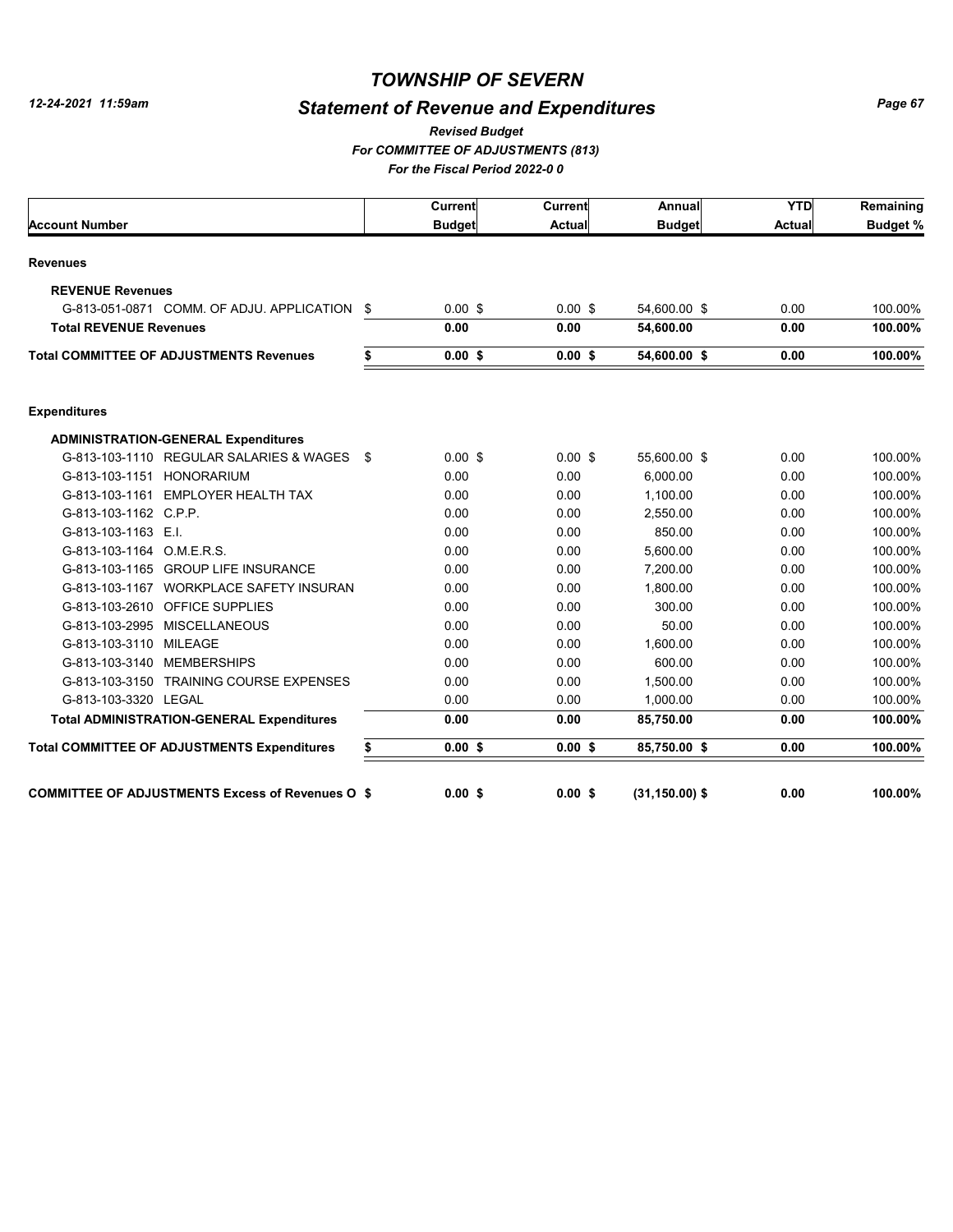# *Statement of Revenue and Expenditures*

*For RESIDENTIAL DEVELOPMENT (831) For the Fiscal Period 2022-0 0 Revised Budget*

|                                                          |    | Current            | <b>Current</b> | Annual        | <b>YTD</b> | Remaining       |
|----------------------------------------------------------|----|--------------------|----------------|---------------|------------|-----------------|
| <b>Account Number</b>                                    |    | <b>Budget</b>      | Actual         | <b>Budget</b> | Actual     | <b>Budget %</b> |
| <b>Revenues</b>                                          |    |                    |                |               |            |                 |
| <b>REVENUE Revenues</b>                                  |    |                    |                |               |            |                 |
| CAPITAL LOT LEVY-WATER/SEW \$<br>G-831-051-0869          |    | $0.00 \text{ }$ \$ | $0.00$ \$      | 75,000.00 \$  | 0.00       | 100.00%         |
| <b>CAPITAL LOT LEVIES</b><br>G-831-051-0872              |    | 0.00               | 0.00           | 325,000.00    | 0.00       | 100.00%         |
| G-831-051-0873 PARKLAND LEVIES                           |    | 0.00               | 0.00           | 20.000.00     | 0.00       | 100.00%         |
| G-831-051-0875 PUBLIC ENGLISH DEVELOP CHA                |    | 0.00               | 0.00           | 100,000.00    | 0.00       | 100.00%         |
| G-831-051-0876 SEPARATE ENGLISH DEVELOP                  |    | 0.00               | 0.00           | 50.000.00     | 0.00       | 100.00%         |
| G-831-051-0879 COUNTY DEVELOPMENT CHAR                   |    | 0.00               | 0.00           | 400.000.00    | 0.00       | 100.00%         |
| <b>Total REVENUE Revenues</b>                            |    | 0.00               | 0.00           | 970,000.00    | 0.00       | 100.00%         |
| <b>Total RESIDENTIAL DEVELOPMENT Revenues</b>            | S  | 0.00S              | $0.00$ \$      | 970,000.00 \$ | 0.00       | 100.00%         |
| <b>Expenditures</b>                                      |    |                    |                |               |            |                 |
| <b>ADMINISTRATION-GENERAL Expenditures</b>               |    |                    |                |               |            |                 |
| G-831-103-5410 TRANSFER TO RESERVE FUND \$               |    | $0.00$ \$          | $0.00$ \$      | 420.000.00 \$ | 0.00       | 100.00%         |
| G-831-103-5710 TRANSFER TO SCHOOL BOARD                  |    | 0.00               | 0.00           | 150.000.00    | 0.00       | 100.00%         |
| G-831-103-5712 TRANSFER TO COUNTY                        |    | 0.00               | 0.00           | 400.000.00    | 0.00       | 100.00%         |
| <b>Total ADMINISTRATION-GENERAL Expenditures</b>         |    | 0.00               | 0.00           | 970,000.00    | 0.00       | 100.00%         |
| <b>Total RESIDENTIAL DEVELOPMENT Expenditures</b>        | \$ | $0.00$ \$          | $0.00$ \$      | 970,000.00 \$ | 0.00       | 100.00%         |
| <b>RESIDENTIAL DEVELOPMENT Excess of Revenues Ove \$</b> |    | 0.00S              | $0.00$ \$      | $0.00$ \$     | 0.00       | $0.00\%$        |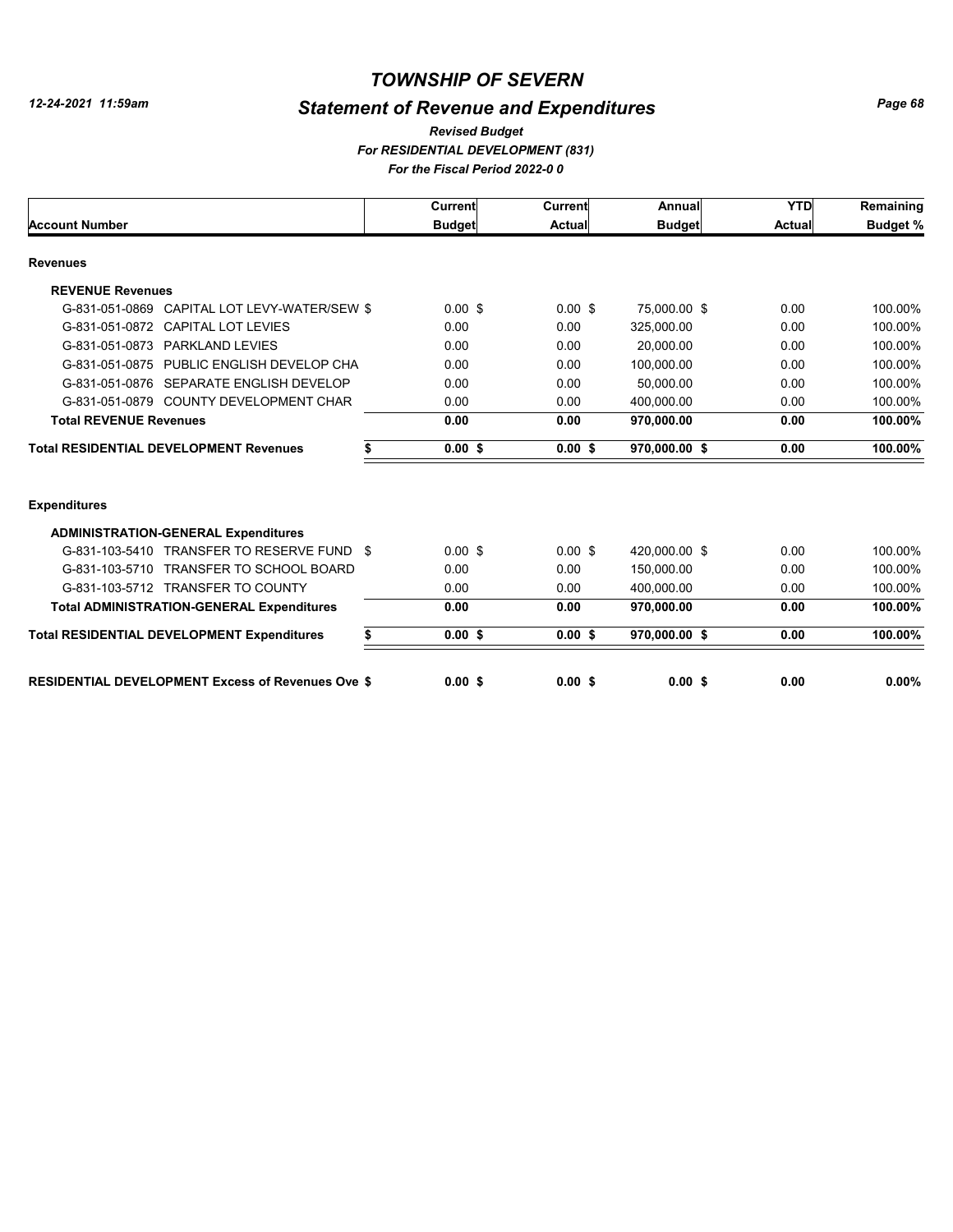# *Statement of Revenue and Expenditures*

#### *For TILE DRAINAGE (851) For the Fiscal Period 2022-0 0 Revised Budget*

|                                                       | Current                  | Current       | Annual        | <b>YTD</b>    | Remaining       |
|-------------------------------------------------------|--------------------------|---------------|---------------|---------------|-----------------|
| <b>Account Number</b>                                 | <b>Budget</b>            | <b>Actual</b> | <b>Budget</b> | <b>Actual</b> | <b>Budget %</b> |
| <b>Revenues</b>                                       |                          |               |               |               |                 |
| <b>REVENUE Revenues</b>                               |                          |               |               |               |                 |
| G-851-051-0798 TILE DRAIN RECEIPTS                    | \$<br>$0.00 \text{ }$ \$ | $0.00$ \$     | 10,272.00 \$  | 0.00          | 100.00%         |
| <b>Total REVENUE Revenues</b>                         | 0.00                     | 0.00          | 10,272.00     | 0.00          | 100.00%         |
| <b>Total TILE DRAINAGE Revenues</b>                   | $0.00$ \$                | $0.00$ \$     | 10,272.00 \$  | 0.00          | 100.00%         |
| <b>Expenditures</b>                                   |                          |               |               |               |                 |
| <b>ADMINISTRATION-GENERAL Expenditures</b>            |                          |               |               |               |                 |
| G-851-103-4210 DEBENTURE PAYMENTS-Interest \$         | $0.00 \text{ }$ \$       | $0.00$ \$     | 10,272.00 \$  | 0.00          | 100.00%         |
| <b>Total ADMINISTRATION-GENERAL Expenditures</b>      | 0.00                     | 0.00          | 10,272.00     | 0.00          | 100.00%         |
| <b>Total TILE DRAINAGE Expenditures</b>               | $0.00$ \$                | $0.00$ \$     | 10,272.00 \$  | 0.00          | 100.00%         |
| TILE DRAINAGE Excess of Revenues Over Expenditures \$ | $0.00$ \$                | $0.00$ \$     | $0.00$ \$     | 0.00          | $0.00\%$        |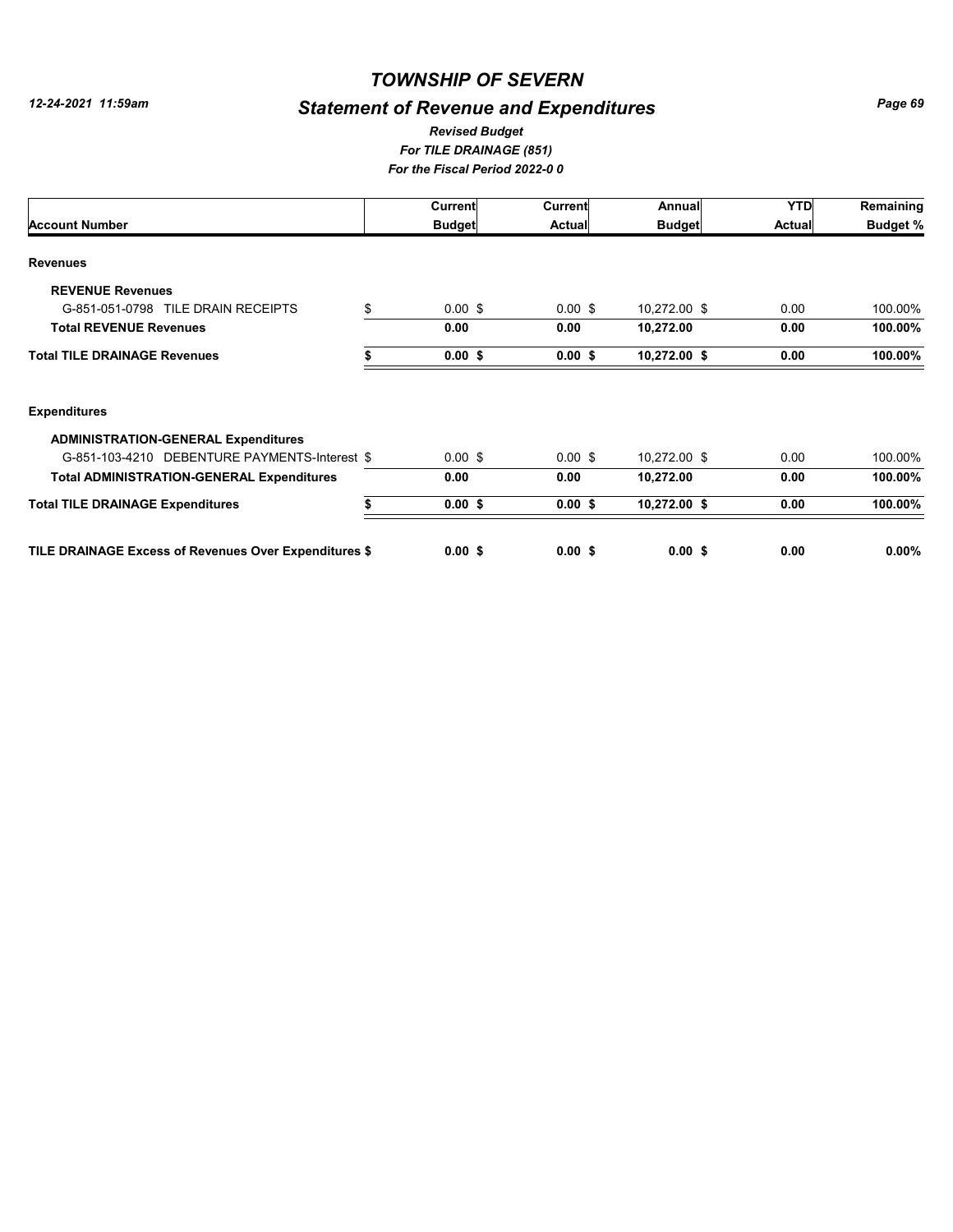# *Statement of Revenue and Expenditures*

*For SIMCOE COUNTY (912) For the Fiscal Period 2022-0 0 Revised Budget*

|                                                     | <b>Current</b>  | Current       | Annual          | <b>YTD</b>    | Remaining       |
|-----------------------------------------------------|-----------------|---------------|-----------------|---------------|-----------------|
| <b>Account Number</b>                               | <b>Budget</b>   | <b>Actual</b> | <b>Budget</b>   | <b>Actual</b> | <b>Budget %</b> |
| <b>Revenues</b>                                     |                 |               |                 |               |                 |
| <b>TAXATION Revenues</b>                            |                 |               |                 |               |                 |
| G-912-011-0115 COUNTY RESIDENTIAL                   | \$<br>$0.00$ \$ | $0.00$ \$     | 7,677,636.00 \$ | 0.00          | 100.00%         |
| G-912-011-0125 COUNTY COMMERCIAL/PARKIN             | 0.00            | 0.00          | 542,500.00      | 0.00          | 100.00%         |
| G-912-011-0145 COUNTY SUPP. RESIDENTIAL             | 0.00            | 0.00          | 30,000.00       | 0.00          | 100.00%         |
| G-912-011-0325 COUNTY FARMLANDS                     | 0.00            | 0.00          | 47,693.00       | 0.00          | 100.00%         |
| G-912-011-0335 COUNTY MULTI-RESIDENTIAL             | 0.00            | 0.00          | 18,102.00       | 0.00          | 100.00%         |
| G-912-011-0345 COUNTY INDUSTRIAL                    | 0.00            | 0.00          | 54,847.00       | 0.00          | 100.00%         |
| G-912-011-0355 COUNTY PIPELINE                      | 0.00            | 0.00          | 75,810.00       | 0.00          | 100.00%         |
| G-912-011-0365 COUNTY MANAGED FOREST                | 0.00            | 0.00          | 5,617.00        | 0.00          | 100.00%         |
| G-912-011-0371 COUNTY RAILWAY R.O.W.                | 0.00            | 0.00          | 15,630.00       | 0.00          | 100.00%         |
| <b>Total TAXATION Revenues</b>                      | 0.00            | 0.00          | 8,467,835.00    | 0.00          | 100.00%         |
| <b>PAYMENTS IN LIEU Revenues</b>                    |                 |               |                 |               |                 |
| G-912-021-0245 P.I.L. RESIDENTIAL COUNTY            | 0.00            | 0.00          | 26,037.00       | 0.00          | 100.00%         |
| G-912-021-0255 P.I.L. COMMERCIAL COUNTY             | 0.00            | 0.00          | 21,723.00       | 0.00          | 100.00%         |
| G-912-021-0285 P.I.L. INDUSTRIAL COUNTY             | 0.00            | 0.00          | 2,737.00        | 0.00          | 100.00%         |
| G-912-021-0301 P.I.L. UTILITY LINES MUNICIPAL       | 0.00            | 0.00          | 1,519.00        | 0.00          | 100.00%         |
| <b>Total PAYMENTS IN LIEU Revenues</b>              | 0.00            | 0.00          | 52,016.00       | 0.00          | 100.00%         |
| <b>Total SIMCOE COUNTY Revenues</b>                 | $0.00$ \$       | 0.00S         | 8,519,851.00 \$ | 0.00          | 100.00%         |
|                                                     |                 |               |                 |               |                 |
| <b>Expenditures</b>                                 |                 |               |                 |               |                 |
| <b>ADMINISTRATION-GENERAL Expenditures</b>          |                 |               |                 |               |                 |
| G-912-103-6110 GENERAL LEVY                         | \$<br>$0.00$ \$ | $0.00$ \$     | 8,489,851.00 \$ | 0.00          | 100.00%         |
| G-912-103-W115 W/O RES, COUNTY EXPENSE              | 0.00            | 0.00          | 30,000.00       | 0.00          | 100.00%         |
| <b>Total ADMINISTRATION-GENERAL Expenditures</b>    | 0.00            | 0.00          | 8,519,851.00    | 0.00          | 100.00%         |
| <b>Total SIMCOE COUNTY Expenditures</b>             | \$<br>0.00S     | 0.00S         | 8,519,851.00 \$ | 0.00          | 100.00%         |
|                                                     |                 |               |                 |               |                 |
| SIMCOE COUNTY Excess of Revenues Over Expenditur \$ | 0.00S           | 0.00S         | 0.00S           | 0.00          | 0.00%           |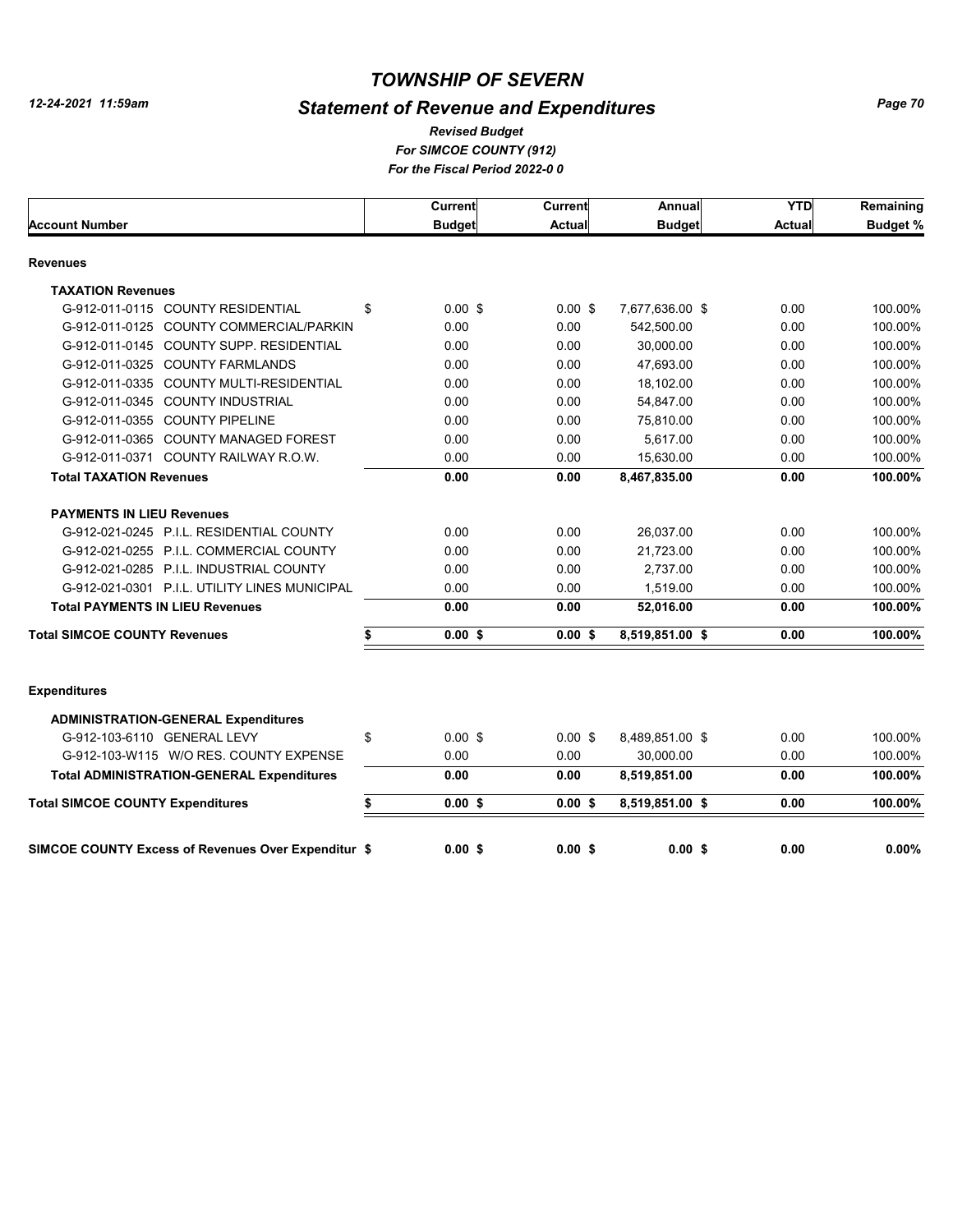# *Statement of Revenue and Expenditures*

*For PUBLIC ENGLISH SCHOOL BOARD (923) For the Fiscal Period 2022-0 0 Revised Budget*

|                                                          | <b>Current</b>  | <b>Current</b> | Annual          | <b>YTD</b>    | Remaining       |
|----------------------------------------------------------|-----------------|----------------|-----------------|---------------|-----------------|
| <b>Account Number</b>                                    | <b>Budget</b>   | <b>Actual</b>  | <b>Budget</b>   | <b>Actual</b> | <b>Budget %</b> |
| <b>Revenues</b>                                          |                 |                |                 |               |                 |
| <b>TAXATION Revenues</b>                                 |                 |                |                 |               |                 |
| G-923-011-0112 PUBLIC ENGLISH RESIDENTIAL \$             | $0.00$ \$       | $0.00$ \$      | 3,933,339.00 \$ | 0.00          | 100.00%         |
| G-923-011-0122 PUBLIC ENGLISH COMM./PARK/                | 0.00            | 0.00           | 984,423.00      | 0.00          | 100.00%         |
| G-923-011-0142 PUBLIC ENGLISH SUPP. RESIDE               | 0.00            | 0.00           | 30,000.00       | 0.00          | 100.00%         |
| G-923-011-0322 PUBLIC ENGLISH FARMLANDS                  | 0.00            | 0.00           | 26,183.00       | 0.00          | 100.00%         |
| G-923-011-0332 PUBLIC ENGLISH MULTI-RES.                 | 0.00            | 0.00           | 9,690.00        | 0.00          | 100.00%         |
| G-923-011-0342 PUBLIC ENGLISH INDUSTRIAL                 | 0.00            | 0.00           | 93,534.00       | 0.00          | 100.00%         |
| G-923-011-0352 PUBLIC ENGLISH PIPELINE                   | 0.00            | 0.00           | 129,683.00      | 0.00          | 100.00%         |
| G-923-011-0362 PUBLIC ENGLISH MANAGED FO                 | 0.00            | 0.00           | 3,045.00        | 0.00          | 100.00%         |
| G-923-011-0372 PUBLIC ENGLISH RAILWAY R.O.               | 0.00            | 0.00           | 18,314.00       | 0.00          | 100.00%         |
| <b>Total TAXATION Revenues</b>                           | 0.00            | 0.00           | 5,228,211.00    | 0.00          | 100.00%         |
| <b>PAYMENTS IN LIEU Revenues</b>                         |                 |                |                 |               |                 |
| G-923-021-0242 P.I.L. RESIDENTIAL PUB ENGLIS             | 0.00            | 0.00           | 2,248.00        | 0.00          | 100.00%         |
| G-923-021-0252 P.I.L. COMMERCIAL PUB ENGLIS              | 0.00            | 0.00           | 4.909.00        | 0.00          | 100.00%         |
| <b>Total PAYMENTS IN LIEU Revenues</b>                   | 0.00            | 0.00           | 7,157.00        | 0.00          | 100.00%         |
| <b>Total PUBLIC ENGLISH SCHOOL BOARD Revenues</b>        | \$<br>$0.00$ \$ | 0.00S          | 5,235,368.00 \$ | 0.00          | 100.00%         |
| <b>Expenditures</b>                                      |                 |                |                 |               |                 |
| <b>ADMINISTRATION-GENERAL Expenditures</b>               |                 |                |                 |               |                 |
| G-923-103-6110 GENERAL LEVY                              | \$<br>$0.00$ \$ | $0.00$ \$      | 5,205,368.00 \$ | 0.00          | 100.00%         |
| G-923-103-W112 W/O RES. PUBLIC ENGLISH                   | 0.00            | 0.00           | 30,000.00       | 0.00          | 100.00%         |
| <b>Total ADMINISTRATION-GENERAL Expenditures</b>         | 0.00            | 0.00           | 5,235,368.00    | 0.00          | 100.00%         |
| Total PUBLIC ENGLISH SCHOOL BOARD Expenditure            | \$<br>0.00S     | 0.00S          | 5,235,368.00 \$ | 0.00          | 100.00%         |
| <b>PUBLIC ENGLISH SCHOOL BOARD Excess of Revenues \$</b> | 0.00S           | 0.00S          | 0.00S           | 0.00          | 0.00%           |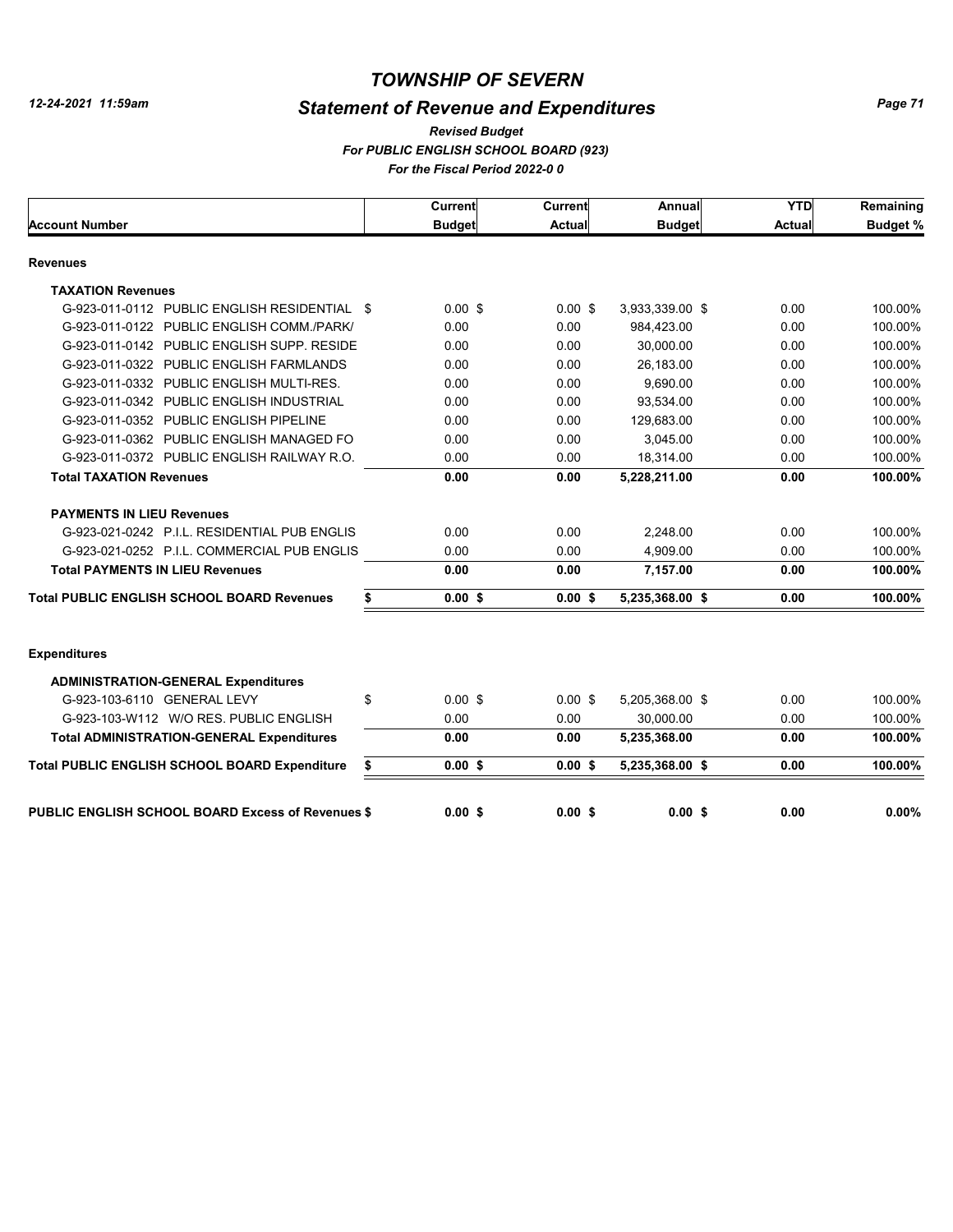# *Statement of Revenue and Expenditures*

#### *For SEPARATE ENGLISH SCHOOL BOARD (925) For the Fiscal Period 2022-0 0 Revised Budget*

|                                                           | Current       | <b>Current</b> | Annual        | <b>YTD</b>    | Remaining       |
|-----------------------------------------------------------|---------------|----------------|---------------|---------------|-----------------|
| <b>Account Number</b>                                     | <b>Budget</b> | <b>Actual</b>  | <b>Budget</b> | <b>Actual</b> | <b>Budget %</b> |
| <b>Revenues</b>                                           |               |                |               |               |                 |
| <b>TAXATION Revenues</b>                                  |               |                |               |               |                 |
| G-925-011-0113 SEPARATE ENGLISH RESIDENTI \$              | $0.00$ \$     | $0.00$ \$      | 342.780.00 \$ | 0.00          | 100.00%         |
| G-925-011-0123 SEPARATE ENGLISH COMM/PRK                  | 0.00          | 0.00           | 391.827.00    | 0.00          | 100.00%         |
| G-925-011-0323 SEPARATE ENGLISH FARMLAND                  | 0.00          | 0.00           | 491.00        | 0.00          | 100.00%         |
| G-925-011-0333 SEPARATE ENGLISH MULTI-RES                 | 0.00          | 0.00           | 434.00        | 0.00          | 100.00%         |
| G-925-011-0343 SEPARATE ENGLISH INDUSTRIA                 | 0.00          | 0.00           | 37.229.00     | 0.00          | 100.00%         |
| G-925-011-0353 SEPARATE ENGLISH PIPELINE                  | 0.00          | 0.00           | 51.617.00     | 0.00          | 100.00%         |
| G-925-011-0363 SEPARATE ENGLISH MNGD. FO                  | 0.00          | 0.00           | 97.00         | 0.00          | 100.00%         |
| G-925-011-0373 SEPARATE ENGLISH RAILWAY R                 | 0.00          | 0.00           | 7.290.00      | 0.00          | 100.00%         |
| <b>Total TAXATION Revenues</b>                            | 0.00          | 0.00           | 831,765.00    | 0.00          | 100.00%         |
| <b>PAYMENTS IN LIEU Revenues</b>                          |               |                |               |               |                 |
| G-925-021-0243 P.I.L. RESIDENTIAL SEP ENGLIS              | 0.00          | 0.00           | 153.00        | 0.00          | 100.00%         |
| G-925-021-0253 P.I.L. COMMERCIAL SEP ENGLIS               | 0.00          | 0.00           | 1.954.00      | 0.00          | 100.00%         |
| <b>Total PAYMENTS IN LIEU Revenues</b>                    | 0.00          | 0.00           | 2,107.00      | 0.00          | 100.00%         |
| <b>Total SEPARATE ENGLISH SCHOOL BOARD Revenue</b><br>\$  | 0.00S         | 0.00S          | 833,872.00 \$ | 0.00          | 100.00%         |
| <b>Expenditures</b>                                       |               |                |               |               |                 |
| <b>ADMINISTRATION-GENERAL Expenditures</b>                |               |                |               |               |                 |
| G-925-103-6110 GENERAL LEVY<br>\$                         | $0.00$ \$     | $0.00$ \$      | 833.872.00 \$ | 0.00          | 100.00%         |
| <b>Total ADMINISTRATION-GENERAL Expenditures</b>          | 0.00          | 0.00           | 833,872.00    | 0.00          | 100.00%         |
| <b>Total SEPARATE ENGLISH SCHOOL BOARD Expendit</b><br>\$ | $0.00$ \$     | $0.00$ \$      | 833,872.00 \$ | 0.00          | 100.00%         |
| <b>SEPARATE ENGLISH SCHOOL BOARD Excess of Reven \$</b>   | 0.00S         | 0.00S          | 0.00S         | 0.00          | $0.00\%$        |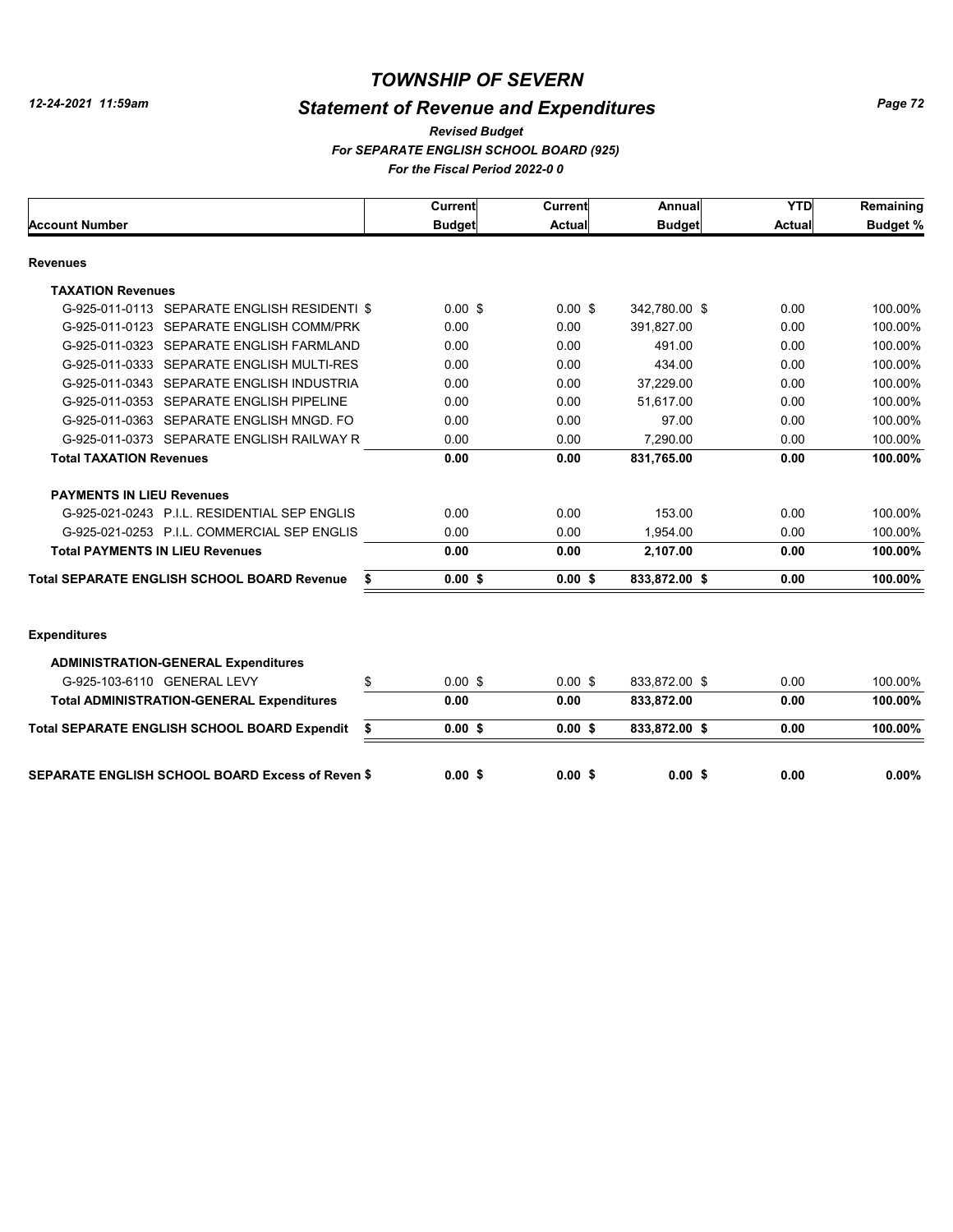### *TOWNSHIP OF SEVERN*

# *Statement of Revenue and Expenditures*

#### *For FRENCH PUBLIC SCHOOL BOARD (927) For the Fiscal Period 2022-0 0 Revised Budget*

|                                                         |      | Current       | Current       | Annual        | <b>YTD</b> | Remaining       |
|---------------------------------------------------------|------|---------------|---------------|---------------|------------|-----------------|
| <b>Account Number</b>                                   |      | <b>Budget</b> | <b>Actual</b> | <b>Budget</b> | Actual     | <b>Budget %</b> |
| <b>Revenues</b>                                         |      |               |               |               |            |                 |
| <b>TAXATION Revenues</b>                                |      |               |               |               |            |                 |
| G-927-011-0117 PUBLIC FRENCH RESIDENTIAL                | - \$ | $0.00$ \$     | $0.00$ \$     | 5,099.00 \$   | 0.00       | 100.00%         |
| G-927-011-0127 PUBLIC FRENCH COMM./PARK/S               |      | 0.00          | 0.00          | 26,799.00     | 0.00       | 100.00%         |
| G-927-011-0347 PUBLIC FRENCH INDUSTRIAL                 |      | 0.00          | 0.00          | 2,546.00      | 0.00       | 100.00%         |
| G-927-011-0357 PUBLIC FRENCH PIPELINE                   |      | 0.00          | 0.00          | 3,530.00      | 0.00       | 100.00%         |
| G-927-011-0377 PUBLIC FRENCH RAILWAY R.O.               |      | 0.00          | 0.00          | 499.00        | 0.00       | 100.00%         |
| <b>Total TAXATION Revenues</b>                          |      | 0.00          | 0.00          | 38,473.00     | 0.00       | 100.00%         |
| <b>PAYMENTS IN LIEU Revenues</b>                        |      |               |               |               |            |                 |
| G-927-021-0247 P.I.L. RESIDENTIAL PUB FRENC             |      | 0.00          | 0.00          | 10.00         | 0.00       | 100.00%         |
| G-927-021-0257 P.I.L. COMMERCIAL PUB FRENC              |      | 0.00          | 0.00          | 134.00        | 0.00       | 100.00%         |
| <b>Total PAYMENTS IN LIEU Revenues</b>                  |      | 0.00          | 0.00          | 144.00        | 0.00       | 100.00%         |
| <b>Total FRENCH PUBLIC SCHOOL BOARD Revenues</b>        | \$   | $0.00$ \$     | 0.00S         | 38,617.00 \$  | 0.00       | 100.00%         |
| <b>Expenditures</b>                                     |      |               |               |               |            |                 |
| <b>ADMINISTRATION-GENERAL Expenditures</b>              |      |               |               |               |            |                 |
| G-927-103-6110 GENERAL LEVY                             | \$   | $0.00$ \$     | $0.00$ \$     | 38,617.00 \$  | 0.00       | 100.00%         |
| <b>Total ADMINISTRATION-GENERAL Expenditures</b>        |      | 0.00          | 0.00          | 38,617.00     | 0.00       | 100.00%         |
| <b>Total FRENCH PUBLIC SCHOOL BOARD Expenditures</b>    | \$   | $0.00$ \$     | 0.00S         | 38,617.00 \$  | 0.00       | 100.00%         |
| <b>FRENCH PUBLIC SCHOOL BOARD Excess of Revenues \$</b> |      | 0.00S         | 0.00S         | 0.00S         | 0.00       | 0.00%           |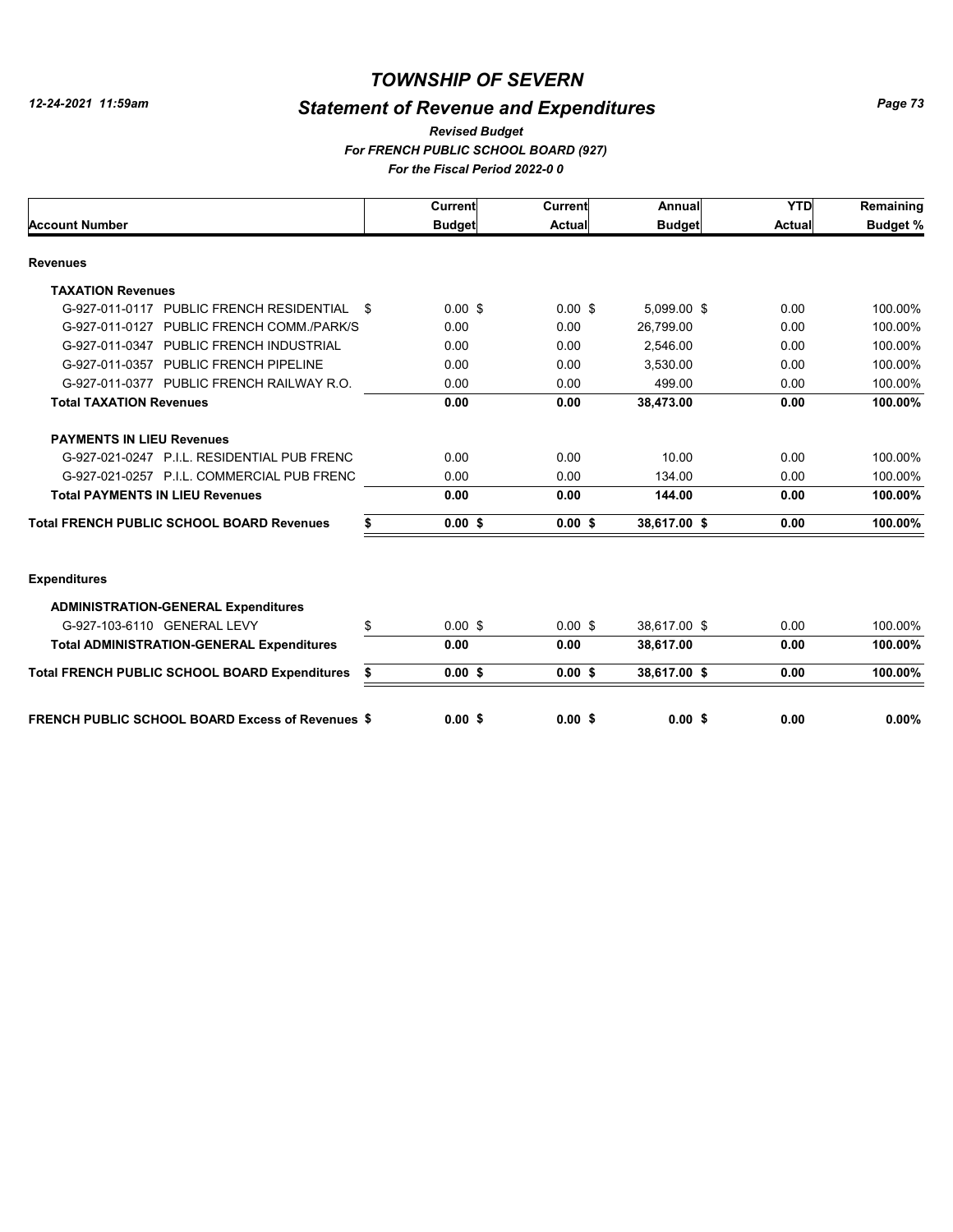### *TOWNSHIP OF SEVERN*

# *Statement of Revenue and Expenditures*

#### *For FRENCH SEPARATE SCHOOL BOARD (929) For the Fiscal Period 2022-0 0 Revised Budget*

|                                                        | Current         | Current       | Annual        | <b>YTD</b>    | Remaining       |
|--------------------------------------------------------|-----------------|---------------|---------------|---------------|-----------------|
| <b>Account Number</b>                                  | <b>Budget</b>   | <b>Actual</b> | <b>Budget</b> | <b>Actual</b> | <b>Budget %</b> |
| <b>Revenues</b>                                        |                 |               |               |               |                 |
| <b>TAXATION Revenues</b>                               |                 |               |               |               |                 |
| G-929-011-0118 SEPARATE FRENCH RESIDENTI \$            | $0.00$ \$       | $0.00$ \$     | 12,778.00 \$  | 0.00          | 100.00%         |
| G-929-011-0128 SEPARATE FRENCH COMM./PRK               | 0.00            | 0.00          | 24.686.00     | 0.00          | 100.00%         |
| G-929-011-0348 SEPARATE FRENCH INDUSTRIA               | 0.00            | 0.00          | 2.345.00      | 0.00          | 100.00%         |
| G-929-011-0358 SEPARATE FRENCH PIPELINE                | 0.00            | 0.00          | 3,252.00      | 0.00          | 100.00%         |
| G-929-011-0378 SEPARATE FRENCH RAILWAY R               | 0.00            | 0.00          | 459.00        | 0.00          | 100.00%         |
| <b>Total TAXATION Revenues</b>                         | 0.00            | 0.00          | 43,520.00     | 0.00          | 100.00%         |
| <b>PAYMENTS IN LIEU Revenues</b>                       |                 |               |               |               |                 |
| G-929-021-0248 P.I.L. RESIDENTIAL SEP FRENC            | 0.00            | 0.00          | 10.00         | 0.00          | 100.00%         |
| G-929-021-0258 P.I.L. COMMERCIAL SEP FRENC             | 0.00            | 0.00          | 123.00        | 0.00          | 100.00%         |
| <b>Total PAYMENTS IN LIEU Revenues</b>                 | 0.00            | 0.00          | 133.00        | 0.00          | 100.00%         |
| <b>Total FRENCH SEPARATE SCHOOL BOARD Revenues</b>     | \$<br>$0.00$ \$ | $0.00$ \$     | 43,653.00 \$  | 0.00          | 100.00%         |
| <b>Expenditures</b>                                    |                 |               |               |               |                 |
| <b>ADMINISTRATION-GENERAL Expenditures</b>             |                 |               |               |               |                 |
| G-929-103-6110 GENERAL LEVY                            | \$<br>$0.00$ \$ | $0.00$ \$     | 43,653.00 \$  | 0.00          | 100.00%         |
| <b>Total ADMINISTRATION-GENERAL Expenditures</b>       | 0.00            | 0.00          | 43,653.00     | 0.00          | 100.00%         |
| <b>Total FRENCH SEPARATE SCHOOL BOARD Expendit</b>     | \$<br>$0.00$ \$ | $0.00$ \$     | 43,653.00 \$  | 0.00          | 100.00%         |
| <b>FRENCH SEPARATE SCHOOL BOARD Excess of Reven \$</b> | 0.00S           | 0.00S         | 0.00S         | 0.00          | $0.00\%$        |